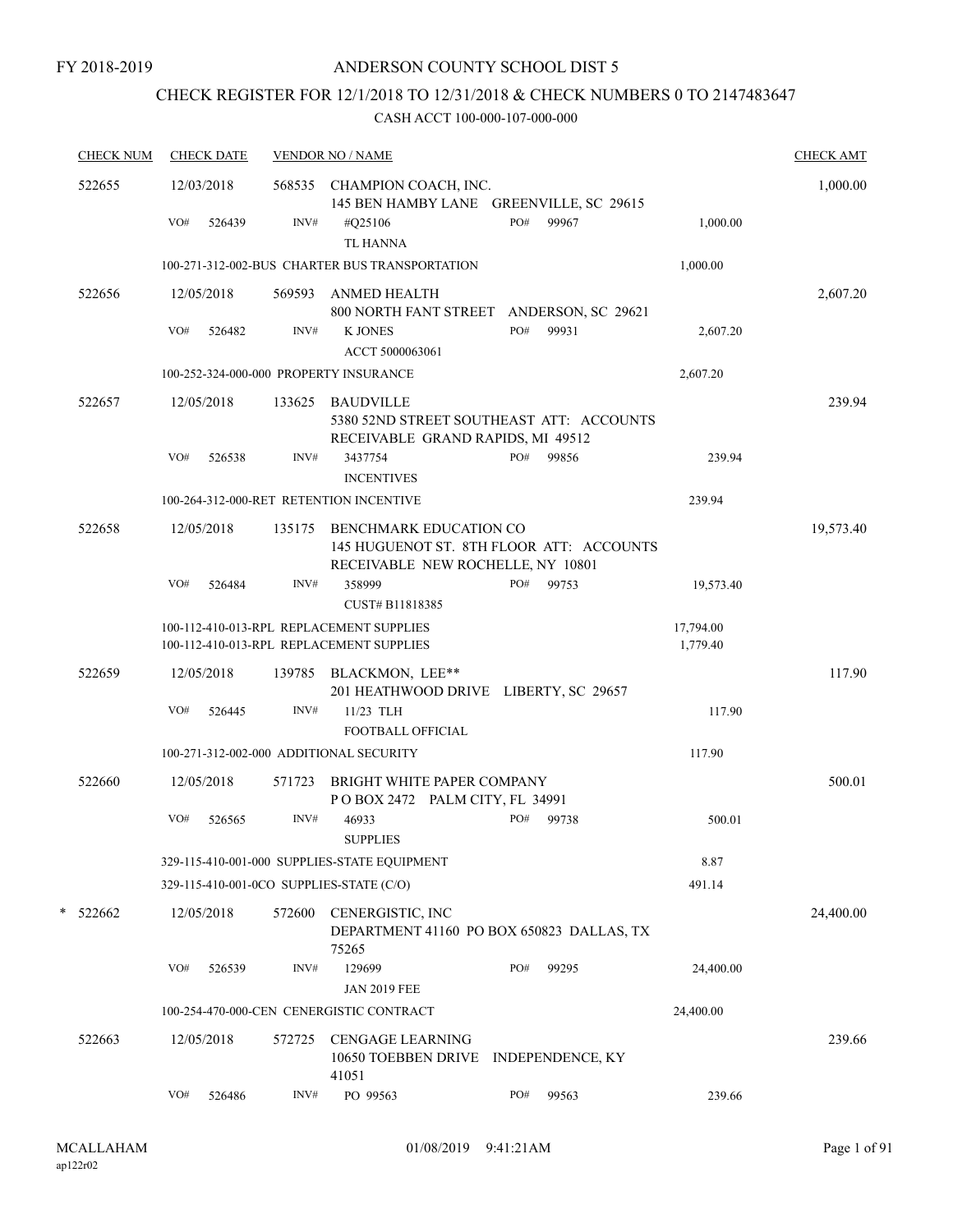# CHECK REGISTER FOR 12/1/2018 TO 12/31/2018 & CHECK NUMBERS 0 TO 2147483647

| <b>CHECK NUM</b> |     | <b>CHECK DATE</b> |        | <u>VENDOR NO / NAME</u>                                                                                            |                 | <b>CHECK AMT</b> |
|------------------|-----|-------------------|--------|--------------------------------------------------------------------------------------------------------------------|-----------------|------------------|
|                  |     |                   |        | ACCT #4207410                                                                                                      |                 |                  |
|                  |     |                   |        | 207-115-410-001-006 SUPPLIES-IMPROVE PRGS                                                                          | 228.25          |                  |
|                  |     |                   |        | 207-115-410-001-006 SUPPLIES-IMPROVE PRGS                                                                          | 11.41           |                  |
| 522665           |     | 12/05/2018        |        | 566154 CHICK-FIL-A ANDERSON PAVILION<br>1641 EAST GREENVILLE STREET ATT:<br>ACCOUNTS RECEIVABLE ANDERSON, SC 29621 |                 | 122.13           |
|                  | VO# | 526487            | INV#   | <b>NOV 29</b><br><b>NORTH POINTE</b>                                                                               | 122.13          |                  |
|                  |     |                   |        | 713-271-660-013-201 MISCELLANEOUS EXPENSE                                                                          | 122.13          |                  |
| 522667           |     | 12/05/2018        |        | 571355 DARBY, EDDIE<br>EDDIE'S TRACKLESS TRAINS AND INFLATABLES<br>35 LYMAN STREET PELZER, SC 29669                |                 | 300.00           |
|                  | VO# | 526488            | INV#   | 154<br><b>HOMELAND PARK</b>                                                                                        | 300.00          |                  |
|                  |     |                   |        | 711-271-660-011-201 MISCELLANEOUS EXPENSE                                                                          | 300.00          |                  |
| 522669           |     | 12/05/2018        |        | 567123 ENTERPRISE RENT A CAR<br>PO BOX 100243 ATT: ACCOUNTS RECEIVABLE<br>ATLANTA, GA 30384                        |                 | 231.89           |
|                  | VO# | 526542            | INV#   | 19244419<br><b>NOV 8-12</b>                                                                                        | 231.89          |                  |
|                  |     |                   |        | 207-115-312-001-010 STUDENT ORGANIZATIONS                                                                          | 231.89          |                  |
| 522670           |     | 12/05/2018        |        | 573388 FARMER, DUSTIN^^<br>PO BOX 4 MAULDIN, SC 29652                                                              |                 | 127.80           |
|                  | VO# | 526449            | INV#   | 11/23 TLH                                                                                                          | 127.80          |                  |
|                  |     |                   |        | FOOTBALL OFFICIAL                                                                                                  |                 |                  |
|                  |     |                   |        | 100-271-312-002-000 ADDITIONAL SECURITY                                                                            | 127.80          |                  |
| 522673           |     | 12/05/2018        | 573218 | HARTMAN PUBLISHING<br>1313 IRON AVE. SW ALBUQUERQUE, NM 87102                                                      |                 | 274.15           |
|                  | VO# | 526545            | INV#   | PO#<br>99861<br>161297<br><b>MATERIALS</b>                                                                         | 274.15          |                  |
|                  |     |                   |        | 207-115-410-001-006 SUPPLIES-IMPROVE PRGS<br>207-115-410-001-006 SUPPLIES-IMPROVE PRGS                             | 259.20<br>14.95 |                  |
| 522674           |     | 12/05/2018        |        | 574712 HILL, TROY**<br>108 RUNNING FOX LN BELTON, SC 29627                                                         |                 | 217.50           |
|                  | VO# | 526456            | INV#   | <b>GOLF CART</b><br>TLH FOOTBALL                                                                                   | 217.50          |                  |
|                  |     |                   |        | 100-271-312-002-000 ADDITIONAL SECURITY                                                                            | 217.50          |                  |
| 522678           |     | 12/05/2018        | 298350 | JOHNSON, DAVID B**<br>214 W T WYATT ROAD EASLEY, SC 29642                                                          |                 | 117.00           |
|                  | VO# | 526450            | INV#   | 11/23 TLH<br>FOOTBALL OFFICIAL                                                                                     | 117.00          |                  |
|                  |     |                   |        | 100-271-312-002-000 ADDITIONAL SECURITY                                                                            | 117.00          |                  |
| $*$ 522680       |     | 12/05/2018        |        | 569388 MCDAVID, ANTHONY L**<br>6901 HIGHWAY 81 NORTH PIEDMONT, SC 29673                                            |                 | 111.80           |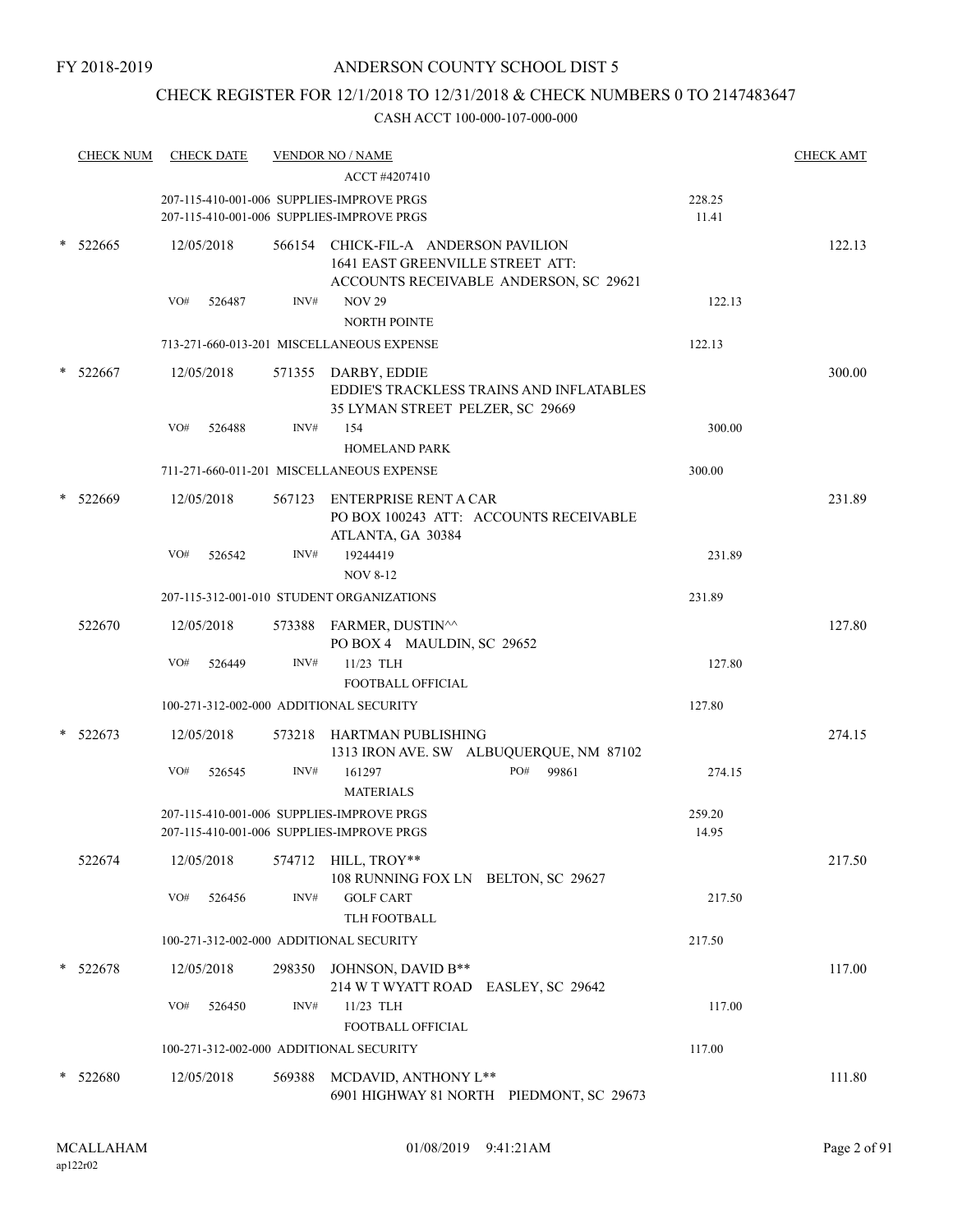# CHECK REGISTER FOR 12/1/2018 TO 12/31/2018 & CHECK NUMBERS 0 TO 2147483647

|        | <b>CHECK NUM</b> |     | <b>CHECK DATE</b>                          |      | <b>VENDOR NO / NAME</b>                                                                  |                                      |                 | <b>CHECK AMT</b> |
|--------|------------------|-----|--------------------------------------------|------|------------------------------------------------------------------------------------------|--------------------------------------|-----------------|------------------|
|        |                  | VO# | 526442                                     | INV# | 11/27 WHS<br><b>BBALL OFFICIAL</b>                                                       |                                      | 111.80          |                  |
|        |                  |     |                                            |      | 100-271-312-003-000 ADDITIONAL SECURITY                                                  |                                      | 111.80          |                  |
|        | $*$ 522682       |     | 12/05/2018                                 |      | 363375 MOORE, R TODD**                                                                   | 150 KINGSLAND WAY PIEDMONT, SC 29673 |                 | 117.90           |
|        |                  | VO# | 526446                                     | INV# | 11/23 TLH<br><b>FOOTBALL OFFICIAL</b>                                                    |                                      | 117.90          |                  |
|        |                  |     |                                            |      | 100-271-312-002-000 ADDITIONAL SECURITY                                                  |                                      | 117.90          |                  |
|        | 522683           |     | 12/05/2018                                 |      | 567126 MUSIC & ARTS CENTER<br>5295 WESTVIEW DR SUITE 300 ATTN: CA<br>FREDERICK, MD 21703 |                                      |                 | 241.57           |
|        |                  | VO# | 526548                                     | INV# | 014147992<br>014352575                                                                   |                                      | 241.57          |                  |
|        |                  |     |                                            |      | 720-271-660-020-601 BAND CLUB EXPENSE                                                    |                                      | 203.72          |                  |
|        |                  |     |                                            |      | 720-271-660-020-601 BAND CLUB EXPENSE                                                    |                                      | 37.85           |                  |
|        | 522684           |     | 12/05/2018                                 |      | 389900 OFFICE DEPOT<br>POBOX 1413 CHARLOTTE, NC 28201-1413                               |                                      |                 | 2,682.32         |
|        |                  | VO# | 526500                                     | INV# | ACCT 34583363<br><b>WESTSIDE</b>                                                         |                                      | 701.89          |                  |
|        |                  |     | 100-114-410-003-000 SUPPLIES               |      |                                                                                          |                                      | 164.45          |                  |
|        |                  |     | 100-114-410-003-000 SUPPLIES               |      |                                                                                          |                                      | 164.45          |                  |
|        |                  |     | 100-114-410-003-000 SUPPLIES<br>VO# 526501 | INV# | 2240061499                                                                               |                                      | 372.99<br>37.55 |                  |
|        |                  |     |                                            |      | <b>SUPPLIES</b>                                                                          |                                      |                 |                  |
|        |                  |     | 100-114-410-003-000 SUPPLIES               |      |                                                                                          |                                      | 37.55           |                  |
|        |                  | VO# | 526502                                     | INV# | 2236364325<br><b>SUPPLIES</b>                                                            |                                      | 54.41           |                  |
|        |                  |     | 100-114-410-003-000 SUPPLIES               |      |                                                                                          |                                      | 54.41           |                  |
|        |                  | VO# | 526503                                     | INV# | 230068559001<br><b>TONER</b>                                                             |                                      | 742.54          |                  |
|        |                  |     |                                            |      | 100-114-410-002-VEN SUPPLY-ADDT'L FOR LOST VENDING                                       |                                      | 657.79          |                  |
|        |                  |     | 100-212-410-002-000 SUPPLIES               |      |                                                                                          |                                      | 84.75           |                  |
|        |                  | VO# | 526504                                     | INV# | 229873246001<br><b>SUPPLIES</b>                                                          |                                      | 1,005.02        |                  |
|        |                  |     |                                            |      | 723-190-660-023-911 MISCELLANEOUS- ADULT ED EXPENSE                                      |                                      | 1,005.02        |                  |
|        |                  | VO# | 526505                                     | INV# | 213218983001<br><b>SUPPLIES</b>                                                          | PO#<br>99678                         | 140.91          |                  |
|        |                  |     | 100-115-410-001-000 SUPPLIES               |      |                                                                                          |                                      | 140.91          |                  |
| $\ast$ | 522686           |     | 12/05/2018                                 |      | 433740 REID, WILLIAM H (BILL).**<br>251 MIDLAND DRIVE EASLEY, SC 29640                   |                                      |                 | 123.30           |
|        |                  | VO# | 526444                                     | INV# | 11/23 TLH<br>FOOTBALL OFFICIAL                                                           |                                      | 123.30          |                  |
|        |                  |     |                                            |      | 100-271-312-002-000 ADDITIONAL SECURITY                                                  |                                      | 123.30          |                  |
|        | 522687           |     | 12/05/2018                                 |      | 443275 ROTARY CLUB OF ANDERSON                                                           |                                      |                 | 567.75           |
|        |                  |     |                                            |      |                                                                                          |                                      |                 |                  |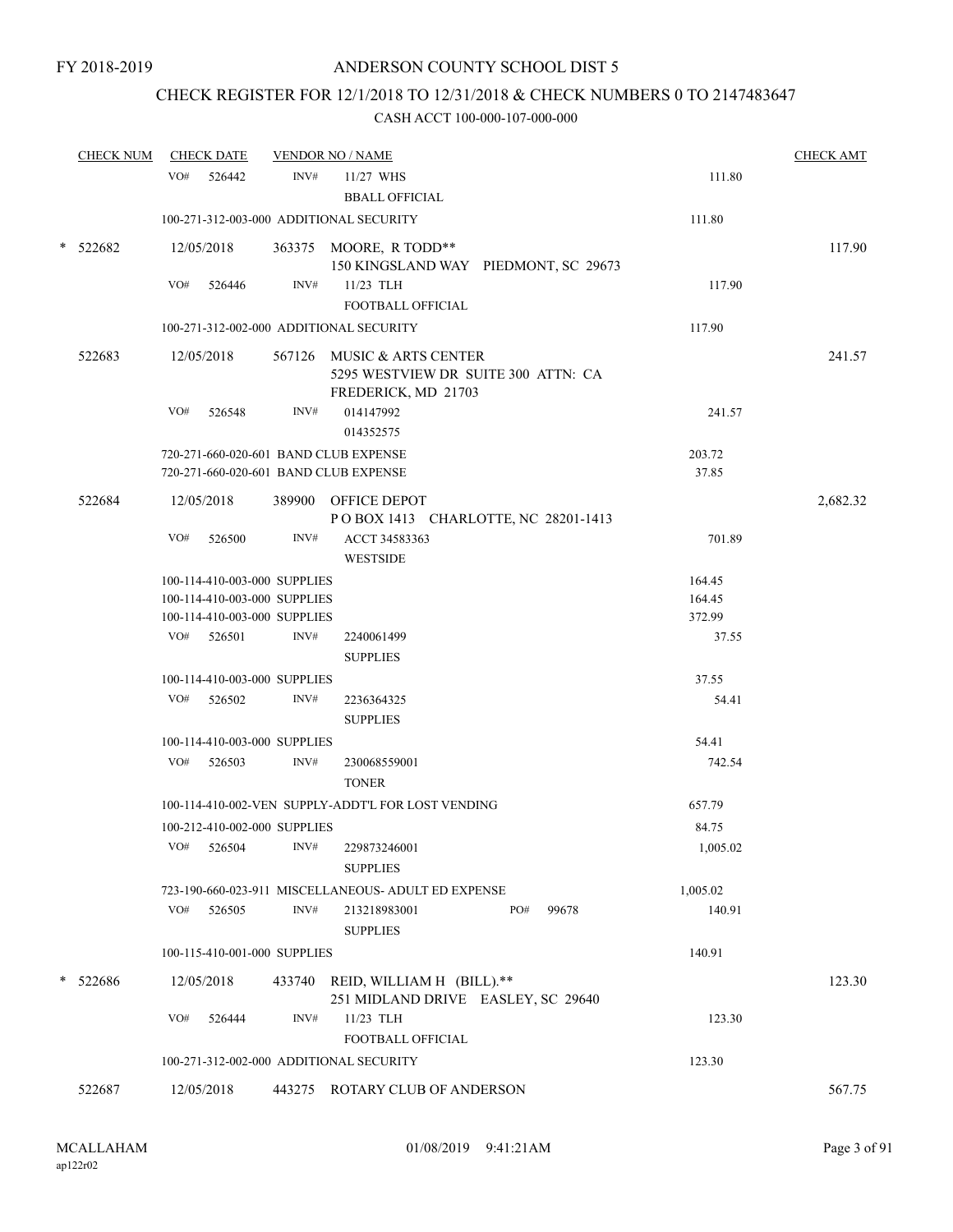# CHECK REGISTER FOR 12/1/2018 TO 12/31/2018 & CHECK NUMBERS 0 TO 2147483647

| <b>CHECK NUM</b> |     | <b>CHECK DATE</b>                  |        | <b>VENDOR NO / NAME</b>                  |     |       |          | <b>CHECK AMT</b> |
|------------------|-----|------------------------------------|--------|------------------------------------------|-----|-------|----------|------------------|
|                  |     |                                    |        | PO BOX 434 ANDERSON, SC 29622            |     |       |          |                  |
|                  | VO# | 526550                             | INV#   | 2254344                                  |     |       | 567.75   |                  |
|                  |     |                                    |        | TOM WILSON                               |     |       |          |                  |
|                  |     | 100-232-640-000-000 DUES AND FEES  |        |                                          |     |       | 567.75   |                  |
| 522688           |     | 12/05/2018                         | 451500 | SC STATE DEPARTMENT OF EDUCATION         |     |       |          | 7,884.42         |
|                  |     |                                    |        | 1429 SENATE ST ROOM 1101 TRANSPORTATION  |     |       |          |                  |
|                  |     |                                    |        | COLUMBIA, SC 29201                       |     |       |          |                  |
|                  | VO# | 526518                             | INV#   | <b>OCT 2018</b>                          |     |       | 7,884.42 |                  |
|                  |     |                                    |        | MILEAGE COST                             |     |       |          |                  |
|                  |     |                                    |        | 100-255-330-000-TRP TRANSITIONAL MILEAGE |     |       | 7,884.42 |                  |
| 522689           |     | 12/05/2018                         | 573362 | SC STATE TREASURER'S OFFICE - UPP        |     |       |          | 2,090.74         |
|                  |     |                                    |        | ATTN: UNCLAIMED PROPERTY PO BOX 11778    |     |       |          |                  |
|                  |     |                                    |        | COLUMBIA, SC 29211                       |     |       |          |                  |
|                  | VO# | 526564                             | INV#   | 57-6000222                               |     |       | 2,090.74 |                  |
|                  |     |                                    |        | <b>UNCLAIMED PROP</b>                    |     |       |          |                  |
|                  |     |                                    |        | 100-000-402-000-000 ACCOUNTS PAYABLE     |     |       | 2,090.74 |                  |
| 522690           |     | 12/05/2018                         | 572976 | SENN, MICHAEL^^                          |     |       |          | 550.00           |
|                  |     |                                    |        | 1102 RAVENSWOOD DR ANDERSON, SC 29625    |     |       |          |                  |
|                  | VO# | 526443                             | INV#   | <b>WESTSIDE</b>                          |     |       | 550.00   |                  |
|                  |     |                                    |        | <b>CLOCK OPERATOR</b>                    |     |       |          |                  |
|                  |     |                                    |        | 100-271-312-003-000 ADDITIONAL SECURITY  |     |       | 550.00   |                  |
| 522691           |     | 12/05/2018                         | 570059 | <b>SHARP BUSINESS SYSTEMS</b>            |     |       |          | 1,589.87         |
|                  |     |                                    |        | DEPT 1216 PO BOX 121216 DALLAS, TX       |     |       |          |                  |
|                  |     |                                    |        | 75312-1216                               |     |       |          |                  |
|                  | VO# | 526507                             | INV#   | 9001532686                               |     |       | 174.46   |                  |
|                  |     |                                    |        | 9001532698                               |     |       |          |                  |
|                  |     | 723-190-660-023-913 COPIER EXPENSE |        |                                          |     |       | 45.27    |                  |
|                  |     | 723-190-660-023-913 COPIER EXPENSE |        |                                          |     |       | 129.19   |                  |
|                  | VO# | 526508                             | INV#   | 9001537551                               |     |       | 38.46    |                  |
|                  |     |                                    |        | <b>COPIES</b>                            |     |       |          |                  |
|                  |     | 100-147-410-018-000 SUPPLIES       |        |                                          |     |       | 38.46    |                  |
|                  | VO# | 526509                             | INV#   | <b>ACCT 714421</b>                       |     |       | 88.82    |                  |
|                  |     |                                    |        | $\mbox{COPIES}$                          |     |       |          |                  |
|                  |     | 709-271-660-009-362 COPIER EXPENSE |        |                                          |     |       | 69.56    |                  |
|                  |     | 709-271-660-009-362 COPIER EXPENSE |        |                                          |     |       | 6.42     |                  |
|                  |     | 709-271-660-009-362 COPIER EXPENSE |        |                                          |     |       | 6.42     |                  |
|                  |     | 709-271-660-009-362 COPIER EXPENSE |        |                                          |     |       | 6.42     |                  |
|                  | VO# | 526551                             | INV#   | 9001543922                               | PO# | 99373 | 322.12   |                  |
|                  |     |                                    |        | <b>COPIES</b>                            |     |       |          |                  |
|                  |     | 100-114-410-002-000 SUPPLIES       |        |                                          |     |       | 322.12   |                  |
|                  | VO# | 526552                             | INV#   | 9001537535                               |     |       | 441.41   |                  |
|                  |     |                                    |        | <b>COPIES</b>                            |     |       |          |                  |
|                  |     |                                    |        | 100-252-360-000-000 PRINTING AND BINDING |     |       | 441.41   |                  |
|                  | VO# | 526553                             | INV#   | 9001547114                               |     |       | 175.63   |                  |
|                  |     |                                    |        | 9001547124                               |     |       |          |                  |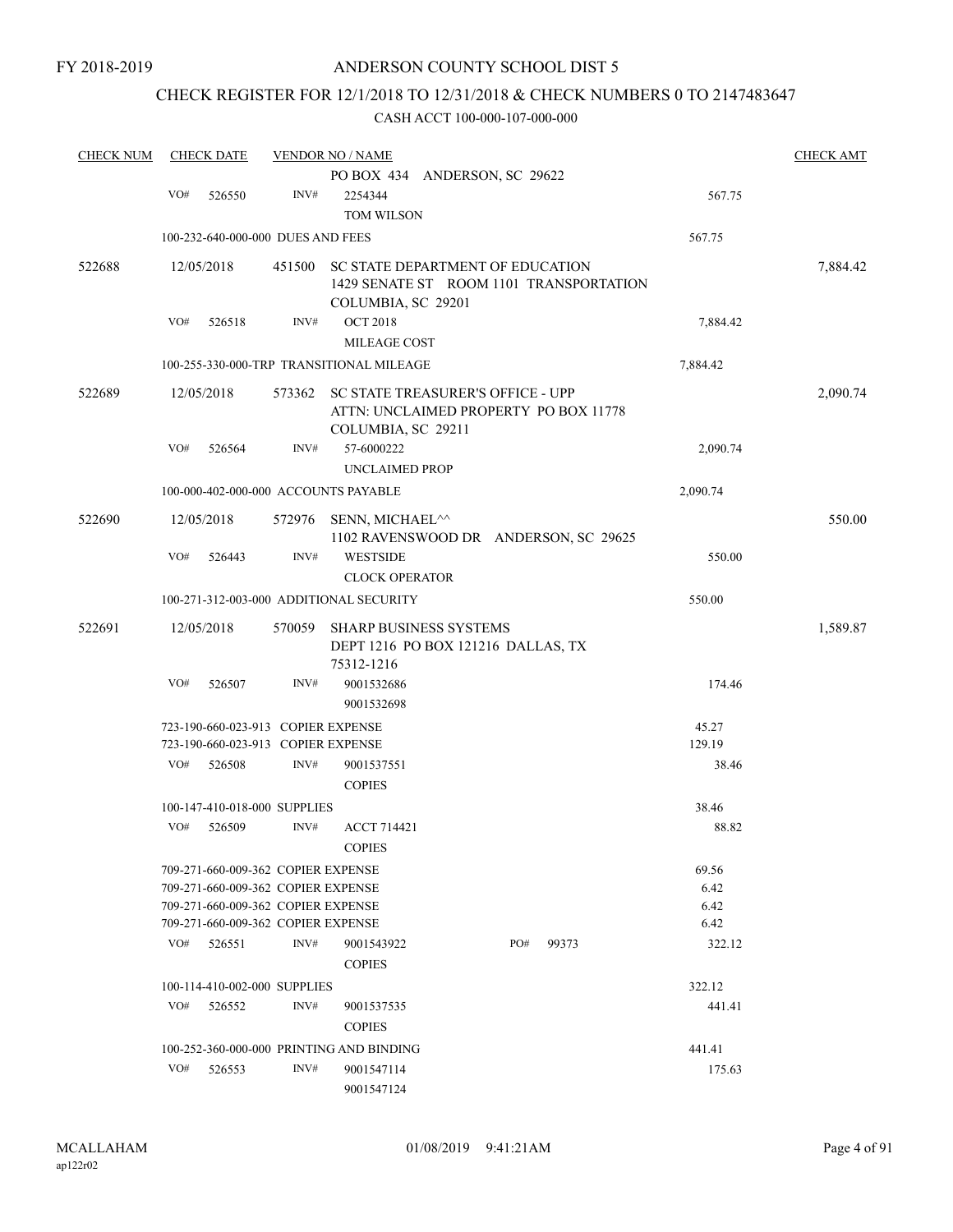# CHECK REGISTER FOR 12/1/2018 TO 12/31/2018 & CHECK NUMBERS 0 TO 2147483647

| <b>CHECK NUM</b> |     | <b>CHECK DATE</b>                   |        | <b>VENDOR NO / NAME</b>                                                                 |          | <b>CHECK AMT</b> |
|------------------|-----|-------------------------------------|--------|-----------------------------------------------------------------------------------------|----------|------------------|
|                  |     | 100-147-410-015-000 SUPPLIES        |        |                                                                                         | 164.89   |                  |
|                  |     | 100-147-410-015-000 SUPPLIES        |        |                                                                                         | 10.74    |                  |
|                  |     | VO# 526554                          | INV#   | 9001537550                                                                              | 348.97   |                  |
|                  |     |                                     |        | <b>COPIES</b>                                                                           |          |                  |
|                  |     | 100-113-410-007-000 SUPPLIES        |        |                                                                                         | 348.97   |                  |
| $*$ 522695       |     | 12/05/2018                          |        | 571007 SIMPLIFIED OFFICE SYSTEMS<br>6220 BUSH RIVER ROAD COLUMBIA, SC 29212             |          | 389.75           |
|                  | VO# | 526511                              | INV#   | 181120-0008                                                                             | 131.58   |                  |
|                  |     |                                     |        | <b>COPIES</b>                                                                           |          |                  |
|                  |     | 721-190-660-021-562 COPIERS EXPENSE |        |                                                                                         | 131.58   |                  |
|                  | VO# | 526512                              | INV#   | 181119-0029                                                                             | 139.26   |                  |
|                  |     |                                     |        | <b>COPIES</b>                                                                           |          |                  |
|                  |     | 100-114-410-003-000 SUPPLIES        |        |                                                                                         | 139.26   |                  |
|                  |     | $VO#$ 526513                        | INV#   | 181029-0054                                                                             | 118.91   |                  |
|                  |     |                                     |        | <b>COPIES</b>                                                                           |          |                  |
|                  |     |                                     |        | 201-112-490-016-000 OTHER/ COPIER COST                                                  | 118.91   |                  |
| $*$ 522697       |     | 12/05/2018                          |        | 572437 SOLESBEE, JAMES A JR^^<br>4807 OLD SPARTANBURG RD APT 800 A TAYLORS,<br>SC 29687 |          | 122.60           |
|                  | VO# | 526440                              | INV#   | 11/27 WHS                                                                               | 122.60   |                  |
|                  |     |                                     |        | <b>BBALL OFFICIAL</b>                                                                   |          |                  |
|                  |     |                                     |        | 100-271-312-003-000 ADDITIONAL SECURITY                                                 | 122.60   |                  |
| 522698           |     | 12/05/2018                          |        | 574710 SOLIANT HEALTH<br>DEPT. CH 14430 PALATINE, IL 60055-4330                         |          | 975.00           |
|                  | VO# | 526556                              | INV#   | PO# 99577<br>10107630                                                                   | 975.00   |                  |
|                  |     |                                     |        | <b>NOV 19-20</b>                                                                        |          |                  |
|                  |     |                                     |        | 100-126-312-006-000 PURCHASED SERVICES                                                  | 325.00   |                  |
|                  |     |                                     |        | 100-126-312-008-000 PURCHASED SERVICES                                                  | 325.00   |                  |
|                  |     |                                     |        | 100-126-312-010-000 PURCHASED SERVICES                                                  | 325.00   |                  |
| 522699           |     | 12/05/2018                          |        | 575405 TC EDUCATIONAL CONSULTING LLC<br>219 COUNTRY GLEN LANE PELZER, SC 29669          |          | 5,250.00         |
|                  | VO# | 526514                              | INV#   | <b>NOV 2018</b><br>PO# 99687<br><b>VARENNES ELEM</b>                                    | 5,250.00 |                  |
|                  |     | 201-224-312-016-000 PD CONSULTANT   |        |                                                                                         | 5,250.00 |                  |
| $*$ 522701       |     | 12/05/2018                          |        | 571797 THE BLECKLEY INN<br>151 EAST CHURCH STREET ANDERSON, SC 29624                    |          | 600.00           |
|                  | VO# | 526515                              | INV#   | 124431<br><b>DECEMBER 17TH</b>                                                          | 600.00   |                  |
|                  |     |                                     |        | 100-264-312-000-ERP EMPLOYEE RECOGNITION PROGRAM                                        | 600.00   |                  |
| 522702           |     | 12/05/2018                          | 572122 | THE ELECTRIC CITY NEWS<br>POBOX 1015 ANDERSON, SC 29622                                 |          | 675.00           |
|                  | VO# | 526558                              | INV#   | 6178<br><b>FULL PAGE AD</b>                                                             | 675.00   |                  |
|                  |     |                                     |        | 100-263-360-000-000 PRINTING AND BINDING                                                | 675.00   |                  |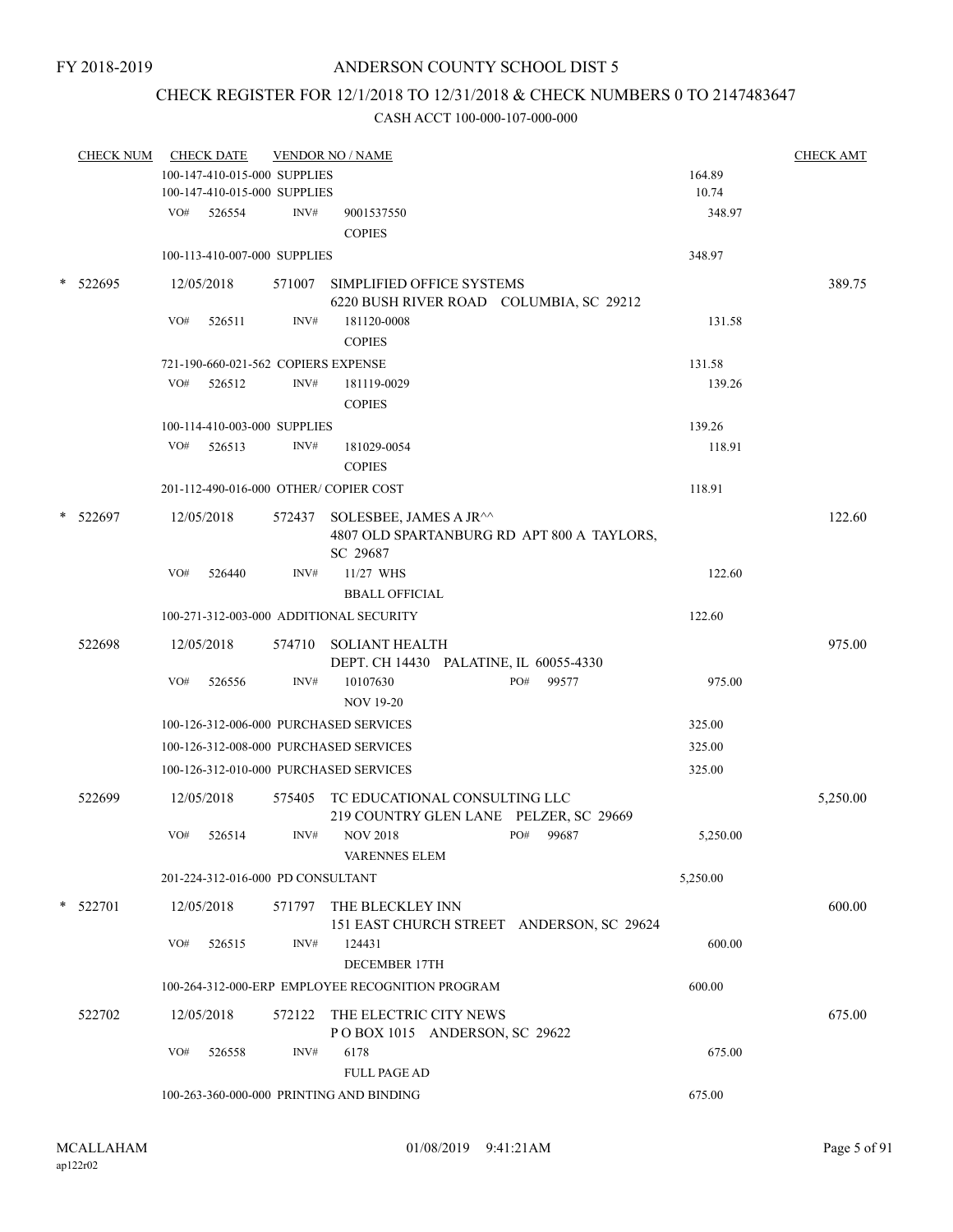# CHECK REGISTER FOR 12/1/2018 TO 12/31/2018 & CHECK NUMBERS 0 TO 2147483647

| <b>CHECK NUM</b> | <b>CHECK DATE</b>                       |        | <b>VENDOR NO / NAME</b>                                                                     |          | <b>CHECK AMT</b> |
|------------------|-----------------------------------------|--------|---------------------------------------------------------------------------------------------|----------|------------------|
| 522703           | 12/05/2018                              |        | 566496 THE PEACE CENTER<br>300 SOUTH MAIN ST GREENVILLE, SC 29601                           |          | 180.00           |
|                  | VO#<br>526559                           | INV#   | 852135<br><b>GLENVIEW MS</b>                                                                | 180.00   |                  |
|                  | 720-271-660-020-442 SPECIAL ED EXPENSE  |        |                                                                                             | 180.00   |                  |
| 522704           | 12/05/2018                              |        | 570544 THOMAS, JEFF.^^<br>706 CANNONOGATE DR GREER, SC 29650                                |          | 132.30           |
|                  | VO#<br>526447                           | INV#   | 11/23 TLH<br><b>FOOTBALL OFFICIAL</b>                                                       | 132.30   |                  |
|                  | 100-271-312-002-000 ADDITIONAL SECURITY |        |                                                                                             | 132.30   |                  |
| * 522707         | 12/05/2018                              |        | 575728 UNIVERSITY OF SC ATHLETICS<br>KURIS DUGGAN 1304 HEYWARD STREET<br>COLUMBIA, SC 29208 |          | 800.00           |
|                  | VO#<br>526571                           | INV#   | <b>BAY204 RENTAL</b><br>TL HANNA HS                                                         | 800.00   |                  |
|                  | 100-271-410-000-000 SCHOOL ATHLETICS    |        |                                                                                             | 800.00   |                  |
| 522708           | 12/05/2018                              |        | 573163 US GAMES<br>PO BOX 660176 DALLAS, TX 75266-0176                                      |          | 1,254.60         |
|                  | VO#<br>526517                           | INV#   | 903599038<br><b>NEW PROSPECT</b>                                                            | 1,254.60 |                  |
|                  | 937-113-410-010-000 SUPPLIES            |        |                                                                                             | 1,254.60 |                  |
| 522709           | 12/05/2018                              | 524353 | WAL-MART COMMUNITY/GEMB<br>PO BOX 530934 ATT: ACCOUNTS RECEIVABLE<br>ATLANTA, GA 30353-0934 |          | 586.36           |
|                  | VO#<br>526560                           | INV#   | 3719<br><b>NEVITT FOREST</b>                                                                | 586.36   |                  |
|                  |                                         |        | 201-112-410-012-000 SUPPLIES AND MATERIALS                                                  | 158.19   |                  |
|                  | 201-188-410-012-000 SUPPLIES- PARENTING |        |                                                                                             | 218.39   |                  |
|                  |                                         |        | 712-271-660-012-201 MISCELLANEOUS EXPENSE                                                   | 74.24    |                  |
|                  | 712-271-660-012-315 HOSPITALITY EXPENSE |        |                                                                                             | 36.42    |                  |
|                  |                                         |        | 712-271-660-012-324 POSTIVE BEHAVIOR I.S. EXPENSE                                           | 99.12    |                  |
| 522710           | 12/05/2018                              | 524353 | WAL-MART COMMUNITY/GEMB<br>POBOX 530934 ATT: ACCOUNTS RECEIVABLE<br>ATLANTA, GA 30353-0934  |          | 504.33           |
|                  | VO#<br>526520                           | INV#   | 0159<br><b>SOUTHWOOD</b>                                                                    | 504.33   |                  |
|                  |                                         |        | 100-113-410-021-VEN SUPPLY-ADDT'L FOR LOST VENDING                                          | 246.70   |                  |
|                  | 721-190-660-021-429 FACULTY EXPENSE     |        |                                                                                             | 78.87    |                  |
|                  |                                         |        | 721-190-660-021-502 STUDENT GOV/COUNCIL EXPENSE                                             | 130.82   |                  |
|                  | 721-190-660-021-647 DRAMA HIGH EXPENSE  |        |                                                                                             | 47.94    |                  |
| $*$ 522712       | 12/05/2018                              | 575518 | WIN LLC<br>149 WESTPORT DR COLUMBIA, SC 29223                                               |          | 2,187.50         |
|                  | VO#<br>526561                           | INV#   | 925                                                                                         | 437.50   |                  |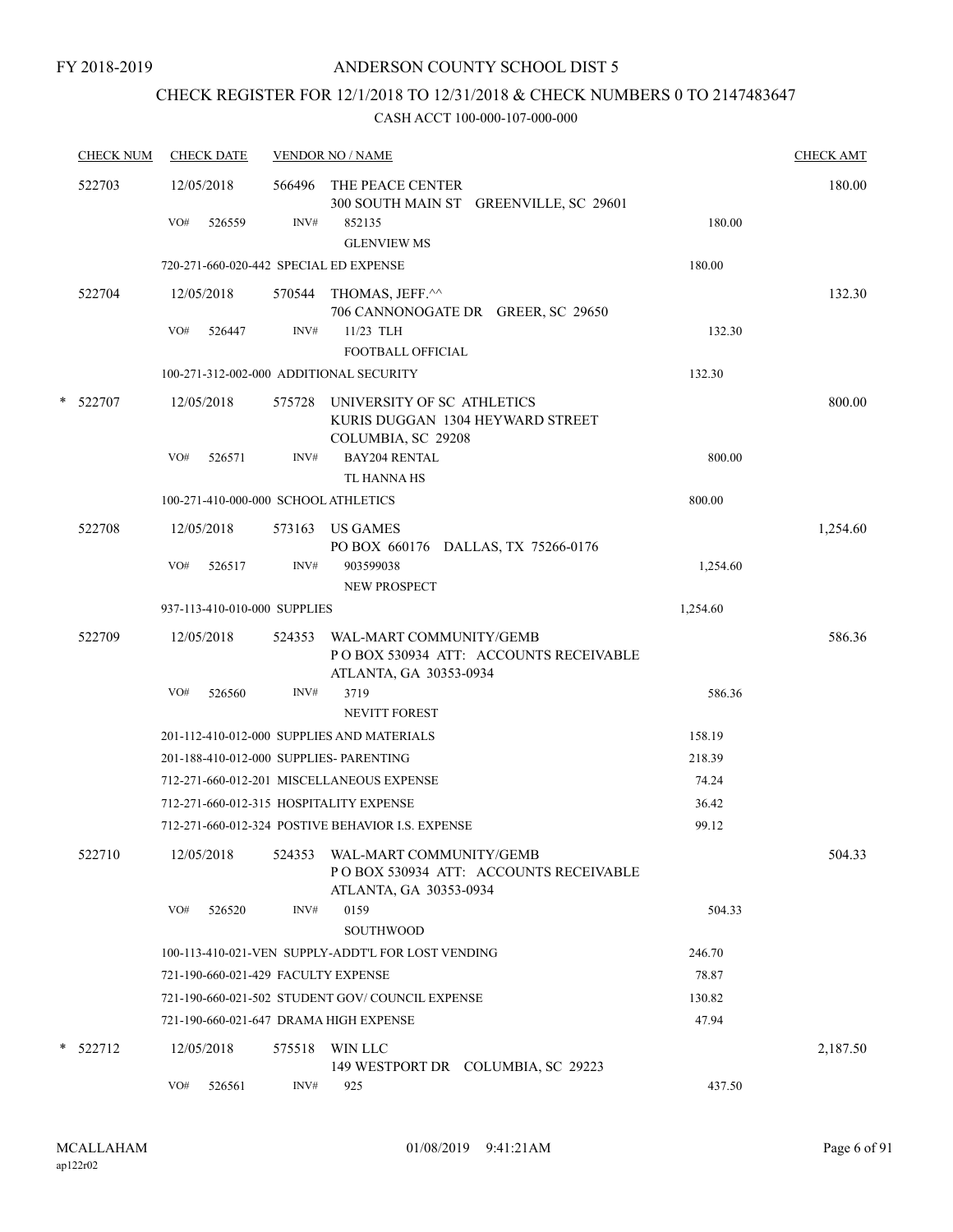# CHECK REGISTER FOR 12/1/2018 TO 12/31/2018 & CHECK NUMBERS 0 TO 2147483647

| <b>CHECK NUM</b> |     | <b>CHECK DATE</b>            |        | <b>VENDOR NO / NAME</b>                                                                               |     |       |          | <b>CHECK AMT</b> |
|------------------|-----|------------------------------|--------|-------------------------------------------------------------------------------------------------------|-----|-------|----------|------------------|
|                  |     |                              |        | <b>NORTH POINTE</b>                                                                                   |     |       |          |                  |
|                  |     |                              |        | 713-271-660-013-305 LIBRARY EXPENSE                                                                   |     |       | 437.50   |                  |
|                  | VO# | 526562                       | INV#   | 1011                                                                                                  |     |       | 875.00   |                  |
|                  |     |                              |        | <b>VARENNES ELEM</b>                                                                                  |     |       |          |                  |
|                  |     |                              |        | 716-271-660-016-305 LIBRARY EXPENSE                                                                   |     |       | 875.00   |                  |
|                  | VO# | 526563                       | INV#   | 1012                                                                                                  |     |       | 875.00   |                  |
|                  |     |                              |        | <b>MCLEES ELEM</b>                                                                                    |     |       |          |                  |
|                  |     | 100-222-410-008-000 SUPPLIES |        |                                                                                                       |     |       | 875.00   |                  |
| 522713           |     | 12/05/2018                   | 566638 | ZWILLING, THOMAS J.^^<br>369 SHADOWFORD DRIVE BOILING SPRINGS, SC<br>29316                            |     |       |          | 151.20           |
|                  | VO# | 526448                       | INV#   | 11/23 TLH                                                                                             |     |       | 151.20   |                  |
|                  |     |                              |        | FOOTBALL OFFICIAL                                                                                     |     |       |          |                  |
|                  |     |                              |        | 100-271-312-002-000 ADDITIONAL SECURITY                                                               |     |       | 151.20   |                  |
| 522714           |     | 12/07/2018                   | 570950 | ANDERSON COUNTY SHERIFF'S OFFICE<br>ATTN: RICHARD BRYSON PO BOX 5497<br>ANDERSON, SC 29623            |     |       |          | 3,010.00         |
|                  | VO# | 526751                       | INV#   | 11/17-11/30/18<br><b>SECURITY</b>                                                                     |     |       | 3,010.00 |                  |
|                  |     |                              |        | 100-271-312-002-000 ADDITIONAL SECURITY                                                               |     |       | 1,487.50 |                  |
|                  |     |                              |        | 100-271-312-003-000 ADDITIONAL SECURITY                                                               |     |       | 857.50   |                  |
|                  |     |                              |        | 706-271-660-006-753 BASKETBALL GATE EXPENSE                                                           |     |       | 122.50   |                  |
|                  |     |                              |        | 720-271-660-020-411 MISCELLANEOUS EXPENSE                                                             |     |       | 297.50   |                  |
|                  |     |                              |        | 720-271-660-020-753 BASKETBALL GATE EXPENSE                                                           |     |       | 245.00   |                  |
|                  |     |                              |        |                                                                                                       |     |       |          |                  |
| 522715           |     | 12/07/2018                   | 568043 | ANDERSON SCHOOL DISTRICT TWO<br>10990 BELTON-HONEA PATH HWY ATT: AMANDA<br>BATES HONEA PATH, SC 29654 |     |       |          | 3,450.00         |
|                  | VO# | 526777                       | INV#   | DO/103<br><b>COLLEGE BOARD</b>                                                                        | PO# | 99961 | 3,450.00 |                  |
|                  |     |                              |        | 311-224-312-000-000 PURCHASED SERVICE                                                                 |     |       | 3,450.00 |                  |
| 522716           |     | 12/07/2018                   | 569220 | AUTECH<br>PO BOX 248 ATT: ACCOUNTS RECEIVABLE<br>WILLIAMSTON, SC 29697                                |     |       |          | 300.00           |
|                  | VO# | 526635                       | INV#   | 7068<br>CONCORD                                                                                       |     |       | 150.00   |                  |
|                  |     |                              |        | 100-254-323-009-400 CONTR SERV-HVAC/ELECT/PLUMBING                                                    |     |       | 150.00   |                  |
|                  | VO# | 526636                       | INV#   | 7055                                                                                                  |     |       | 150.00   |                  |
|                  |     |                              |        | TLH                                                                                                   |     |       |          |                  |
|                  |     |                              |        | 100-254-323-002-400 CONTR SERV-HVAC/ELECT/PLUMBING                                                    |     |       | 150.00   |                  |
| 522717           |     |                              |        | <b>B&amp;H PHOTO-VIDEO</b>                                                                            |     |       |          |                  |
|                  |     | 12/07/2018                   | 563453 | P.O. BOX 28072 REMITTANCE PROCESSING<br>CENTER NEW YORK, NY 10087-8072                                |     |       |          | 477.50           |
|                  | VO# | 526590                       | INV#   | 14861875<br><b>SUPPLIES</b>                                                                           | PO# | 99764 | 477.50   |                  |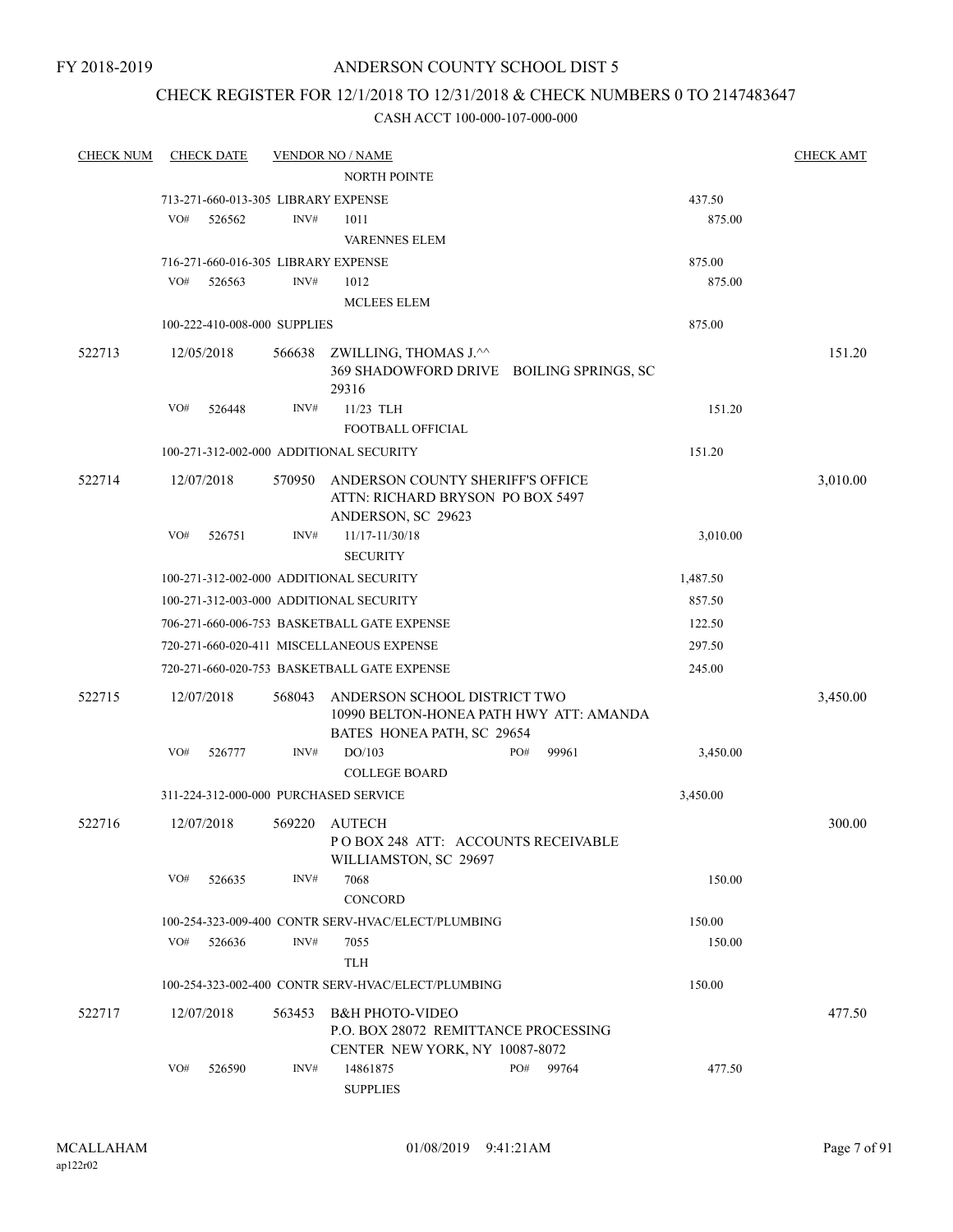# CHECK REGISTER FOR 12/1/2018 TO 12/31/2018 & CHECK NUMBERS 0 TO 2147483647

| CHECK NUM CHECK DATE |     |                          |      | <b>VENDOR NO / NAME</b>                                                                      |        | <b>CHECK AMT</b> |
|----------------------|-----|--------------------------|------|----------------------------------------------------------------------------------------------|--------|------------------|
|                      |     |                          |      | 329-115-410-001-000 SUPPLIES-STATE EQUIPMENT                                                 | 477.50 |                  |
| 522718               |     | 12/07/2018               |      | 573265 BILL SANDERS MOVING, INC.<br>2 JUNE BUG LANE WILLIAMSTON, SC 29697                    |        | 675.00           |
|                      | VO# | 526614                   | INV# | 4590<br><b>AVCC</b>                                                                          | 675.00 |                  |
|                      |     |                          |      | 100-254-323-001-001 CONTRACTED SERVICES                                                      | 675.00 |                  |
| 522719               |     | 12/07/2018               |      | 575528 BINXKIDS<br>325 PENNBROOKE TRACE DULUTH, GA 30097                                     |        | 320.00           |
|                      | VO# | 526638                   | INV# | 1106<br><b>CLOTHES</b>                                                                       | 320.00 |                  |
|                      |     |                          |      | 900-188-410-000-006 HOMELESS SUPPLIES                                                        | 320.00 |                  |
| * 522721             |     | 12/07/2018               |      | 156900 CAROLINA PRODUCE COMPANY<br>POBOX 3849 ATT: ACCOUNTS RECEIVABLE<br>ANDERSON, SC 29622 |        | 6,300.95         |
|                      | VO# | 526679                   | INV# | 756813<br><b>SOUTHWOOD</b>                                                                   | 22.00  |                  |
|                      |     | 600-256-460-021-000 FOOD |      |                                                                                              | 22.00  |                  |
|                      |     | VO# 526680               | INV# | 756637<br><b>SOUTHWOOD</b>                                                                   | 19.50  |                  |
|                      |     | 600-256-460-021-000 FOOD |      |                                                                                              | 19.50  |                  |
|                      |     | VO# 526681               | INV# | 756811<br><b>GLENVIEW</b>                                                                    | 22.00  |                  |
|                      |     | 600-256-460-020-000 FOOD |      |                                                                                              | 22.00  |                  |
|                      | VO# | 526682                   | INV# | 756653<br><b>MIDWAY</b>                                                                      | 66.50  |                  |
|                      |     | 600-256-460-017-000 FOOD |      |                                                                                              | 66.50  |                  |
|                      | VO# | 526683                   | INV# | 756517<br><b>CALHOUN</b>                                                                     | 57.00  |                  |
|                      |     | 600-256-460-014-000 FOOD |      |                                                                                              | 57.00  |                  |
|                      |     | VO# 526684               | INV# | 756620<br>NORTH POINTE                                                                       | 57.00  |                  |
|                      |     | 600-256-460-013-000 FOOD |      |                                                                                              | 57.00  |                  |
|                      | VO# | 526685                   | INV# | 756519<br><b>NORTH POINTE</b>                                                                | 57.00  |                  |
|                      |     | 600-256-460-013-000 FOOD |      |                                                                                              | 57.00  |                  |
|                      |     | VO# 526686               | INV# | 756867<br><b>HOMELAND PARK</b>                                                               | 345.50 |                  |
|                      |     | 600-256-460-011-000 FOOD |      |                                                                                              | 345.50 |                  |
|                      | VO# | 526687                   | INV# | 756438<br><b>HOMELAND PARK</b>                                                               | 167.50 |                  |
|                      |     | 600-256-460-011-000 FOOD |      |                                                                                              | 167.50 |                  |
|                      |     | VO# 526688               | INV# | 756684<br><b>HOMELAND PARK</b>                                                               | 167.50 |                  |
|                      |     | 600-256-460-011-000 FOOD |      |                                                                                              | 167.50 |                  |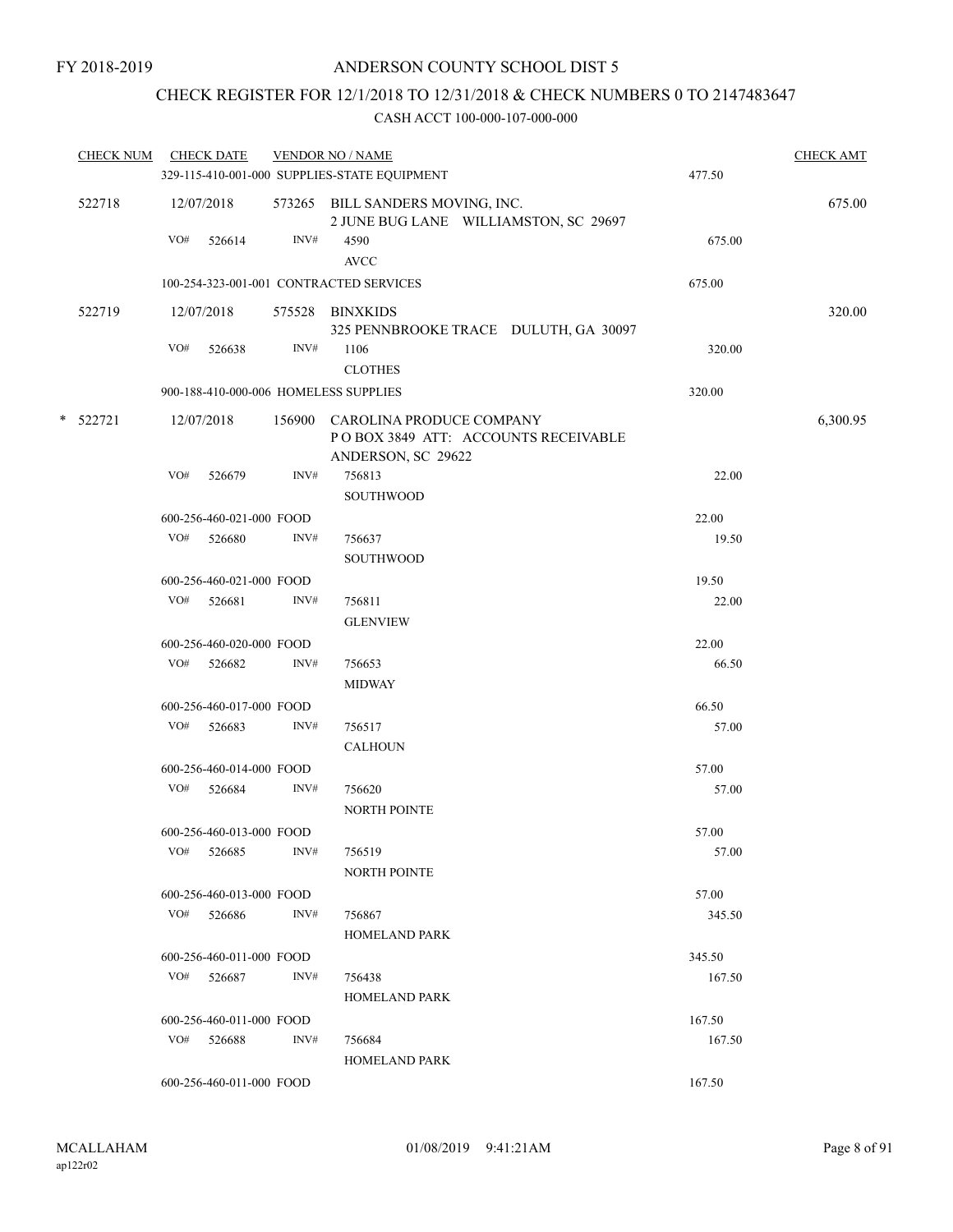# CHECK REGISTER FOR 12/1/2018 TO 12/31/2018 & CHECK NUMBERS 0 TO 2147483647

|     | CHECK NUM CHECK DATE           |      | <b>VENDOR NO / NAME</b> | <b>CHECK AMT</b> |
|-----|--------------------------------|------|-------------------------|------------------|
|     | VO# 526689                     | INV# | 756586                  | 66.00            |
|     |                                |      | CONCORD                 |                  |
|     | 600-256-460-009-000 FOOD       |      |                         | 66.00            |
|     | VO# 526690                     | INV# | 754189                  | 39.00            |
|     |                                |      | <b>RAMS</b>             |                  |
|     | 600-256-460-006-000 FOOD       |      |                         | 39.00            |
|     | VO# 526691                     | INV# | 756610                  | 58.50            |
|     |                                |      | <b>RAMS</b>             |                  |
|     | 600-256-460-006-000 FOOD       |      |                         | 58.50            |
|     | VO# 526692                     | INV# | 756255                  | 39.00            |
|     |                                |      | <b>RAMS</b>             |                  |
|     |                                |      |                         |                  |
|     | 600-256-460-006-000 FOOD       |      |                         | 39.00            |
|     | $VO#$ 526693                   | INV# | 756809                  | 44.00            |
|     |                                |      | <b>MCCANTS</b>          |                  |
|     | 600-256-460-005-000 FOOD       |      |                         | 44.00            |
|     | VO# 526694                     | INV# | 756854                  | 19.50            |
|     |                                |      | <b>MCCANTS</b>          |                  |
|     | 600-256-460-005-000 FOOD       |      |                         | 19.50            |
|     | VO# 526695                     | INV# | 756826                  | 66.00            |
|     |                                |      | <b>WESTSIDE</b>         |                  |
|     | 600-256-460-003-000 FOOD       |      |                         | 66.00            |
|     | VO# 526696                     | INV# | 756866                  | 39.00            |
|     |                                |      | <b>WESTSIDE</b>         |                  |
|     | 600-256-460-003-000 FOOD       |      |                         | 39.00            |
|     | VO# 526697                     | INV# | 756888                  | 56.00            |
|     |                                |      | <b>WESTSIDE</b>         |                  |
|     | 600-256-460-003-000 FOOD       |      |                         | 56.00            |
|     | VO# 526698                     | INV# | 756472                  | 39.00            |
|     |                                |      | <b>WESTSIDE</b>         |                  |
|     | 600-256-460-003-000 FOOD       |      |                         | 39.00            |
|     | VO# 526699                     | INV# | 756515                  | 39.00            |
|     |                                |      | <b>TL HANNA</b>         |                  |
|     | 600-256-460-002-000 FOOD       |      |                         | 39.00            |
|     | VO# 526700                     | INV# | 756581                  | 39.00            |
|     |                                |      | <b>TL HANNA</b>         |                  |
|     | 600-256-460-002-000 FOOD       |      |                         | 39.00            |
|     | $VO#$ 526701                   | INV# | 901284                  | 1,353.50         |
|     |                                |      | <b>VARENNES</b>         |                  |
|     | 600-256-460-016-FFV FOOD-FFVP  |      |                         | 1,353.50         |
|     | VO# 526702                     | INV# | 901321                  | 1,637.75         |
|     |                                |      | <b>HOMELAND PARK</b>    |                  |
|     | 600-256-460-011-FFV FOOD- FFVP |      |                         | 1,637.75         |
| VO# | 526703                         | INV# | 901298                  | 1,784.20         |
|     |                                |      | NEW PROSPECT            |                  |
|     | 600-256-460-010-FFV FOOD-FFVP  |      |                         | 1,784.20         |
|     |                                |      |                         |                  |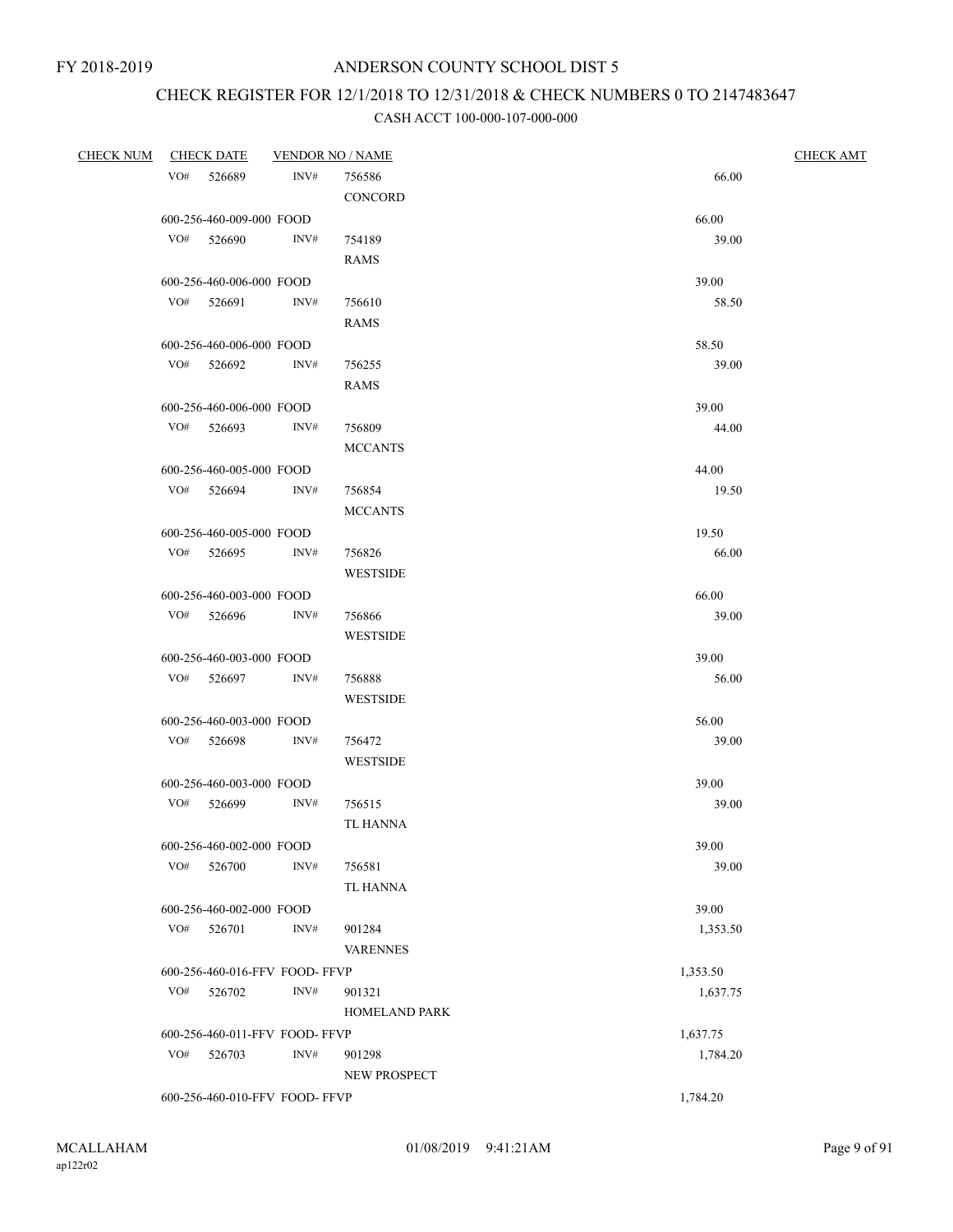# CHECK REGISTER FOR 12/1/2018 TO 12/31/2018 & CHECK NUMBERS 0 TO 2147483647

| <b>CHECK NUM</b> | <b>CHECK DATE</b>                       |        | <b>VENDOR NO / NAME</b>                                                                          |          | <b>CHECK AMT</b> |
|------------------|-----------------------------------------|--------|--------------------------------------------------------------------------------------------------|----------|------------------|
| 522722           | 12/07/2018                              |        | 573985 CARRASCO, JOSE^^<br>2612 LANE AVE ANDERSON, SC 29621                                      |          | 500.00           |
|                  | VO#<br>526655                           | INV#   | <b>MUSICIAN</b><br><b>WILLY WONKA</b>                                                            | 500.00   |                  |
|                  | 721-190-660-021-647 DRAMA HIGH EXPENSE  |        |                                                                                                  | 500.00   |                  |
| 522723           | 12/07/2018                              |        | 574823 CATEECHEE GOLF CLUB<br>140 CATEECHEE TRAIL HARTWELL, GA 30643                             |          | 593.00           |
|                  | VO#<br>526801                           | INV#   | <b>ANDERSON 5</b><br><b>LUCHEON</b>                                                              | 593.00   |                  |
|                  |                                         |        | 100-264-312-000-ERP EMPLOYEE RECOGNITION PROGRAM                                                 | 593.00   |                  |
| 522724           | 12/07/2018                              |        | 575736 CBC FUNDRAISING LLC<br>211 WHITTLIN WAY TAYLORS, SC 29687                                 |          | 1,830.00         |
|                  | VO#<br>526805                           | INV#   | <b>COUPONS</b><br><b>MCCANTS</b>                                                                 | 1,830.00 |                  |
|                  | 705-271-660-005-674 FOOTBALL EXPENSE    |        |                                                                                                  | 1,830.00 |                  |
| 522725           | 12/07/2018                              | 566288 | CES CITY ELECTRIC ACCTS<br>P.O. BOX 71465 ATT: ACCOUNTS RECEIVABLE<br>NORTH CHARLESTON, SC 29415 |          | 191.31           |
|                  | VO#<br>526631                           | INV#   | 141409<br><b>SUPPLIES</b>                                                                        | 28.72    |                  |
|                  |                                         |        | 100-254-410-013-400 HVAC/ELECTRICAL/PLUMBING                                                     | 28.72    |                  |
|                  | VO#<br>526632                           | INV#   | 141461<br><b>SUPPLIES</b>                                                                        | 74.77    |                  |
|                  |                                         |        | 100-254-410-002-400 HVAC/ELECTRICAL/PLUMBING                                                     | 74.77    |                  |
|                  | VO#<br>526633                           | INV#   | 141528<br><b>SUPPLIES</b>                                                                        | 87.82    |                  |
|                  |                                         |        | 100-254-410-000-001 MAINT. SUPPLIES-STRUCTURES                                                   | 33.01    |                  |
|                  |                                         |        | 100-254-410-019-400 HVAC/ELECTRICAL/PLUMBING                                                     | 54.81    |                  |
| 522726           | 12/07/2018                              |        | 568535 CHAMPION COACH, INC.<br>145 BEN HAMBY LANE GREENVILLE, SC 29615                           |          | 2,890.00         |
|                  | VO#<br>526665                           | INV#   | PO#<br>99967<br>Q25106<br>TL HANNA                                                               | 2,890.00 |                  |
|                  |                                         |        | 100-271-312-002-BUS CHARTER BUS TRANSPORTATION                                                   | 2,890.00 |                  |
| 522727           | 12/07/2018                              | 568320 | CHICK-FIL-A ANDERSON MALL<br>3131 N. MAIN STREET ATT: ACCOUNTS<br>RECEIVABLE ANDERSON, SC 29621  |          | 243.84           |
|                  | VO#<br>526749                           | INV#   | 12142018<br><b>CENTERVILLE</b>                                                                   | 243.84   |                  |
|                  | 707-190-660-007-335 CHORUS CLUB EXPENSE |        |                                                                                                  | 243.84   |                  |
| 522728           | 12/07/2018                              |        | 570581 CITY OF ANDERSON POLICE DEPT<br>401 SOUTH MAIN ST ANDERSON, SC 29624                      |          | 737.18           |
|                  | VO#<br>526752                           | INV#   | 11/26-11/9/18<br><b>SECURITY</b>                                                                 | 737.18   |                  |
|                  | 100-181-312-023-000 PURCHASED SERVICES  |        |                                                                                                  | 737.18   |                  |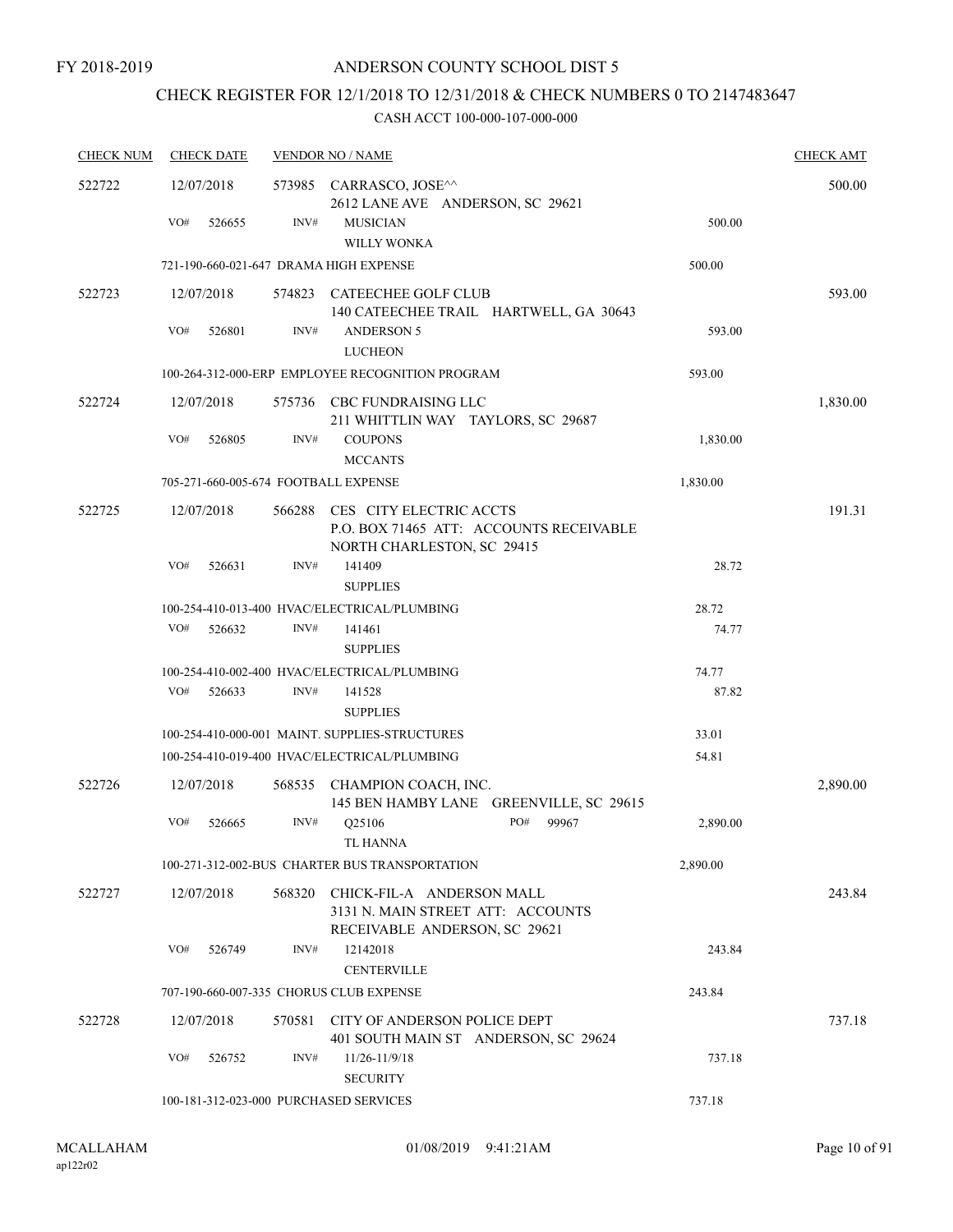# CHECK REGISTER FOR 12/1/2018 TO 12/31/2018 & CHECK NUMBERS 0 TO 2147483647

| <b>CHECK NUM</b> |     | <b>CHECK DATE</b> |        | <b>VENDOR NO / NAME</b>                                                                              |     |       |           | <b>CHECK AMT</b> |
|------------------|-----|-------------------|--------|------------------------------------------------------------------------------------------------------|-----|-------|-----------|------------------|
| 522729           |     | 12/07/2018        | 571748 | <b>COLONIAL LIFE</b><br>PREMIUM PROCESSING PO BOX 903 COLUMBIA,<br>SC 29202-0903                     |     |       |           | 7,339.02         |
|                  | VO# | 526578            | INV#   | E4041711<br>NOVEMBER 2018                                                                            |     |       | 7,339.02  |                  |
|                  |     |                   |        | 100-000-469-000-000 LIFE INSURANCE PAYABLE                                                           |     |       | 7,339.02  |                  |
| * 522732         |     | 12/07/2018        |        | 575258 DAY, TIMOTHY^^<br>103 GREGORY ST CLEMSON, SC 29631                                            |     |       |           | 500.00           |
|                  | VO# | 526656            | INV#   | <b>MUSICIAN</b><br><b>WILLY WONKA</b>                                                                |     |       | 500.00    |                  |
|                  |     |                   |        | 721-190-660-021-647 DRAMA HIGH EXPENSE                                                               |     |       | 500.00    |                  |
| 522733           |     | 12/07/2018        | 198651 | DELL MARKETING LP<br>POBOX 534118 ATT: ACCOUNTS RECEIVABLE<br>ATLANTA, GA 30353-4118                 |     |       |           | 9,272.35         |
|                  | VO# | 526668            | INV#   | 10283055315<br><b>CHROMEBOOKS</b>                                                                    | PO# | 99910 | 9,272.35  |                  |
|                  |     |                   |        | 100-221-445-000-000 TECHNOLOGY SUPPLIES                                                              |     |       | 9,272.35  |                  |
| 522734           |     | 12/07/2018        | 211302 | <b>DUKE ENERGY</b><br>PO BOX 70516 CHARLOTTE, NC 28272-0516                                          |     |       |           | 69,833.19        |
|                  | VO# | 526755            | INV#   | 11/30/18<br><b>ELECTRICITY</b>                                                                       |     |       | 69,833.19 |                  |
|                  |     |                   |        | 100-254-470-000-000 ENERGY-ELECTRICITY & WATER                                                       |     |       | 4,023.00  |                  |
|                  |     |                   |        | 100-254-470-000-000 ENERGY-ELECTRICITY & WATER                                                       |     |       | 74.64     |                  |
|                  |     |                   |        | 100-254-470-001-000 ENERGY-ELECTRICITY & WATER                                                       |     |       | 52.32     |                  |
|                  |     |                   |        | 100-254-470-002-000 ENERGY-ELECTRICITY & WATER                                                       |     |       | 17,387.04 |                  |
|                  |     |                   |        | 100-254-470-003-000 ENERGY-ELECTRICITY & WATER                                                       |     |       | 2,095.49  |                  |
|                  |     |                   |        | 100-254-470-005-000 ENERGY-ELECTRICITY & WATER                                                       |     |       | 9,038.78  |                  |
|                  |     |                   |        | 100-254-470-006-000 ENERGY-ELECTRICITY & WATER                                                       |     |       | 13,956.95 |                  |
|                  |     |                   |        | 100-254-470-008-000 ENERGY-ELECTRICITY & WATER                                                       |     |       | 5,910.86  |                  |
|                  |     |                   |        | 100-254-470-009-000 ENERGY-ELECTRICITY & WATER                                                       |     |       | 4,345.67  |                  |
|                  |     |                   |        | 100-254-470-011-000 ENERGY-ELECTRICITY & WATER                                                       |     |       | 3,000.91  |                  |
|                  |     |                   |        | 100-254-470-015-000 ENERGY-ELECTRICITY & WATER                                                       |     |       | 42.21     |                  |
|                  |     |                   |        | 100-254-470-016-000 ENERGY-ELECTRICITY & WATER                                                       |     |       | 22.72     |                  |
|                  |     |                   |        | 100-254-470-018-000 ENERGY-ELECTRICITY & WATER                                                       |     |       | 3,060.79  |                  |
|                  |     |                   |        | 100-254-470-019-000 ENERGY-ELECTRICITY & WATER                                                       |     |       | 35.15     |                  |
|                  |     |                   |        | 100-254-470-021-000 ENERGY-ELECTRICITY & WATER                                                       |     |       | 6,786.66  |                  |
| 522737           |     | 12/07/2018        | 563454 | <b>FIRST TEAM SPORTS</b><br>2301 WADE HAMPTON BLVD. ATT: ACCOUNTS<br>RECEIVABLE GREENVILLE, SC 29615 |     |       |           | 7,020.27         |
|                  | VO# | 526637            | INV#   | 07850-00<br><b>FENCE CAPS</b>                                                                        | PO# | 99854 | 7,020.27  |                  |
|                  |     |                   |        | 505-253-520-002-TUR BASEBALL/SOFTBALL TURF                                                           |     |       | 3,510.14  |                  |
|                  |     |                   |        | 505-253-520-003-TUR BASEBALL/SOFTBALL TURF                                                           |     |       | 3,510.13  |                  |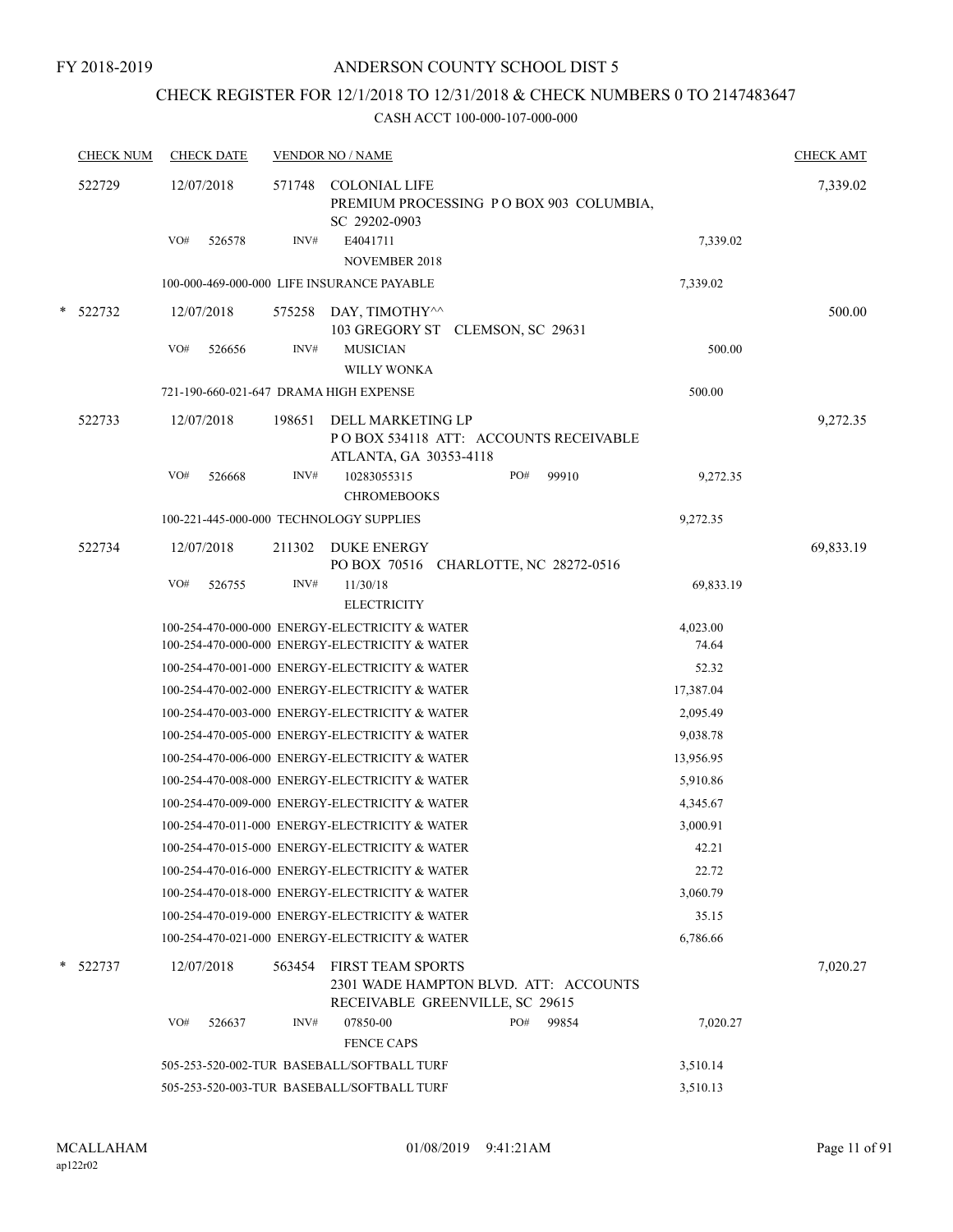# CHECK REGISTER FOR 12/1/2018 TO 12/31/2018 & CHECK NUMBERS 0 TO 2147483647

| <b>CHECK NUM</b> |     | <b>CHECK DATE</b> |                                    | <b>VENDOR NO / NAME</b>                                                               |     |       |           | <b>CHECK AMT</b> |
|------------------|-----|-------------------|------------------------------------|---------------------------------------------------------------------------------------|-----|-------|-----------|------------------|
| 522738           |     | 12/07/2018        | 254200                             | <b>GREENE FINNEY, LLP</b><br>800 E. WASHINGTON STREET SUITE D<br>GREENVILLE, SC 29601 |     |       |           | 37,500.00        |
|                  | VO# | 526726            | INV#                               | 16382<br><b>GAGAS</b>                                                                 | PO# | 99980 | 4,500.00  |                  |
|                  |     |                   | 124-233-318-024-000 AUDIT SERVICES |                                                                                       |     |       | 4,500.00  |                  |
|                  | VO# | 526727            | INV#                               | 16381<br><b>SEFA</b>                                                                  | PO# | 99981 | 33,000.00 |                  |
|                  |     |                   | 100-231-318-000-000 AUDIT SERVICES |                                                                                       |     |       | 33,000.00 |                  |
| 522739           |     | 12/07/2018        |                                    | 575264 HANNER, JORDAN^^<br>119 SHIRE DRIVE ANDERSON, SC 29621                         |     |       |           | 500.00           |
|                  | VO# | 526654            | INV#                               | <b>MUSICIAN</b><br><b>WILLY WONKA</b>                                                 |     |       | 500.00    |                  |
|                  |     |                   |                                    | 721-190-660-021-647 DRAMA HIGH EXPENSE                                                |     |       | 500.00    |                  |
| 522740           |     | 12/07/2018        |                                    | 566044 HAWKINS, GREGORY **<br>1106 GILREATH ROAD ANDERSON, SC 29621                   |     |       |           | 103.00           |
|                  | VO# | 526661            | INV#                               | 11/29/18<br><b>OFFICIAL</b>                                                           |     |       | 58.00     |                  |
|                  |     |                   |                                    | 720-271-660-020-753 BASKETBALL GATE EXPENSE                                           |     |       | 58.00     |                  |
|                  | VO# | 526662            | INV#                               | 10/18/18<br><b>OFFICIAL</b>                                                           |     |       | 45.00     |                  |
|                  |     |                   |                                    | 720-271-660-020-671 FOOTBALL GATE RECEIPTS EXPENSE                                    |     |       | 45.00     |                  |
| 522741           |     | 12/07/2018        | 575739                             | HEITHER, WILLIAM**<br>49 FAWN HILL DR ANDERSON, SC 29621                              |     |       |           | 116.90           |
|                  | VO# | 526757            | INV#                               | 12/3/18<br><b>OFFICIAL</b>                                                            |     |       | 58.00     |                  |
|                  |     |                   |                                    | 705-271-660-005-753 BASKETBALL GATE EXPENSE                                           |     |       | 58.00     |                  |
|                  | VO# | 526761            | INV#                               | 11/29/18<br><b>OFFICIAL</b>                                                           |     |       | 58.90     |                  |
|                  |     |                   |                                    | 706-271-660-006-753 BASKETBALL GATE EXPENSE                                           |     |       | 58.90     |                  |
| 522742           |     | 12/07/2018        | 575731                             | HENDERSON, RILEY**<br>204 INVERNESS WAY EASLEY, SC 29642                              |     |       |           | 500.00           |
|                  | VO# | 526764            | INV#                               | <b>MUSICIAN</b><br><b>WILLY WONKA</b>                                                 |     |       | 500.00    |                  |
|                  |     |                   |                                    | 721-190-660-021-647 DRAMA HIGH EXPENSE                                                |     |       | 500.00    |                  |
| 522743           |     | 12/07/2018        |                                    | 575732 HENRY, CANDACE**<br>8 CHATHAM CT EASLEY, SC 29642                              |     |       |           | 500.00           |
|                  | VO# | 526763            | INV#                               | <b>MUSICIAN</b><br><b>WILLY WONKA</b>                                                 |     |       | 500.00    |                  |
|                  |     |                   |                                    | 721-190-660-021-647 DRAMA HIGH EXPENSE                                                |     |       | 500.00    |                  |
| *<br>522745      |     | 12/07/2018        | 571483                             | ISOM ELECTRIC, LLC<br>3300-D N. MAIN STREET PMB 325 ANDERSON, SC<br>29621             |     |       |           | 2,125.00         |
|                  | VO# | 526621            | INV#                               | 8418                                                                                  |     |       | 2,125.00  |                  |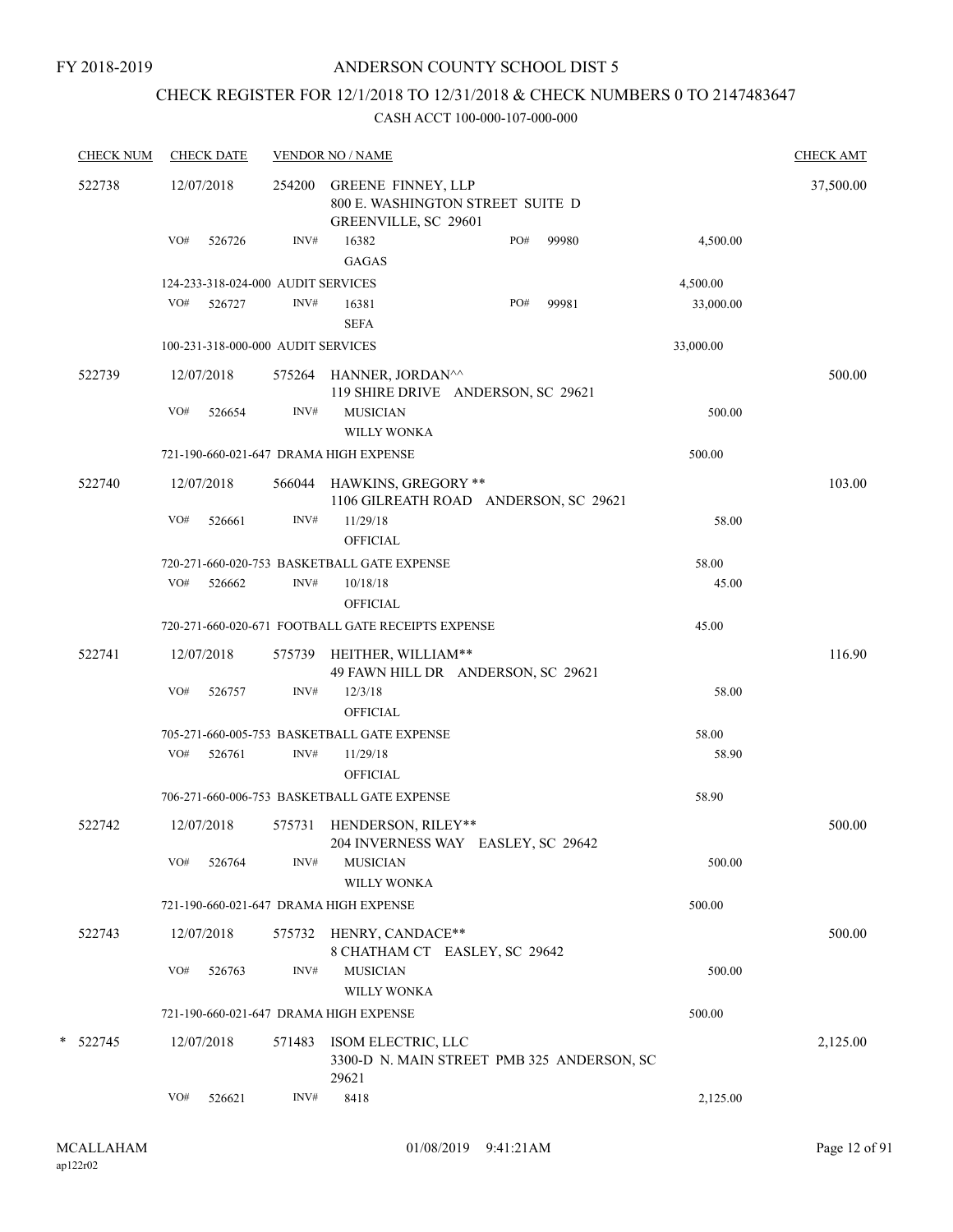# CHECK REGISTER FOR 12/1/2018 TO 12/31/2018 & CHECK NUMBERS 0 TO 2147483647

|   | <b>CHECK NUM</b> |     | <b>CHECK DATE</b> |                                   | <b>VENDOR NO / NAME</b>                                                                                   |              | <b>CHECK AMT</b> |
|---|------------------|-----|-------------------|-----------------------------------|-----------------------------------------------------------------------------------------------------------|--------------|------------------|
|   |                  |     |                   |                                   | <b>LIGHTS</b>                                                                                             |              |                  |
|   |                  |     |                   |                                   | 100-254-323-006-400 CONTR SERV-HVAC/ELECT/PLUMBING                                                        | 437.50       |                  |
|   |                  |     |                   |                                   | 100-254-323-008-400 CONTR SERV-HVAC/ELECT/PLUMBING                                                        | 1,000.00     |                  |
|   |                  |     |                   |                                   | 100-254-323-017-400 CONTR SERV-HVAC/ELECT/PLUMBING                                                        | 437.50       |                  |
|   |                  |     |                   |                                   | 100-254-323-018-400 CONTR SERV-HVAC/ELECT/PLUMBING                                                        | 250.00       |                  |
| * | 522747           |     | 12/07/2018        |                                   | 304900 KAPLAN EARLY LEARNING COMPANY<br>POBOX 890575 ATT: ACCOUNTS RECEIVABLE<br>CHARLOTTE, NC 28289-0575 |              | 410.39           |
|   |                  | VO# | 526797            | INV#                              | 14883600<br><b>SUPPLIES</b>                                                                               | 410.39       |                  |
|   |                  |     |                   | 100-147-410-018-000 SUPPLIES      |                                                                                                           | 410.39       |                  |
|   | 522748           |     | 12/07/2018        |                                   | 569972 KIM HUDSON<br>3902 LIBERTY HWY ANDERSON, SC 29621                                                  |              | 162.88           |
|   |                  | VO# | 526577            | INV#                              | 10/28-10/29<br><b>COLUMBIA</b>                                                                            | 162.88       |                  |
|   |                  |     |                   |                                   | 267-370-312-000-ACS PS-ANDERSON CHRISTIAN SCH                                                             | 162.88       |                  |
|   | 522749           |     | 12/07/2018        |                                   | 564353 LAZER CONSTRUCTION COMPANY INC<br>POBOX 5103 ATT: ACCOUNTS RECEIVABLE<br>ANDERSON, SC 29623        |              | 444,703.73       |
|   |                  | VO# | 526716            | INV#                              | 7418-07<br><b>WHS</b>                                                                                     | 254, 105. 19 |                  |
|   |                  |     |                   |                                   | 505-271-540-003-BSC BASEBALL&SOFTBALL COMPLEX                                                             | 254, 105. 19 |                  |
|   |                  | VO# | 526717            | INV#                              | 7318-07<br><b>TLH</b>                                                                                     | 190,598.54   |                  |
|   |                  |     |                   |                                   | 505-271-540-002-BSC BASEBALL&SOFTBALL COMPLEX                                                             | 190,598.54   |                  |
|   | 522750           |     | 12/07/2018        |                                   | 327600 LOLLIS METALS, INC<br>POBOX 13042 ATT: ACCOUNTS RECEIVABLE<br>ANDERSON, SC 29624                   |              | 1,070.00         |
|   |                  | VO# | 526620            | INV#                              | 78725<br>POWDER COATING                                                                                   | 1,070.00     |                  |
|   |                  |     |                   |                                   | 505-271-540-002-BSC BASEBALL&SOFTBALL COMPLEX                                                             | 1,070.00     |                  |
|   | 522751           |     |                   |                                   | 12/07/2018 575738 MANGRUM, ROBERT**<br>130 DEER DRIVE GREENVILLE, SC 29611                                |              | 110.90           |
|   |                  | VO# | 526758            | INV#                              | 11/30/18<br><b>OFFICIAL</b>                                                                               | 110.90       |                  |
|   |                  |     |                   |                                   | 100-271-312-003-000 ADDITIONAL SECURITY                                                                   | 110.90       |                  |
|   | 522752           |     | 12/07/2018        | 568647                            | MANSFIELD OIL COMPANY<br>PO BOX 733706 DALLAS, TX 75373-3706                                              |              | 3,197.28         |
|   |                  | VO# | 526714            | INV#                              | 465389<br><b>FUEL</b>                                                                                     | 3,197.28     |                  |
|   |                  |     |                   | 100-254-411-000-001 GASOLINE      |                                                                                                           | 3,040.66     |                  |
|   |                  |     |                   | 100-255-411-000-000 GASOLINE      |                                                                                                           | 117.05       |                  |
|   |                  |     |                   | 600-256-690-000-000 OTHER OBJECTS |                                                                                                           | 39.57        |                  |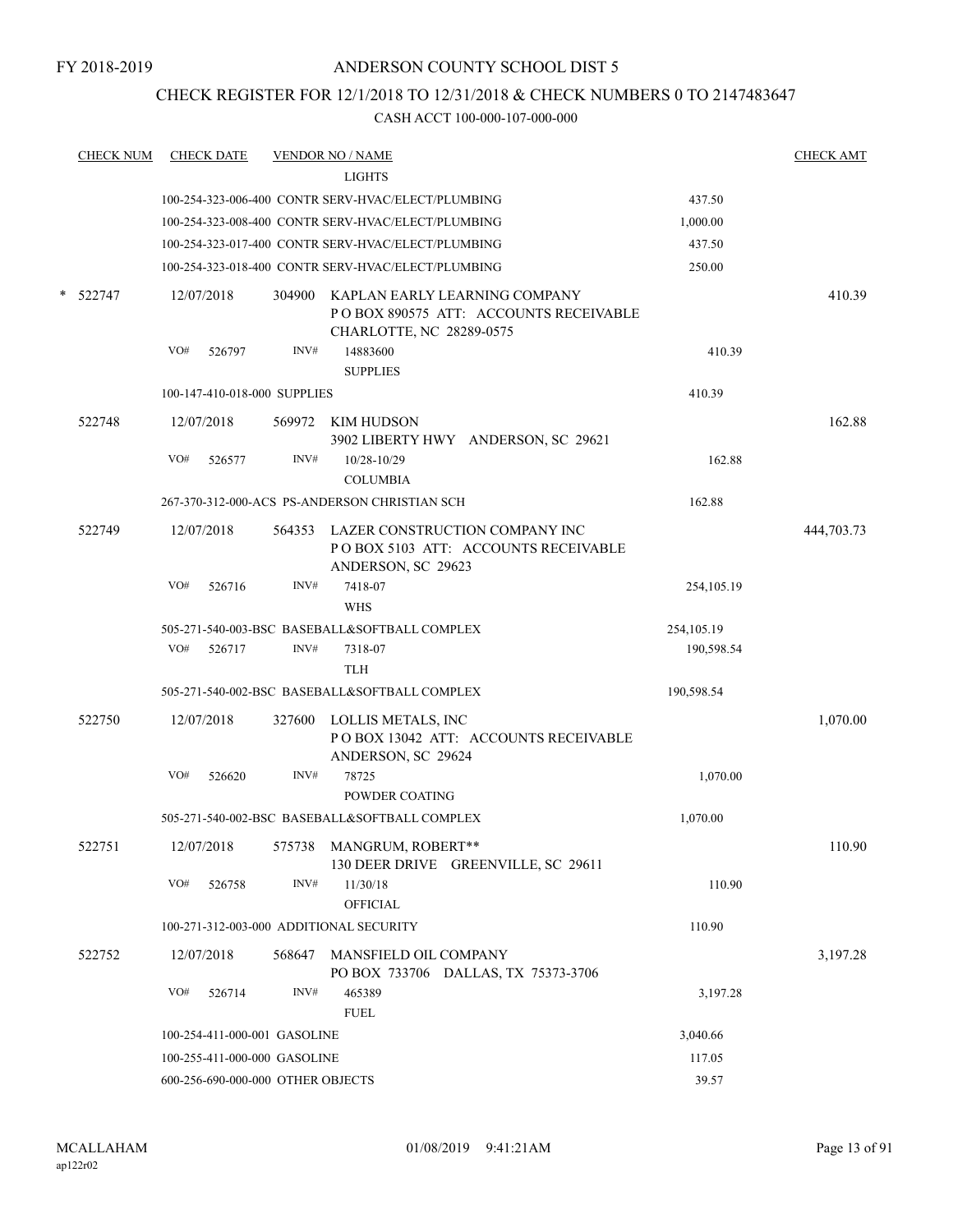# CHECK REGISTER FOR 12/1/2018 TO 12/31/2018 & CHECK NUMBERS 0 TO 2147483647

|        | <b>CHECK NUM</b> |     | <b>CHECK DATE</b>            |                | <b>VENDOR NO / NAME</b>                                                                       |     |                                         |           | <b>CHECK AMT</b> |
|--------|------------------|-----|------------------------------|----------------|-----------------------------------------------------------------------------------------------|-----|-----------------------------------------|-----------|------------------|
| $\ast$ | 522754           |     | 12/07/2018                   |                | 573658 MCCAULEY, ROBERT**<br>72 ALLEN ST GREENVILLE, SC 29605                                 |     |                                         |           | 122.60           |
|        |                  | VO# | 526733                       | $\text{INV}\#$ | 11/30/18                                                                                      |     |                                         | 122.60    |                  |
|        |                  |     |                              |                | <b>OFFICIAL</b><br>100-271-312-003-000 ADDITIONAL SECURITY                                    |     |                                         | 122.60    |                  |
|        | 522755           |     | 12/07/2018                   | 575741         | MRD LLC                                                                                       |     |                                         |           | 500.00           |
|        |                  |     |                              |                | SC 29670                                                                                      |     | MIKES CLEAN TEAM PO BOX 1277 PENDLETON, |           |                  |
|        |                  | VO# | 526806                       | INV#           | 1274<br><b>NORTH POINTE</b>                                                                   |     |                                         | 500.00    |                  |
|        |                  |     |                              |                | 100-254-323-013-001 CONTRACTED SERVICES                                                       |     |                                         | 500.00    |                  |
|        | 522756           |     | 12/07/2018                   |                | 366700 MUTUAL OF OMAHA<br>PO BOX 2147 OMAHA, NE 68103-2147                                    |     |                                         |           | 26,683.23        |
|        |                  | VO# | 526579                       | INV#           | G00018B5<br>0001                                                                              |     |                                         | 26,683.23 |                  |
|        |                  |     |                              |                | 100-000-450-000-000 MISC. DEDUCTIONS                                                          |     |                                         | 8,289.63  |                  |
|        |                  |     |                              |                | 100-000-456-000-000 INSURANCE PAYABLE                                                         |     |                                         | 18,393.60 |                  |
|        | 522757           |     | 12/07/2018                   |                | 573115 NICHOLAS P. PIPINO ASSOCIATES, INC.<br>10545 GUILFORD RD SUITE 108 JESSUP, MD<br>20794 |     |                                         |           | 186.10           |
|        |                  | VO# | 526776                       | INV#           | 45601                                                                                         |     |                                         | 186.10    |                  |
|        |                  |     |                              |                | <b>MOUSE</b>                                                                                  |     |                                         |           |                  |
|        |                  |     |                              |                | 100-221-410-015-000 SUPPLIES AND MATERIALS                                                    |     |                                         | 186.10    |                  |
|        | 522758           |     | 12/07/2018                   |                | 389900 OFFICE DEPOT<br>POBOX 1413 CHARLOTTE, NC 28201-1413                                    |     |                                         |           | 777.92           |
|        |                  | VO# | 526616                       | INV#           | 2246366105<br><b>SUPPLIES</b>                                                                 |     |                                         | 86.45     |                  |
|        |                  |     |                              |                | 100-254-410-000-055 OFFICE SUPPLIES & FURNITURE                                               |     |                                         | 86.45     |                  |
|        |                  | VO# | 526645                       | INV#           | 233294737001<br><b>SUPPLIES</b>                                                               | PO# | 99914                                   | 179.91    |                  |
|        |                  |     |                              |                | 100-221-410-000-001 SUPPLIES-GRANT WRITER                                                     |     |                                         | 179.91    |                  |
|        |                  | VO# | 526778                       | INV#           | 230031712001<br>230042381001                                                                  |     |                                         | 438.82    |                  |
|        |                  |     | 100-112-410-010-000 SUPPLIES |                |                                                                                               |     |                                         | 438.82    |                  |
|        |                  | VO# | 526789                       | INV#           | 231486064001<br><b>SUPPLIES</b>                                                               | PO# | 99892                                   | 72.74     |                  |
|        |                  |     |                              |                | 100-221-410-000-TST SUPPLIES-TESTING                                                          |     |                                         | 72.74     |                  |
| *      | 522760           |     | 12/07/2018                   | 572100         | PLAY SAFE EDUCATIONAL HEALTH<br>713 E GREENVILLE STREET SUITE D BOX 230<br>ANDERSON, SC 29621 |     |                                         |           | 31,000.00        |
|        |                  | VO# | 526780                       | INV#           | 2018-2019<br><b>TRAINERS</b>                                                                  | PO# | 99169                                   | 31,000.00 |                  |
|        |                  |     |                              |                | 100-271-312-002-TRN ATHLETIC TRAINER                                                          |     |                                         | 5,000.00  |                  |
|        |                  |     |                              |                | 100-271-312-003-TRN ATHLETIC TRAINER                                                          |     |                                         | 20,000.00 |                  |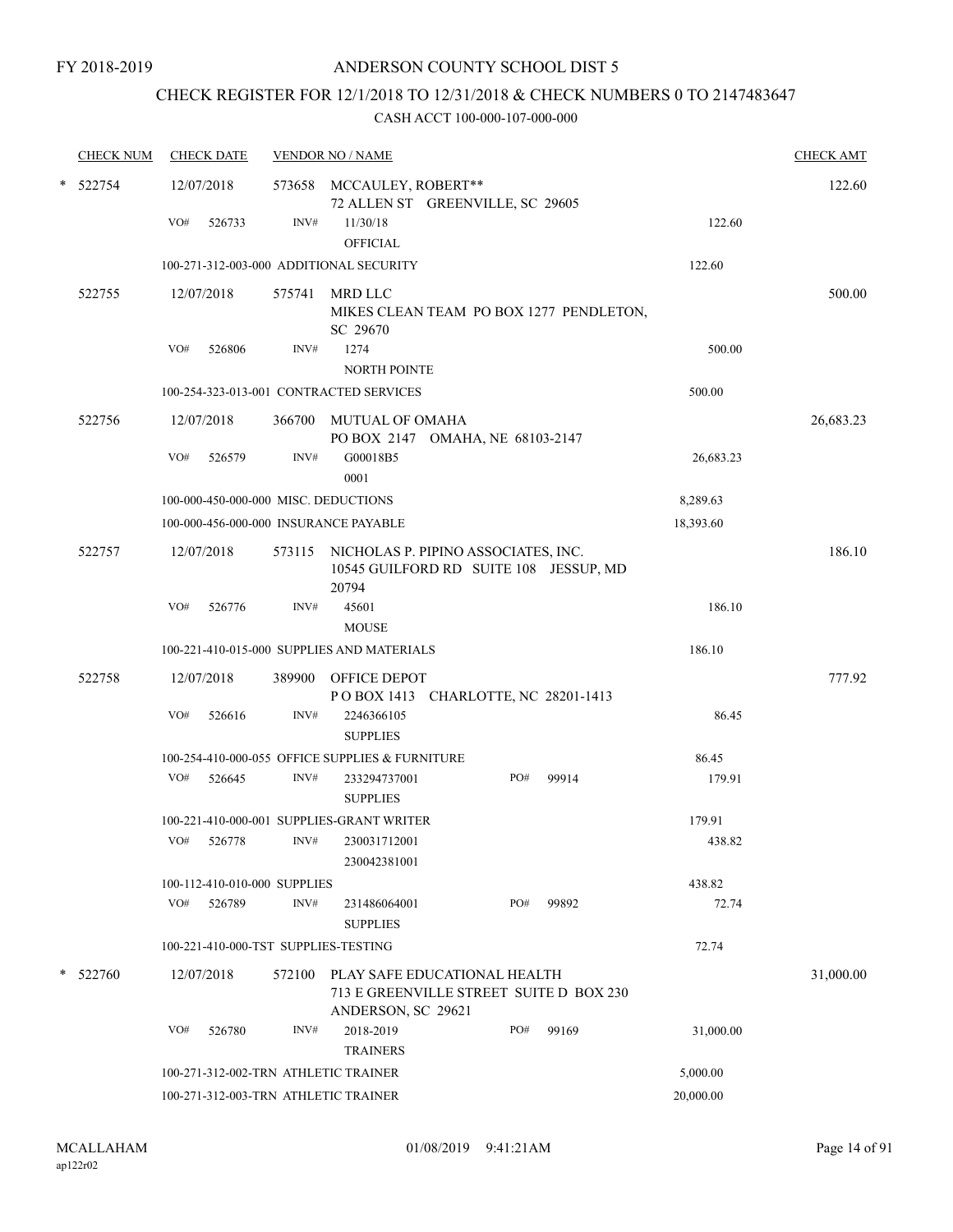# CHECK REGISTER FOR 12/1/2018 TO 12/31/2018 & CHECK NUMBERS 0 TO 2147483647

|        | <b>CHECK NUM</b> |     | <b>CHECK DATE</b> |        | <b>VENDOR NO / NAME</b>                                                    |     |       |          | <b>CHECK AMT</b> |
|--------|------------------|-----|-------------------|--------|----------------------------------------------------------------------------|-----|-------|----------|------------------|
|        |                  |     |                   |        | 100-271-312-005-TRN MIDDLE SCHOOL TRAINER                                  |     |       | 2,000.00 |                  |
|        |                  |     |                   |        | 100-271-312-006-TRN MIDDLE SCHOOL TRAINER                                  |     |       | 2,000.00 |                  |
|        |                  |     |                   |        | 100-271-312-020-TRN MIDDLE SCHOOL TRAINER                                  |     |       | 2,000.00 |                  |
|        | 522761           |     | 12/07/2018        |        | 575733 PLIAUPLIS, MEGAN**<br>301 LENA DRIVE EASLEY, SC 29640               |     |       |          | 500.00           |
|        |                  | VO# | 526762            | INV#   | <b>MUSICIAN</b>                                                            |     |       | 500.00   |                  |
|        |                  |     |                   |        | <b>WILLY WONKA</b>                                                         |     |       |          |                  |
|        |                  |     |                   |        | 721-190-660-021-647 DRAMA HIGH EXPENSE                                     |     |       | 500.00   |                  |
| $\ast$ | 522763           |     | 12/07/2018        |        | 571652 PROSOURCE LLC<br>P.O. BOX 5339 GREENVILLE, SC 29606                 |     |       |          | 154.39           |
|        |                  | VO# | 526596            | INV#   | S2024051.001<br><b>SUPPLIES</b>                                            |     |       | 43.65    |                  |
|        |                  |     |                   |        | 100-254-410-002-400 HVAC/ELECTRICAL/PLUMBING                               |     |       | 43.65    |                  |
|        |                  | VO# | 526597            | INV#   | S2021642.001<br><b>SUPPLIES</b>                                            |     |       | 110.74   |                  |
|        |                  |     |                   |        | 100-254-410-006-400 HVAC/ELECTRICAL/PLUMBING                               |     |       | 72.19    |                  |
|        |                  |     |                   |        | 100-254-410-020-400 HVAC/ELECTRICAL/PLUMBING                               |     |       | 38.55    |                  |
|        | $*$ 522765       |     | 12/07/2018        | 573501 | QUALITY CARE PRESSURE CLEANING<br>210 SPRINGSIDE CIRCLE ANDERSON, SC 29625 |     |       |          | 450.00           |
|        |                  | VO# | 526586            | INV#   | 5287<br><b>NOVEMBER 2018</b>                                               | PO# | 99127 | 450.00   |                  |
|        |                  |     |                   |        | 100-255-323-000-000 CONTRACTED SERVICES                                    |     |       | 450.00   |                  |
|        |                  |     |                   |        |                                                                            |     |       |          |                  |
|        | 522766           |     | 12/07/2018        | 573390 | <b>RESCARE HOMECARE</b><br>PO BOX 2797 VALDOSTA, GA 31604-2797             |     |       |          | 3,347.24         |
|        |                  | VO# | 526790            | INV#   | 07606300100960<br><b>SERVICE</b>                                           | PO# | 99684 | 636.96   |                  |
|        |                  |     |                   |        | 283-126-312-017-000 CONTRACTED SERVICES                                    |     |       | 636.96   |                  |
|        |                  | VO# | 526791            | INV#   | 07606300100613<br><b>SERVICE</b>                                           | PO# | 99684 | 863.52   |                  |
|        |                  |     |                   |        | 283-126-312-017-000 CONTRACTED SERVICES                                    |     |       | 863.52   |                  |
|        |                  | VO# | 526792            | INV#   | 07606300100104<br><b>SERVICE</b>                                           | PO# | 99684 | 936.21   |                  |
|        |                  |     |                   |        | 283-126-312-017-000 CONTRACTED SERVICES                                    |     |       | 936.21   |                  |
|        |                  | VO# | 526793            | INV#   | 07606300100952<br><b>SERVICE</b>                                           | PO# | 99684 | 910.55   |                  |
|        |                  |     |                   |        | 283-126-312-017-000 CONTRACTED SERVICES                                    |     |       | 910.55   |                  |
|        | * 522768         |     | 12/07/2018        |        | 567525 ROWLAND MECHANICAL<br>206 SADDLE TRAIL ANDERSON, SC 29621           |     |       |          | 6,409.22         |
|        |                  | VO# | 526582            | INV#   | 8926-8928<br><b>REPAIRS</b>                                                | PO# | 99095 | 2,374.01 |                  |
|        |                  |     |                   |        | 100-255-323-000-ACT ACTIVITY BUS CONTRACTED SERVICES                       |     |       | 2,374.01 |                  |
|        |                  | VO# | 526583            | INV#   | 8905-8925<br><b>REPAIRS</b>                                                | PO# | 99095 | 4,035.21 |                  |
|        |                  |     |                   |        | 100-255-323-000-ACT ACTIVITY BUS CONTRACTED SERVICES                       |     |       | 4,035.21 |                  |
|        |                  |     |                   |        |                                                                            |     |       |          |                  |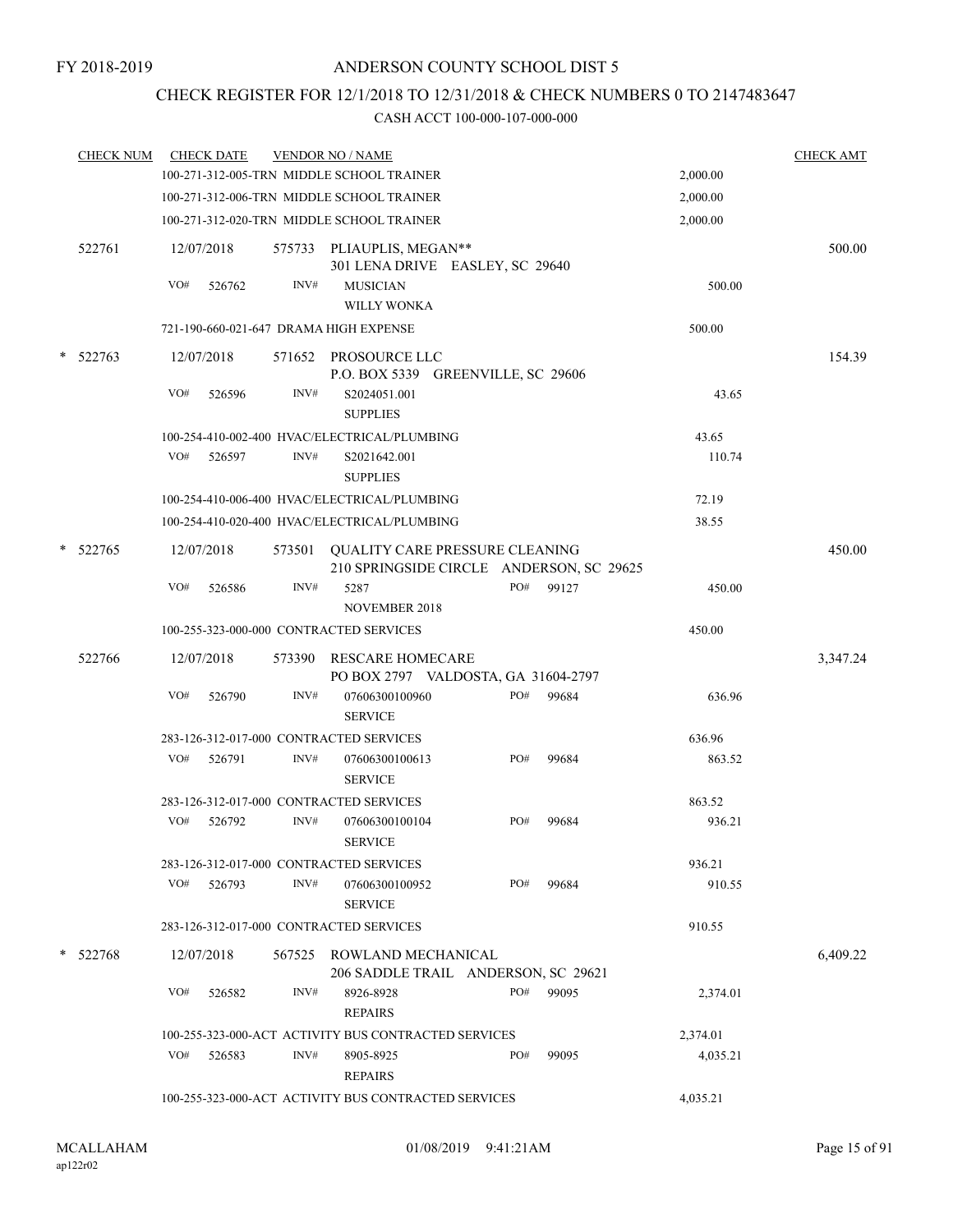# CHECK REGISTER FOR 12/1/2018 TO 12/31/2018 & CHECK NUMBERS 0 TO 2147483647

| <b>CHECK NUM</b> | <b>CHECK DATE</b>                       |        | <b>VENDOR NO / NAME</b>                                                                                             |                  | <b>CHECK AMT</b> |
|------------------|-----------------------------------------|--------|---------------------------------------------------------------------------------------------------------------------|------------------|------------------|
| 522769           | 12/07/2018                              |        | 566961 SAWYER, STEVE^^<br>203 WALNUT AVENUE ANDERSON, SC 29625                                                      |                  | 174.00           |
|                  | VO#<br>526657                           | INV#   | 11/29/18<br><b>OFFICIAL</b>                                                                                         | 58.00            |                  |
|                  |                                         |        | 706-271-660-006-753 BASKETBALL GATE EXPENSE                                                                         | 58.00            |                  |
|                  | VO#<br>526658                           | INV#   | 11/26/18<br><b>OFFICIAL</b>                                                                                         | 58.00            |                  |
|                  |                                         |        | 720-271-660-020-753 BASKETBALL GATE EXPENSE                                                                         | 58.00            |                  |
|                  | VO#<br>526738                           | INV#   | 12/03/18<br><b>OFFICIAL</b>                                                                                         | 58.00            |                  |
|                  |                                         |        | 705-271-660-005-753 BASKETBALL GATE EXPENSE                                                                         | 58.00            |                  |
| 522770           | 12/07/2018                              |        | 575735 SC CAREER DEVELOPMENT PROFESSIONALS CONF<br>C/O JACQUELYN COLLUM 1328 HARRY BYRD<br>HWY DARLINGTON, SC 29532 |                  | 400.00           |
|                  | VO#<br>526765                           | INV#   | <b>REGISTRATION</b><br><b>LACHRISTA WILLIAMS</b>                                                                    | 200.00           |                  |
|                  |                                         |        | 395-212-333-000-000 TRIPS AND CONFERENCES                                                                           | 200.00           |                  |
|                  | VO#<br>526804                           | INV#   | <b>REGISTRATION</b><br><b>CHARLENE KING</b>                                                                         | 200.00           |                  |
|                  |                                         |        | 395-212-333-000-000 TRIPS AND CONFERENCES                                                                           | 200.00           |                  |
| 522771           | 12/07/2018                              |        | 566995 SC DEPT OF JUVENILE JUSTICE<br>POBOX 21069 ATT: FISCAL AFFAIRS COLUMBIA,<br>SC 29221-1069                    |                  | 326.54           |
|                  | VO#<br>526720                           | INV#   | 18-19<br><b>PROVISO</b>                                                                                             | 326.54           |                  |
|                  |                                         |        | 100-412-720-000-000 PAYMENTS TO OTHER GOV'T UNITS<br>100-412-720-000-000 PAYMENTS TO OTHER GOV'T UNITS              | 106.97<br>219.57 |                  |
| 522772           | 12/07/2018                              | 570059 | SHARP BUSINESS SYSTEMS<br>DEPT 1216 PO BOX 121216 DALLAS, TX<br>75312-1216                                          |                  | 645.11           |
|                  | VO#<br>526576                           | INV#   | 9001549790<br><b>COPIES</b>                                                                                         | 67.54            |                  |
|                  | 201-112-490-019-000 COPIER COST         |        |                                                                                                                     | 67.54            |                  |
|                  | VO#<br>526585                           | INV#   | 9001553790<br><b>COPIES</b>                                                                                         | 86.66            |                  |
|                  | 100-255-323-000-000 CONTRACTED SERVICES |        |                                                                                                                     | 86.66            |                  |
|                  | VO#<br>526613                           | INV#   | 9001525028<br><b>COPIES</b>                                                                                         | 33.60            |                  |
|                  |                                         |        | 100-254-410-000-055 OFFICE SUPPLIES & FURNITURE                                                                     | 33.60            |                  |
|                  | VO#<br>526648                           | INV#   | 9001546556<br>9001546557                                                                                            | 38.52            |                  |
|                  | 708-271-660-008-362 COPIER EXPENSE      |        |                                                                                                                     | 38.52            |                  |
|                  | VO#<br>526652                           | INV#   | 9001537552<br>9001546550                                                                                            | 313.92           |                  |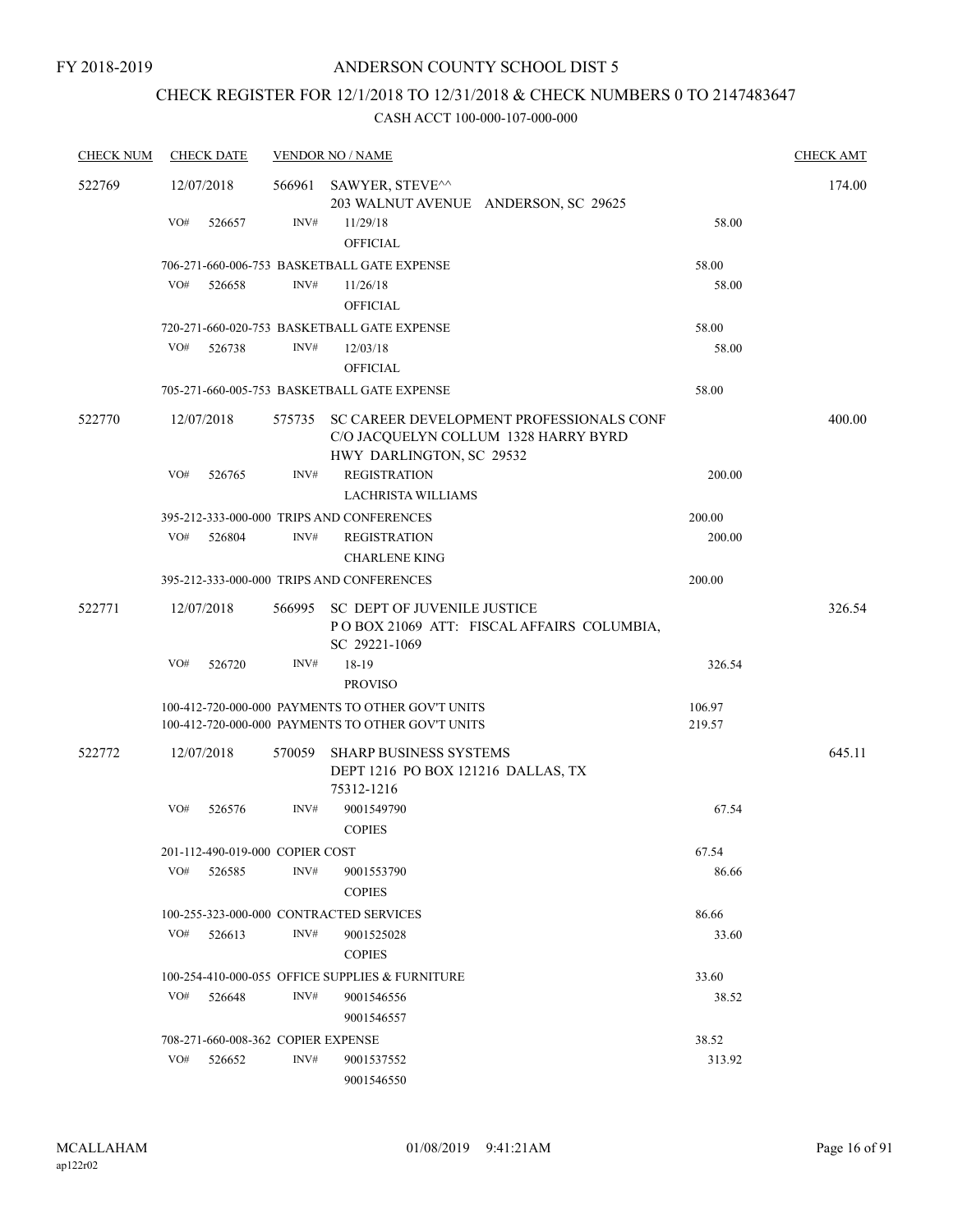# CHECK REGISTER FOR 12/1/2018 TO 12/31/2018 & CHECK NUMBERS 0 TO 2147483647

| <b>CHECK NUM</b> |     | <b>CHECK DATE</b>                 |        | <b>VENDOR NO / NAME</b>                                                             |          | <b>CHECK AMT</b> |
|------------------|-----|-----------------------------------|--------|-------------------------------------------------------------------------------------|----------|------------------|
|                  |     | 100-113-410-020-000 SUPPLIES      |        |                                                                                     | 313.92   |                  |
|                  | VO# | 526743                            | INV#   | 9001549852                                                                          | 33.29    |                  |
|                  |     |                                   |        | <b>COPIES</b>                                                                       |          |                  |
|                  |     |                                   |        | 721-190-660-021-562 COPIERS EXPENSE                                                 | 33.29    |                  |
|                  | VO# | 526800                            | INV#   | 9001554088                                                                          | 71.58    |                  |
|                  |     |                                   |        | <b>COPIES</b>                                                                       |          |                  |
|                  |     |                                   |        |                                                                                     |          |                  |
|                  |     | 100-113-410-005-000 SUPPLIES      |        |                                                                                     | 71.58    |                  |
| * 522774         |     | 12/07/2018                        |        | 572995 SUPPLYWORKS<br>PO BOX 742604 ATLANTA, GA 30374-2604                          |          | 267.37           |
|                  | VO# | 526609                            | INV#   | 466131067                                                                           | 267.37   |                  |
|                  |     |                                   |        | <b>SUPPLIES</b>                                                                     |          |                  |
|                  |     |                                   |        | 100-254-410-000-000 CUSTODIAL SUPPLIES                                              | 116.28   |                  |
|                  |     | 100-254-410-002-000 SUPPLIES      |        |                                                                                     | 151.09   |                  |
|                  |     |                                   |        |                                                                                     |          |                  |
| 522775           |     | 12/07/2018                        | 568632 | THE RON CLARK ACADEMY<br>228 MARGARET STREET ATT: REGISTRATION<br>ATLANTA, GA 30315 |          | 1,485.00         |
|                  | VO# | 526574                            | INV#   | 99657<br>11659, 11660<br>PO#<br>11658                                               | 1,485.00 |                  |
|                  |     |                                   |        | 267-370-312-000-ACS PS-ANDERSON CHRISTIAN SCH                                       | 1,485.00 |                  |
|                  |     |                                   |        |                                                                                     |          |                  |
| 522776           |     | 12/07/2018                        |        | 569972 TIFFANY HENDRIX<br>334 HUDSON CIRCLE ANDERSON, SC 29625                      |          | 190.00           |
|                  | VO# | 526709                            | INV#   | REIMBURSEMENT<br><b>FIELD TRIP</b>                                                  | 190.00   |                  |
|                  |     |                                   |        | 714-271-660-014-355 FIELD TRIPS GRADE 5 EXPENSE                                     | 190.00   |                  |
|                  |     |                                   |        |                                                                                     |          |                  |
| * 522779         |     | 12/07/2018                        |        | 573815 UNITED REFRIGERATION, INC<br>PO BOX 740703 ATLANTA, GA 30374-0703            |          | 105.48           |
|                  | VO# | 526607                            | INV#   | 65557414                                                                            | 105.48   |                  |
|                  |     |                                   |        |                                                                                     |          |                  |
|                  |     |                                   |        | <b>SUPPLIES</b>                                                                     |          |                  |
|                  |     |                                   |        | 100-254-410-000-001 MAINT. SUPPLIES-STRUCTURES                                      | 34.76    |                  |
|                  |     | 100-254-410-000-400 HVAC SUPPLIES |        |                                                                                     | 70.72    |                  |
| 522780           |     | 12/07/2018                        |        | 569972 VERONICA AULETTI<br>156 SOREN LANE ANDERSON, SC 29621.                       |          | 190.00           |
|                  | VO# | 526707                            | INV#   | REIMBURSEMENT<br><b>FIELD TRIP</b>                                                  | 190.00   |                  |
|                  |     |                                   |        | 714-271-660-014-355 FIELD TRIPS GRADE 5 EXPENSE                                     | 190.00   |                  |
|                  |     |                                   |        |                                                                                     |          |                  |
| 522781           |     | 12/07/2018                        |        | 524353 WAL-MART COMMUNITY/GEMB<br>POBOX 530934 ATT: ACCOUNTS RECEIVABLE             |          | 111.73           |
|                  | VO# | 526723                            | INV#   | ATLANTA, GA 30353-0934<br>10133784                                                  | 111.73   |                  |
|                  |     |                                   |        | <b>SUPPLIES</b>                                                                     |          |                  |
|                  |     |                                   |        | 716-271-660-016-201 MISCELLANEOUS EXPENSE                                           | 111.73   |                  |
| $*$ 522783       |     | 12/07/2018                        |        | 524353 WAL-MART COMMUNITY/GEMB                                                      |          | 114.44           |
|                  |     |                                   |        | PO BOX 530934 ATT: ACCOUNTS RECEIVABLE                                              |          |                  |
|                  |     |                                   |        | ATLANTA, GA 30353-0934                                                              |          |                  |
|                  |     |                                   |        |                                                                                     |          |                  |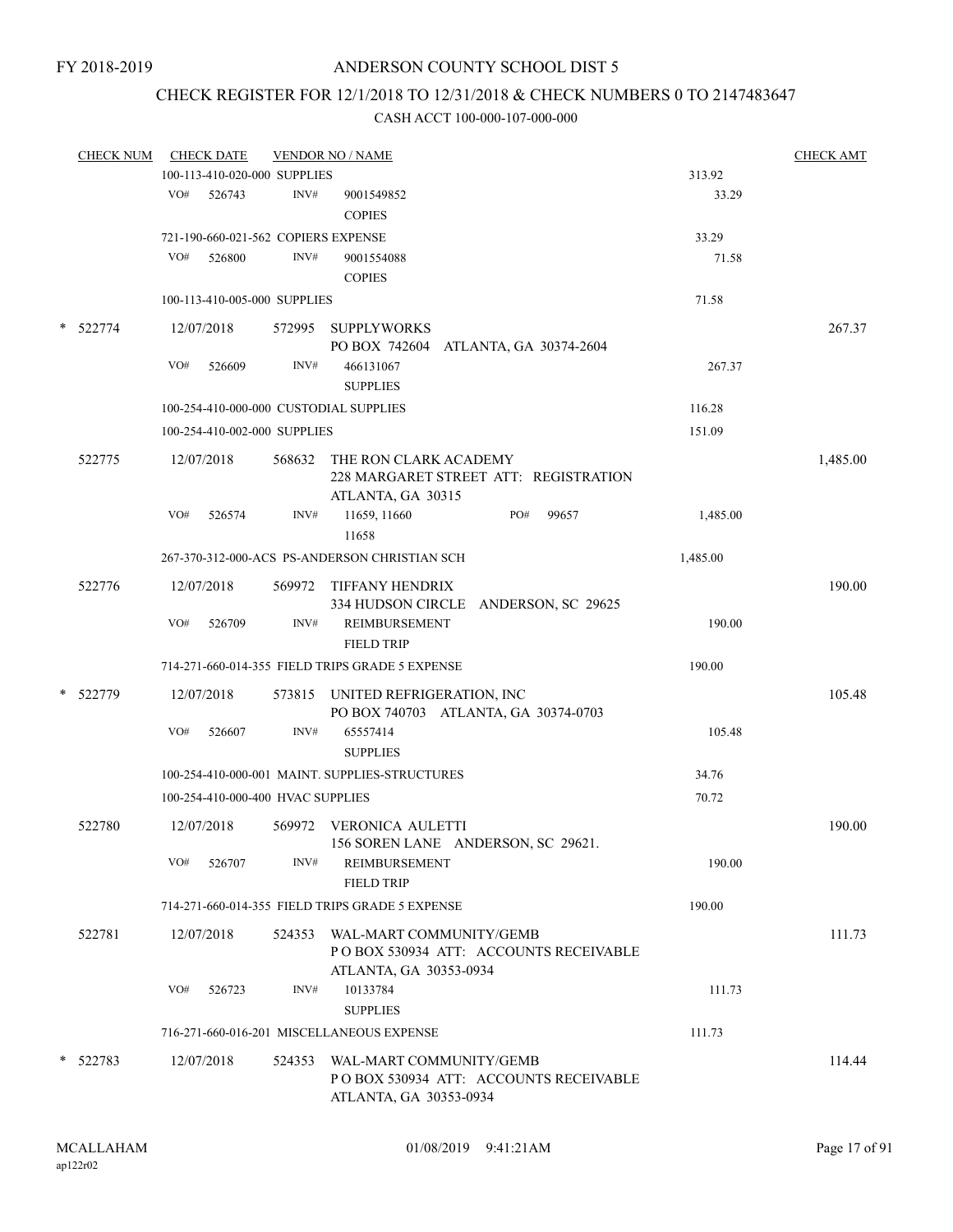# CHECK REGISTER FOR 12/1/2018 TO 12/31/2018 & CHECK NUMBERS 0 TO 2147483647

|        | <b>CHECK NUM</b> | <b>CHECK DATE</b>                       |        | <b>VENDOR NO / NAME</b>                                                                                         |          | <b>CHECK AMT</b> |
|--------|------------------|-----------------------------------------|--------|-----------------------------------------------------------------------------------------------------------------|----------|------------------|
|        |                  | VO#<br>526737                           | INV#   | 20178480<br><b>MCCANTS</b>                                                                                      | 114.44   |                  |
|        |                  | 705-271-660-005-602 BETA CLUB EXPENSE   |        |                                                                                                                 | 14.30    |                  |
|        |                  | 705-271-660-005-611 PEP CLUB EXPENSE    |        |                                                                                                                 | 100.14   |                  |
| $\ast$ | 522785           | 12/07/2018                              | 531000 | WESTSIDE HIGH SCHOOL<br>806 PEARMAN DAIRY ROAD ANDERSON, SC<br>29625                                            |          | 145.00           |
|        |                  | VO#<br>526641                           | INV#   | <b>PAYMENT</b><br><b>MIA JOHNSON</b>                                                                            | 145.00   |                  |
|        |                  | 900-188-410-000-006 HOMELESS SUPPLIES   |        |                                                                                                                 | 145.00   |                  |
|        | 522786           | 12/07/2018                              |        | 570755 WILSON & ASSOCIATES SPORTS TURF<br>1737 SOUTH LAKE DRIVE ATT: ACCOUNTS<br>RECEIVABLE LEXINGTON, SC 29073 |          | 4,800.00         |
|        |                  | VO#<br>526592                           | INV#   | PO#<br>15633<br>99386<br><b>TL HANNA</b>                                                                        | 4,800.00 |                  |
|        |                  | 100-254-323-002-001 CONTRACTED SERVICES |        |                                                                                                                 | 4,800.00 |                  |
|        | * 522789         | 12/07/2018                              | 282620 | <b>IONOSPHERE TOURS</b><br>307 N. MAIN STREET ANDERSON, SC 29621                                                |          | 4,200.00         |
|        |                  | VO#<br>526807                           | INV#   | 6643<br>PO#<br>99974<br><b>TL HANNA</b>                                                                         | 4,200.00 |                  |
|        |                  |                                         |        | 100-271-312-002-BUS CHARTER BUS TRANSPORTATION                                                                  | 4,200.00 |                  |
|        | 522790           | 12/12/2018                              | 569488 | ANDERSON SCREEN PRINT<br>412 WILLIAMSTON ROAD ATT: ACCOUNTS<br>RECEIVABLE ANDERSON, SC 29621                    |          | 119.35           |
|        |                  | VO#<br>526829                           | INV#   | 3324<br><b>JACKETS</b>                                                                                          | 119.35   |                  |
|        |                  | 600-256-410-000-000 SUPPLIES            |        |                                                                                                                 | 119.35   |                  |
|        | 522791           | 12/12/2018                              | 566585 | <b>BANK OF AMERICA</b><br>PO BOX 15731 ATT: ACCOUNTS RECEIVABLE<br>WILMINGTON, DE 19886-5731                    |          | 3,409.17         |
|        |                  | VO#<br>526830                           | INV#   | 8355 & 7779<br><b>PURCHASES</b>                                                                                 | 3,409.17 |                  |
|        |                  |                                         |        | 201-112-410-014-000 SUPPLIES AND MATERIALS                                                                      | 651.55   |                  |
|        |                  |                                         |        | 201-223-410-000-000 SUPPLIES- POSTAGE/PRINTING                                                                  | 37.40    |                  |
|        |                  | 201-224-410-010-000 SUPPLIES- PD        |        |                                                                                                                 | 132.73   |                  |
|        |                  | 201-224-410-019-000 SUPPLIES- PD        |        |                                                                                                                 | 194.17   |                  |
|        |                  |                                         |        | 232-224-333-000-000 TRIPS AND CONFERENCES                                                                       | 769.92   |                  |
|        |                  | 900-188-410-000-006 HOMELESS SUPPLIES   |        |                                                                                                                 | 1,623.40 |                  |
|        | 522792           | 12/12/2018                              | 569972 | BRIDGE ACADEMY SUNSHINE FUND                                                                                    |          | 320.00           |
|        |                  | VO#<br>526808                           | INV#   | $\,$<br>2018<br><b>DONATION</b>                                                                                 | 320.00   |                  |
|        |                  | 100-115-410-001-WRH WAREHOUSE ORDERS    |        |                                                                                                                 | 320.00   |                  |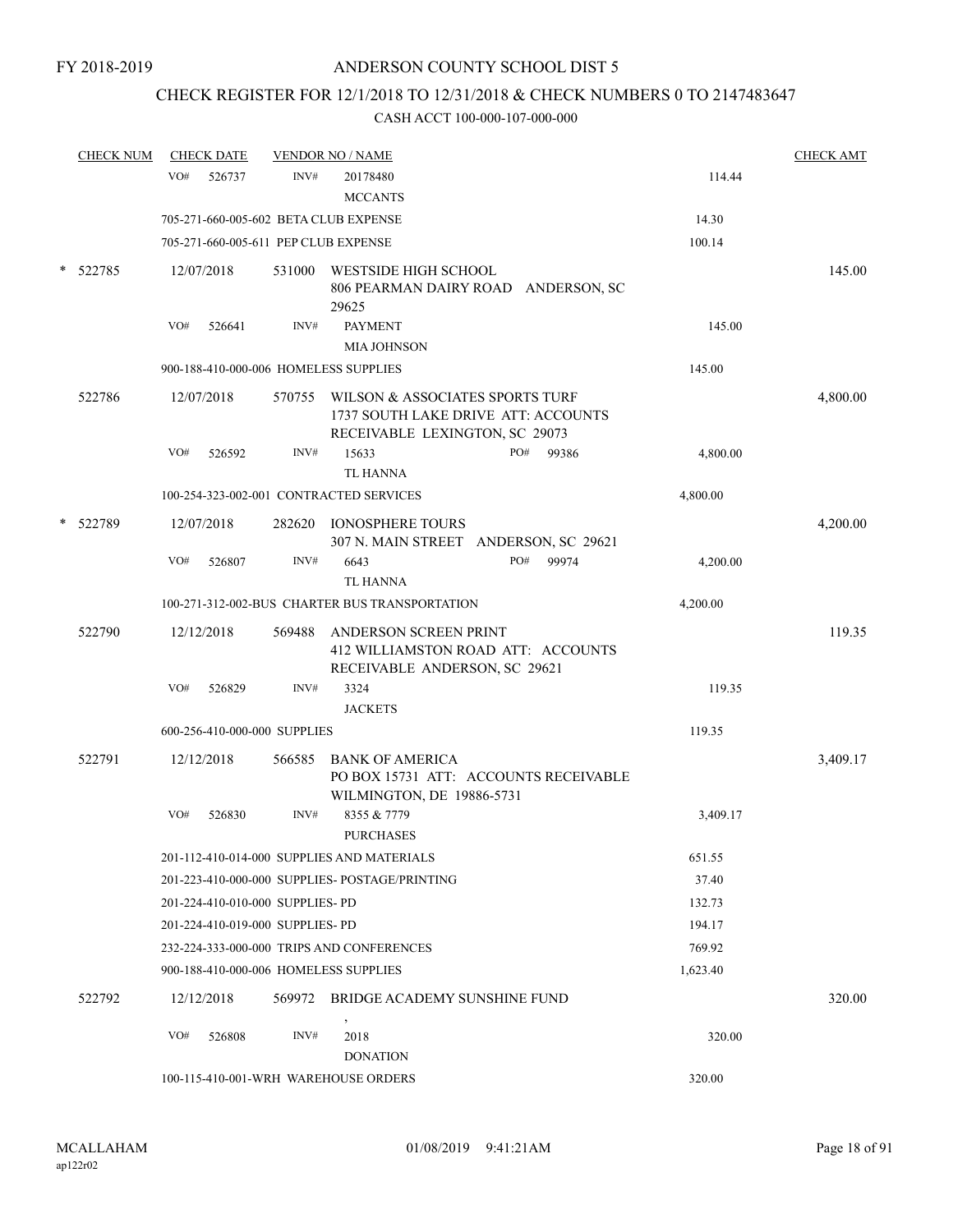# CHECK REGISTER FOR 12/1/2018 TO 12/31/2018 & CHECK NUMBERS 0 TO 2147483647

| <b>CHECK NUM</b> |     | <b>CHECK DATE</b>             |        | <b>VENDOR NO / NAME</b>                                                                      |     |       |          | <b>CHECK AMT</b> |
|------------------|-----|-------------------------------|--------|----------------------------------------------------------------------------------------------|-----|-------|----------|------------------|
| 522793           |     | 12/12/2018                    | 572113 | BULL'S EYE BRANDS, INC.<br>P.O. BOX 638286 CINCINNATI, OH 45263-8286                         |     |       |          | 13,741.74        |
|                  | VO# | 526832                        | INV#   | <b>NOV 2018</b><br><b>GLENVIEW</b>                                                           | PO# | 99507 | 2,801.60 |                  |
|                  |     | 600-256-410-020-000 SUPPLIES  |        |                                                                                              |     |       | 288.61   |                  |
|                  |     | 600-256-460-020-000 FOOD      |        |                                                                                              |     |       | 2,512.99 |                  |
|                  | VO# | 526833                        | INV#   | <b>NOV 2018</b><br>ROBERT ANDERSON                                                           | PO# | 99506 | 3,554.90 |                  |
|                  |     | 600-256-410-006-000 SUPPLIES  |        |                                                                                              |     |       | 618.45   |                  |
|                  |     | 600-256-460-006-000 FOOD      |        |                                                                                              |     |       | 2,936.45 |                  |
|                  | VO# | 526834                        | INV#   | <b>NOV 2018</b><br><b>MCCANTS</b>                                                            | PO# | 99505 | 2,291.54 |                  |
|                  |     | 600-256-410-005-000 SUPPLIES  |        |                                                                                              |     |       | 288.61   |                  |
|                  |     | 600-256-460-005-000 FOOD      |        |                                                                                              |     |       | 2,002.93 |                  |
|                  | VO# | 526835                        | INV#   | <b>NOV 2018</b><br><b>WESTSIDE</b>                                                           | PO# | 99504 | 1,908.24 |                  |
|                  |     | 600-256-410-003-000 SUPPLIES  |        |                                                                                              |     |       | 247.38   |                  |
|                  |     | 600-256-460-003-000 FOOD      |        |                                                                                              |     |       | 1,660.86 |                  |
|                  | VO# | 526836                        | INV#   | <b>NOV 2018</b><br>TL HANNA                                                                  | PO# | 99503 | 3,185.46 |                  |
|                  |     | 600-256-410-002-000 SUPPLIES  |        |                                                                                              |     |       | 451.07   |                  |
|                  |     | 600-256-460-002-000 FOOD      |        |                                                                                              |     |       | 2,734.39 |                  |
| 522794           |     | 12/12/2018                    | 156900 | CAROLINA PRODUCE COMPANY<br>POBOX 3849 ATT: ACCOUNTS RECEIVABLE<br>ANDERSON, SC 29622        |     |       |          | 1,380.00         |
|                  | VO# | 526837                        | INV#   | 756274<br><b>NEVITT FOREST</b>                                                               |     |       | 108.00   |                  |
|                  |     | 600-256-460-012-000 FOOD      |        |                                                                                              |     |       | 108.00   |                  |
|                  | VO# | 526838                        | INV#   | 901313 FFV<br><b>NEVITT FOREST</b>                                                           |     |       | 1,272.00 |                  |
|                  |     | 600-256-460-012-FFV FOOD-FFVP |        |                                                                                              |     |       | 1,272.00 |                  |
| 522795           |     | 12/12/2018                    |        | 574613 COCA-COLA BOTTLING CO CONSOLIDATED<br>PO BOX 603542 CHARLOTTE, NC 28260-3542          |     |       |          | 2,465.83         |
|                  | VO# | 526840                        | INV#   | 9451202976<br><b>WESTSIDE</b>                                                                |     |       | 586.36   |                  |
|                  |     | 600-256-460-003-000 FOOD      |        |                                                                                              |     |       | 586.36   |                  |
|                  | VO# | 526841                        | INV#   | 601242878<br>TL HANNA                                                                        |     |       | 1,879.47 |                  |
|                  |     | 600-256-460-002-000 FOOD      |        |                                                                                              |     |       | 812.67   |                  |
|                  |     | 600-256-460-002-000 FOOD      |        |                                                                                              |     |       | 433.89   |                  |
|                  |     | 600-256-460-002-000 FOOD      |        |                                                                                              |     |       | 632.91   |                  |
| 522796           |     | 12/12/2018                    | 571355 | DARBY, EDDIE<br>EDDIE'S TRACKLESS TRAINS AND INFLATABLES<br>35 LYMAN STREET PELZER, SC 29669 |     |       |          | 200.00           |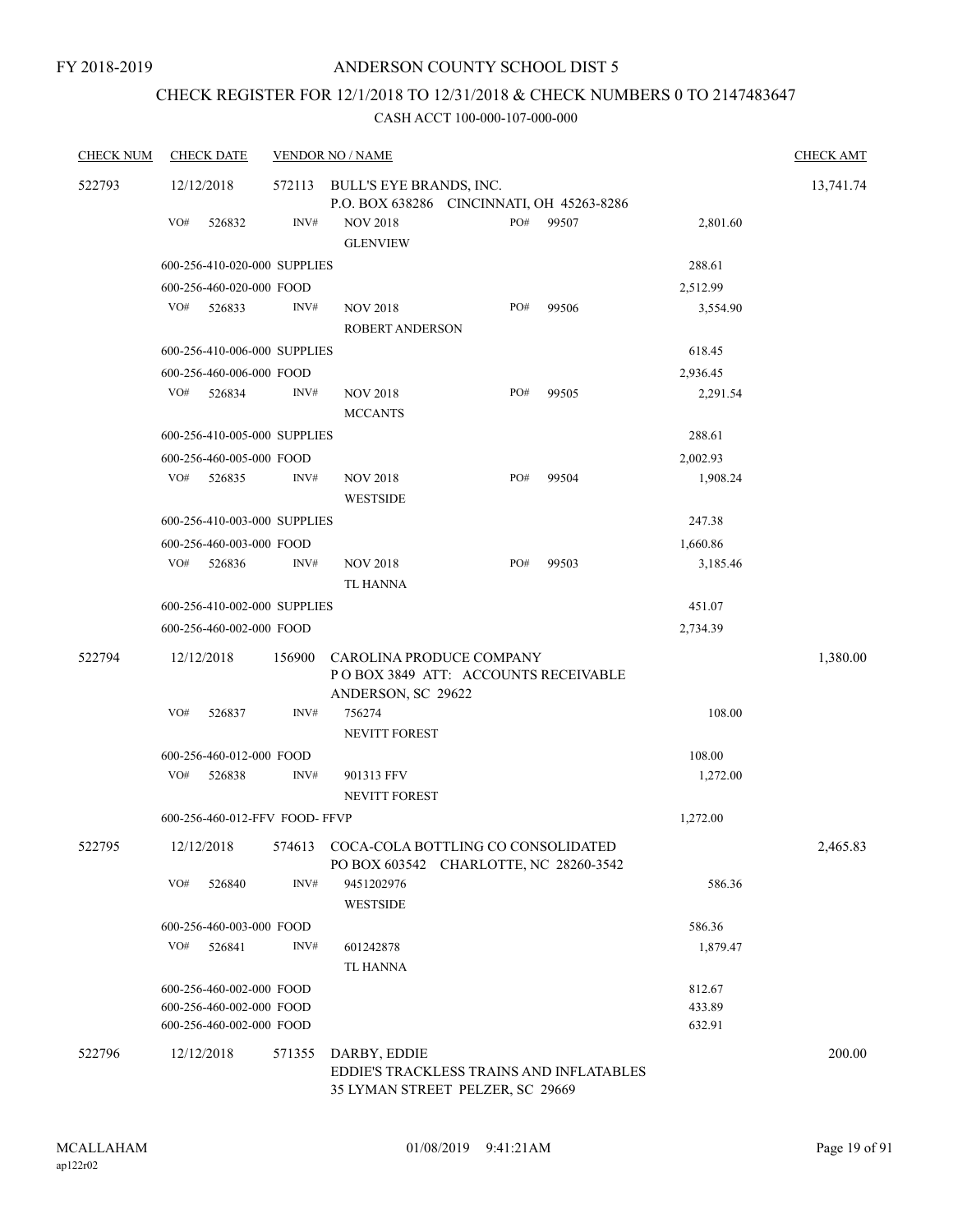# CHECK REGISTER FOR 12/1/2018 TO 12/31/2018 & CHECK NUMBERS 0 TO 2147483647

|   | <b>CHECK NUM</b> |     | <b>CHECK DATE</b> |                                    | <b>VENDOR NO / NAME</b>                                                            |          | <b>CHECK AMT</b> |
|---|------------------|-----|-------------------|------------------------------------|------------------------------------------------------------------------------------|----------|------------------|
|   |                  | VO# | 526842            | INV#                               | 156<br>12/13 SOUTH FANT                                                            | 200.00   |                  |
|   |                  |     |                   |                                    | 715-271-660-015-201 MISCELLANEOUS EXPENSE                                          | 200.00   |                  |
|   | 522797           |     | 12/12/2018        |                                    | 575640 EDUCATIONAL ENTERTAINMENT LLC<br>PO BOX 91 SENECA, SC 29679                 |          | 1,683.00         |
|   |                  | VO# | 526843            | INV#                               | <b>CONCORD</b><br><b>FIELD TRIP</b>                                                | 1,683.00 |                  |
|   |                  |     |                   |                                    | 709-271-660-009-351 FIELD TRIPS GRADE 1 EXPENSE                                    | 1,680.10 |                  |
|   |                  |     |                   |                                    | 709-271-660-009-357 FIELD TRIPS EXPENSE                                            | 2.90     |                  |
|   | 522798           |     | 12/12/2018        |                                    | 575745 GOLDEN CORRAL CATERING<br>3240 N. PLEASANTBURG ROAD GREENVILLE, SC<br>29609 |          | 1,152.28         |
|   |                  | VO# | 526859            | INV#                               | GC264<br><b>GLENVIEW DEC 13</b>                                                    | 1,152.28 |                  |
|   |                  |     |                   |                                    | 720-271-660-020-586 FIELD TRIPS- GR.7 EXPENSE                                      | 1,152.28 |                  |
| * | 522802           |     | 12/12/2018        | 571007                             | SIMPLIFIED OFFICE SYSTEMS<br>6220 BUSH RIVER ROAD COLUMBIA, SC 29212               |          | 361.83           |
|   |                  | VO# | 526854            | INV#                               | 181127-0588<br><b>COPIES</b>                                                       | 361.83   |                  |
|   |                  |     |                   | 717-190-660-017-362 COPIER EXPENSE |                                                                                    | 361.83   |                  |
|   | 522803           |     | 12/12/2018        | 575742                             | THE ACADEMY OF ARTS<br>80 SCHOOL STREET TAYLORS, SC 29687                          |          | 2,502.50         |
|   |                  | VO# | 526855            | INV#                               | 6088<br><b>GLENVIEW</b>                                                            | 2,502.50 |                  |
|   |                  |     |                   |                                    | 720-271-660-020-593 FIELD TRIPS- MISC. EXPENSE                                     | 2,502.50 |                  |
|   | 522804           |     | 12/12/2018        | 572513                             | UNITED LASER<br>P.O. BOX 6889 FLORENCE, SC 29501                                   |          | 808.92           |
|   |                  | VO# | 526856            | INV#                               | PO#<br>172049<br>99955<br><b>TONER</b>                                             | 808.92   |                  |
|   |                  |     |                   |                                    | 201-113-445-006-000 TECHNOLOGY SUPPLIES                                            | 808.92   |                  |
|   | * 522807         |     | 12/13/2018        | 570956 ADI                         | 25429 NETWORK PLACE CHICAGO, IL 60673-1254                                         |          | 461.43           |
|   |                  | VO# | 526945            | INV#                               | PX918N01<br><b>SMOLE DETECTORS</b>                                                 | 461.43   |                  |
|   |                  |     |                   |                                    | 100-254-410-007-400 HVAC/ELECTRICAL/PLUMBING                                       | 230.71   |                  |
|   |                  |     |                   |                                    | 100-254-410-010-400 HVAC/ELECTRICAL/PLUMBING                                       | 230.72   |                  |
|   | 522808           |     | 12/13/2018        | 574476                             | ALLEN, ADELL <sup>^^</sup><br>ANOINTED HANDS CATERING 208 LOBLOLLY                 |          | 807.50           |
|   |                  | VO# | 526939            | INV#                               | DRIVE ANDERSON, SC 29625<br><b>DECEMBER 17TH</b><br><b>CHRISTMAS LUNCHEON</b>      | 807.50   |                  |
|   |                  |     |                   |                                    | 100-000-475-000-000 VENDING REV COLLECTED IN ADVANCE                               | 478.75   |                  |
|   |                  |     |                   |                                    | 100-264-312-000-ERP EMPLOYEE RECOGNITION PROGRAM                                   | 328.75   |                  |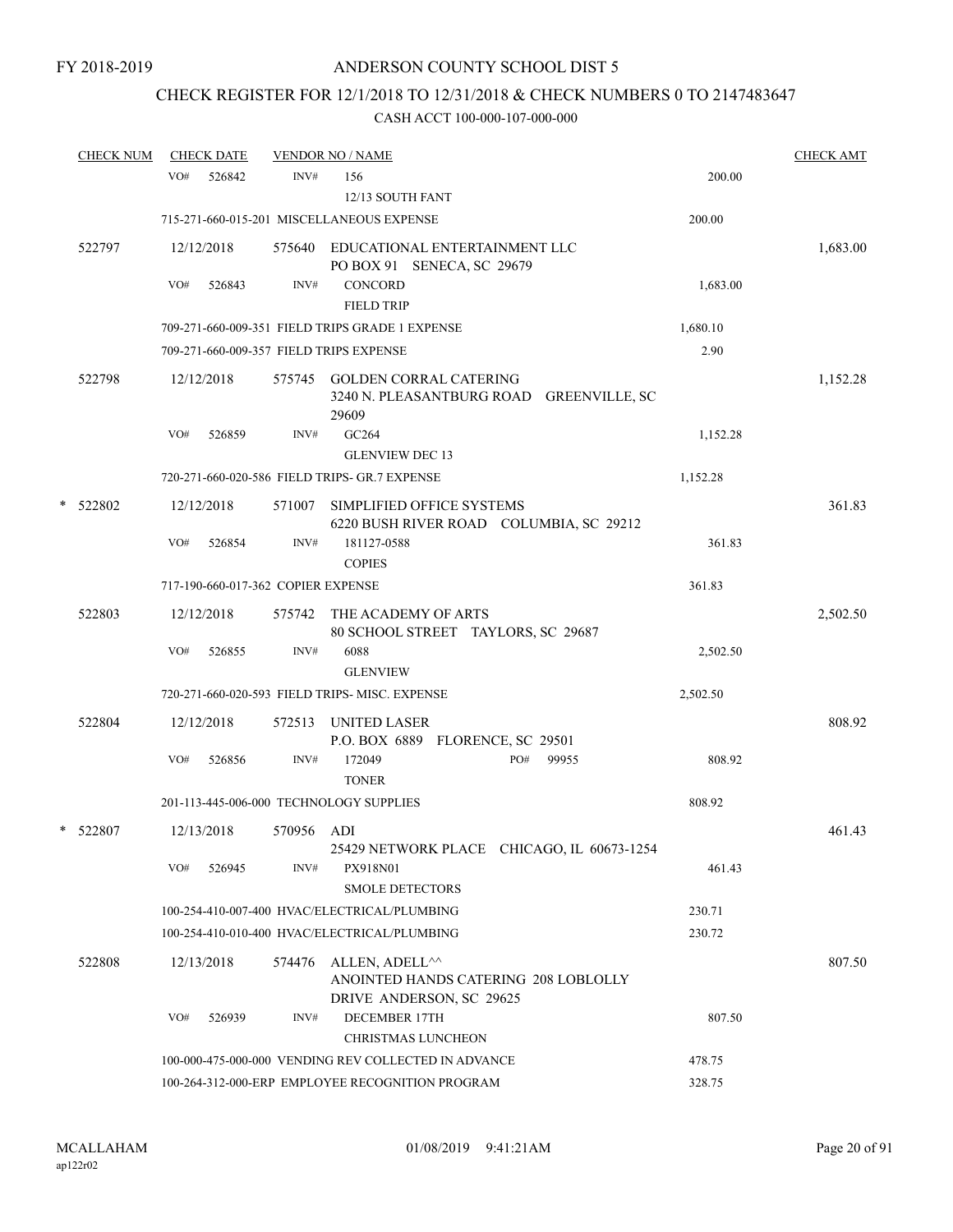# CHECK REGISTER FOR 12/1/2018 TO 12/31/2018 & CHECK NUMBERS 0 TO 2147483647

| <b>CHECK NUM</b> | <b>CHECK DATE</b>                                              |        | <b>VENDOR NO / NAME</b>                                                                     |                | <b>CHECK AMT</b> |
|------------------|----------------------------------------------------------------|--------|---------------------------------------------------------------------------------------------|----------------|------------------|
| 522809           | 12/13/2018                                                     | 570950 | ANDERSON COUNTY SHERIFF'S OFFICE<br>ATTN: RICHARD BRYSON PO BOX 5497<br>ANDERSON, SC 29623  |                | 2,642.50         |
|                  | VO#<br>527092                                                  | INV#   | 11/28-12/6/18<br><b>SECURITY</b>                                                            | 2,642.50       |                  |
|                  | 100-271-312-002-000 ADDITIONAL SECURITY                        |        |                                                                                             | 2,520.00       |                  |
|                  |                                                                |        | 706-271-660-006-697 WRESTLING GATE RECEIPTS EXPENSE                                         | 122.50         |                  |
| 522810           | 12/13/2018                                                     | 573615 | ANDERSON TRANSMISSION CENTER<br>609 MCGEE RD ANDERSON, SC 29625                             |                | 1,751.35         |
|                  | VO#<br>526946                                                  | INV#   | PO#<br>7295<br>99947<br>1999 FORD VAN                                                       | 1,751.35       |                  |
|                  |                                                                |        | 850-266-410-000-000 SUPPLIES AND MATERIALS                                                  | 1,751.35       |                  |
| $*$ 522812       | 12/13/2018                                                     | 567907 | AT&T<br>$(864 M10-0346)$<br>POBOX 105503 ATT: ACCOUNTS RECEIVABLE<br>ATLANTA, GA 30348-5503 |                | 1,942.73         |
|                  | VO#<br>526903                                                  | INV#   | 864 M10-0346                                                                                | 1,942.73       |                  |
|                  |                                                                |        | PHONE SERVICE                                                                               |                |                  |
|                  | 100-266-340-000-000 TELEPHONE                                  |        |                                                                                             | $-640.12$      |                  |
|                  | 100-266-340-000-000 TELEPHONE<br>100-266-340-000-000 TELEPHONE |        |                                                                                             | 78.38<br>14.82 |                  |
|                  | 100-266-340-000-000 TELEPHONE                                  |        |                                                                                             | 112.33         |                  |
|                  | 100-266-340-001-000 TELEPHONE                                  |        |                                                                                             | 65.34          |                  |
|                  | 100-266-340-002-000 TELEPHONE                                  |        |                                                                                             | 362.61         |                  |
|                  | 100-266-340-003-000 TELEPHONE                                  |        |                                                                                             | 366.49         |                  |
|                  | 100-266-340-005-000 TELEPHONE                                  |        |                                                                                             | 78.38          |                  |
|                  | 100-266-340-006-000 TELEPHONE                                  |        |                                                                                             | 65.06          |                  |
|                  | 100-266-340-007-000 TELEPHONE                                  |        |                                                                                             | 61.05          |                  |
|                  | 100-266-340-008-000 TELEPHONE                                  |        |                                                                                             | 52.50          |                  |
|                  | 100-266-340-009-000 TELEPHONE                                  |        |                                                                                             | 74.28          |                  |
|                  | 100-266-340-010-000 TELEPHONE                                  |        |                                                                                             | 65.06          |                  |
|                  | 100-266-340-011-000 TELEPHONE                                  |        |                                                                                             | 217.06         |                  |
|                  | 100-266-340-012-000 TELEPHONE                                  |        |                                                                                             | 91.04          |                  |
|                  | 100-266-340-013-000 TELEPHONE                                  |        |                                                                                             | 77.62          |                  |
|                  | 100-266-340-014-000 TELEPHONE                                  |        |                                                                                             | 78.38          |                  |
|                  | 100-266-340-015-000 TELEPHONE                                  |        |                                                                                             | 65.69          |                  |
|                  | 100-266-340-016-000 TELEPHONE                                  |        |                                                                                             | 86.13          |                  |
|                  | 100-266-340-017-000 TELEPHONE                                  |        |                                                                                             | 77.62          |                  |
|                  | 100-266-340-018-000 TELEPHONE                                  |        |                                                                                             | 77.62          |                  |
|                  | 100-266-340-019-000 TELEPHONE                                  |        |                                                                                             |                |                  |
|                  |                                                                |        |                                                                                             | 61.60<br>52.50 |                  |
|                  | 100-266-340-020-000 TELEPHONE                                  |        |                                                                                             |                |                  |
|                  | 100-266-340-021-000 TELEPHONE                                  |        |                                                                                             | 78.38          |                  |
|                  | 100-266-340-023-000 TELEPHONE                                  |        |                                                                                             | 40.42          |                  |
|                  | 124-266-340-024-000 TELEPHONE                                  |        |                                                                                             | 52.50          |                  |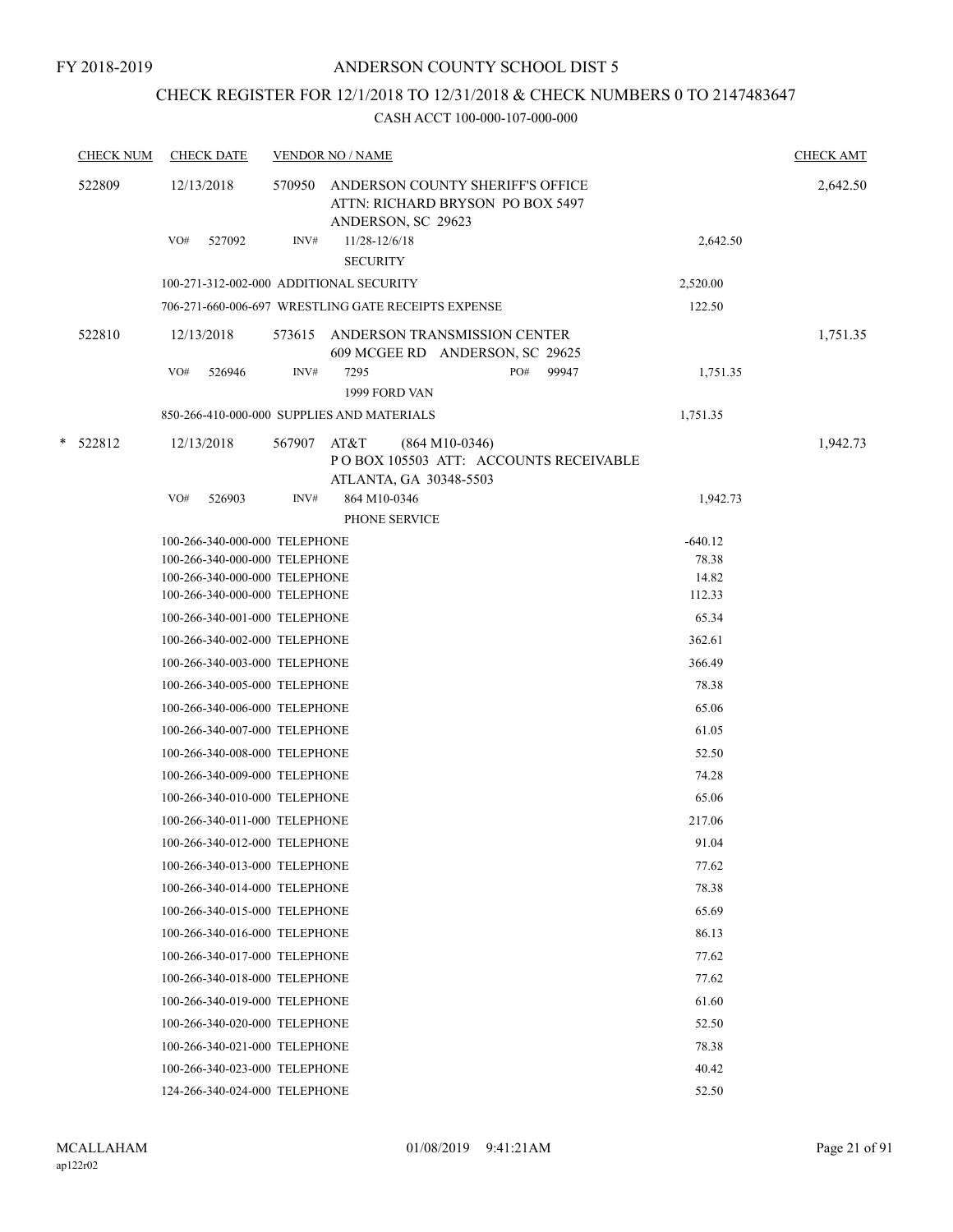# CHECK REGISTER FOR 12/1/2018 TO 12/31/2018 & CHECK NUMBERS 0 TO 2147483647

| <b>CHECK NUM</b> | <b>CHECK DATE</b> | 600-256-340-000-000 TELEPHONE | <b>VENDOR NO / NAME</b>                                                  |     |       | 129.99    | <b>CHECK AMT</b> |
|------------------|-------------------|-------------------------------|--------------------------------------------------------------------------|-----|-------|-----------|------------------|
| 522813           | 12/13/2018        | 575063                        | BAYADA HOME HEALTH CARE, INC.<br>PO BOX 536446 PITTSBURGH, PA 15253-5906 |     |       |           | 567.00           |
|                  | VO#<br>526948     | INV#                          | 14060102<br>608-109                                                      | PO# | 99580 | 567.00    |                  |
|                  |                   |                               | 283-126-312-017-000 CONTRACTED SERVICES                                  |     |       | 567.00    |                  |
| 522814           | 12/13/2018        | 575702                        | BLOOD HOUND LLC<br>750 PATRICKS PLACE BROWNSBURG, IN 46112               |     |       |           | 420.00           |
|                  | VO#<br>527082     | INV#                          | 126977<br><b>CONCORD</b>                                                 |     |       | 420.00    |                  |
|                  |                   |                               | 100-254-323-009-400 CONTR SERV-HVAC/ELECT/PLUMBING                       |     |       | 420.00    |                  |
| 522815           | 12/13/2018        | 574045                        | <b>BORDEN DAIRY COMPANY</b><br>PO BOX 933179 CLEVELAND, OH 44193         |     |       |           | 30,200.30        |
|                  | VO#<br>527089     | INV#                          | <b>NOV 2018</b>                                                          |     |       | 30,200.30 |                  |
|                  |                   |                               | <b>MILK</b>                                                              |     |       |           |                  |
|                  |                   | 600-256-460-002-000 FOOD      |                                                                          |     |       | 1,326.77  |                  |
|                  |                   | 600-256-460-003-000 FOOD      |                                                                          |     |       | 1,472.42  |                  |
|                  |                   | 600-256-460-005-000 FOOD      |                                                                          |     |       | 1,076.46  |                  |
|                  |                   | 600-256-460-006-000 FOOD      |                                                                          |     |       | 3,064.08  |                  |
|                  |                   | 600-256-460-007-000 FOOD      |                                                                          |     |       | 2,189.53  |                  |
|                  |                   | 600-256-460-008-000 FOOD      |                                                                          |     |       | 1,754.16  |                  |
|                  |                   | 600-256-460-009-000 FOOD      |                                                                          |     |       | 1,144.72  |                  |
|                  |                   | 600-256-460-010-000 FOOD      |                                                                          |     |       | 2,536.44  |                  |
|                  |                   | 600-256-460-011-000 FOOD      |                                                                          |     |       | 2,033.48  |                  |
|                  |                   | 600-256-460-012-000 FOOD      |                                                                          |     |       | 2,020.69  |                  |
|                  |                   | 600-256-460-013-000 FOOD      |                                                                          |     |       | 1,226.15  |                  |
|                  |                   | 600-256-460-014-000 FOOD      |                                                                          |     |       | 1,955.77  |                  |
|                  |                   | 600-256-460-015-000 FOOD      |                                                                          |     |       | 759.67    |                  |
|                  |                   | 600-256-460-016-000 FOOD      |                                                                          |     |       | 1,425.92  |                  |
|                  |                   | 600-256-460-017-000 FOOD      |                                                                          |     |       | 1,388.48  |                  |
|                  |                   | 600-256-460-018-000 FOOD      |                                                                          |     |       | 968.58    |                  |
|                  |                   | 600-256-460-019-000 FOOD      |                                                                          |     |       | 1,742.38  |                  |
|                  |                   | 600-256-460-020-000 FOOD      |                                                                          |     |       | 1,270.60  |                  |
|                  |                   | 600-256-460-021-000 FOOD      |                                                                          |     |       | 844.00    |                  |
| *<br>522817      | 12/13/2018        | 152495                        | CAMCOR, INC                                                              |     |       |           | 2,606.81         |
|                  |                   |                               | POBOX 1899 ATT: ACCOUNTS RECEIVABLE<br><b>BURLINGTON, NC 27216-1899</b>  |     |       |           |                  |
|                  | VO#<br>527111     | INV#                          | 2460241<br><b>LAMPS</b>                                                  | PO# | 99647 | 1,497.96  |                  |
|                  |                   |                               | 100-266-314-000-000 REPAIRS TO EQUIPMENT                                 |     |       | 1,497.96  |                  |
|                  | VO#<br>527112     | INV#                          | 2460496                                                                  | PO# | 99770 | 451.60    |                  |
|                  |                   |                               | <b>CAMERA</b>                                                            |     |       |           |                  |
|                  |                   |                               | 100-266-314-014-000 REPAIRS TO EQUIPMENT                                 |     |       | 451.60    |                  |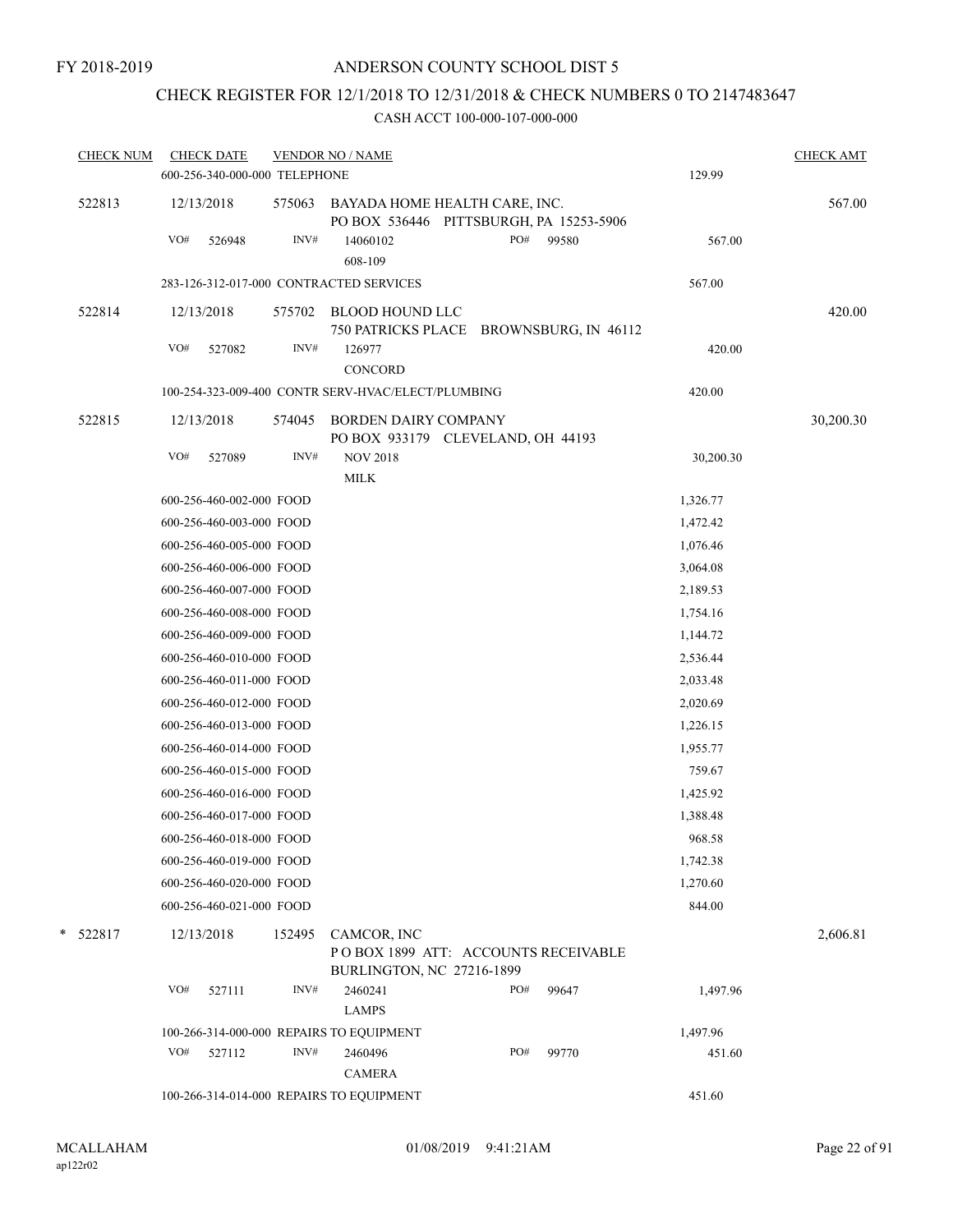# CHECK REGISTER FOR 12/1/2018 TO 12/31/2018 & CHECK NUMBERS 0 TO 2147483647

| <b>CHECK NUM</b> |     | <b>CHECK DATE</b>        |        | <b>VENDOR NO / NAME</b>                                                                              |     |       |        | <b>CHECK AMT</b> |
|------------------|-----|--------------------------|--------|------------------------------------------------------------------------------------------------------|-----|-------|--------|------------------|
|                  | VO# | 527113                   | INV#   | 2460399<br><b>PROJECTOR</b>                                                                          | PO# | 99936 | 657.25 |                  |
|                  |     |                          |        | 100-266-314-002-000 REPAIRS TO EQUIPMENT                                                             |     |       | 657.25 |                  |
| 522818           |     | 12/13/2018               |        | 564280 CARAWAY, BYRON.**<br>400 CREEK DRIVE EASLEY, SC 29642                                         |     |       |        | 101.00           |
|                  | VO# | 526960                   | INV#   | NOV 29 TLH<br><b>BBALL OFFICIAL</b>                                                                  |     |       | 101.00 |                  |
|                  |     |                          |        | 100-271-312-002-000 ADDITIONAL SECURITY                                                              |     |       | 101.00 |                  |
| 522819           |     | 12/13/2018               |        | 156900 CAROLINA PRODUCE COMPANY<br>POBOX 3849 ATT: ACCOUNTS RECEIVABLE<br>ANDERSON, SC 29622         |     |       |        | 119.50           |
|                  | VO# | 527073                   | INV#   | 754935<br><b>CENTERVILLE</b>                                                                         |     |       | 107.50 |                  |
|                  |     | 600-256-460-007-000 FOOD |        |                                                                                                      |     |       | 107.50 |                  |
|                  | VO# | 527131                   | INV#   | 754704<br><b>CENTERVILLE</b>                                                                         |     |       | 12.00  |                  |
|                  |     | 600-256-460-007-000 FOOD |        |                                                                                                      |     |       | 12.00  |                  |
| *<br>522821      |     | 12/13/2018               | 160602 | CDW GOVERNMENT<br>75 REMITTANCE DRIVE SUITE 1515 ATT:<br>ACCOUNTS RECEIVABLE CHICAGO, IL 60675-1515  |     |       |        | 993.40           |
|                  | VO# | 527103                   | INV#   | QHL1364<br><b>SUPPLIES</b>                                                                           | PO# | 10002 | 176.55 |                  |
|                  |     |                          |        | 100-266-314-000-000 REPAIRS TO EQUIPMENT                                                             |     |       | 176.55 |                  |
|                  | VO# | 527114                   | INV#   | PPH5619, PLX2536<br>PMQ2293                                                                          | PO# | 99690 | 688.45 |                  |
|                  |     |                          |        | 100-266-345-000-000 TECHNOLOGY INFRASTRUCTURE                                                        |     |       | 688.45 |                  |
|                  | VO# | 527115                   | INV#   | <b>QFK1850</b><br>QFF9486                                                                            | PO# | 99957 | 128.40 |                  |
|                  |     |                          |        | 100-266-314-000-000 REPAIRS TO EQUIPMENT                                                             |     |       | 128.40 |                  |
| 522822           |     | 12/13/2018               | 566288 | CES CITY ELECTRIC ACCTS<br>P.O. BOX 71465 ATT: ACCOUNTS RECEIVABLE<br>NORTH CHARLESTON, SC 29415     |     |       |        | 534.24           |
|                  | VO# | 526941                   | INV#   | 141665<br><b>TOOLS</b>                                                                               |     |       | 150.00 |                  |
|                  |     |                          |        | 100-254-410-000-001 MAINT. SUPPLIES-STRUCTURES                                                       |     |       | 150.00 |                  |
|                  | VO# | 526942                   | INV#   | 141664<br><b>SUPPLIES</b>                                                                            |     |       | 95.34  |                  |
|                  |     |                          |        | 100-254-410-009-400 HVAC/ELECTRICAL/PLUMBING                                                         |     |       | 95.34  |                  |
|                  | VO# | 527083                   | INV#   | 141522<br>TL HANNA                                                                                   |     |       | 288.90 |                  |
|                  |     |                          |        | 100-254-410-002-400 HVAC/ELECTRICAL/PLUMBING                                                         |     |       | 288.90 |                  |
| 522823           |     | 12/13/2018               | 568558 | <b>CHARTER COMMUNICATIONS</b><br>PO BOX 742614 ATT: ACCOUNTS RECEIVABLE<br>CINCINNATI, OH 45274-2614 |     |       |        | 139.39           |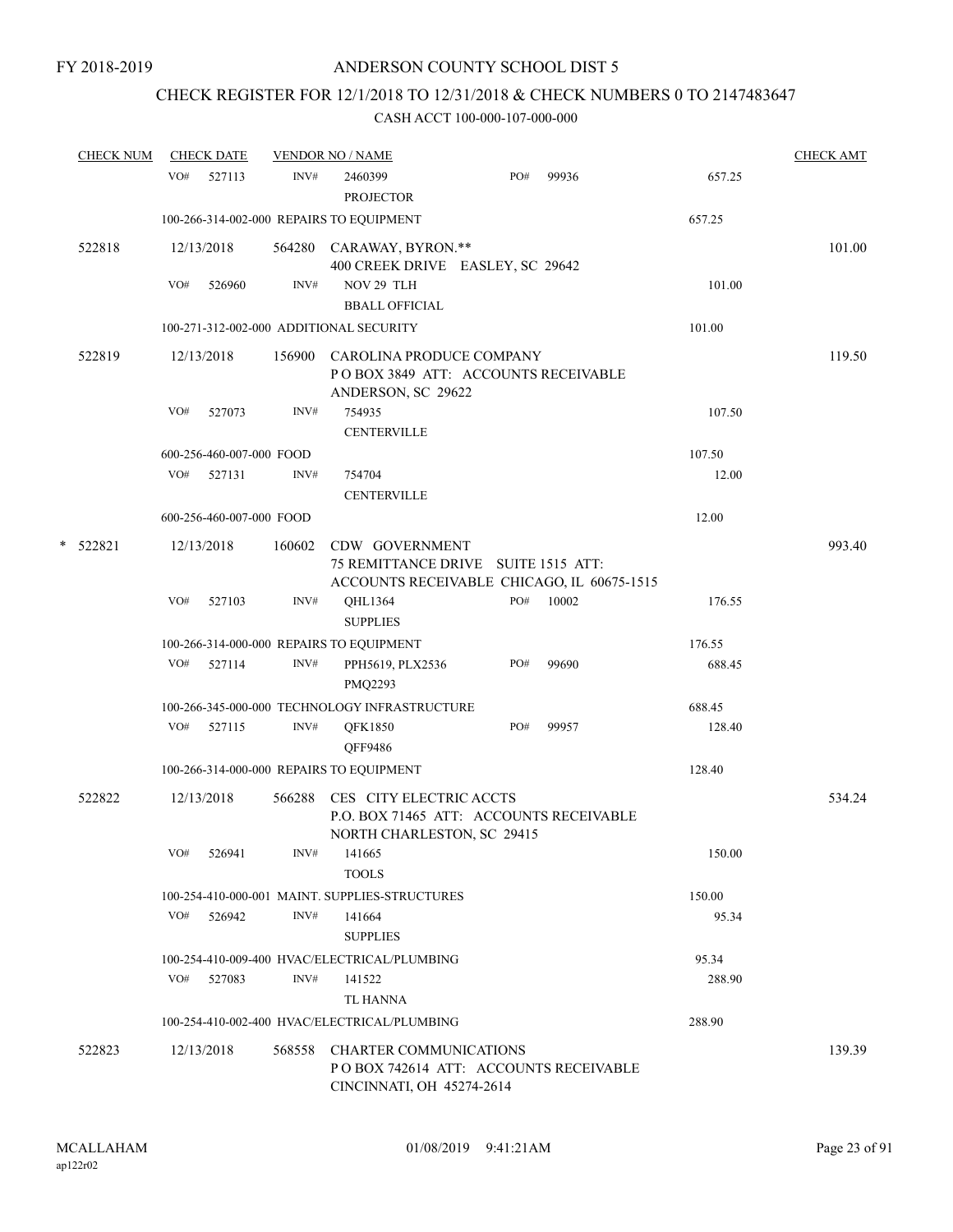# CHECK REGISTER FOR 12/1/2018 TO 12/31/2018 & CHECK NUMBERS 0 TO 2147483647

|   | <b>CHECK NUM</b> |     | <b>CHECK DATE</b>                 |        | <b>VENDOR NO / NAME</b>                                                             |                                           |            | <b>CHECK AMT</b> |
|---|------------------|-----|-----------------------------------|--------|-------------------------------------------------------------------------------------|-------------------------------------------|------------|------------------|
|   |                  | VO# | 527110                            | INV#   | 0663728112618<br><b>SERVICE</b>                                                     |                                           | 139.39     |                  |
|   |                  |     | 100-266-340-000-000 TELEPHONE     |        |                                                                                     |                                           | 139.39     |                  |
|   | 522824           |     | 12/13/2018                        | 569437 | CHASTAIN, DENNIS L<br>ANDERSON, SC 29624                                            | CHASTAIN'S HEATING & AIR 3553 KEYS STREET |            | 195.00           |
|   |                  | VO# | 526878                            | INV#   | 117466<br><b>RENTAL</b>                                                             |                                           | 195.00     |                  |
|   |                  |     |                                   |        | 100-255-323-000-000 CONTRACTED SERVICES                                             |                                           | 195.00     |                  |
| * | 522826           |     | 12/13/2018                        |        | 570581 CITY OF ANDERSON POLICE DEPT<br>401 SOUTH MAIN ST ANDERSON, SC 29624         |                                           |            | 1,093.06         |
|   |                  | VO# | 527087                            | INV#   | <b>ADULT ED</b><br><b>SECURITY</b>                                                  |                                           | 1,093.06   |                  |
|   |                  |     |                                   |        | 100-181-312-023-000 PURCHASED SERVICES                                              |                                           | 1,093.06   |                  |
|   | 522827           |     | 12/13/2018                        |        | 174700 CLERK OF COURT<br>FAMILY COURT RECORD P O BOX 8002<br>ANDERSON, SC 29622     |                                           |            | 820.91           |
|   |                  | VO# | 527148                            | INV#   | 12/14 PAYROLL<br><b>DEDUCTIONS</b>                                                  |                                           | 820.91     |                  |
|   |                  |     |                                   |        | 100-000-435-000-000 WAGE GARNISH/CH SUPPORT                                         |                                           | 820.91     |                  |
|   | 522828           |     | 12/13/2018                        |        | 574613 COCA-COLA BOTTLING CO CONSOLIDATED<br>PO BOX 603542 CHARLOTTE, NC 28260-3542 |                                           |            | 246.90           |
|   |                  | VO# | 527088                            | INV#   | 9418205527<br>ACCT 0601254195                                                       |                                           | 246.90     |                  |
|   |                  |     |                                   |        | 705-271-660-005-666 CONCESSIONS EXPENSE                                             |                                           | 246.90     |                  |
| * | 522830           |     | 12/13/2018                        | 198646 | DELL FINANCIAL SERVICES<br>CAROL STREAM, IL 60197-5292                              | PO BOX 5292 PAYAMENT PROCESSING CENTER    |            | 399,348.29       |
|   |                  | VO# | 526904                            | INV#   | 79749342<br>CONT#810-6452392                                                        | PO#<br>99474                              | 399,348.29 |                  |
|   |                  |     |                                   |        | 100-266-545-000-000 1 TO 1 LEASE PAYMENTS                                           |                                           | 399,348.29 |                  |
|   | 522831           |     | 12/13/2018                        |        | 199065 DENDY, DAVID.^^                                                              | 113 YORKSHIRE DRIVE GREENVILLE, SC 29615  |            | 115.40           |
|   |                  | VO# | 526957                            | INV#   | NOV 29 TLH<br><b>BBALL OFFICIAL</b>                                                 |                                           | 115.40     |                  |
|   |                  |     |                                   |        | 100-271-312-002-000 ADDITIONAL SECURITY                                             |                                           | 115.40     |                  |
|   | 522832           |     | 12/13/2018                        |        | 572215 DICKSON TRACTOR                                                              | 303 E NORTH AVENUE WESTMINISTER, SC 29693 |            | 1,522.32         |
|   |                  | VO# | 526920                            | INV#   | 68876<br><b>BATTERY</b>                                                             |                                           | 89.93      |                  |
|   |                  |     |                                   |        | 100-254-410-000-001 MAINT. SUPPLIES-STRUCTURES                                      |                                           | 89.93      |                  |
|   |                  | VO# | 526921                            | INV#   | 68463,68867<br><b>REPAIRS</b>                                                       |                                           | 1,432.39   |                  |
|   |                  |     | 100-254-323-000-001 CONTRACT SRVS |        |                                                                                     |                                           | 75.00      |                  |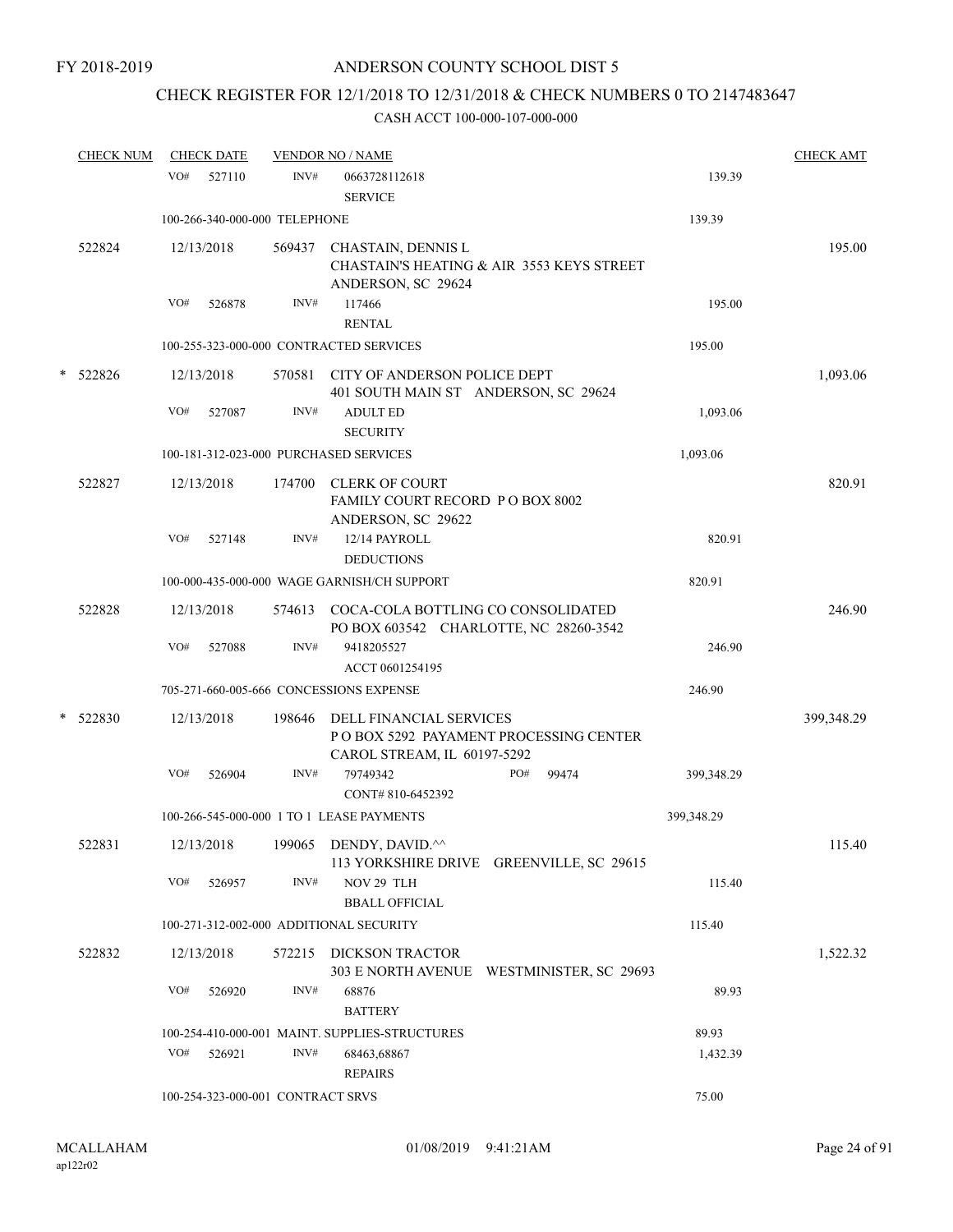# CHECK REGISTER FOR 12/1/2018 TO 12/31/2018 & CHECK NUMBERS 0 TO 2147483647

| <b>CHECK NUM</b> | <b>CHECK DATE</b>                   |        | <b>VENDOR NO / NAME</b>                                                                         |              |           |           | <b>CHECK AMT</b> |
|------------------|-------------------------------------|--------|-------------------------------------------------------------------------------------------------|--------------|-----------|-----------|------------------|
|                  | 100-254-323-000-001 CONTRACT SRVS   |        |                                                                                                 |              | 1,357.39  |           |                  |
| 522833           | 12/13/2018                          | 202950 | DISCOUNT BARK COMPANY<br>1820 PEARMAN DAIRY ROAD ATT: ACCOUNTS<br>RECEIVABLE ANDERSON, SC 29625 |              |           |           | 2,306.92         |
|                  | VO#<br>526954                       | INV#   | 13185<br><b>CYPRESS</b>                                                                         | PO#<br>99385 |           | 2,306.92  |                  |
|                  | 100-254-410-012-MUL MULCH           |        |                                                                                                 |              | 1,273.30  |           |                  |
|                  | 100-254-410-019-MUL MULCH           |        |                                                                                                 |              | 1,033.62  |           |                  |
| 522834           | 12/13/2018                          | 211302 | DUKE ENERGY<br>PO BOX 70516 CHARLOTTE, NC 28272-0516                                            |              |           |           | 40,834.69        |
|                  | VO#<br>527042                       | INV#   | 12/03/18<br><b>ELECTRICITY</b>                                                                  |              |           | 40,834.69 |                  |
|                  |                                     |        | 100-254-470-000-000 ENERGY-ELECTRICITY & WATER                                                  |              | 124.25    |           |                  |
|                  |                                     |        | 100-254-470-000-000 ENERGY-ELECTRICITY & WATER                                                  |              |           | 9.47      |                  |
|                  |                                     |        | 100-254-470-000-000 ENERGY-ELECTRICITY & WATER                                                  |              | 499.29    |           |                  |
|                  |                                     |        | 100-254-470-001-000 ENERGY-ELECTRICITY & WATER                                                  |              | 271.26    |           |                  |
|                  |                                     |        | 100-254-470-002-000 ENERGY-ELECTRICITY & WATER                                                  |              | 16.83     |           |                  |
|                  |                                     |        | 100-254-470-012-000 ENERGY-ELECTRICITY & WATER                                                  |              | 4,823.04  |           |                  |
|                  |                                     |        | 100-254-470-013-000 ENERGY-ELECTRICITY & WATER                                                  |              | 8,917.43  |           |                  |
|                  |                                     |        | 100-254-470-014-000 ENERGY-ELECTRICITY & WATER                                                  |              | 4,570.24  |           |                  |
|                  |                                     |        | 100-254-470-014-THR UTILITIES - THEATRE                                                         |              | 2,032.54  |           |                  |
|                  |                                     |        | 100-254-470-015-000 ENERGY-ELECTRICITY & WATER                                                  |              | 1,854.29  |           |                  |
|                  |                                     |        | 100-254-470-017-000 ENERGY-ELECTRICITY & WATER                                                  |              | 6,611.48  |           |                  |
|                  |                                     |        | 100-254-470-020-000 ENERGY-ELECTRICITY & WATER                                                  |              | 10,892.79 |           |                  |
|                  |                                     |        | 100-254-470-023-000 ENERGY-ELECTRICITY & WATER                                                  |              | 87.53     |           |                  |
|                  | 600-256-470-026-000 ENERGY          |        |                                                                                                 |              | 124.25    |           |                  |
| 522835           | 12/13/2018                          | 574507 | EARLE STREET KITCHEN AND BAR<br>134 WEST EARLE STREET ANDERSON, SC 29625                        |              |           |           | 1,732.98         |
|                  | VO#<br>527091                       | INV#   | <b>LUNCH 12/17</b><br><b>MIDWAY ELEM</b>                                                        |              |           | 1,732.98  |                  |
|                  | 717-190-660-017-375 FACULTY EXPENSE |        |                                                                                                 |              | 1,732.98  |           |                  |
| 522836           | 12/13/2018                          | 573962 | ECMC<br>LOCKBOX 7096 P.O. BOX 16478 ST. PAUL, MN<br>55116-0478                                  |              |           |           | 230.27           |
|                  | VO#<br>527154                       | INV#   | 12/14 PAYROLL<br><b>DEDUCTIONS</b>                                                              |              |           | 230.27    |                  |
|                  | 100-000-441-000-000 MISCELLANEOUS   |        |                                                                                                 |              | 230.27    |           |                  |
| 522837           | 12/13/2018                          | 575640 | EDUCATIONAL ENTERTAINMENT LLC<br>PO BOX 91 SENECA, SC 29679                                     |              |           |           | 3,630.00         |
|                  | VO#<br>527093                       | INV#   | FOR 2/6/19<br><b>VARENNES ELEM</b>                                                              |              |           | 1,980.00  |                  |
|                  |                                     |        | 716-271-660-016-354 FIELD TRIPS GRADE 4 EXPENSE                                                 |              | 1,980.00  |           |                  |
|                  | VO#<br>527096                       | INV#   | FOR 2/6/19<br><b>MCLEES ELEM</b>                                                                |              |           | 1,650.00  |                  |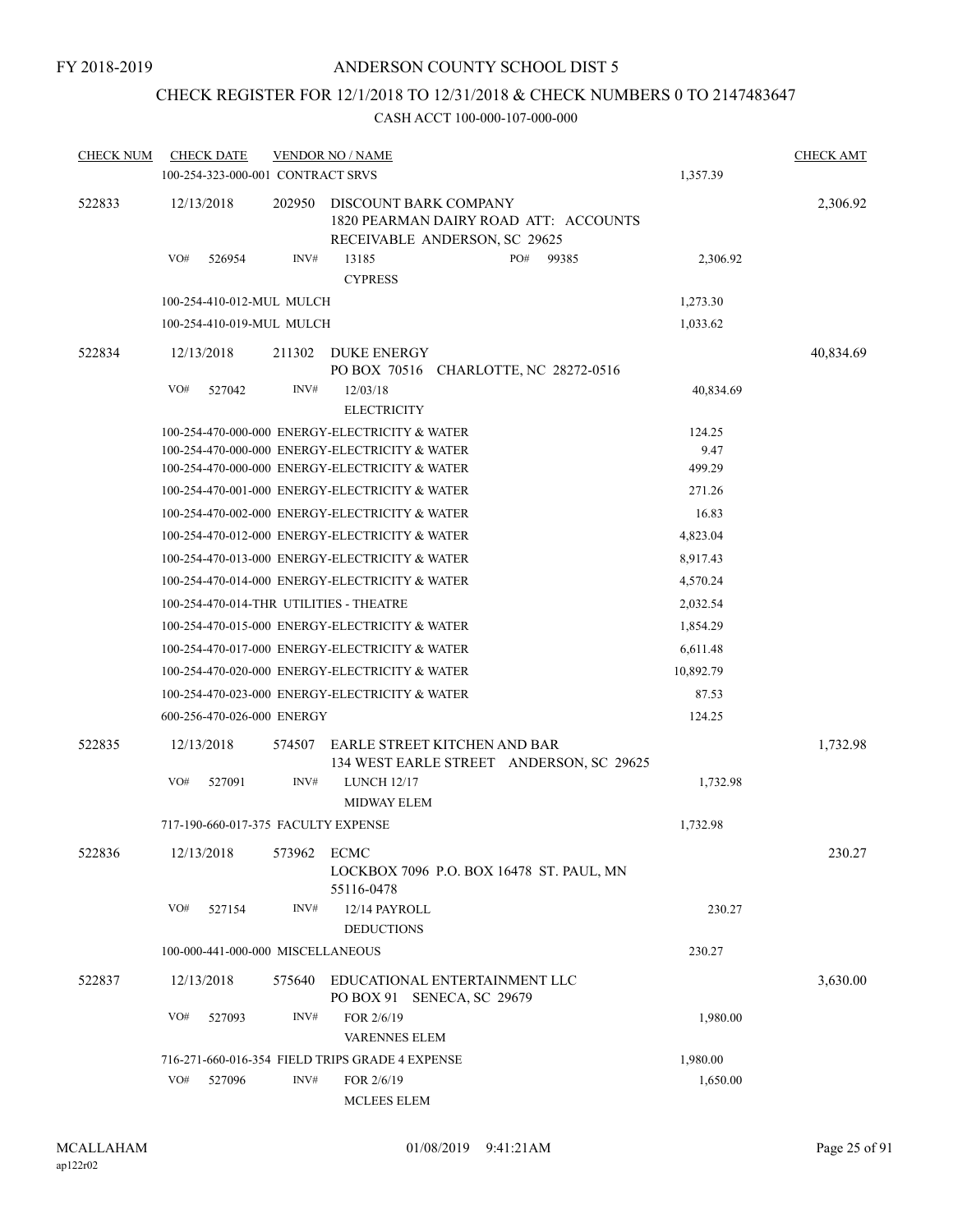# CHECK REGISTER FOR 12/1/2018 TO 12/31/2018 & CHECK NUMBERS 0 TO 2147483647

|   | <b>CHECK NUM</b> |     | <b>CHECK DATE</b>                 |        | <b>VENDOR NO / NAME</b>                                                                                                     |     |       |           | <b>CHECK AMT</b> |
|---|------------------|-----|-----------------------------------|--------|-----------------------------------------------------------------------------------------------------------------------------|-----|-------|-----------|------------------|
|   |                  |     |                                   |        | 708-271-660-008-354 FIELD TRIPS GRADE 4 EXPENSE                                                                             |     |       | 1,650.00  |                  |
|   | 522838           |     | 12/13/2018                        | 563495 | ELECTRIC CITY UTILITIES<br>CITY OF ANDERSON PO BOX 100146 COLUMBIA,<br>SC 29202-3301                                        |     |       |           | 15,481.78        |
|   |                  | VO# | 527056                            | INV#   | 12/07/18<br><b>WATER/SEWER</b>                                                                                              |     |       | 15,481.78 |                  |
|   |                  |     |                                   |        | 100-254-470-000-000 ENERGY-ELECTRICITY & WATER                                                                              |     |       | 182.83    |                  |
|   |                  |     |                                   |        | 100-254-470-001-000 ENERGY-ELECTRICITY & WATER                                                                              |     |       | 754.49    |                  |
|   |                  |     |                                   |        | 100-254-470-003-000 ENERGY-ELECTRICITY & WATER                                                                              |     |       | 5,965.13  |                  |
|   |                  |     |                                   |        | 100-254-470-005-000 ENERGY-ELECTRICITY & WATER                                                                              |     |       | 12.00     |                  |
|   |                  |     |                                   |        | 100-254-470-006-000 ENERGY-ELECTRICITY & WATER                                                                              |     |       | 2,293.04  |                  |
|   |                  |     |                                   |        | 100-254-470-007-000 ENERGY-ELECTRICITY & WATER                                                                              |     |       | 1,914.07  |                  |
|   |                  |     |                                   |        | 100-254-470-015-000 ENERGY-ELECTRICITY & WATER                                                                              |     |       | 831.21    |                  |
|   |                  |     |                                   |        | 100-254-470-016-000 ENERGY-ELECTRICITY & WATER                                                                              |     |       | 1,475.93  |                  |
|   |                  |     |                                   |        | 100-254-470-018-000 ENERGY-ELECTRICITY & WATER                                                                              |     |       | 800.67    |                  |
|   |                  |     |                                   |        | 100-254-470-021-000 ENERGY-ELECTRICITY & WATER                                                                              |     |       | 1,240.41  |                  |
|   |                  |     | 515-253-520-031-CAR CAREER CENTER |        |                                                                                                                             |     |       | 12.00     |                  |
|   | 522839           |     | 12/13/2018                        | 179840 | ENCORE TECHNOLOGY GROUP LLC<br>DEPT 720017 P.O. BOX 1335 CHARLOTTE, NC<br>28201-1335                                        |     |       |           | 75,777.40        |
|   |                  | VO# | 527104                            | INV#   | 139631<br><b>AEROHIVE</b>                                                                                                   | PO# | 99964 | 75,777.40 |                  |
|   |                  |     |                                   |        | 307-266-445-000-000 TECHNOLOGY SUPPLIES                                                                                     |     |       | 75,777.40 |                  |
|   | 522840           |     | 12/13/2018                        | 569157 | <b>GENERAL SALES CO</b>                                                                                                     |     |       |           | 4,806.44         |
|   |                  |     |                                   |        | 406 HUGER STREET COLUMBIA, SC 29201                                                                                         |     |       |           |                  |
|   |                  | VO# | 527074                            | INV#   | 11004<br><b>NEVITT FOREST</b>                                                                                               | PO# | 99586 | 4,806.44  |                  |
|   |                  |     |                                   |        | 600-256-540-012-000 EQUIPMENT-EXPENDABLE                                                                                    |     |       | 4,806.44  |                  |
| * | 522844           |     | 12/13/2018                        | 569372 | <b>GREAT AMERICA LEASING CORP</b><br>POBOX 660831 ATT: ACCOUNTS RECEIVABLE<br>DALLAS, TX 75266-0831                         |     |       |           | 1,641.62         |
|   |                  | VO# | 526964                            | INV#   | 23823523<br><b>COPIER</b>                                                                                                   | PO# | 99140 | 1,641.62  |                  |
|   |                  |     | 100-252-325-000-000 RENTALS       |        |                                                                                                                             |     |       | 1,641.62  |                  |
|   | 522845           |     | 12/13/2018                        | 572552 | <b>GREAT LAKES HIGHER EDUC GUARANTY CORP</b><br>ADMINISTRATIVE WAGE GARNISHMENT UNIT PO<br>BOX 83230 CHICAGO, IL 60691-0230 |     |       |           | 221.53           |
|   |                  | VO# | 527153                            | INV#   | 12/14 PAYROLL<br><b>DEDUCTIONS</b>                                                                                          |     |       | 221.53    |                  |
|   |                  |     | 100-000-441-000-000 MISCELLANEOUS |        |                                                                                                                             |     |       | 221.53    |                  |
|   | 522846           |     | 12/13/2018                        | 569972 | <b>HALEY BROWN</b><br>514 FAIRMONT RD ANDERSON, SC 29621                                                                    |     |       |           | 154.75           |
|   |                  | VO# | 527075                            | INV#   | <b>FIELD TRIP</b>                                                                                                           |     |       | 154.75    |                  |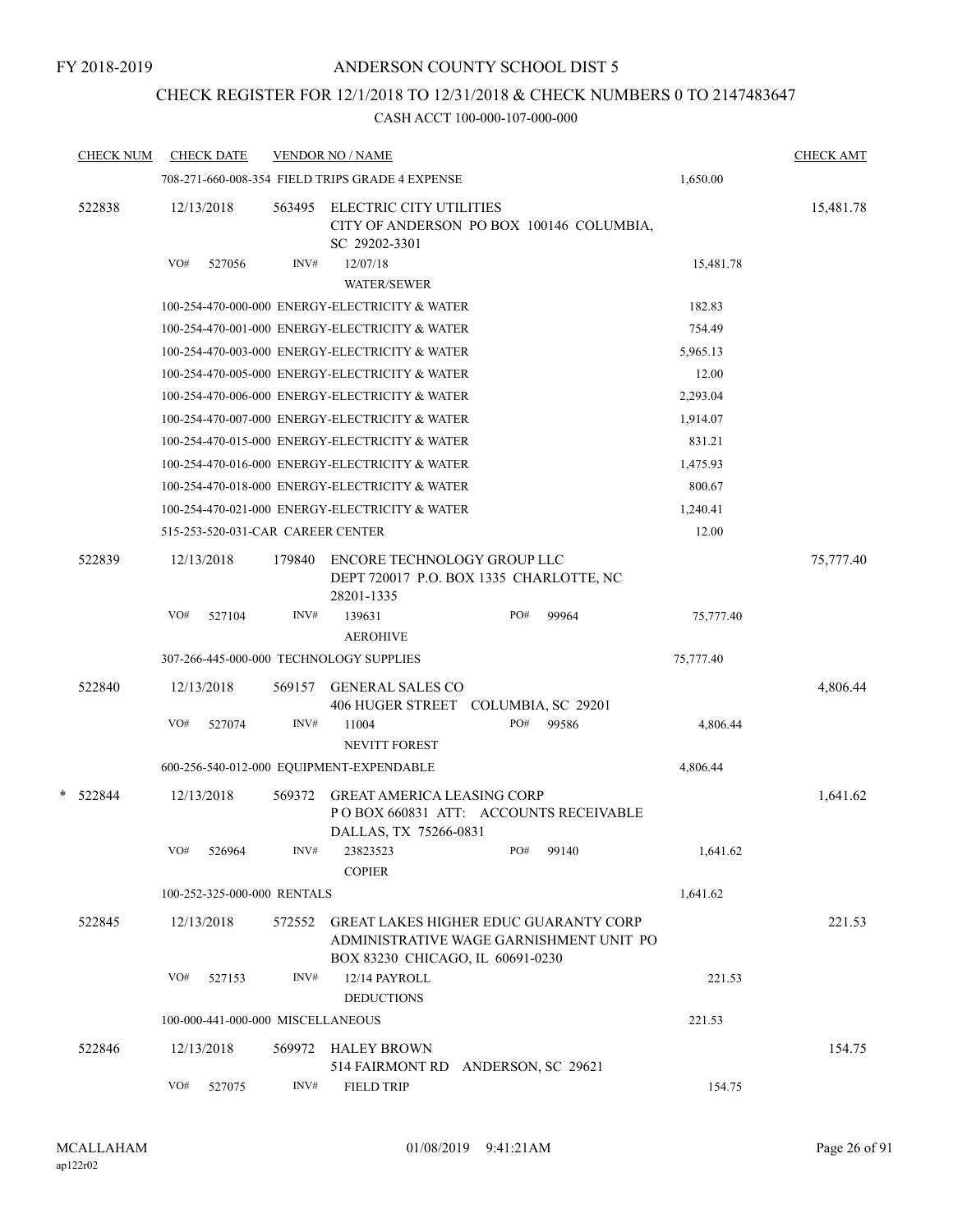FY 2018-2019

# ANDERSON COUNTY SCHOOL DIST 5

# CHECK REGISTER FOR 12/1/2018 TO 12/31/2018 & CHECK NUMBERS 0 TO 2147483647

|   | <b>CHECK NUM</b> |     | <b>CHECK DATE</b>                  |                | <b>VENDOR NO / NAME</b><br><b>REFUND</b>                                                         |              |                    | <b>CHECK AMT</b> |
|---|------------------|-----|------------------------------------|----------------|--------------------------------------------------------------------------------------------------|--------------|--------------------|------------------|
|   |                  |     |                                    |                | 714-271-660-014-355 FIELD TRIPS GRADE 5 EXPENSE                                                  |              | 154.75             |                  |
|   | 522847           |     | 12/13/2018                         | 259400         | HAMMOND WATER DISTRICT<br>250 MITCHELL ROAD ATT: ACCOUNTS<br>RECEIVABLE BELTON, SC 29627         |              |                    | 10,915.15        |
|   |                  | VO# | 527057                             | INV#           | 11/30/18<br><b>WATER/SEWER</b>                                                                   |              | 10,915.15          |                  |
|   |                  |     |                                    |                | 100-254-470-002-000 ENERGY-ELECTRICITY & WATER                                                   |              | 1,782.52           |                  |
|   |                  |     |                                    |                | 100-254-470-013-000 ENERGY-ELECTRICITY & WATER                                                   |              | 1,435.40           |                  |
|   |                  |     |                                    |                | 100-254-470-017-000 ENERGY-ELECTRICITY & WATER                                                   |              | 4,497.10           |                  |
|   |                  |     |                                    |                | 100-254-470-020-000 ENERGY-ELECTRICITY & WATER<br>100-254-470-020-000 ENERGY-ELECTRICITY & WATER |              | 110.72<br>3,089.41 |                  |
| * | 522849           | VO# | 12/13/2018<br>526965               | 573097<br>INV# | <b>HEALTHMASTER</b><br>2655 OAKLEY PARK RD. SUITE 100 WALLED<br>LAKE, MI 48390-1645<br>0022057   | PO#<br>99283 | 2,563.36           | 2,563.36         |
|   |                  |     |                                    |                | <b>SERVICE</b>                                                                                   |              |                    |                  |
|   |                  |     |                                    |                | 283-213-316-000-000 HEALTHMASTER DATA PROCESSING                                                 |              | 2,563.36           |                  |
|   | 522850           |     | 12/13/2018                         | 574572         | HG REYNOLDS COMPANY INC<br>113 CONTRACT DRIVE AIKEN, SC 29801                                    |              |                    | 1,454,091.92     |
|   |                  | VO# | 526881                             | INV#           | APP <sub>18</sub><br>PROJ# 5-5124                                                                |              | 1,454,091.92       |                  |
|   |                  |     | 515-253-520-031-CAR CAREER CENTER  |                |                                                                                                  |              | 1,454,091.92       |                  |
| * | 522852           |     | 12/13/2018                         |                | 575748 HORTON, CHRISTOPHER**<br>857 RAWLINSON ROAD ROCK HILL, SC 29732                           |              |                    | 202.50           |
|   |                  | VO# | 526968                             | INV#           | NOV 30 TLH<br><b>FOOTBALL OFFICIAL</b>                                                           |              | 202.50             |                  |
|   |                  |     |                                    |                | 100-271-312-002-000 ADDITIONAL SECURITY                                                          |              | 202.50             |                  |
|   | 522853           |     | 12/13/2018                         | 282620         | <b>IONOSPHERE TOURS</b><br>307 N. MAIN STREET ANDERSON, SC 29621                                 |              |                    | 5,100.00         |
|   |                  | VO# | 526975                             | INV#           | 17579<br>SOUTHWOOD                                                                               |              | 5,100.00           |                  |
|   |                  |     |                                    |                | 721-190-660-021-658 ORCHESTRA MIDDLE EXPENSE                                                     |              | 5,100.00           |                  |
|   |                  |     |                                    |                |                                                                                                  |              |                    |                  |
|   | 522854           |     | 12/13/2018                         | 575750         | JEDLICKA, KIMBERLY**<br>349 WALNUT DRIVE TOWNVILLE, SC 29689                                     |              |                    | 1,500.00         |
|   |                  | VO# | 527125                             | INV#           | AUG 16, 2018<br><b>TRAINING</b>                                                                  |              | 1,500.00           |                  |
|   |                  |     | 210-224-312-000-PD5 PS-CONSULTANTS |                |                                                                                                  |              | 1,500.00           |                  |
| * | 522856           |     | 12/13/2018                         | 572282         | JONES, CHRIS A^^                                                                                 |              |                    | 191.70           |
|   |                  | VO# | 526972                             | INV#           | 2020 CREEKWOOD DRIVE YORK, SC 29745<br>NOV 30 TLH                                                |              | 191.70             |                  |
|   |                  |     |                                    |                | FOOTBALL OFFICIAL                                                                                |              | 191.70             |                  |
|   |                  |     |                                    |                | 100-271-312-002-000 ADDITIONAL SECURITY                                                          |              |                    |                  |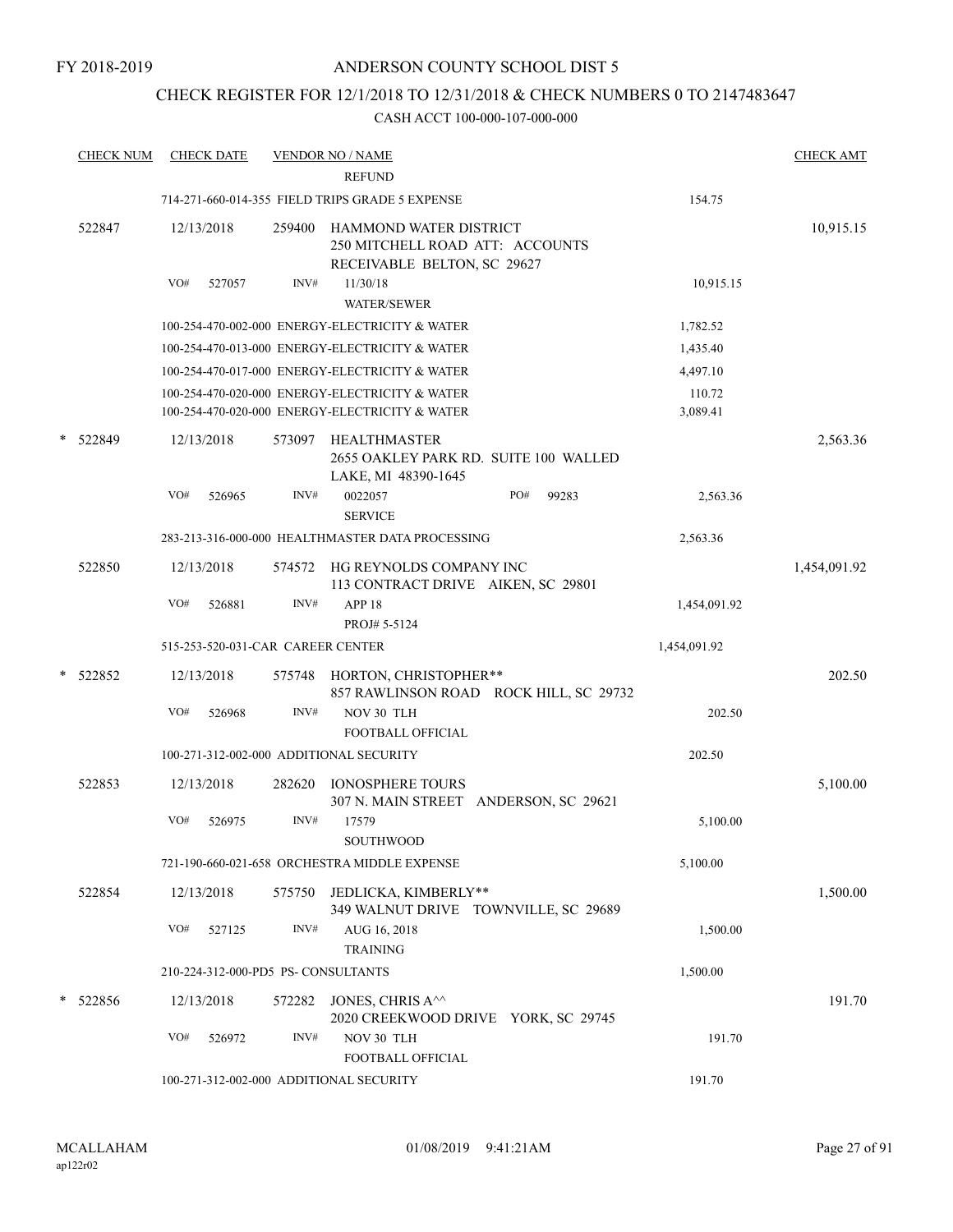# CHECK REGISTER FOR 12/1/2018 TO 12/31/2018 & CHECK NUMBERS 0 TO 2147483647

| <b>CHECK NUM</b> | <b>CHECK DATE</b>                       |      | <b>VENDOR NO / NAME</b>                                                                             |              |            | <b>CHECK AMT</b> |
|------------------|-----------------------------------------|------|-----------------------------------------------------------------------------------------------------|--------------|------------|------------------|
| 522857           | 12/13/2018                              |      | 306035 EMPLOYEE VENDOR<br>BOARD OF TRUSTEES PO BOX 2473 ANDERSON,<br>SC 29622                       |              |            | 547.43           |
|                  | VO#<br>527156                           | INV# | <b>DEC 7-9</b><br><b>CHARLESTON</b>                                                                 |              | 162.00     |                  |
|                  | 100-231-334-000-000 TRUSTEE EXPENSE     |      |                                                                                                     |              | 162.00     |                  |
|                  | VO# 527157                              | INV# | <b>DEC 7-9</b><br><b>CHARLESTON</b>                                                                 |              | 385.43     |                  |
|                  | 100-231-334-000-000 TRUSTEE EXPENSE     |      |                                                                                                     |              | 385.43     |                  |
| 522858           | 12/13/2018                              |      | 572283 KOON, STEVEN R^^<br>POBOX 681 PROSPERITY, SC 29127                                           |              |            | 194.40           |
|                  | VO#<br>526970                           | INV# | NOV 30 TLH<br><b>FOOTBALL OFFICIAL</b>                                                              |              | 194.40     |                  |
|                  | 100-271-312-002-000 ADDITIONAL SECURITY |      |                                                                                                     |              | 194.40     |                  |
| 522859           | 12/13/2018                              |      | 565878 LAMINEX, INC<br>POBOX 49457 ATT: ACCOUNTS RECEIVABLE<br>GREENWOOD, SC 29649                  |              |            | 417.30           |
|                  | VO#<br>526977                           | INV# | 89718<br><b>SUPPLIES</b>                                                                            |              | 417.30     |                  |
|                  |                                         |      | 721-190-660-021-508 ID NAME TAGS/ BADGES EXPENSE                                                    |              | 417.30     |                  |
| 522860           | 12/13/2018                              |      | 314250 LANDER UNIVERSITY<br>320 STANLEY AVENUE ATTN: BRENDA LEONTUK<br>GREENWOOD, SC 29649          |              |            | 1,338.00         |
|                  | VO#<br>527100                           | INV# | M091<br><b>MONT 429-60</b>                                                                          | 10019<br>PO# | 1,338.00   |                  |
|                  |                                         |      | 267-370-312-000-MSA PS-MONTESSORI SCH OF AND                                                        |              | 1,338.00   |                  |
| 522861           | 12/13/2018                              |      | 564353 LAZER CONSTRUCTION COMPANY INC<br>PO BOX 5103 ATT: ACCOUNTS RECEIVABLE<br>ANDERSON, SC 29623 |              |            | 107,887.00       |
|                  | VO#<br>526883                           | INV# | APP 7618-04<br><b>SOUTHWOOD</b>                                                                     |              | 107,887.00 |                  |
|                  | 515-253-520-000-ART FINE ARTS CENTER    |      |                                                                                                     |              | 107,887.00 |                  |
| 522862           | 12/13/2018                              |      | 570282 LITTLE CAESAR'S PIZZA<br>2902 C N. MAIN STREET ANDERSON, SC 29621                            |              |            | 414.20           |
|                  | VO#<br>526978                           | INV# | PIZZA<br>NEVITT FOREST                                                                              |              | 414.20     |                  |
|                  |                                         |      | 712-271-660-012-324 POSTIVE BEHAVIOR I.S. EXPENSE                                                   |              | 414.20     |                  |
| 522863           | 12/13/2018                              |      | 571665 LIVINGSTON, TIM^^<br>2 BAMBOO GROVE COURT CHAPIN, SC 29036                                   |              |            | 198.00           |
|                  | VO#<br>526976                           | INV# | NOV 30 TLH<br><b>FOOTBALL OFFICIAL</b>                                                              |              | 198.00     |                  |
|                  | 100-271-312-002-000 ADDITIONAL SECURITY |      |                                                                                                     |              | 198.00     |                  |
| 522865           | 12/13/2018                              |      | 329401 LOWES BUSINESS ACCOUNT                                                                       |              |            | 2,904.09         |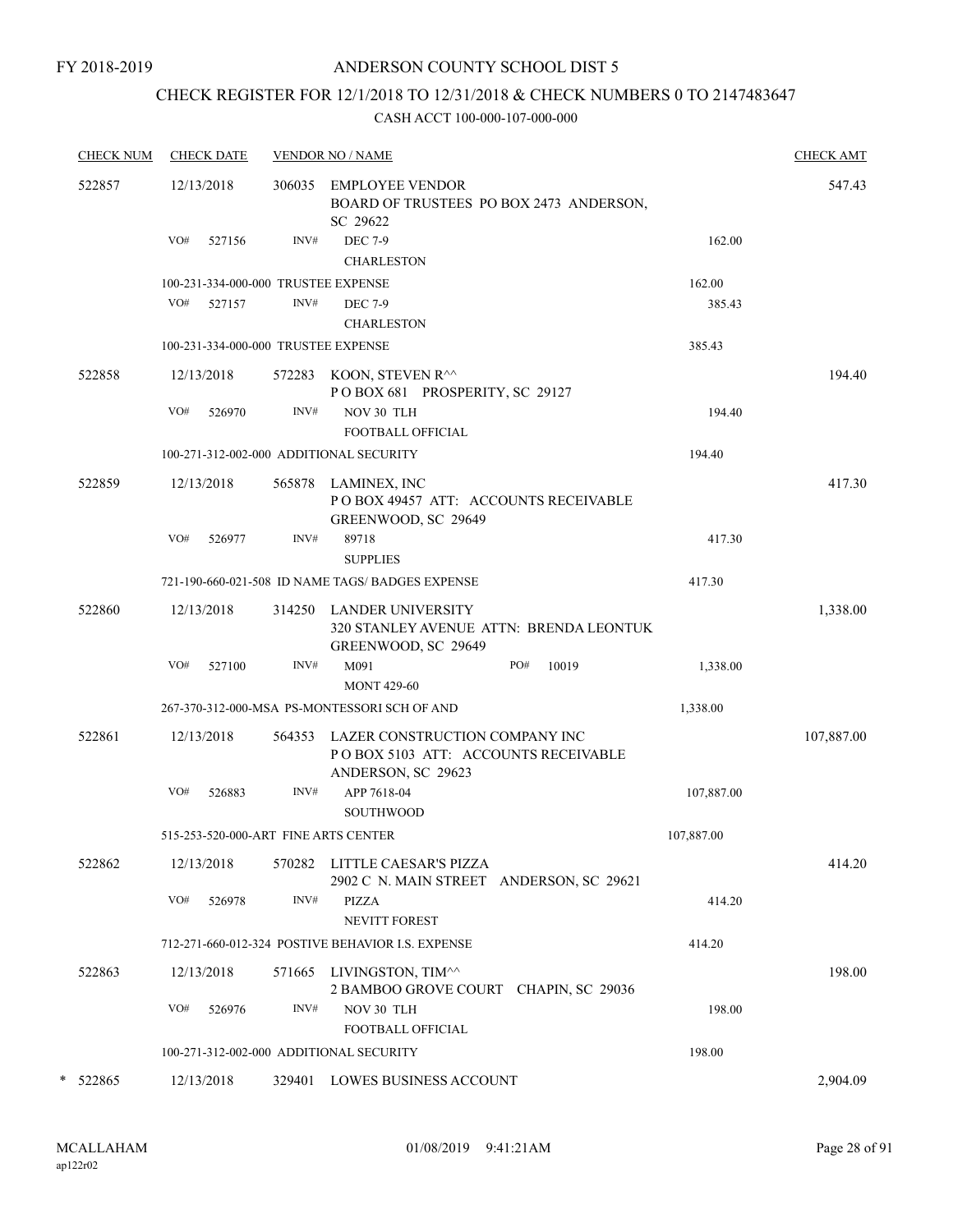FY 2018-2019

#### ANDERSON COUNTY SCHOOL DIST 5

### CHECK REGISTER FOR 12/1/2018 TO 12/31/2018 & CHECK NUMBERS 0 TO 2147483647

| <b>CHECK NUM</b> |            | <b>CHECK DATE</b>                 |        | <b>VENDOR NO / NAME</b><br>PO BOX 530954 CREDIT SERVICES ATLANTA, GA                            |          | <b>CHECK AMT</b> |
|------------------|------------|-----------------------------------|--------|-------------------------------------------------------------------------------------------------|----------|------------------|
|                  | VO#        | 527086                            | INV#   | 30353-0954<br>98007288008                                                                       | 2,904.09 |                  |
|                  |            |                                   |        | <b>SUPPLIES</b>                                                                                 |          |                  |
|                  |            |                                   |        | 100-254-410-000-000 CUSTODIAL SUPPLIES                                                          | 100.35   |                  |
|                  |            |                                   |        | 100-254-410-000-001 MAINT. SUPPLIES-STRUCTURES                                                  | 203.09   |                  |
|                  |            | 100-254-410-000-400 HVAC SUPPLIES |        |                                                                                                 | 200.23   |                  |
|                  |            |                                   |        | 100-254-410-002-001 SUPPLIES - MAINTENANCE                                                      | 414.47   |                  |
|                  |            |                                   |        | 100-254-410-005-400 HVAC/ELECTRICAL/PLUMBING                                                    | 157.39   |                  |
|                  |            |                                   |        | 100-254-410-008-001 SUPPLIES - MAINTENANCE                                                      | 27.38    |                  |
|                  |            |                                   |        | 100-254-410-010-001 SUPPLIES - MAINTENANCE                                                      | 1,262.43 |                  |
|                  |            |                                   |        | 100-254-410-012-001 SUPPLIES - MAINTENANCE                                                      | 34.04    |                  |
|                  |            |                                   |        | 100-254-410-014-001 SUPPLIES - MAINTENANCE                                                      | 15.23    |                  |
|                  |            |                                   |        | 100-254-410-016-001 SUPPLIES - MAINTENANCE                                                      | 99.20    |                  |
|                  |            | 100-254-410-017-000 SUPPLIES      |        |                                                                                                 | 112.64   |                  |
|                  |            |                                   |        | 100-254-410-021-001 SUPPLIES - MAINTENANCE                                                      | 229.81   |                  |
|                  |            |                                   |        | 505-222-410-005-FUR MEDIA FURNITURE                                                             | 47.83    |                  |
| 522866           | 12/13/2018 |                                   | 569972 | LUCRETIA PERKINS<br>232 BROADWAY SCHOOL RD ANDERSON, SC<br>29621                                |          | 225.00           |
|                  | VO#        | 527076                            | INV#   | <b>FIELD TRIP</b><br><b>REFUND</b>                                                              | 225.00   |                  |
|                  |            |                                   |        | 714-271-660-014-355 FIELD TRIPS GRADE 5 EXPENSE                                                 | 225.00   |                  |
| 522867           | 12/13/2018 |                                   | 334500 | <b>MAMA PENN'S</b>                                                                              |          | 1,197.30         |
|                  |            |                                   |        | 2802 NORTH MAIN STREET ANDERSON, SC 29621                                                       |          |                  |
|                  | VO#        | 527155                            | INV#   | DEC 18 LUNCH<br><b>TRANSPORTATION</b>                                                           | 1,197.30 |                  |
|                  |            |                                   |        | 100-255-323-000-000 CONTRACTED SERVICES                                                         | 1,197.30 |                  |
| 522868           | 12/13/2018 |                                   | 565254 | MARSHALL I PICKENS HOSPITAL<br>701 GROVE ROAD ATT: ROBYN ELLISON<br><b>GREENVILLE, SC 29605</b> |          | 140.00           |
|                  | VO# 526884 |                                   | INV#   | OCT 9-18<br>K. MOON                                                                             | 120.00   |                  |
|                  |            |                                   |        | 100-145-112-000-000 SALARIES - HOMEBOUND                                                        | 120.00   |                  |
|                  | VO#        | 527105                            | INV#   | <b>NOV 20-26</b><br>C. PARKER                                                                   | 20.00    |                  |
|                  |            |                                   |        | 100-145-112-000-000 SALARIES - HOMEBOUND                                                        | 20.00    |                  |
| 522869           | 12/13/2018 |                                   | 331025 | M & J TREE SERVICE<br>LUKE CLINKSCALES, SR 804 WEST MARKET<br>STREET ANDERSON, SC 29624         |          | 300.00           |
|                  | VO#        | 526918                            | INV#   | <b>TREE</b><br>WHITEHALL ELEM                                                                   | 300.00   |                  |
|                  |            |                                   |        | 100-254-323-019-001 CONTRACTED SERVICES                                                         | 300.00   |                  |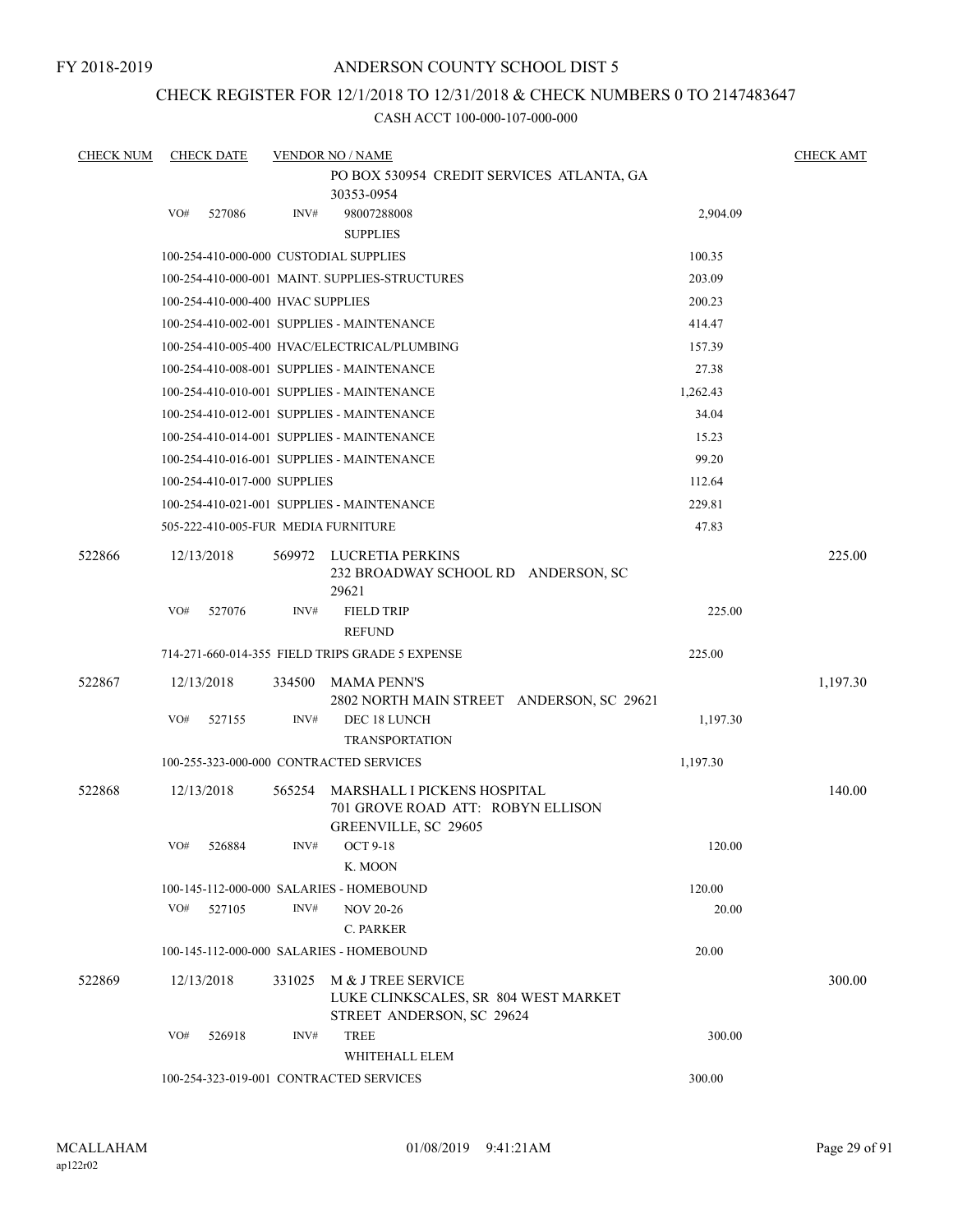# CHECK REGISTER FOR 12/1/2018 TO 12/31/2018 & CHECK NUMBERS 0 TO 2147483647

| <b>CHECK NUM</b> |     | <b>CHECK DATE</b>               |        | <b>VENDOR NO / NAME</b>                             |                                                                               |       |           | <b>CHECK AMT</b> |
|------------------|-----|---------------------------------|--------|-----------------------------------------------------|-------------------------------------------------------------------------------|-------|-----------|------------------|
| 522870           |     | 12/13/2018                      | 574358 | MONSTER TECHNOLOGY, LLC<br>ANGELES, CA 90045        | 8726 S. SEPULVEDA BLVD SUITE D #B-152 LOS                                     |       |           | 327.00           |
|                  | VO# | 527108                          | INV#   | <b>IPL 2671</b><br><b>TONER</b>                     |                                                                               |       | 327.00    |                  |
|                  |     | 100-113-410-017-000 SUPPLIES    |        |                                                     |                                                                               |       | 327.00    |                  |
| 522871           |     | 12/13/2018                      | 567126 | MUSIC & ARTS CENTER<br>FREDERICK, MD 21703          | 5295 WESTVIEW DR SUITE 300 ATTN: CA                                           |       |           | 16,513.50        |
|                  | VO# | 527109                          | INV#   | PO 99130                                            | PO#                                                                           | 99130 | 16,513.50 |                  |
|                  |     |                                 |        | <b>REPAIRS</b>                                      |                                                                               |       |           |                  |
|                  |     |                                 |        | 100-113-314-005-000 BAND REPAIRS ACCOUNT            |                                                                               |       | 0.00      |                  |
|                  |     |                                 |        | 100-113-314-006-000 BAND REPAIRS ACCOUNT            |                                                                               |       | 0.00      |                  |
|                  |     |                                 |        | 100-113-314-020-000 BAND REPAIRS ACCOUNT            |                                                                               |       | 13,490.12 |                  |
|                  |     |                                 |        | 100-113-314-021-000 BAND REPAIRS ACCOUNT            |                                                                               |       | 862.80    |                  |
|                  |     |                                 |        | 100-114-314-000-000 BAND REPAIRS ACCOUNT            |                                                                               |       | 0.00      |                  |
|                  |     |                                 |        | 100-114-314-002-000 BAND REPAIRS ACCOUNT            |                                                                               |       | 0.00      |                  |
|                  |     |                                 |        | 100-114-314-003-000 BAND REPAIRS ACCOUNT            |                                                                               |       | 2,160.58  |                  |
| 522872           |     | 12/13/2018                      | 573613 | NASP, INC.<br>DRIVE WALDO, WI 53093                 | NATIONAL ARCHERY IN SCHOOLS W4285 LAKE                                        |       |           | 1,418.00         |
|                  | VO# | 526981                          | INV#   | 246888<br><b>SUPPLIES</b>                           | PO#                                                                           | 99933 | 1,418.00  |                  |
|                  |     | 937-113-410-017-000 SUPPLIES    |        |                                                     |                                                                               |       | 1,418.00  |                  |
| * 522874         |     | 12/13/2018                      | 564010 |                                                     | NC CHILD SUPPORT CENTRALIZED COLLECTNS<br>POBOX 900012 RALEIGH, NC 27675-9012 |       |           | 305.50           |
|                  | VO# | 527147                          | INV#   | 12/14 PAYROLL<br><b>DEDUCTIONS</b>                  |                                                                               |       | 305.50    |                  |
|                  |     |                                 |        | 100-000-435-000-000 WAGE GARNISH/CH SUPPORT         |                                                                               |       | 305.50    |                  |
| * 522876         |     | 12/13/2018                      | 574487 | NORTH POINTE PETTY CASH<br>$\overline{\phantom{a}}$ |                                                                               |       |           | 300.00           |
|                  | VO# | 526888                          | INV#   | <b>CASH</b><br>DEC 13 ART SHOW                      |                                                                               |       | 300.00    |                  |
|                  |     | 713-271-660-013-228 ART EXPENSE |        |                                                     |                                                                               |       | 300.00    |                  |
| 522877           |     | 12/13/2018                      | 575753 | NOTHING BUNDT CAKES<br>29607                        | 101 VERDAE BLVD SUITE 1300 GREENVILLE, SC                                     |       |           | 486.00           |
|                  | VO# | 527143                          | INV#   | <b>BUNDTLETTS</b><br><b>ROBERT ANDERSON</b>         |                                                                               |       | 486.00    |                  |
|                  |     |                                 |        | 706-271-660-006-429 FACULTY EXPENSE                 |                                                                               |       | 486.00    |                  |
| 522878           |     | 12/13/2018                      |        | 389900 OFFICE DEPOT                                 | POBOX 1413 CHARLOTTE, NC 28201-1413                                           |       |           | 639.17           |
|                  | VO# | 526889                          | INV#   | 233048969001                                        |                                                                               |       | 137.03    |                  |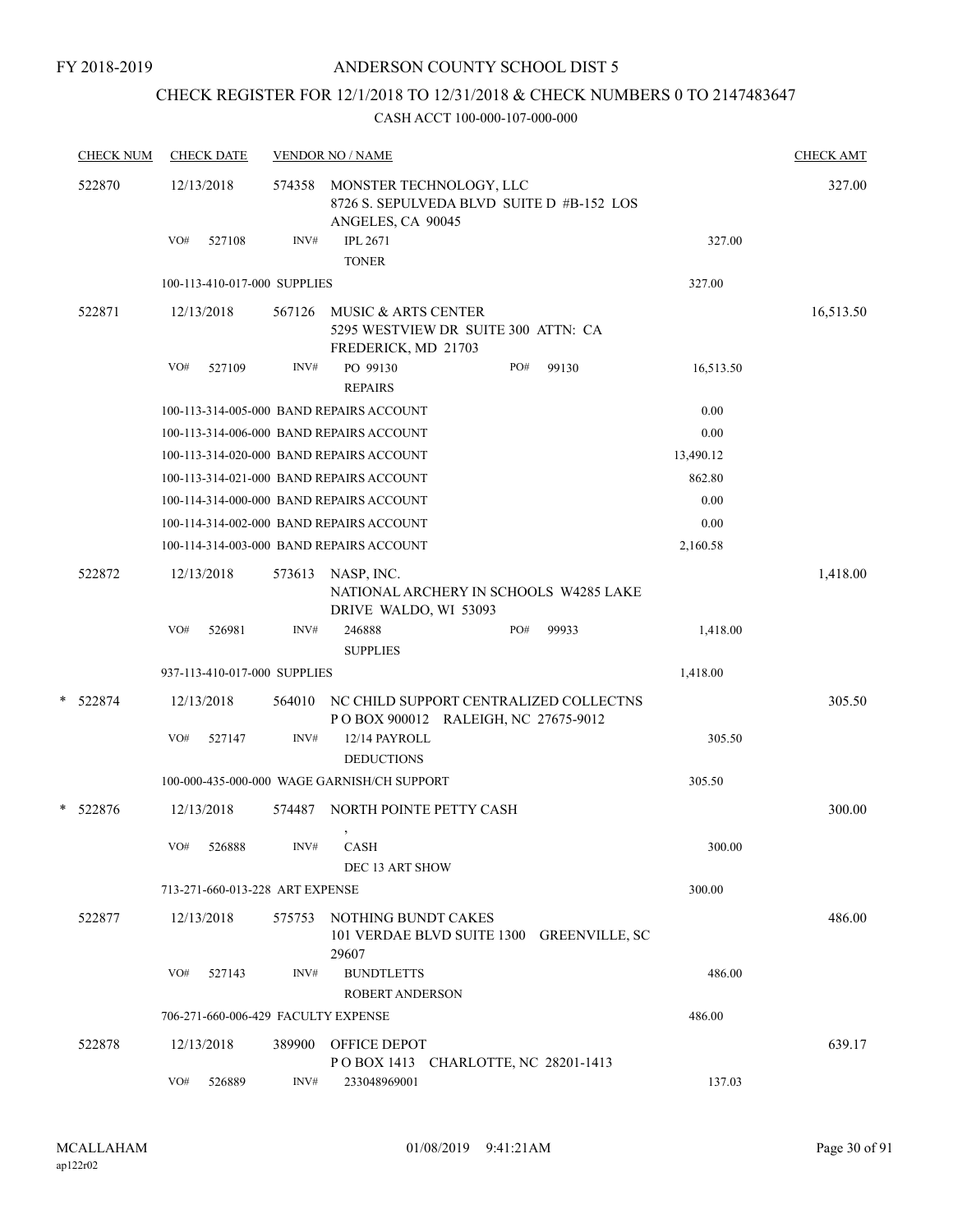# CHECK REGISTER FOR 12/1/2018 TO 12/31/2018 & CHECK NUMBERS 0 TO 2147483647

|   | <b>CHECK NUM</b> |     | <b>CHECK DATE</b>                                                |        | <b>VENDOR NO / NAME</b>                  |                  | <b>CHECK AMT</b> |
|---|------------------|-----|------------------------------------------------------------------|--------|------------------------------------------|------------------|------------------|
|   |                  |     |                                                                  |        | 234638822001                             |                  |                  |
|   |                  |     | 100-114-410-003-000 SUPPLIES                                     |        |                                          | 112.00           |                  |
|   |                  |     | 100-114-410-003-000 SUPPLIES                                     |        |                                          | 25.03            |                  |
|   |                  |     | VO# 526890                                                       | INV#   | 234639897001                             | 31.69            |                  |
|   |                  |     |                                                                  |        | <b>SUPPLIES</b>                          |                  |                  |
|   |                  |     | 100-114-410-003-000 SUPPLIES                                     |        |                                          | 31.69            |                  |
|   |                  |     | VO# 527126                                                       | INV#   | 239669310001                             | 416.43           |                  |
|   |                  |     |                                                                  |        | <b>SUPPLIES</b>                          |                  |                  |
|   |                  |     | 600-256-410-000-000 SUPPLIES                                     |        |                                          | 416.43           |                  |
|   |                  |     | VO# 527127                                                       | INV#   | 239695943001                             | 54.02            |                  |
|   |                  |     |                                                                  |        | <b>SUPPLIES</b>                          |                  |                  |
|   |                  |     | 600-256-410-000-000 SUPPLIES                                     |        |                                          | 54.02            |                  |
| * | 522880           |     | 12/13/2018                                                       |        | 568036 PIEDMONT NATURAL GAS              |                  | 6,243.15         |
|   |                  |     |                                                                  |        | PO BOX 1246 CHARLOTTE, NC 28201-1246     |                  |                  |
|   |                  | VO# | 527058                                                           | INV#   | 12/03/18                                 | 6,243.15         |                  |
|   |                  |     |                                                                  |        | <b>NATURAL GAS</b>                       |                  |                  |
|   |                  |     | 100-254-472-000-000 ENERGY-GAS<br>100-254-472-000-000 ENERGY-GAS |        |                                          | 480.92<br>490.73 |                  |
|   |                  |     | 100-254-472-001-000 ENERGY-GAS                                   |        |                                          | 2,337.78         |                  |
|   |                  |     | 100-254-472-005-000 ENERGY-GAS                                   |        |                                          | 30.38            |                  |
|   |                  |     |                                                                  |        |                                          |                  |                  |
|   |                  |     | 100-254-472-011-000 ENERGY-GAS                                   |        |                                          | 316.80           |                  |
|   |                  |     | 100-254-472-012-000 ENERGY-GAS                                   |        |                                          | 689.19           |                  |
|   |                  |     | 100-254-472-016-000 ENERGY-GAS                                   |        |                                          | 576.88           |                  |
|   |                  |     | 100-254-472-021-000 ENERGY- GAS                                  |        |                                          | 444.87           |                  |
|   |                  |     | 600-256-470-011-000 ENERGY                                       |        |                                          | 194.87           |                  |
|   |                  |     | 600-256-470-012-000 ENERGY                                       |        |                                          | 164.09           |                  |
|   |                  |     | 600-256-470-015-000 ENERGY                                       |        |                                          | 140.85           |                  |
|   |                  |     | 600-256-470-016-000 ENERGY                                       |        |                                          | 182.52           |                  |
|   |                  |     | 600-256-470-021-000 ENERGY                                       |        |                                          | 193.27           |                  |
|   | 522881           |     | 12/13/2018                                                       |        | 575168 PLANETBULB.COM                    |                  | 413.28           |
|   |                  |     |                                                                  |        | 1100 MCALPINE AVE KANSAS CITY, KS 66105  |                  |                  |
|   |                  |     | VO# 527107                                                       |        | PO# 99938<br>$INV#$ 95642                | 413.28           |                  |
|   |                  |     |                                                                  |        | <b>LAMPS</b>                             |                  |                  |
|   |                  |     |                                                                  |        | 100-266-314-014-000 REPAIRS TO EQUIPMENT | 413.28           |                  |
|   | 522882           |     | 12/13/2018                                                       | 570548 | POOL, PAUL**                             |                  | 132.30           |
|   |                  |     |                                                                  |        | 506 WORCHESTER PLACE SIMPSONVILLE, SC    |                  |                  |
|   |                  |     |                                                                  |        | 29680                                    |                  |                  |
|   |                  | VO# | 526974                                                           | INV#   | NOV 30 TLH                               | 132.30           |                  |
|   |                  |     |                                                                  |        | FOOTBALL OFFICIAL                        |                  |                  |
|   |                  |     |                                                                  |        | 100-271-312-002-000 ADDITIONAL SECURITY  | 132.30           |                  |
|   | * 522885         |     | 12/13/2018                                                       | 575749 | RAINES ON MAIN BAR & GRILL, LLC          |                  | 1,684.13         |
|   |                  |     |                                                                  |        | 312 S MAIN ST ANDERSON, SC 29624         |                  |                  |
|   |                  | VO# | 527059                                                           | INV#   | DEC 18TH                                 | 389.13           |                  |
|   |                  |     |                                                                  |        | NEW PROSPECT                             |                  |                  |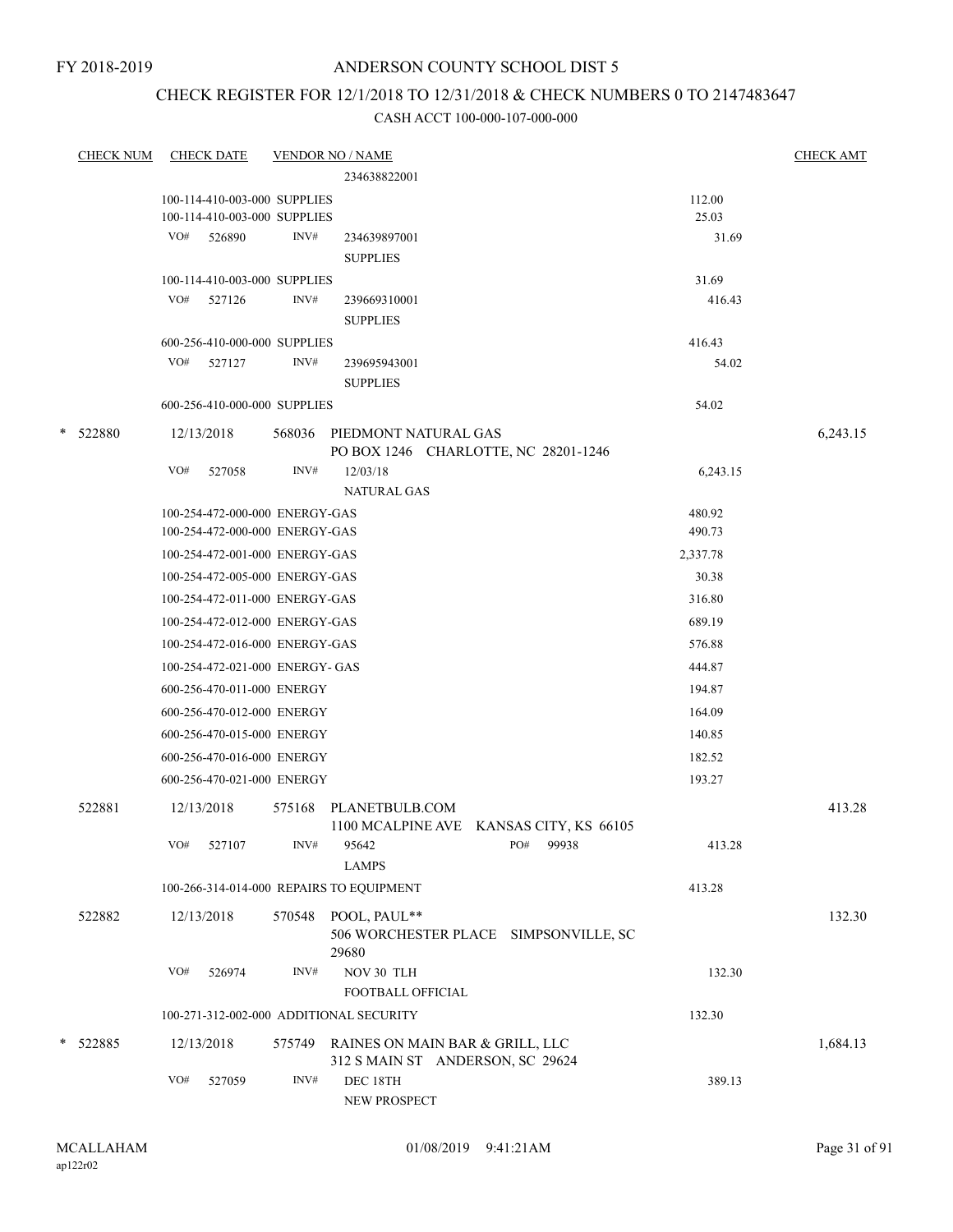# CHECK REGISTER FOR 12/1/2018 TO 12/31/2018 & CHECK NUMBERS 0 TO 2147483647

| <b>CHECK NUM</b> |     | <b>CHECK DATE</b>                   |        | <b>VENDOR NO / NAME</b>                                                                                 |          | <b>CHECK AMT</b> |
|------------------|-----|-------------------------------------|--------|---------------------------------------------------------------------------------------------------------|----------|------------------|
|                  |     |                                     |        | 710-271-660-010-201 MISCELLANEOUS EXPENSE                                                               | 389.13   |                  |
|                  | VO# | 527120                              | INV#   | <b>FACULTY PARTY</b><br><b>ROBERT ANDERSON</b>                                                          | 1,295.00 |                  |
|                  |     | 706-271-660-006-429 FACULTY EXPENSE |        |                                                                                                         | 1,295.00 |                  |
| 522886           |     | 12/13/2018                          |        | 569778 RAPID LUBE OF ANDERSON<br>1704 PEARMAN DAIRY ROAD ATT: ACCOUNTS<br>RECEIVABLE ANDERSON, SC 29625 |          | 266.10           |
|                  | VO# | 526915                              | INV#   | 52837<br><b>SERVICE</b>                                                                                 | 146.22   |                  |
|                  |     |                                     |        | 100-254-412-000-001 TRUCK SERVICE - MAINTENANCE                                                         | 146.22   |                  |
|                  | VO# | 526916                              | INV#   | 52901<br><b>SERVICE</b>                                                                                 | 72.64    |                  |
|                  |     |                                     |        | 100-254-412-000-001 TRUCK SERVICE - MAINTENANCE                                                         | 72.64    |                  |
|                  | VO# | 526917                              | INV#   | 52809<br><b>SERVICE</b>                                                                                 | 47.24    |                  |
|                  |     |                                     |        | 100-254-412-000-001 TRUCK SERVICE - MAINTENANCE                                                         | 47.24    |                  |
| 522887           |     | 12/13/2018                          |        | 567525 ROWLAND MECHANICAL<br>206 SADDLE TRAIL ANDERSON, SC 29621                                        |          | 5,720.20         |
|                  | VO# | 526992                              | INV#   | 8931-8945<br>PO#<br>99095<br><b>REPAIRS</b>                                                             | 4,854.25 |                  |
|                  |     |                                     |        | 100-255-323-000-ACT ACTIVITY BUS CONTRACTED SERVICES                                                    | 4,854.25 |                  |
|                  |     | VO# 526993                          | INV#   | PO#<br>99095<br>8946-8947<br><b>REPAIRS</b>                                                             | 865.95   |                  |
|                  |     |                                     |        | 100-255-323-000-ACT ACTIVITY BUS CONTRACTED SERVICES                                                    | 865.95   |                  |
| 522888           |     | 12/13/2018                          |        | 575654 RR DONNELLEY & SONS COMPANY<br>PO BOX 538602 ATLANTA, GA 30353                                   |          | 420.45           |
|                  | VO# | 527081                              | INV#   | 414193482<br><b>CASH SUMMARY SHEETS</b>                                                                 | 420.45   |                  |
|                  |     | 100-113-410-006-000 SUPPLIES        |        |                                                                                                         | 420.45   |                  |
|                  |     |                                     |        |                                                                                                         |          |                  |
| * 522890         |     | 12/13/2018                          |        | 452202 SC DEPT OF REVENUE<br>POBOX 125 301 GERVAIS STREET CENTRAL<br>LEVY UNIT COLUMBIA, SC 29214-0213  |          | 971.77           |
|                  | VO# | 527149                              | INV#   | 12/14 PAYROLL<br><b>DEDUCTIONS</b>                                                                      | 971.77   |                  |
|                  |     |                                     |        | 100-000-440-000-000 SC STATE TAX LEVY                                                                   | 971.77   |                  |
| 522891           |     | 12/13/2018                          | 574194 | <b>SCISA</b><br>PO DRAWER 690 ORANGBURG, SC 29116-0690                                                  |          | 300.00           |
|                  | VO# | 527099                              | INV#   | <b>REGISTRATION</b><br>PO#<br>10018<br><b>STEM WORKSHOP</b>                                             | 300.00   |                  |
|                  |     |                                     |        | 267-370-312-000-MSA PS-MONTESSORI SCH OF AND                                                            | 300.00   |                  |
| 522892           |     | 12/13/2018                          | 572885 | <b>SCMEA ORCHESTRA DIVISION</b><br>HELEN TIPTON 500 DUPRE DR SPARTANBURG, SC<br>29302                   |          | 300.00           |
|                  | VO# | 527077                              | INV#   | <b>REGISTRATION</b>                                                                                     | 300.00   |                  |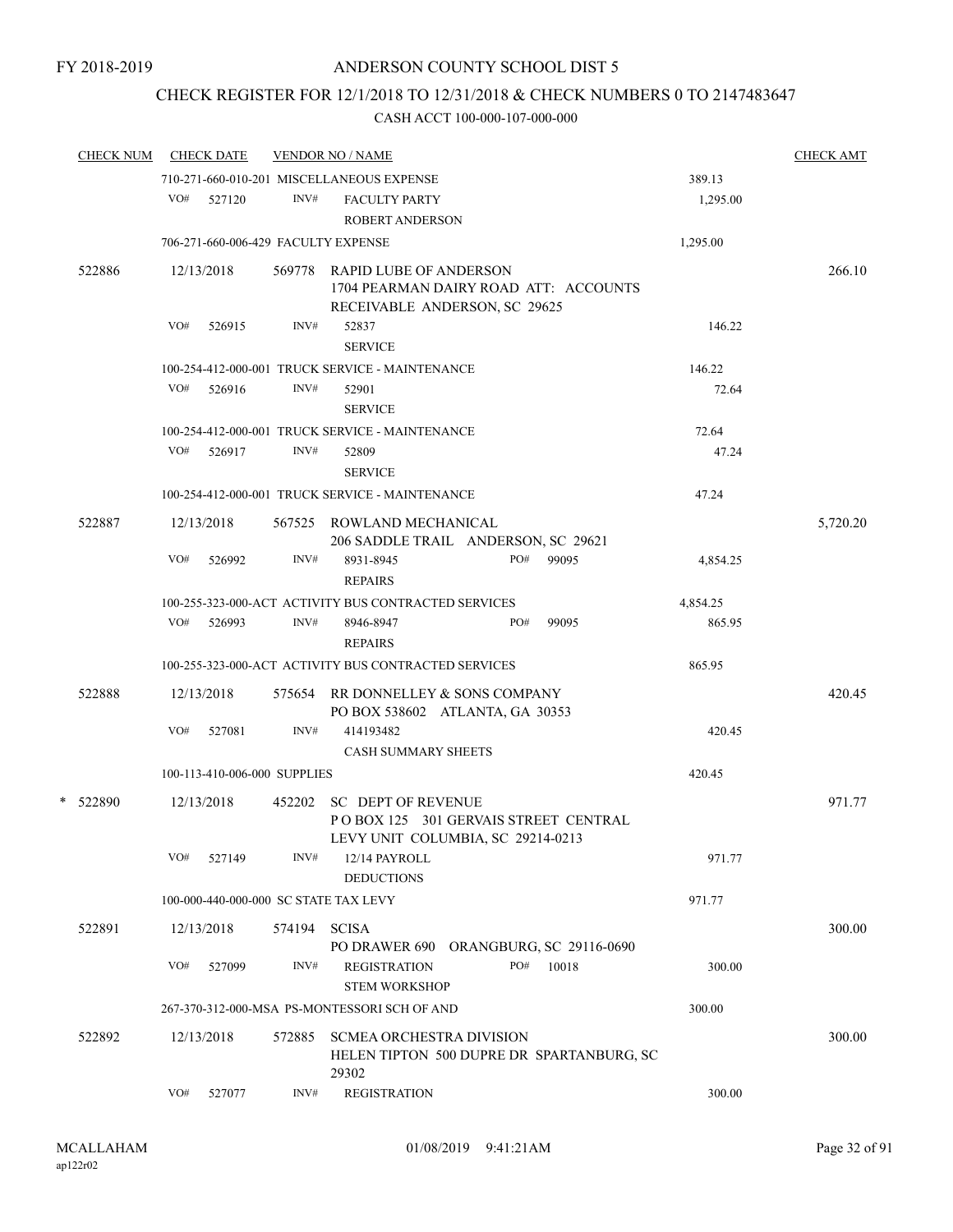# CHECK REGISTER FOR 12/1/2018 TO 12/31/2018 & CHECK NUMBERS 0 TO 2147483647

|          | <b>CHECK NUM</b> |     | <b>CHECK DATE</b>                  |        | <b>VENDOR NO / NAME</b><br><b>SOUTHWOOD</b>                                            |            | <b>CHECK AMT</b> |
|----------|------------------|-----|------------------------------------|--------|----------------------------------------------------------------------------------------|------------|------------------|
|          |                  |     |                                    |        | 100-113-410-021-VEN SUPPLY-ADDT'L FOR LOST VENDING                                     | 300.00     |                  |
| 522893   |                  |     | 12/13/2018                         |        | 450701 SC RETIREMENT SYSTEM (SPP)<br>POBOX 11960 CAPITOL STATION COLUMBIA, SC<br>29211 |            | 283.27           |
|          |                  | VO# | 527145                             | INV#   | 12/14 PAYROLL<br><b>DEDUCTIONS</b>                                                     | 283.27     |                  |
|          |                  |     |                                    |        | 100-000-438-000-000 RETIREMENT SERV PURCHASE                                           | 283.27     |                  |
| 522894   |                  |     | 12/13/2018                         |        | 451201 SC SCHOOL BOARDS INSURANCE TRUST<br>111 RESEARCH DRIVE COLUMBIA, SC 29203       |            | 192,776.00       |
|          |                  | VO# | 526994                             | INV#   | 12725<br><b>WORKERS' COMP</b>                                                          | 192,776.00 |                  |
|          |                  |     |                                    |        | 100-252-270-000-000 WORKMAN'S COMPENSATION                                             | 192,776.00 |                  |
| 522895   |                  |     | 12/13/2018                         | 570059 | <b>SHARP BUSINESS SYSTEMS</b><br>DEPT 1216 PO BOX 121216 DALLAS, TX<br>75312-1216      |            | 1,866.04         |
|          |                  | VO# | 526893                             | INV#   | 9001532684<br><b>COPIES</b>                                                            | 49.59      |                  |
|          |                  |     |                                    |        | 124-114-445-024-000 TECHNOLOGY SUPPLIES                                                | 49.59      |                  |
|          |                  | VO# | 526894                             | INV#   | <b>ACCT 718670</b><br><b>SOFTWARE SUPPORT</b>                                          | 19.26      |                  |
|          |                  |     | 717-190-660-017-362 COPIER EXPENSE |        |                                                                                        | 6.42       |                  |
|          |                  |     | 717-190-660-017-362 COPIER EXPENSE |        |                                                                                        | 6.42       |                  |
|          |                  |     | 717-190-660-017-362 COPIER EXPENSE |        |                                                                                        | 6.42       |                  |
|          |                  | VO# | 526895                             | INV#   | 9001547118<br><b>COPIES</b>                                                            | 407.14     |                  |
|          |                  |     | 201-112-490-010-000 COPIER COST    |        |                                                                                        | 407.14     |                  |
|          |                  | VO# | 526896                             | INV#   | 9001543905<br><b>COPIES</b>                                                            | 524.41     |                  |
|          |                  |     | 201-113-490-006-000 COPIER COST    |        |                                                                                        | 524.41     |                  |
|          |                  | VO# | 526897                             | INV#   | 9001554832<br><b>COPIES</b>                                                            | 204.09     |                  |
|          |                  |     |                                    |        | 201-112-490-016-000 OTHER/ COPIER COST                                                 | 204.09     |                  |
|          |                  | VO# | 526995                             | INV#   | 9001537536<br>9001537541                                                               | 506.21     |                  |
|          |                  |     |                                    |        | 329-115-690-001-0CO OTHER OBJECTS-WBL (C/O)                                            | 506.21     |                  |
|          |                  | VO# | 526996                             | INV#   | 9001554845<br><b>COPIES</b>                                                            | 125.51     |                  |
|          |                  |     | 717-190-660-017-362 COPIER EXPENSE |        |                                                                                        | 125.51     |                  |
|          |                  | VO# | 527121                             | INV#   | 9001549806<br>9001549803                                                               | 29.83      |                  |
|          |                  |     | 201-112-490-011-000 COPIER COST    |        |                                                                                        | 23.57      |                  |
|          |                  |     | 201-112-490-011-000 COPIER COST    |        |                                                                                        | 6.26       |                  |
| * 522898 |                  |     | 12/13/2018                         | 571007 | SIMPLIFIED OFFICE SYSTEMS<br>6220 BUSH RIVER ROAD COLUMBIA, SC 29212                   |            | 241.20           |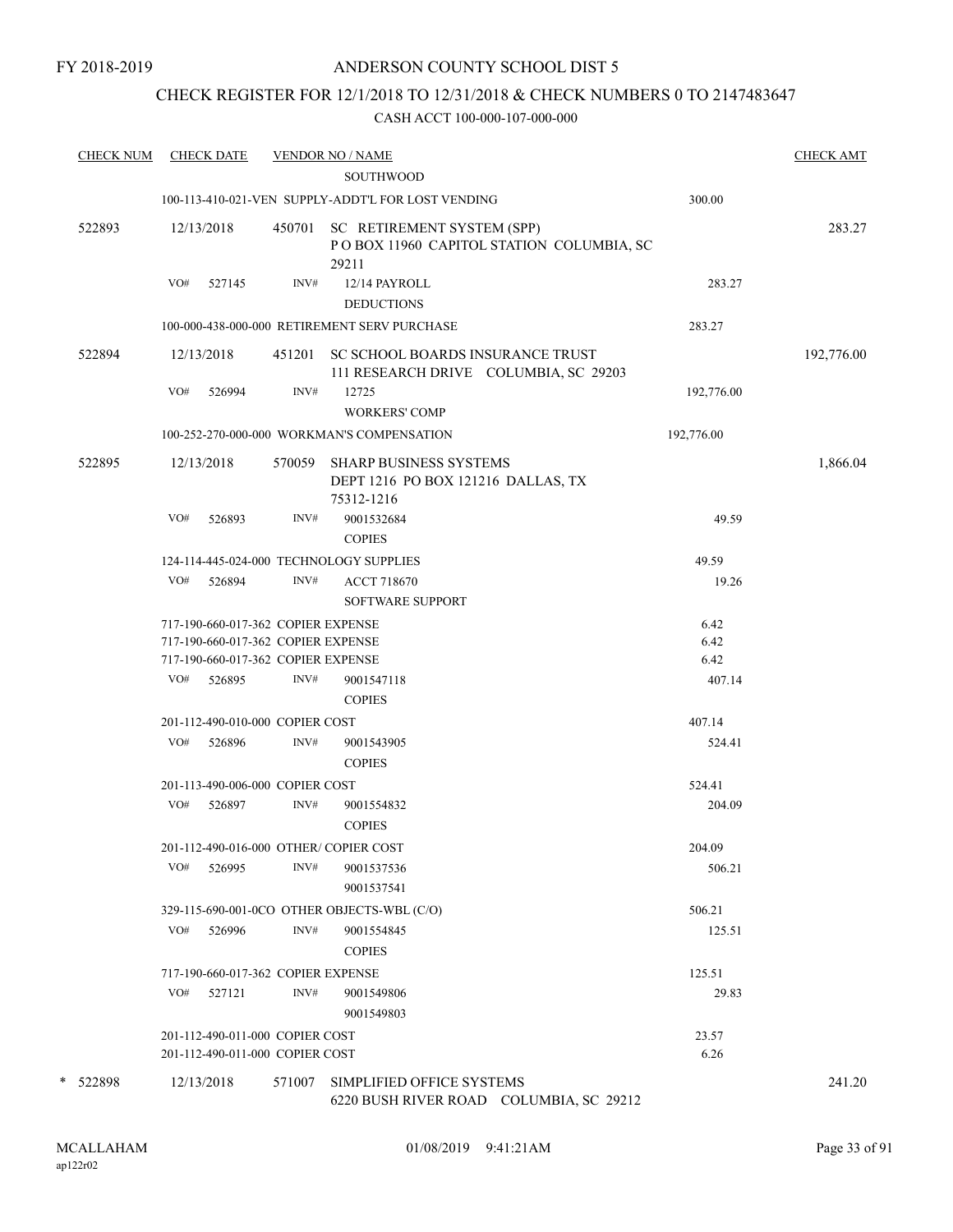# CHECK REGISTER FOR 12/1/2018 TO 12/31/2018 & CHECK NUMBERS 0 TO 2147483647

| <b>CHECK NUM</b> | <b>CHECK DATE</b> |                                                                | <b>VENDOR NO / NAME</b>                            |                                                        |               | <b>CHECK AMT</b> |
|------------------|-------------------|----------------------------------------------------------------|----------------------------------------------------|--------------------------------------------------------|---------------|------------------|
|                  | VO#<br>526899     | INV#                                                           | 181128-0047                                        |                                                        | 153.39        |                  |
|                  |                   |                                                                | <b>COPIES</b>                                      |                                                        |               |                  |
|                  |                   | 201-112-490-016-000 OTHER/COPIER COST                          |                                                    |                                                        | 153.39        |                  |
|                  | VO#<br>526900     | INV#                                                           | 181128-0034                                        |                                                        | 34.82         |                  |
|                  |                   |                                                                | <b>COPIES</b>                                      |                                                        |               |                  |
|                  |                   | 201-112-490-014-000 COPIER COST                                |                                                    |                                                        | 34.82         |                  |
|                  | VO#<br>527122     | INV#                                                           | 181128-0041                                        |                                                        | 52.99         |                  |
|                  |                   |                                                                | <b>COPIES</b>                                      |                                                        |               |                  |
|                  |                   | 201-112-490-011-000 COPIER COST                                |                                                    |                                                        | 52.99         |                  |
| 522899           | 12/13/2018        |                                                                | 565926 SMITH, CARLTON^^                            | 120 RIDGEWOOD COVE RD WATERLOO, SC 29384               |               | 135.90           |
|                  | VO#<br>526982     | INV#                                                           | NOV 30 TLH                                         |                                                        | 135.90        |                  |
|                  |                   |                                                                | FOOTBALL OFFICIAL                                  |                                                        |               |                  |
|                  |                   |                                                                | 100-271-312-002-000 ADDITIONAL SECURITY            |                                                        | 135.90        |                  |
|                  |                   |                                                                |                                                    |                                                        |               |                  |
| 522900           | 12/13/2018        | 569927                                                         | <b>SOFTDOCS</b>                                    |                                                        |               | 1,042.85         |
|                  |                   |                                                                | COLUMBIA, SC 29201                                 | 807 BLUFF ROAD ATT: ACCOUNTS RECEIVABLE                |               |                  |
|                  | VO#<br>527002     | INV#                                                           | 35263                                              |                                                        | 1,042.85      |                  |
|                  |                   |                                                                | <b>FORMS</b>                                       |                                                        |               |                  |
|                  |                   |                                                                | 100-252-360-000-000 PRINTING AND BINDING           |                                                        | 549.58        |                  |
|                  |                   | 100-264-410-000-000 SUPPLIES                                   |                                                    |                                                        | 493.27        |                  |
|                  |                   |                                                                |                                                    |                                                        |               |                  |
| 522901           | 12/13/2018        | 574710                                                         | <b>SOLIANT HEALTH</b>                              |                                                        |               | 2,437.50         |
|                  | VO#<br>527003     | INV#                                                           | 10124691                                           | DEPT. CH 14430 PALATINE, IL 60055-4330<br>99577<br>PO# | 2,437.50      |                  |
|                  |                   |                                                                | ELI0007908                                         |                                                        |               |                  |
|                  |                   |                                                                | 100-126-312-006-000 PURCHASED SERVICES             |                                                        | 812.50        |                  |
|                  |                   |                                                                | 100-126-312-008-000 PURCHASED SERVICES             |                                                        | 812.50        |                  |
|                  |                   |                                                                |                                                    |                                                        |               |                  |
|                  |                   |                                                                | 100-126-312-010-000 PURCHASED SERVICES             |                                                        | 812.50        |                  |
| * 522903         | 12/13/2018        | 572694                                                         | SPECIALTY INSULATION, LLC                          |                                                        |               | 1,500.00         |
|                  |                   |                                                                |                                                    | PO BOX 14398 GREENVILLE, SC 29610                      |               |                  |
|                  | VO#<br>526912     | INV#                                                           | 20191120                                           |                                                        | 1,500.00      |                  |
|                  |                   |                                                                | WHITEHALL ELEM                                     |                                                        |               |                  |
|                  |                   |                                                                | 100-254-323-019-400 CONTR SERV-HVAC/ELECT/PLUMBING |                                                        | 1,500.00      |                  |
| 522904           | 12/13/2018        | 564836                                                         | <b>SPIRIT TELECOM</b>                              |                                                        |               | 145.77           |
|                  |                   |                                                                |                                                    | PO BOX 603030 ATT: ACCOUNTS RECEIVABLE                 |               |                  |
|                  |                   |                                                                | CHARLOTTE, NC 28260-3030                           |                                                        |               |                  |
|                  | VO#<br>527119     | INV#                                                           | 1437343                                            |                                                        | 145.77        |                  |
|                  |                   |                                                                | <b>SERVICE</b>                                     |                                                        |               |                  |
|                  |                   | 100-266-340-000-000 TELEPHONE<br>100-266-340-000-000 TELEPHONE |                                                    |                                                        | 48.91<br>3.28 |                  |
|                  |                   | 100-266-340-000-000 TELEPHONE                                  |                                                    |                                                        | 0.50          |                  |
|                  |                   | 100-266-340-001-000 TELEPHONE                                  |                                                    |                                                        | 8.21          |                  |
|                  |                   | 100-266-340-002-000 TELEPHONE                                  |                                                    |                                                        | 12.11         |                  |
|                  |                   | 100-266-340-003-000 TELEPHONE                                  |                                                    |                                                        | 16.23         |                  |
|                  |                   |                                                                |                                                    |                                                        |               |                  |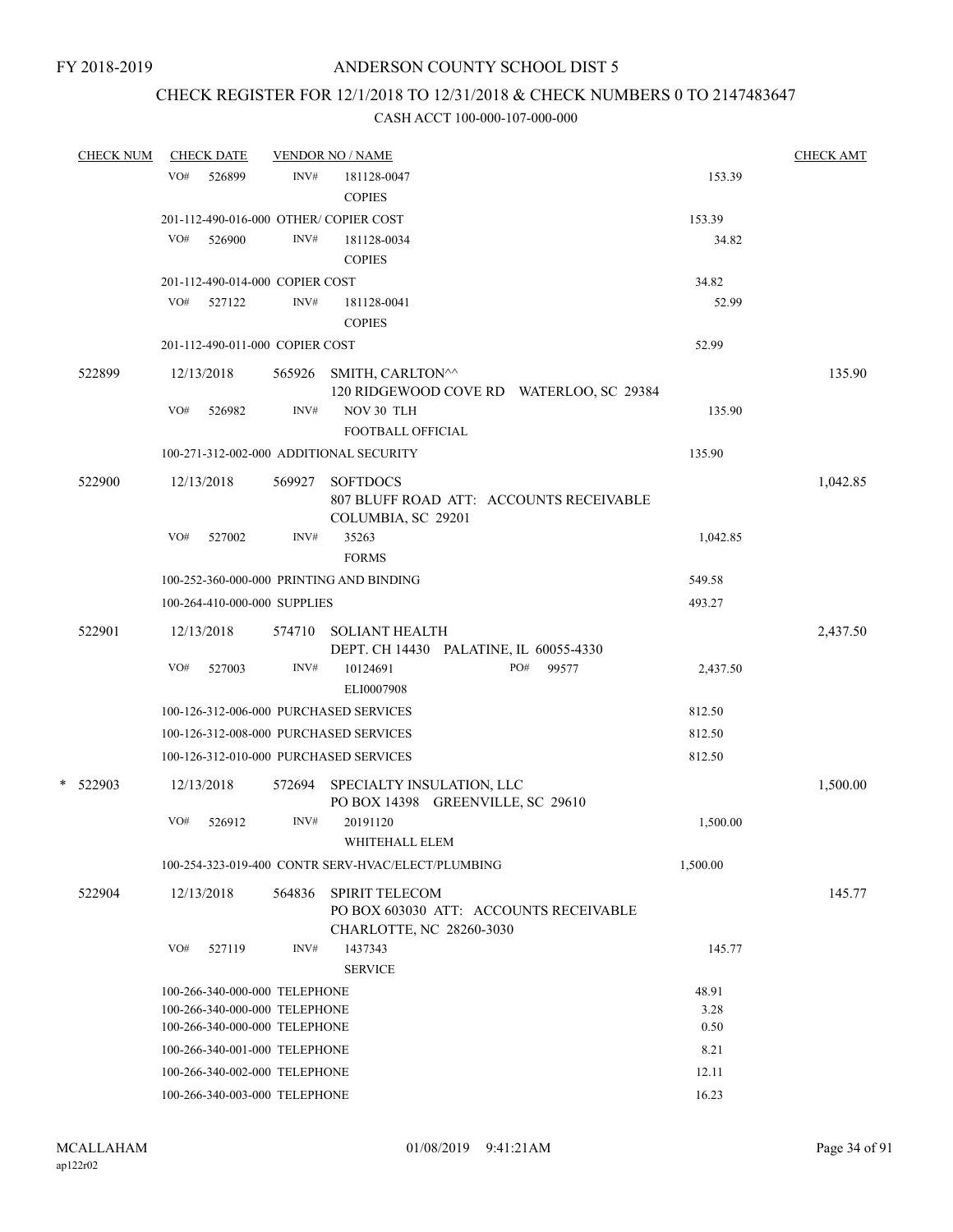# CHECK REGISTER FOR 12/1/2018 TO 12/31/2018 & CHECK NUMBERS 0 TO 2147483647

| <b>CHECK NUM</b> |     | <b>CHECK DATE</b>             |        | <b>VENDOR NO / NAME</b>                                                    |                        |                                              |            | <b>CHECK AMT</b> |
|------------------|-----|-------------------------------|--------|----------------------------------------------------------------------------|------------------------|----------------------------------------------|------------|------------------|
|                  |     | 100-266-340-005-000 TELEPHONE |        |                                                                            |                        |                                              | 0.45       |                  |
|                  |     | 100-266-340-007-000 TELEPHONE |        |                                                                            |                        |                                              | 6.23       |                  |
|                  |     | 100-266-340-008-000 TELEPHONE |        |                                                                            |                        |                                              | 8.65       |                  |
|                  |     | 100-266-340-009-000 TELEPHONE |        |                                                                            |                        |                                              | 5.17       |                  |
|                  |     | 100-266-340-010-000 TELEPHONE |        |                                                                            |                        |                                              | 2.02       |                  |
|                  |     | 100-266-340-011-000 TELEPHONE |        |                                                                            |                        |                                              | 0.93       |                  |
|                  |     | 100-266-340-012-000 TELEPHONE |        |                                                                            |                        |                                              | 4.43       |                  |
|                  |     | 100-266-340-014-000 TELEPHONE |        |                                                                            |                        |                                              | 5.15       |                  |
|                  |     | 100-266-340-015-000 TELEPHONE |        |                                                                            |                        |                                              | 3.79       |                  |
|                  |     | 100-266-340-016-000 TELEPHONE |        |                                                                            |                        |                                              | 5.00       |                  |
|                  |     | 100-266-340-017-000 TELEPHONE |        |                                                                            |                        |                                              | 3.60       |                  |
|                  |     | 100-266-340-018-000 TELEPHONE |        |                                                                            |                        |                                              | 0.09       |                  |
|                  |     | 100-266-340-019-000 TELEPHONE |        |                                                                            |                        |                                              | 7.37       |                  |
|                  |     | 100-266-340-021-000 TELEPHONE |        |                                                                            |                        |                                              | 2.65       |                  |
|                  |     | 124-266-340-024-000 TELEPHONE |        |                                                                            |                        |                                              | 1.00       |                  |
| 522905           |     | 12/13/2018                    | 575223 | SPRINTURF, LLC<br>29492                                                    |                        | 146 FAIRCHILD ST SUITE 150 DANIEL ISLAND, SC |            | 287,191.19       |
|                  | VO# | 527016                        | INV#   | 3852<br><b>WESTSIDE</b>                                                    | PO#                    | 98558                                        | 140,167.54 |                  |
|                  |     |                               |        | 505-253-520-003-TUR BASEBALL/SOFTBALL TURF                                 |                        |                                              | 140,167.54 |                  |
|                  | VO# | 527018                        | INV#   | 3853                                                                       | PO#                    | 98557                                        | 147,023.65 |                  |
|                  |     |                               |        | TL HANNA                                                                   |                        |                                              |            |                  |
|                  |     |                               |        | 505-253-520-002-TUR BASEBALL/SOFTBALL TURF                                 |                        |                                              | 147,023.65 |                  |
| 522906           |     | 12/13/2018                    | 575712 | <b>STICKY GRAFIX</b><br>2506 RIVER ROAD PIEDMONT, SC 29673                 |                        |                                              |            | 331.70           |
|                  | VO# | 527129                        | INV#   | 1673<br><b>WHEEL LINERS</b>                                                |                        |                                              | 331.70     |                  |
|                  |     |                               |        | 600-256-323-000-000 REPAIRS TO EQUIPMENT                                   |                        |                                              | 331.70     |                  |
| 522907           |     | 12/13/2018                    | 575754 | <b>STRATEGIC REPAIR SOLUTIONS</b><br>1424 CANDLER RD GAINESVILLE, GA 30507 |                        |                                              |            | 971.93           |
|                  | VO# | 527144                        | INV#   | 39977<br><b>INSPECTIONS</b>                                                |                        |                                              | 971.93     |                  |
|                  |     |                               |        | 100-254-323-000-400 CONTRACT SRVS.-HVAC                                    |                        |                                              | 971.93     |                  |
| * 522909         |     | 12/13/2018                    | 574096 | SUMMIT CONSTRUCTION GROUP LLS<br>101 CONCORD CIR ANDERSON, SC 29621        |                        |                                              |            | 8,390.00         |
|                  | VO# | 527019                        | INV#   | 97<br><b>MCCANTS</b>                                                       | PO#                    | 99621                                        | 8,390.00   |                  |
|                  |     |                               |        | 505-254-323-005-000 CONTRACTED SERVICES                                    |                        |                                              | 8,390.00   |                  |
| 522910           |     | 12/13/2018                    | 572995 | <b>SUPPLYWORKS</b><br>PO BOX 742604                                        | ATLANTA, GA 30374-2604 |                                              |            | 1,420.68         |
|                  | VO# | 527020                        | INV#   | 467696712<br><b>SPRAY</b>                                                  | PO#                    | 99971                                        | 1,232.64   |                  |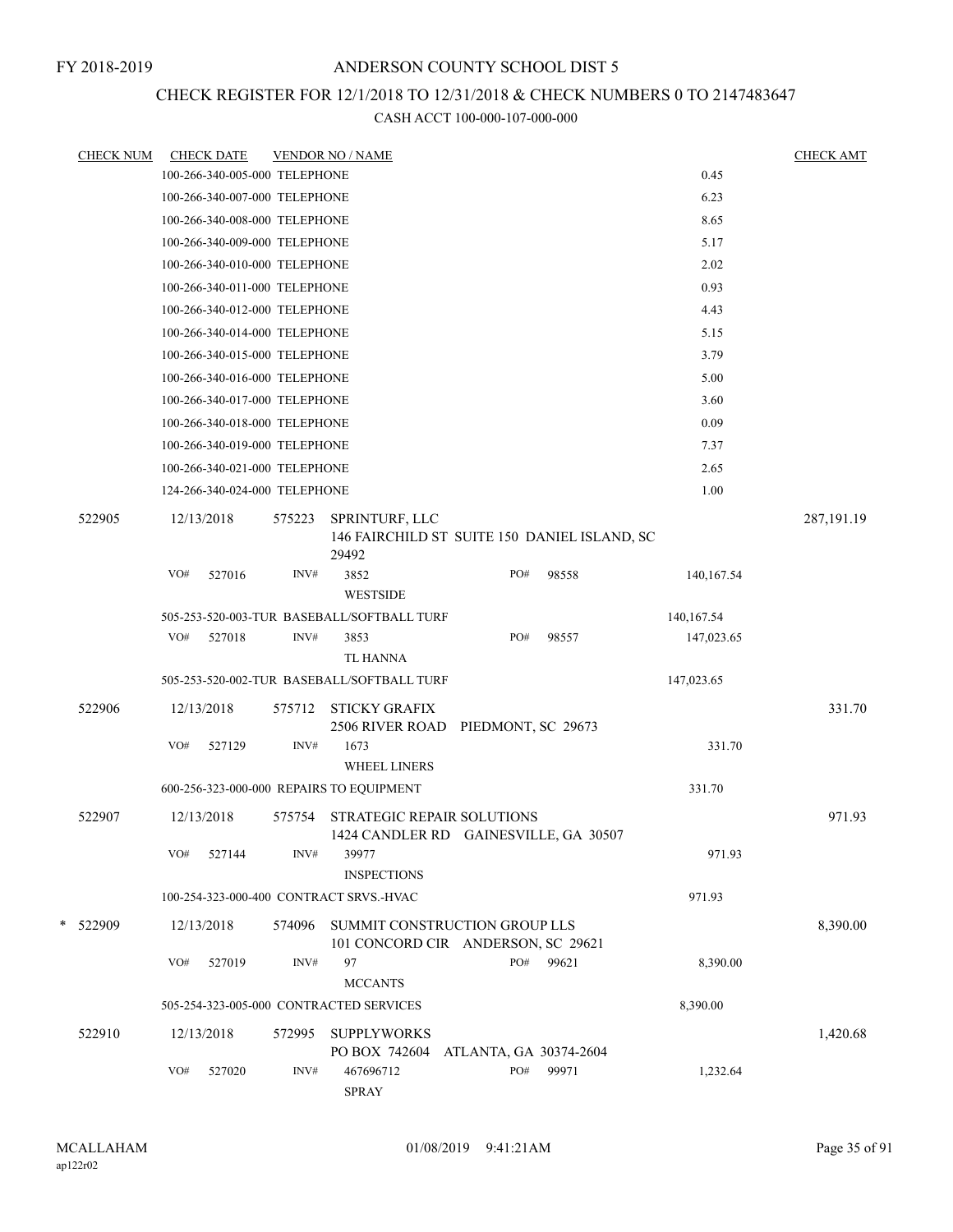# CHECK REGISTER FOR 12/1/2018 TO 12/31/2018 & CHECK NUMBERS 0 TO 2147483647

| <b>CHECK NUM</b> |                                        |        |                                                                                                                     |                                    |                                                                                                                                                                                                                                                                                                                                                                                                                                                                      |                                                                                                                                                                               |                                                                                                                                                                        | <b>CHECK AMT</b>                                                                                                                                                        |
|------------------|----------------------------------------|--------|---------------------------------------------------------------------------------------------------------------------|------------------------------------|----------------------------------------------------------------------------------------------------------------------------------------------------------------------------------------------------------------------------------------------------------------------------------------------------------------------------------------------------------------------------------------------------------------------------------------------------------------------|-------------------------------------------------------------------------------------------------------------------------------------------------------------------------------|------------------------------------------------------------------------------------------------------------------------------------------------------------------------|-------------------------------------------------------------------------------------------------------------------------------------------------------------------------|
|                  |                                        |        |                                                                                                                     |                                    |                                                                                                                                                                                                                                                                                                                                                                                                                                                                      |                                                                                                                                                                               | 1,232.64                                                                                                                                                               |                                                                                                                                                                         |
|                  | VO#                                    | 527021 | INV#                                                                                                                | 467002747<br><b>CONES</b>          |                                                                                                                                                                                                                                                                                                                                                                                                                                                                      | 99868                                                                                                                                                                         | 188.04                                                                                                                                                                 |                                                                                                                                                                         |
|                  |                                        |        |                                                                                                                     |                                    |                                                                                                                                                                                                                                                                                                                                                                                                                                                                      |                                                                                                                                                                               | 188.04                                                                                                                                                                 |                                                                                                                                                                         |
| 522911           |                                        |        |                                                                                                                     |                                    |                                                                                                                                                                                                                                                                                                                                                                                                                                                                      |                                                                                                                                                                               |                                                                                                                                                                        | 152.50                                                                                                                                                                  |
|                  | VO#                                    | 527023 | INV#                                                                                                                | 439103<br>SOUTHWOOD                |                                                                                                                                                                                                                                                                                                                                                                                                                                                                      |                                                                                                                                                                               | 152.50                                                                                                                                                                 |                                                                                                                                                                         |
|                  |                                        |        |                                                                                                                     |                                    |                                                                                                                                                                                                                                                                                                                                                                                                                                                                      |                                                                                                                                                                               | 152.50                                                                                                                                                                 |                                                                                                                                                                         |
|                  |                                        |        | 571571                                                                                                              | <b>TECHPOINT</b><br>30548          |                                                                                                                                                                                                                                                                                                                                                                                                                                                                      |                                                                                                                                                                               |                                                                                                                                                                        | 600.00                                                                                                                                                                  |
|                  | VO#                                    | 527102 | INV#                                                                                                                | 2792<br><b>VARENNES</b>            |                                                                                                                                                                                                                                                                                                                                                                                                                                                                      |                                                                                                                                                                               | 300.00                                                                                                                                                                 |                                                                                                                                                                         |
|                  |                                        |        |                                                                                                                     |                                    |                                                                                                                                                                                                                                                                                                                                                                                                                                                                      |                                                                                                                                                                               | 300.00                                                                                                                                                                 |                                                                                                                                                                         |
|                  | VO#                                    | 527106 | INV#                                                                                                                | 2793                               |                                                                                                                                                                                                                                                                                                                                                                                                                                                                      |                                                                                                                                                                               | 300.00                                                                                                                                                                 |                                                                                                                                                                         |
|                  |                                        |        |                                                                                                                     | <b>TL HANNA</b>                    |                                                                                                                                                                                                                                                                                                                                                                                                                                                                      |                                                                                                                                                                               |                                                                                                                                                                        |                                                                                                                                                                         |
|                  |                                        |        |                                                                                                                     |                                    |                                                                                                                                                                                                                                                                                                                                                                                                                                                                      |                                                                                                                                                                               | 300.00                                                                                                                                                                 |                                                                                                                                                                         |
|                  |                                        |        | 572503                                                                                                              |                                    |                                                                                                                                                                                                                                                                                                                                                                                                                                                                      |                                                                                                                                                                               |                                                                                                                                                                        | 403.49                                                                                                                                                                  |
|                  | VO#                                    | 527152 | INV#                                                                                                                | 12/14 PAYROLL<br><b>DEDUCTIONS</b> |                                                                                                                                                                                                                                                                                                                                                                                                                                                                      |                                                                                                                                                                               | 403.49                                                                                                                                                                 |                                                                                                                                                                         |
|                  |                                        |        |                                                                                                                     |                                    |                                                                                                                                                                                                                                                                                                                                                                                                                                                                      |                                                                                                                                                                               | 403.49                                                                                                                                                                 |                                                                                                                                                                         |
|                  |                                        |        | 563377                                                                                                              |                                    |                                                                                                                                                                                                                                                                                                                                                                                                                                                                      |                                                                                                                                                                               |                                                                                                                                                                        | 862.42                                                                                                                                                                  |
|                  | VO#                                    | 527117 | INV#                                                                                                                | 336300                             |                                                                                                                                                                                                                                                                                                                                                                                                                                                                      | 99881                                                                                                                                                                         | 533.93                                                                                                                                                                 |                                                                                                                                                                         |
|                  |                                        |        |                                                                                                                     |                                    |                                                                                                                                                                                                                                                                                                                                                                                                                                                                      |                                                                                                                                                                               | 533.93                                                                                                                                                                 |                                                                                                                                                                         |
|                  | VO#                                    | 527118 | INV#                                                                                                                | 336454<br><b>LAMP</b>              |                                                                                                                                                                                                                                                                                                                                                                                                                                                                      | 99887                                                                                                                                                                         | 328.49                                                                                                                                                                 |                                                                                                                                                                         |
|                  |                                        |        |                                                                                                                     |                                    |                                                                                                                                                                                                                                                                                                                                                                                                                                                                      |                                                                                                                                                                               | 328.49                                                                                                                                                                 |                                                                                                                                                                         |
| 522920           |                                        |        |                                                                                                                     |                                    |                                                                                                                                                                                                                                                                                                                                                                                                                                                                      |                                                                                                                                                                               |                                                                                                                                                                        | 321.00                                                                                                                                                                  |
|                  | VO#                                    | 527130 | INV#                                                                                                                | 172419<br><b>TONER</b>             |                                                                                                                                                                                                                                                                                                                                                                                                                                                                      |                                                                                                                                                                               | 321.00                                                                                                                                                                 |                                                                                                                                                                         |
|                  |                                        |        |                                                                                                                     |                                    |                                                                                                                                                                                                                                                                                                                                                                                                                                                                      |                                                                                                                                                                               | 321.00                                                                                                                                                                 |                                                                                                                                                                         |
|                  |                                        |        |                                                                                                                     |                                    |                                                                                                                                                                                                                                                                                                                                                                                                                                                                      |                                                                                                                                                                               |                                                                                                                                                                        | 595.57                                                                                                                                                                  |
|                  | VO#                                    | 526902 | INV#                                                                                                                |                                    |                                                                                                                                                                                                                                                                                                                                                                                                                                                                      |                                                                                                                                                                               | 595.57                                                                                                                                                                 |                                                                                                                                                                         |
|                  |                                        |        |                                                                                                                     |                                    |                                                                                                                                                                                                                                                                                                                                                                                                                                                                      |                                                                                                                                                                               | 595.57                                                                                                                                                                 |                                                                                                                                                                         |
| 522923           |                                        |        |                                                                                                                     |                                    |                                                                                                                                                                                                                                                                                                                                                                                                                                                                      |                                                                                                                                                                               |                                                                                                                                                                        | 1,357.44                                                                                                                                                                |
|                  | 522913<br>522915<br>522919<br>* 522922 |        | <b>CHECK DATE</b><br>12/13/2018<br>12/13/2018<br>12/13/2018<br>12/13/2018<br>12/13/2018<br>12/13/2018<br>12/13/2018 |                                    | <b>VENDOR NO / NAME</b><br>100-000-170-000-000 WAREHOUSE INVENTORY<br>572932<br>29624<br>721-190-660-021-429 FACULTY EXPENSE<br>100-266-314-016-000 REPAIRS TO EQUIPMENT<br>100-266-314-002-000 REPAIRS TO EQUIPMENT<br>TG<br>100-000-441-000-000 MISCELLANEOUS<br><b>SEQUENCER</b><br>100-266-314-013-000 REPAIRS TO EQUIPMENT<br>100-266-314-013-000 REPAIRS TO EQUIPMENT<br>572513 UNITED LASER<br>600-256-410-000-000 SUPPLIES<br>895-001-999-000-0UW UNITED WAY | 100-113-410-005-VEN SUPPLY-ADDT'L FOR LOST VENDING<br><b>SWEET TOOTH CAFE'</b><br>UNIFIED AV SYSTEMS<br>ATLANTA, GA 30321-1122<br><b>REMAINDER DUE</b><br><b>CONTRIBUTION</b> | PO#<br>PO#<br>PO#<br>P.O. BOX 6889 FLORENCE, SC 29501<br>564298 UNITED WAY OF ANDERSON COUNTY<br>POBOX 2067 ANDERSON, SC 29622<br>564298 UNITED WAY OF ANDERSON COUNTY | 1016 E. SHOCKLEY FERRY RD ANDERSON, SC<br>144 PEARL INDUSTRIAL AVE HOSCHTON, GA<br>P O BOX 659601 SAN ANTONIO, TX 78265-9601<br>DBA: MULTI MEDIA SERVICES PO BOX 161122 |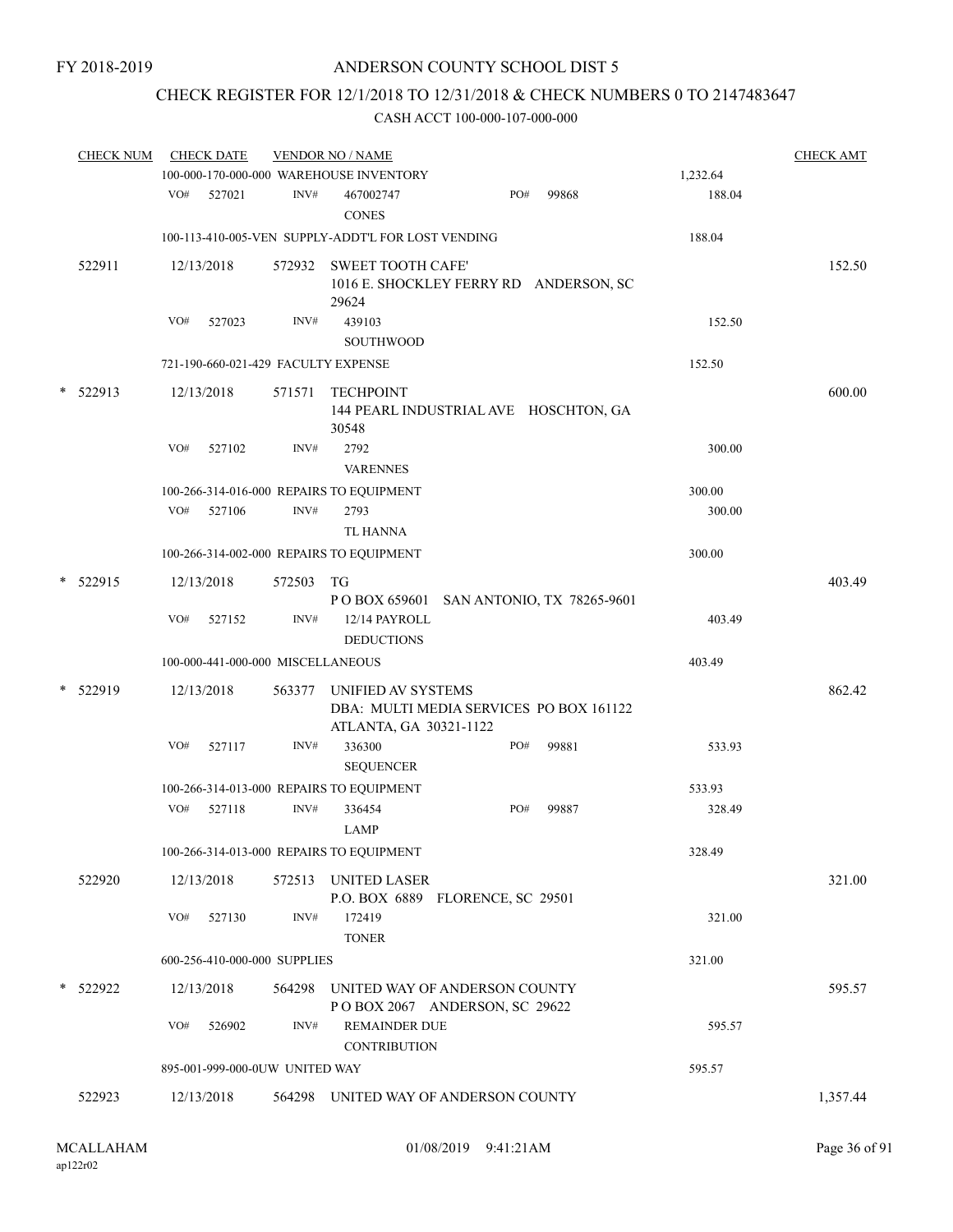## CHECK REGISTER FOR 12/1/2018 TO 12/31/2018 & CHECK NUMBERS 0 TO 2147483647

| <b>CHECK NUM</b> |     | <b>CHECK DATE</b>                 |        | <b>VENDOR NO / NAME</b>                    |                                         |            | <b>CHECK AMT</b> |
|------------------|-----|-----------------------------------|--------|--------------------------------------------|-----------------------------------------|------------|------------------|
|                  |     |                                   |        |                                            | POBOX 2067 ANDERSON, SC 29622           |            |                  |
|                  | VO# | 527146                            | INV#   | 12/14 PAYROLL                              |                                         | 1,357.44   |                  |
|                  |     |                                   |        | <b>DEDUCTIONS</b>                          |                                         |            |                  |
|                  |     |                                   |        | 100-000-455-000-000 UNITED FUND - PAYABLE  |                                         | 1,357.44   |                  |
| 522924           |     | 12/13/2018                        | 572350 |                                            | US DEPARTMENT OF EDUCATION              |            | 715.63           |
|                  |     |                                   |        |                                            | NATIONAL PAYMENT CENTER PO BOX 105081   |            |                  |
|                  | VO# | 527150                            | INV#   | ATLANTA, GA 30348-5081<br>12/14 PAYROLL    |                                         | 715.63     |                  |
|                  |     |                                   |        | <b>DEDUCTIONS</b>                          |                                         |            |                  |
|                  |     | 100-000-441-000-000 MISCELLANEOUS |        |                                            |                                         | 715.63     |                  |
|                  |     |                                   |        |                                            |                                         |            |                  |
| 522925           |     | 12/13/2018                        | 510790 | US FOODSERVICE                             | P O BOX 602292 CHARLOTTE, NC 28260-2292 |            | 248,149.99       |
|                  | VO# | 527043                            | INV#   | 60813458                                   |                                         | 393.75     |                  |
|                  |     |                                   |        | <b>FOOD</b>                                |                                         |            |                  |
|                  |     | 600-256-460-018-000 FOOD          |        |                                            |                                         | 9.45       |                  |
|                  |     |                                   |        | 600-256-462-002-000 COMMODITY DISTRIBUTION |                                         | 22.05      |                  |
|                  |     |                                   |        | 600-256-462-003-000 COMMODITY DISTRIBUTION |                                         | 31.50      |                  |
|                  |     |                                   |        | 600-256-462-005-000 COMMODITY DISTRIBUTION |                                         | 9.45       |                  |
|                  |     |                                   |        | 600-256-462-006-000 COMMODITY DISTRIBUTION |                                         | 25.20      |                  |
|                  |     |                                   |        | 600-256-462-007-000 COMMODITY DISTRIBUTION |                                         | 31.50      |                  |
|                  |     |                                   |        | 600-256-462-008-000 COMMODITY DISTRIBUTION |                                         | 22.05      |                  |
|                  |     |                                   |        | 600-256-462-009-000 COMMODITY DISTRIBUTION |                                         | 25.20      |                  |
|                  |     |                                   |        | 600-256-462-010-000 COMMODITY DISTRIBUTION |                                         | 22.05      |                  |
|                  |     |                                   |        | 600-256-462-011-000 COMMODITY DISTRIBUTION |                                         | 18.90      |                  |
|                  |     |                                   |        | 600-256-462-012-000 COMMODITY DISTRIBUTION |                                         | 25.20      |                  |
|                  |     |                                   |        | 600-256-462-013-000 COMMODITY DISTRIBUTION |                                         | 22.05      |                  |
|                  |     |                                   |        | 600-256-462-014-000 COMMODITY DISTRIBUTION |                                         | 15.75      |                  |
|                  |     |                                   |        | 600-256-462-015-000 COMMODITY DISTRIBUTION |                                         | 6.30       |                  |
|                  |     |                                   |        | 600-256-462-016-000 COMMODITY DISTRIBUTION |                                         | 37.80      |                  |
|                  |     |                                   |        | 600-256-462-017-000 COMMODITY DISTRIBUTION |                                         | 18.90      |                  |
|                  |     |                                   |        | 600-256-462-019-000 COMMODITY DISTRIBUTION |                                         | 22.05      |                  |
|                  |     |                                   |        | 600-256-462-020-000 COMMODITY DISTRIBUTION |                                         | 6.30       |                  |
|                  |     |                                   |        | 600-256-462-021-000 COMMODITY DISTRIBUTION |                                         | 22.05      |                  |
|                  | VO# | 527044                            | INV#   | 20950515                                   |                                         | 247,756.24 |                  |
|                  |     |                                   |        | <b>FOOD</b>                                |                                         |            |                  |
|                  |     | 600-256-410-002-000 SUPPLIES      |        |                                            |                                         | 1,256.30   |                  |
|                  |     | 600-256-410-003-000 SUPPLIES      |        |                                            |                                         | 1,305.82   |                  |
|                  |     | 600-256-410-005-000 SUPPLIES      |        |                                            |                                         | 854.08     |                  |
|                  |     | 600-256-410-006-000 SUPPLIES      |        |                                            |                                         | 2,385.69   |                  |
|                  |     | 600-256-410-007-000 SUPPLIES      |        |                                            |                                         | 1,785.14   |                  |
|                  |     | 600-256-410-008-000 SUPPLIES      |        |                                            |                                         | 826.28     |                  |
|                  |     | 600-256-410-009-000 SUPPLIES      |        |                                            |                                         | 491.10     |                  |
|                  |     | 600-256-410-010-000 SUPPLIES      |        |                                            |                                         | 1,233.43   |                  |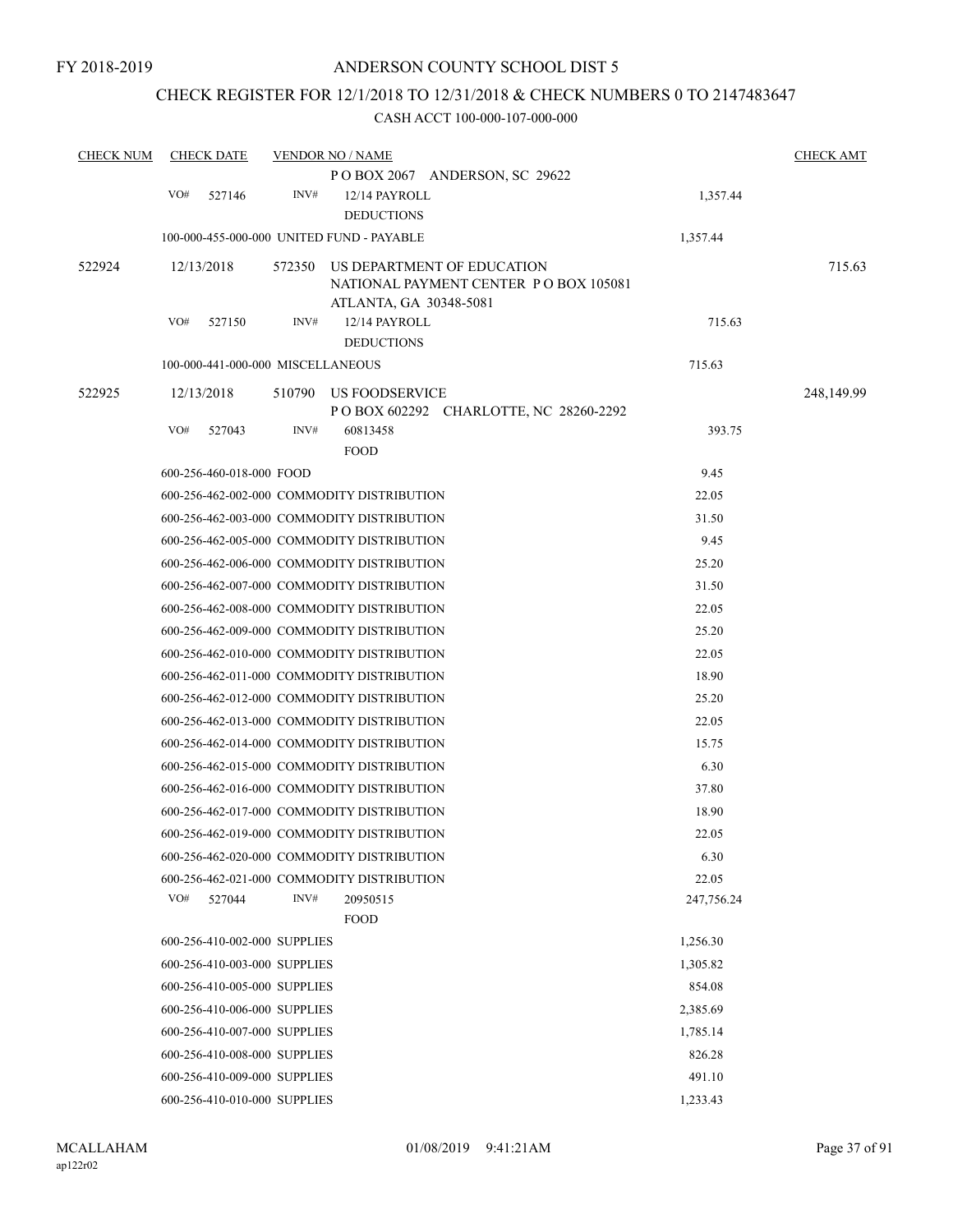## CHECK REGISTER FOR 12/1/2018 TO 12/31/2018 & CHECK NUMBERS 0 TO 2147483647

| <b>CHECK NUM</b> | <b>CHECK DATE</b>            | <b>VENDOR NO / NAME</b> |                                                                            |     |                                        |           | <b>CHECK AMT</b> |
|------------------|------------------------------|-------------------------|----------------------------------------------------------------------------|-----|----------------------------------------|-----------|------------------|
|                  | 600-256-410-011-000 SUPPLIES |                         |                                                                            |     |                                        | 846.45    |                  |
|                  | 600-256-410-012-000 SUPPLIES |                         |                                                                            |     |                                        | 1,186.54  |                  |
|                  | 600-256-410-013-000 SUPPLIES |                         |                                                                            |     |                                        | 893.65    |                  |
|                  | 600-256-410-014-000 SUPPLIES |                         |                                                                            |     |                                        | 840.23    |                  |
|                  | 600-256-410-015-000 SUPPLIES |                         |                                                                            |     |                                        | 160.97    |                  |
|                  | 600-256-410-016-000 SUPPLIES |                         |                                                                            |     |                                        | 580.59    |                  |
|                  | 600-256-410-017-000 SUPPLIES |                         |                                                                            |     |                                        | 805.11    |                  |
|                  | 600-256-410-018-000 SUPPLIES |                         |                                                                            |     |                                        | 114.37    |                  |
|                  | 600-256-410-019-000 SUPPLIES |                         |                                                                            |     |                                        | 244.56    |                  |
|                  | 600-256-410-020-000 SUPPLIES |                         |                                                                            |     |                                        | 1,732.55  |                  |
|                  | 600-256-410-021-000 SUPPLIES |                         |                                                                            |     |                                        | 981.89    |                  |
|                  | 600-256-460-002-000 FOOD     |                         |                                                                            |     |                                        | 19,850.33 |                  |
|                  | 600-256-460-003-000 FOOD     |                         |                                                                            |     |                                        | 33,665.81 |                  |
|                  | 600-256-460-005-000 FOOD     |                         |                                                                            |     |                                        | 11,264.67 |                  |
|                  | 600-256-460-006-000 FOOD     |                         |                                                                            |     |                                        | 31,633.07 |                  |
|                  | 600-256-460-007-000 FOOD     |                         |                                                                            |     |                                        | 14,418.10 |                  |
|                  | 600-256-460-008-000 FOOD     |                         |                                                                            |     |                                        | 10,919.28 |                  |
|                  | 600-256-460-009-000 FOOD     |                         |                                                                            |     |                                        | 8,489.63  |                  |
|                  | 600-256-460-010-000 FOOD     |                         |                                                                            |     |                                        | 10,907.00 |                  |
|                  | 600-256-460-011-000 FOOD     |                         |                                                                            |     |                                        | 12,146.95 |                  |
|                  | 600-256-460-012-000 FOOD     |                         |                                                                            |     |                                        | 10,902.52 |                  |
|                  | 600-256-460-013-000 FOOD     |                         |                                                                            |     |                                        | 4,610.56  |                  |
|                  | 600-256-460-014-000 FOOD     |                         |                                                                            |     |                                        | 10,245.82 |                  |
|                  | 600-256-460-015-000 FOOD     |                         |                                                                            |     |                                        | 2,624.32  |                  |
|                  | 600-256-460-016-000 FOOD     |                         |                                                                            |     |                                        | 6,137.43  |                  |
|                  | 600-256-460-017-000 FOOD     |                         |                                                                            |     |                                        | 8,574.37  |                  |
|                  | 600-256-460-018-000 FOOD     |                         |                                                                            |     |                                        | 1,703.86  |                  |
|                  | 600-256-460-019-000 FOOD     |                         |                                                                            |     |                                        | 10,289.64 |                  |
|                  | 600-256-460-020-000 FOOD     |                         |                                                                            |     |                                        | 13,019.87 |                  |
|                  | 600-256-460-021-000 FOOD     |                         |                                                                            |     |                                        | 7,828.26  |                  |
| 522926           | 12/13/2018                   |                         | 524353 WAL-MART COMMUNITY/GEMB<br>ATLANTA, GA 30353-0934                   |     | PO BOX 530934 ATT: ACCOUNTS RECEIVABLE |           | 558.75           |
|                  | VO#<br>527094                | INV#                    | 3701                                                                       |     |                                        | 558.75    |                  |
|                  |                              |                         | <b>SUPPLIES</b>                                                            |     |                                        |           |                  |
|                  | 100-255-410-000-000 SUPPLIES |                         |                                                                            |     |                                        | 546.17    |                  |
|                  | 600-256-410-000-000 SUPPLIES |                         |                                                                            |     |                                        | 12.58     |                  |
| 522927           | 12/13/2018                   |                         | 573864 WELLS FARGO VENDOR FIN SERV<br>PO BOX 105710 ATLANTA, GA 30348-5710 |     |                                        |           | 791.53           |
|                  | VO#<br>527029                | INV#                    | 69052684<br>PROPERTY TAX                                                   | PO# | 99148                                  | 107.06    |                  |
|                  | 100-139-410-015-000 SUPPLIES |                         |                                                                            |     |                                        | 107.06    |                  |
|                  |                              |                         |                                                                            |     |                                        |           |                  |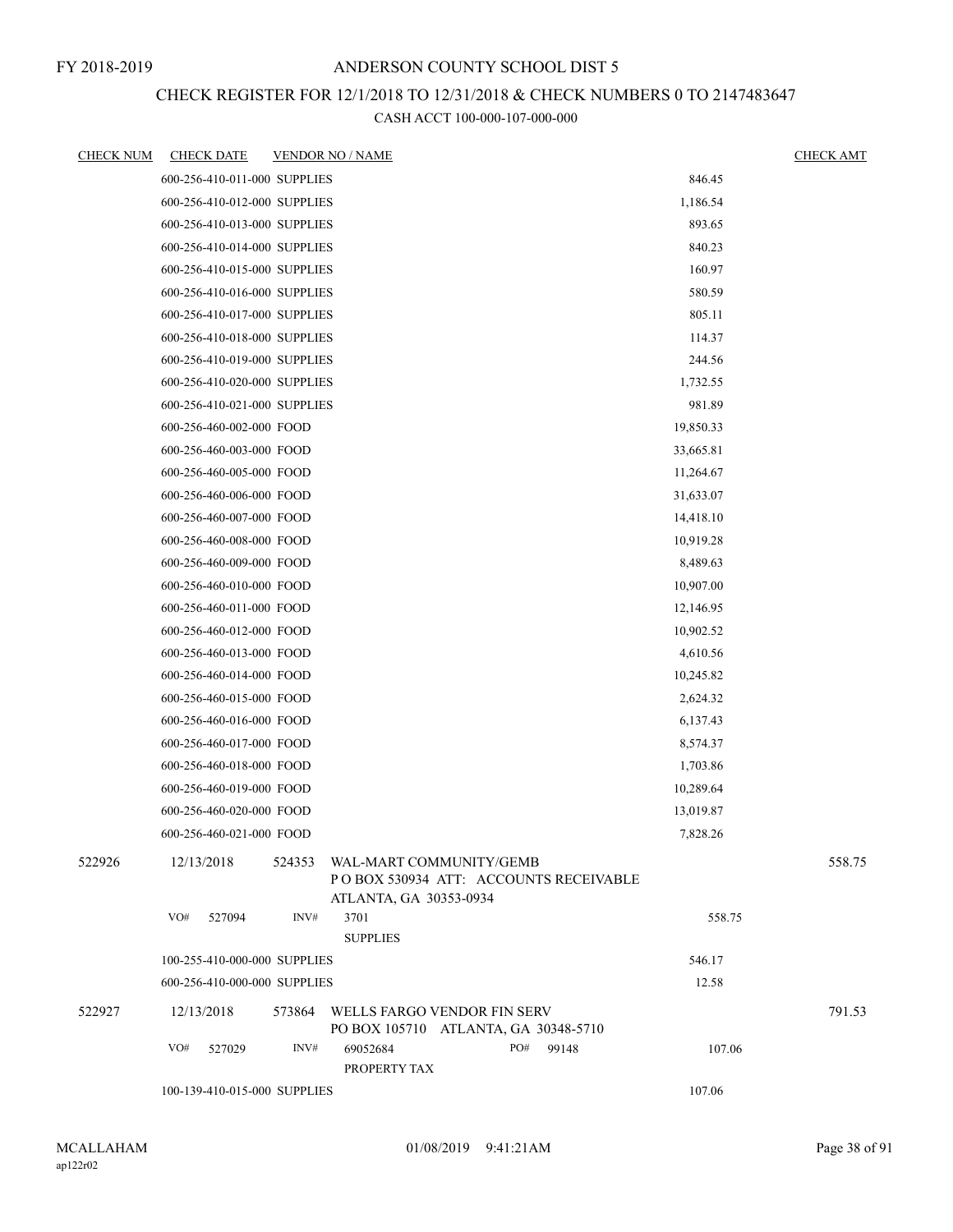# CHECK REGISTER FOR 12/1/2018 TO 12/31/2018 & CHECK NUMBERS 0 TO 2147483647

|        | <b>CHECK NUM</b> |     | <b>CHECK DATE</b>                 |        | <b>VENDOR NO / NAME</b>                                                                     |     |       |          | <b>CHECK AMT</b> |
|--------|------------------|-----|-----------------------------------|--------|---------------------------------------------------------------------------------------------|-----|-------|----------|------------------|
|        |                  | VO# | 527031                            | INV#   | 69053922<br>PROPERTY TAX                                                                    | PO# | 99145 | 684.47   |                  |
|        |                  |     | 100-115-410-002-000 SUPPLIES      |        |                                                                                             |     |       | 684.47   |                  |
|        | 522929           |     | 12/13/2018                        | 565833 | <b>WEX BANK</b><br>WRIGHT EXPRESS FLEET SERVICES PO BOX 6293<br>CAROL STREAM, IL 60197-6293 |     |       |          | 3,688.77         |
|        |                  | VO# | 527032                            | INV#   | 56980766<br><b>FUEL</b>                                                                     |     |       | 3,688.77 |                  |
|        |                  |     | 100-255-411-000-000 GASOLINE      |        |                                                                                             |     |       | 3,688.77 |                  |
| $\ast$ | 522931           |     | 12/13/2018                        |        | 570421 WIGGINS, MATTHEW<br>308 CHESTNUT STREET CLINTON, SC 29325                            |     |       |          | 163.80           |
|        |                  | VO# | 526969                            | INV#   | NOV 30 TLH<br><b>FOOTBALL OFFICIAL</b>                                                      |     |       | 163.80   |                  |
|        |                  |     |                                   |        | 100-271-312-002-000 ADDITIONAL SECURITY                                                     |     |       | 163.80   |                  |
|        | 522933           |     | 12/13/2018                        | 573828 | WOODWIND & BRASS<br>PO BOX 7479 WESTLAKE VILLAGE, CA 91359                                  |     |       |          | 302.98           |
|        |                  | VO# | 527038                            | INV#   | ARINV45490189<br><b>MUSIC</b>                                                               | PO# | 99929 | 302.98   |                  |
|        |                  |     |                                   |        | 309-113-410-021-000 SUPPLIES AND MATERIALS                                                  |     |       | 302.98   |                  |
|        | 522934           |     | 12/18/2018                        |        | 573978 AAA SUPPLY INC<br>PO BOX 17769 GREENVILLE, SC 29606                                  |     |       |          | 141.13           |
|        |                  | VO# | 527310                            | INV#   | 04-488230<br><b>SUPPLIES</b>                                                                |     |       | 19.55    |                  |
|        |                  |     | 100-254-410-000-400 HVAC SUPPLIES |        |                                                                                             |     |       | 19.55    |                  |
|        |                  |     | VO# 527311                        | INV#   | 04-488180<br><b>SUPPLIES</b>                                                                |     |       | 121.58   |                  |
|        |                  |     |                                   |        | 100-254-410-002-400 HVAC/ELECTRICAL/PLUMBING                                                |     |       | 9.36     |                  |
|        |                  |     |                                   |        | 100-254-410-005-400 HVAC/ELECTRICAL/PLUMBING                                                |     |       | 5.44     |                  |
|        |                  |     |                                   |        | 100-254-410-007-400 HVAC/ELECTRICAL/PLUMBING                                                |     |       | 10.45    |                  |
|        |                  |     |                                   |        | 100-254-410-008-400 HVAC/ELECTRICAL/PLUMBING                                                |     |       | 22.12    |                  |
|        |                  |     |                                   |        | 100-254-410-009-400 HVAC/ELECTRICAL/PLUMBING                                                |     |       | 22.12    |                  |
|        |                  |     |                                   |        | 100-254-410-011-400 HVAC/ELECTRICAL/PLUMBING                                                |     |       | 15.40    |                  |
|        |                  |     |                                   |        | 100-254-410-014-400 HVAC/ELECTRICAL/PLUMBING                                                |     |       | 26.24    |                  |
|        |                  |     |                                   |        | 100-254-410-016-400 HVAC/ELECTRICAL/PLUMBING                                                |     |       | 10.45    |                  |
|        | 522935           |     | 12/18/2018                        | 573301 | ABC BANNERS & SIGNS, INC.<br>419 LEWIS STREET ANDERSON, SC 29624                            |     |       |          | 3,388.77         |
|        |                  | VO# | 527186                            | INV#   | 5836<br>WESTSIDE                                                                            | PO# | 99946 | 3,388.77 |                  |
|        |                  |     |                                   |        | 100-271-410-003-SGN WESTSIDE SIGNAGE                                                        |     |       | 3,388.77 |                  |
|        | 522937           |     | 12/18/2018                        | 573371 | A MOMENT 'N' TYME PHOTOGRAPHY<br>214 BLECKLEY STREET ANDERSON, SC 29625                     |     |       |          | 1,206.97         |
|        |                  | VO# | 527188                            | INV#   | 81202<br>ROBERT ANDERSON                                                                    |     |       | 880.08   |                  |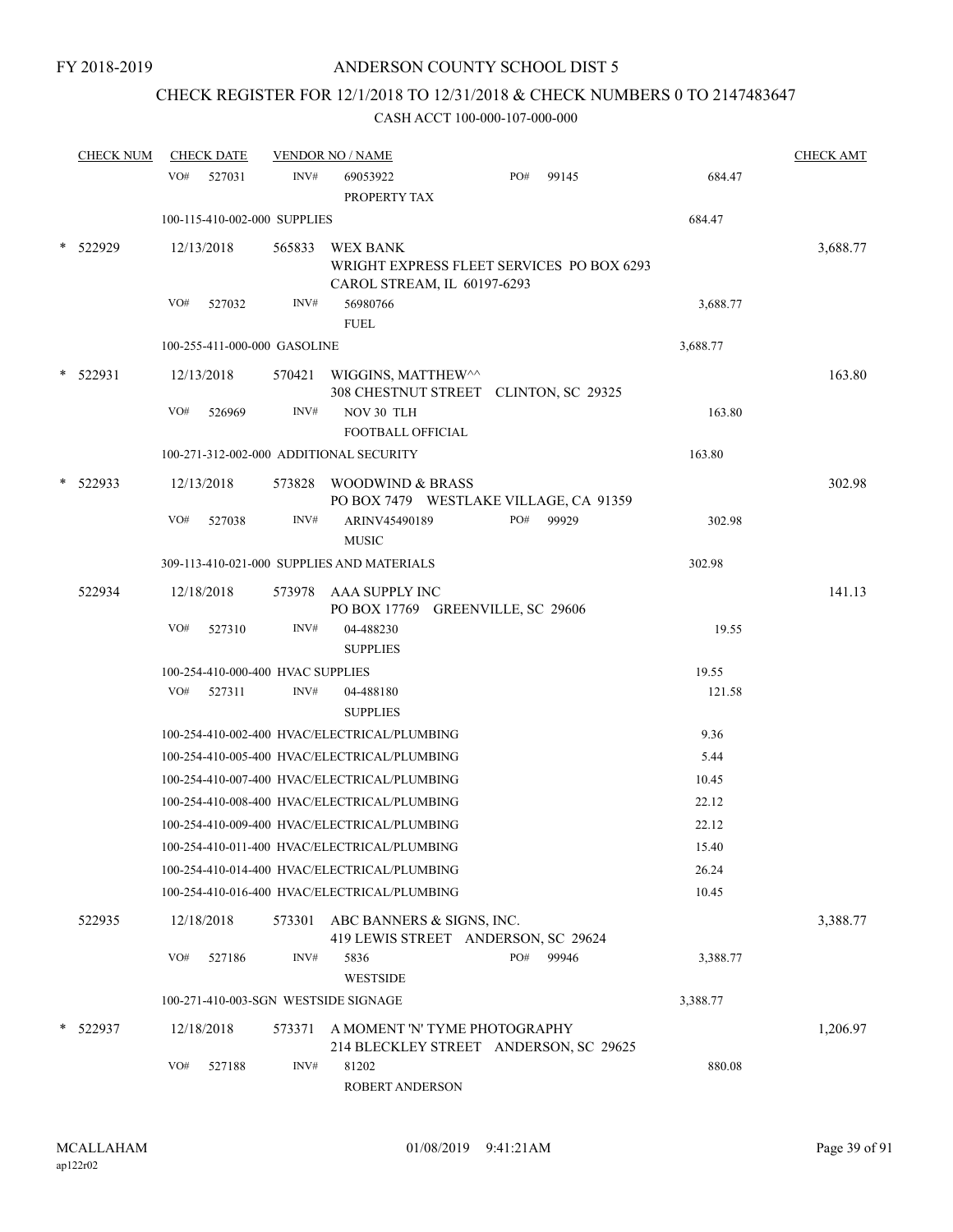# CHECK REGISTER FOR 12/1/2018 TO 12/31/2018 & CHECK NUMBERS 0 TO 2147483647

|   | <b>CHECK NUM</b> |     | <b>CHECK DATE</b>            |        | <b>VENDOR NO / NAME</b>                                                                      |     |       |                | <b>CHECK AMT</b> |
|---|------------------|-----|------------------------------|--------|----------------------------------------------------------------------------------------------|-----|-------|----------------|------------------|
|   |                  |     |                              |        | 706-271-660-006-674 FOOTBALL EXPENSE                                                         |     |       | 880.08         |                  |
|   |                  | VO# | 527189                       | INV#   | 81201<br><b>ROBERT ANDERSON</b>                                                              |     |       | 326.89         |                  |
|   |                  |     |                              |        | 706-271-660-006-682 VOLLEYBALL EXPENSE                                                       |     |       | 326.89         |                  |
|   | 522938           |     | 12/18/2018                   | 573475 | ANDERSON ALL COUNTY BANDS<br>BHP HIGH SCHOOL JON BROCK 11000 BHP HWY<br>HONEA PATH, SC 29654 |     |       |                | 160.00           |
|   |                  | VO# | 527359                       | INV#   | <b>SOUTHWOOD</b><br><b>REGISTRATION</b>                                                      |     |       | 160.00         |                  |
|   |                  |     |                              |        | 721-190-660-021-637 BAND MS/HS EXPENSE                                                       |     |       | 160.00         |                  |
|   | 522939           |     | 12/18/2018                   | 570950 | ANDERSON COUNTY SHERIFF'S OFFICE<br>ATTN: RICHARD BRYSON PO BOX 5497<br>ANDERSON, SC 29623   |     |       |                | 1,312.50         |
|   |                  | VO# | 527413                       | INV#   | $12/7 - 12/15$<br><b>WESTSIDE ACTIVITIES</b>                                                 |     |       | 1,312.50       |                  |
|   |                  |     |                              |        | 100-271-312-003-000 ADDITIONAL SECURITY                                                      |     |       | 1,312.50       |                  |
|   | 522940           |     | 12/18/2018                   |        | 575391 ANDERSON CUSTOM FLOORS<br>2004 WHITEHALL ROAD ANDERSON, SC 29625                      |     |       |                | 1,564.44         |
|   |                  | VO# | 527312                       | INV#   | 2168<br><b>NEW PROSPECT</b>                                                                  |     |       | 899.24         |                  |
|   |                  |     |                              |        | 100-254-323-010-001 CONTRACTED SERVICES                                                      |     |       | 899.24         |                  |
|   |                  | VO# | 527313                       | INV#   | 2167                                                                                         |     |       | 665.20         |                  |
|   |                  |     |                              |        | <b>MCCANTS</b>                                                                               |     |       |                |                  |
|   |                  |     |                              |        | 100-254-323-005-001 CONTRACTED SERVICES                                                      |     |       | 665.20         |                  |
| * | 522942           |     | 12/18/2018                   | 569488 | ANDERSON SCREEN PRINT<br>412 WILLIAMSTON ROAD ATT: ACCOUNTS<br>RECEIVABLE ANDERSON, SC 29621 |     |       |                | 189.07           |
|   |                  | VO# | 527355                       | INV#   | 3354<br><b>SHIRTS</b>                                                                        | PO# | 10026 | 189.07         |                  |
|   |                  |     | 100-255-410-000-000 SUPPLIES |        |                                                                                              |     |       | 189.07         |                  |
|   | * 522945         |     | 12/18/2018                   | 574195 | ARNOLDS OF ANDERSON<br>184 CIVIC CENTER BLVD. ANDERSON, SC 29625                             |     |       |                | 327.00           |
|   |                  | VO# | 527259                       | INV#   | 312<br><b>NEVITT FOREST</b>                                                                  |     |       | 327.00         |                  |
|   |                  |     |                              |        | 201-188-410-012-000 SUPPLIES- PARENTING                                                      |     |       | 327.00         |                  |
|   | $*$ 522947       |     | 12/18/2018                   | 115205 | ASD5 GENERAL FUND PETTY CASH                                                                 |     |       |                | 415.96           |
|   |                  | VO# | 527187                       | INV#   | <b>EXPENSES</b><br>REIMBURSEMENT                                                             |     |       | 415.96         |                  |
|   |                  |     |                              |        | 100-213-410-000-000 SUPPLIES AND MATERIALS<br>100-213-410-000-000 SUPPLIES AND MATERIALS     |     |       | 24.59<br>21.38 |                  |
|   |                  |     |                              |        | 100-213-411-000-000 NURSING SERVICES - GASOLINE                                              |     |       | 25.00          |                  |
|   |                  |     |                              |        | 100-221-410-000-000 SUPPLIES AND MATERIALS                                                   |     |       | 25.21          |                  |
|   |                  |     |                              |        | 100-224-333-000-000 TRIPS/CONFERENCES                                                        |     |       | 7.00           |                  |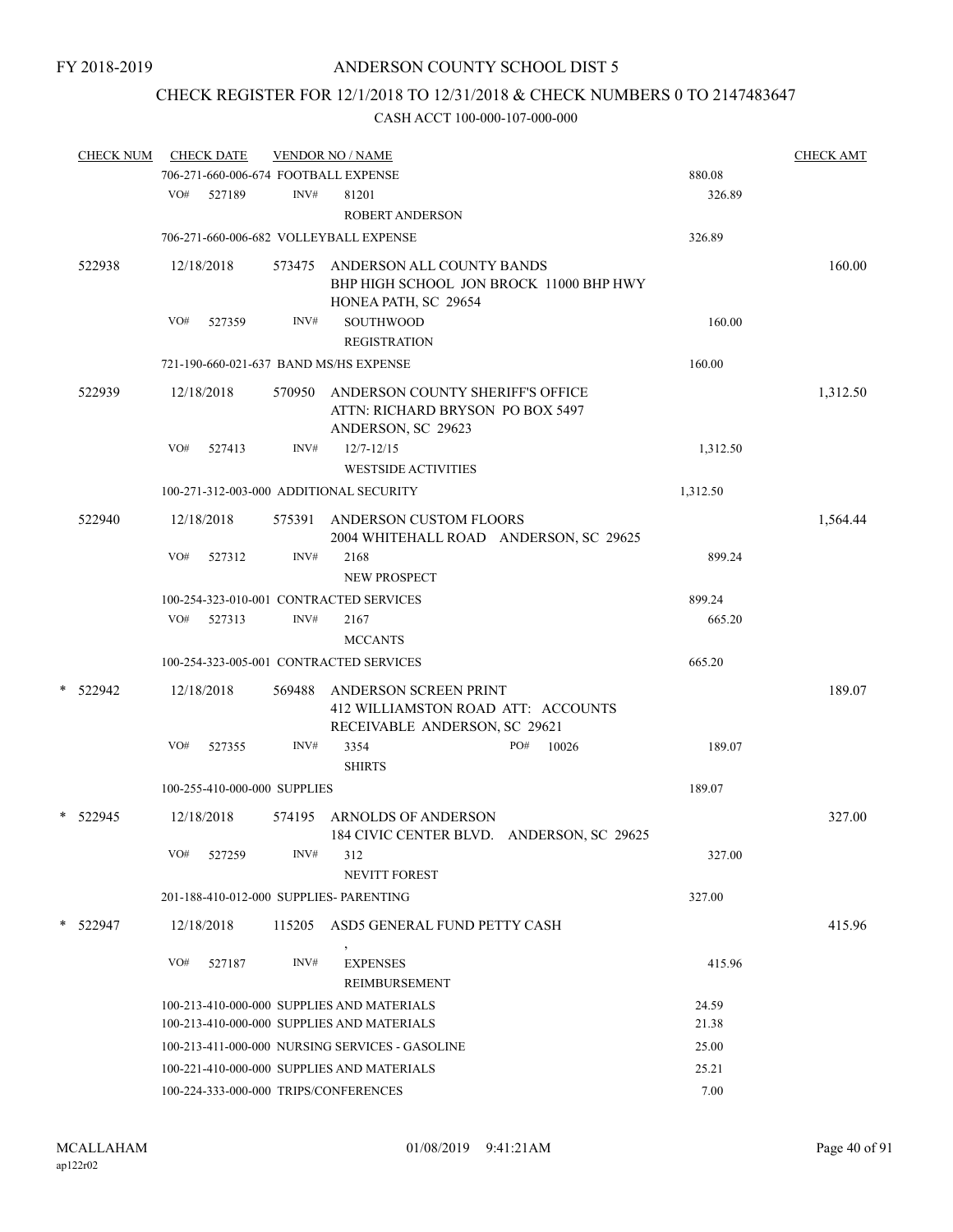## CHECK REGISTER FOR 12/1/2018 TO 12/31/2018 & CHECK NUMBERS 0 TO 2147483647

| <b>CHECK NUM</b> | <b>CHECK DATE</b>                               |        | <b>VENDOR NO / NAME</b>                                                                    |          |              | <b>CHECK AMT</b> |
|------------------|-------------------------------------------------|--------|--------------------------------------------------------------------------------------------|----------|--------------|------------------|
|                  | 100-232-410-000-000 SUPPLIES                    |        |                                                                                            |          | 8.00         |                  |
|                  | 100-232-410-000-000 SUPPLIES                    |        |                                                                                            |          | 41.13        |                  |
|                  |                                                 |        | 100-233-410-000-SMT SUPPLIES-STUDENT MGMT                                                  |          | 25.00        |                  |
|                  |                                                 |        | 100-252-410-000-000 SUPPLIES AND MATERIALS                                                 |          | 12.69        |                  |
|                  | 100-254-410-000-000 CUSTODIAL SUPPLIES          |        |                                                                                            |          | 61.40        |                  |
|                  | 100-257-410-000-000 SUPPLIES                    |        |                                                                                            |          | 2.38         |                  |
|                  |                                                 |        | 100-264-312-000-ERP EMPLOYEE RECOGNITION PROGRAM                                           |          | 8.14         |                  |
|                  |                                                 |        | 100-264-312-000-ERP EMPLOYEE RECOGNITION PROGRAM                                           |          | 100.00       |                  |
|                  | 100-271-410-000-000 SCHOOL ATHLETICS            |        |                                                                                            |          | 10.55        |                  |
|                  |                                                 |        | 302-223-410-000-000 SUPPLIES AND MATERIALS                                                 |          | 33.71        |                  |
|                  |                                                 |        | 302-223-410-000-000 SUPPLIES AND MATERIALS<br>302-223-410-000-000 SUPPLIES AND MATERIALS   |          | 4.99<br>4.79 |                  |
|                  |                                                 |        |                                                                                            |          |              |                  |
| 522948           | 12/18/2018                                      | 125000 | ATCHISON TRANSPORTATION SERVICES, INC<br>POBOX 1728 SPARTANBURG, SC 29304                  |          |              | 630.00           |
|                  | VO#<br>527190                                   | INV#   | 273106                                                                                     |          | 630.00       |                  |
|                  |                                                 |        | <b>CONCORD ELEM</b>                                                                        |          |              |                  |
|                  |                                                 |        | 709-271-660-009-355 FIELD TRIPS GRADE 5 EXPENSE                                            |          | 630.00       |                  |
| 522949           | 12/18/2018                                      | 570003 | AT&T<br>$(803 M24-8701)$<br>PO BOX 9011 ATT: ACCOUNTS RECEIVABLE<br>CAROL STREAM, IL 60197 |          |              | 2,144.16         |
|                  | VO#<br>527360                                   | INV#   | 803M248701701<br><b>SERVICE</b>                                                            |          | 2,144.16     |                  |
|                  | 100-266-340-000-000 TELEPHONE                   |        |                                                                                            |          | 536.04       |                  |
|                  | 100-266-340-015-000 TELEPHONE                   |        |                                                                                            |          | 536.04       |                  |
|                  | 100-266-340-018-000 TELEPHONE                   |        |                                                                                            |          | 536.04       |                  |
|                  | 100-266-340-023-000 TELEPHONE                   |        |                                                                                            |          | 536.04       |                  |
| 522950           | 12/18/2018                                      | 569220 | AUTECH<br>PO BOX 248 ATT: ACCOUNTS RECEIVABLE                                              |          |              | 150.00           |
|                  |                                                 |        | WILLIAMSTON, SC 29697                                                                      |          |              |                  |
|                  | VO#<br>527319                                   | INV#   | 7081<br><b>ROBERT ANDERSON</b>                                                             |          | 150.00       |                  |
|                  |                                                 |        | 100-254-323-006-400 CONTR SERV-HVAC/ELECT/PLUMBING                                         |          | 150.00       |                  |
| 522951           | 12/18/2018                                      |        | 575726 AVANT ASSESSMENT, LLC<br>940 WILLIAMETTE STREET, SUITE 530 EUGENE,<br>OR 97401      |          |              | 1,312.50         |
|                  | VO#<br>527345                                   | INV#   | PO#<br>11755<br><b>ASSESSMENT</b>                                                          | 99968    | 1,312.50     |                  |
|                  | 100-221-410-002-TST SUPPLIES-TESTING            |        |                                                                                            |          | 656.25       |                  |
|                  | 100-221-410-003-TST SUPPLIES-TESTING            |        |                                                                                            |          | 656.25       |                  |
|                  |                                                 |        |                                                                                            |          |              |                  |
| 522952           | 12/18/2018                                      | 575757 | BARRIER ISLAND ECO TOURS<br>PO BOX 343 ISLE OF PALMS, SC 29451                             |          |              | 2,100.00         |
|                  | VO#<br>527362                                   | INV#   | 2025<br><b>CONCORD ELEM</b>                                                                |          | 2,100.00     |                  |
|                  | 709-271-660-009-355 FIELD TRIPS GRADE 5 EXPENSE |        |                                                                                            | 2,100.00 |              |                  |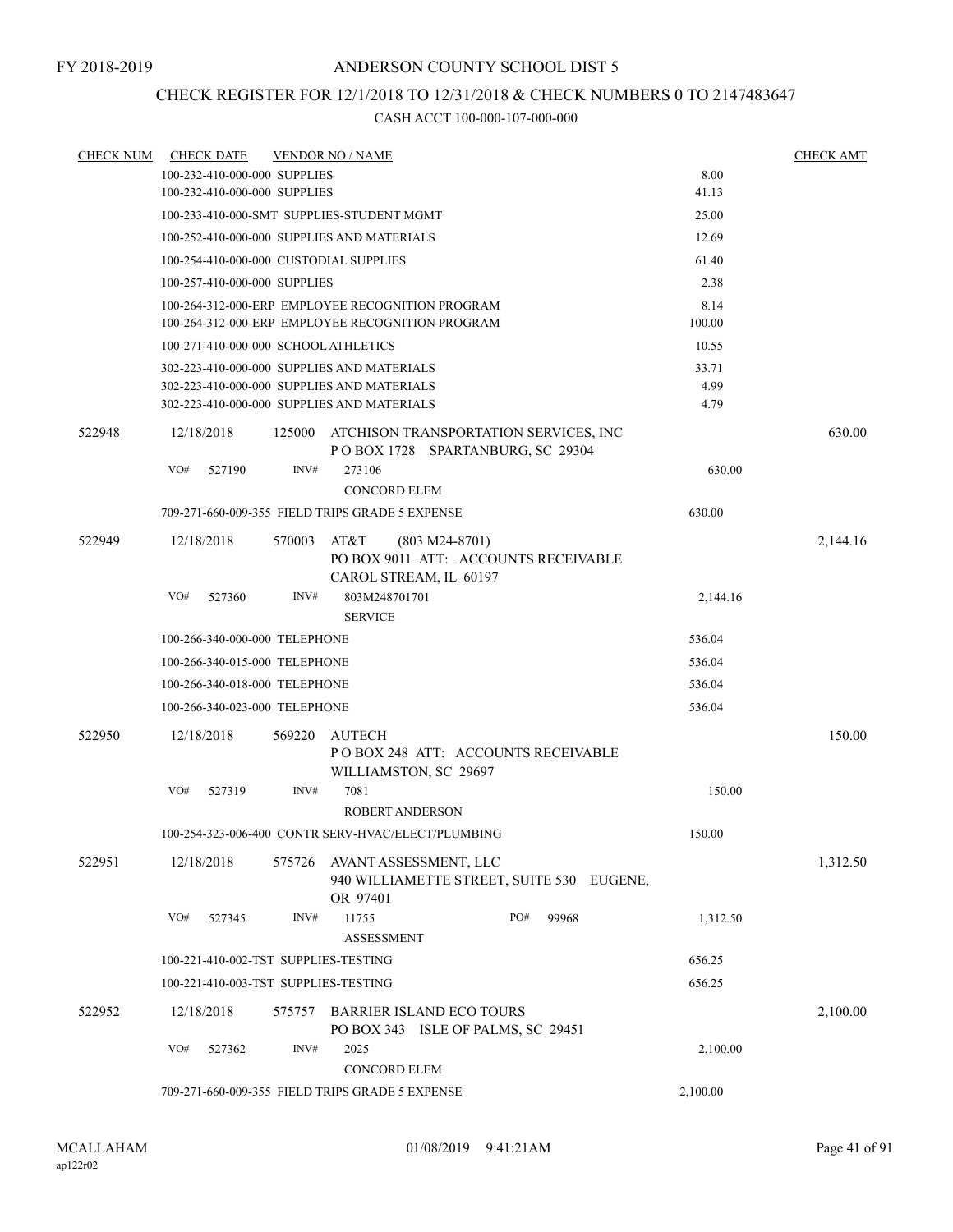# CHECK REGISTER FOR 12/1/2018 TO 12/31/2018 & CHECK NUMBERS 0 TO 2147483647

| <b>CHECK NUM</b> | <b>CHECK DATE</b>                       |        | <b>VENDOR NO / NAME</b>                                                                                            |          | <b>CHECK AMT</b> |
|------------------|-----------------------------------------|--------|--------------------------------------------------------------------------------------------------------------------|----------|------------------|
| 522953           | 12/18/2018                              |        | 575063 BAYADA HOME HEALTH CARE, INC.<br>PO BOX 536446 PITTSBURGH, PA 15253-5906                                    |          | 1,417.50         |
|                  | VO#<br>527363                           | INV#   | PO# 99580<br>14080450<br><b>NOV 26-30</b>                                                                          | 1,417.50 |                  |
|                  | 283-126-312-017-000 CONTRACTED SERVICES |        |                                                                                                                    | 1,417.50 |                  |
| 522954           | 12/18/2018                              |        | 567666 EMPLOYEE VENDOR<br>BOARD OF TRUSTEES 404 QUAIL HOLLOW<br>ANDERSON, SC 29621                                 |          | 444.18           |
|                  | VO#<br>527468                           | INV#   | <b>DEC 7-8</b><br><b>COLUMBIA</b>                                                                                  | 91.00    |                  |
|                  | 100-231-334-000-000 TRUSTEE EXPENSE     |        |                                                                                                                    | 91.00    |                  |
|                  | VO#<br>527469                           | INV#   | <b>DEC 7-8</b><br><b>COLUMBIA</b>                                                                                  | 353.18   |                  |
|                  | 100-231-334-000-000 TRUSTEE EXPENSE     |        |                                                                                                                    | 353.18   |                  |
| * 522957         | 12/18/2018                              |        | 575051 CAMPBELL, JIMMY^^<br>#6 FOWLER RD LYMAN, SC 29365                                                           |          | 310.35           |
|                  | VO#<br>527306                           | INV#   | 12/8 WHS<br>WRESTLING                                                                                              | 310.35   |                  |
|                  | 100-221-312-003-000 PURCHASED SERVICES  |        |                                                                                                                    | 310.35   |                  |
| * 522960         | 12/18/2018                              |        | 568425 CHARRON SPORTS SERVICES, INC<br>7733 LIBERTY HWY LIBERTY, SC 29657                                          |          | 137.00           |
|                  | VO#<br>527320                           | INV#   | 11406<br><b>SUPPLIES</b>                                                                                           | 137.00   |                  |
|                  |                                         |        | 100-254-410-003-001 SUPPLIES - MAINTENANCE                                                                         | 137.00   |                  |
| 522961           | 12/18/2018                              |        | 566154 CHICK-FIL-A ANDERSON PAVILION<br>1641 EAST GREENVILLE STREET ATT:<br>ACCOUNTS RECEIVABLE ANDERSON, SC 29621 |          | 226.61           |
|                  | VO#<br>527196                           | INV#   | 6220707<br><b>NORTH POINTE</b>                                                                                     | 226.61   |                  |
|                  | 713-271-660-013-335 CHORUS CLUB EXPENSE |        |                                                                                                                    | 226.61   |                  |
| 522962           | 12/18/2018                              | 171100 | CITY GLASS COMPANY, INC.<br>PO BOX 275 ATT: ACCOUNTS RECEIVABLE<br>ANDERSON, SC 29622                              |          | 2,285.00         |
|                  | VO#<br>527321                           | INV#   | 622<br><b>MCCANTS</b>                                                                                              | 2,285.00 |                  |
|                  | 100-254-323-005-001 CONTRACTED SERVICES |        |                                                                                                                    | 2,285.00 |                  |
| 522963           | 12/18/2018                              |        | 575755 CLARKE, STACY**<br>113 LADY KATHRYNS COURT LEXINGTON, SC<br>29072                                           |          | 138.00           |
|                  | VO#<br>527185                           | INV#   | TL HANNA<br><b>CHEER CLASSIC</b>                                                                                   | 138.00   |                  |
|                  | 100-271-312-002-000 ADDITIONAL SECURITY |        |                                                                                                                    | 138.00   |                  |
| * 522965         | 12/18/2018                              | 569972 | COPIER LOGISTICS SPECIALISTS<br>60 HADLEY AVE SUITE 103 CLIFTON, NJ 07011                                          |          | 240.00           |
|                  |                                         |        |                                                                                                                    |          |                  |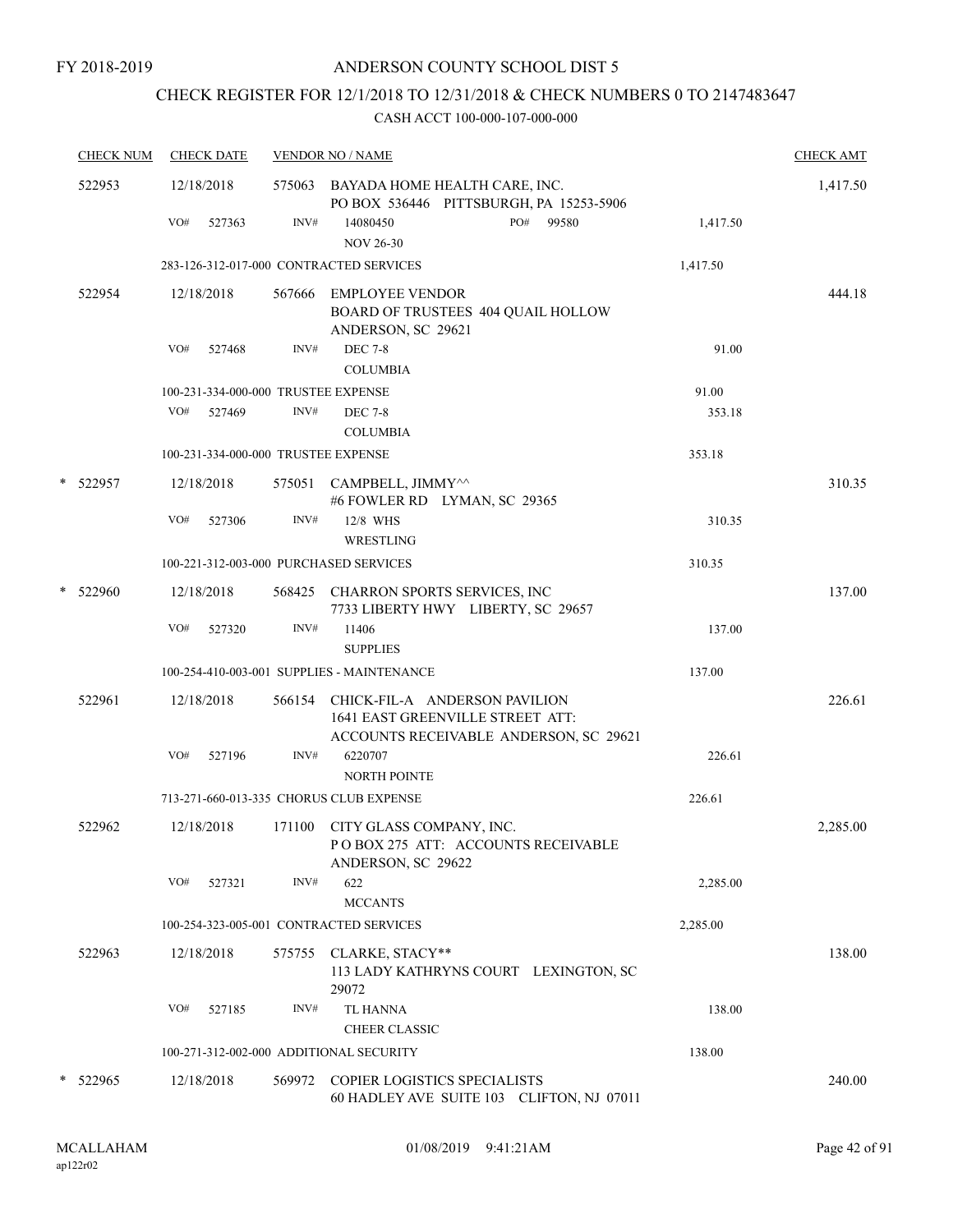# CHECK REGISTER FOR 12/1/2018 TO 12/31/2018 & CHECK NUMBERS 0 TO 2147483647

|   | <b>CHECK NUM</b> |     | <b>CHECK DATE</b>                  |        | <b>VENDOR NO / NAME</b>                                                              |              |           | <b>CHECK AMT</b> |
|---|------------------|-----|------------------------------------|--------|--------------------------------------------------------------------------------------|--------------|-----------|------------------|
|   |                  | VO# | 527229                             | INV#   | 147535<br><b>SCHEDULE#1051251</b>                                                    |              | 240.00    |                  |
|   |                  |     |                                    |        | 721-190-660-021-411 MISCELLANEOUS EXPENSE                                            |              | 240.00    |                  |
|   | 522966           |     | 12/18/2018                         |        | 565014 COTHRAN, STEVE G.**<br>355 KNOLLWOOD DRIVE ANDERSON, SC 29625                 |              |           | 126.00           |
|   |                  | VO# | 527295                             | INV#   | 12/13ANDERSON<br><b>BBALL OFFICIAL</b>                                               |              | 58.00     |                  |
|   |                  |     |                                    |        | 706-271-660-006-753 BASKETBALL GATE EXPENSE                                          |              | 58.00     |                  |
|   |                  | VO# | 527303                             | INV#   | 12/7 WHS<br><b>BBALL OFFICIAL</b>                                                    |              | 68.00     |                  |
|   |                  |     |                                    |        | 100-221-312-003-000 PURCHASED SERVICES                                               |              | 68.00     |                  |
| * | 522969           |     | 12/18/2018                         | 572257 | DAIKIN APPLIED<br>24827 NETWORK PLACE CHICAGO, IL 60673                              |              |           | 6,450.00         |
|   |                  | VO# | 527369                             | INV#   | 3205609<br><b>SENSORS</b>                                                            | PO#<br>99843 | 6,450.00  |                  |
|   |                  |     | 100-271-323-003-PSB PRESS BOX HVAC |        |                                                                                      |              | 6,450.00  |                  |
|   | 522970           |     | 12/18/2018                         | 574227 | DAVINCI'S RISTORANTE ITALIANO<br>307 E GREENVILLE STREET ANDERSON, SC<br>29621       |              |           | 601.35           |
|   |                  | VO# | 527397                             | INV#   | 12/11/18<br><b>CHRISTMAS LUNC</b>                                                    |              | 601.35    |                  |
|   |                  |     |                                    |        | 100-113-410-020-VEN SUPPLY-ADDT'L FOR LOST VENDING                                   |              | 601.35    |                  |
|   | 522971           |     | 12/18/2018                         |        | 575262 DAY, NATHAN <sup>^^</sup><br>103 GREGORY ST CLEMSON, SC 29631                 |              |           | 500.00           |
|   |                  | VO# | 527197                             | INV#   | <b>MUSICIAN</b><br><b>CALHOUN ELEM</b>                                               |              | 500.00    |                  |
|   |                  |     |                                    |        | 721-190-660-021-647 DRAMA HIGH EXPENSE                                               |              | 500.00    |                  |
|   | 522972           |     | 12/18/2018                         |        | 567489 DE LAGE LANDEN<br>POBOX 41602 PHILADELPHIA, PA 19101-1602                     |              |           | 119.84           |
|   |                  | VO# | 527198                             | INV#   | 61551350<br><b>COPIER</b>                                                            |              | 119.84    |                  |
|   |                  |     | 713-271-660-013-362 COPIER EXPENSE |        |                                                                                      |              | 119.84    |                  |
|   | 522973           |     | 12/18/2018                         | 198651 | DELL MARKETING LP<br>POBOX 534118 ATT: ACCOUNTS RECEIVABLE<br>ATLANTA, GA 30353-4118 |              |           | 1,731.28         |
|   |                  | VO# | 527199                             | INV#   | 10247118050<br><b>TECH SUPPLIES</b>                                                  |              | 1,140.49  |                  |
|   |                  |     |                                    |        | 100-266-345-000-000 TECHNOLOGY INFRASTRUCTURE                                        |              | 1,140.49  |                  |
|   |                  | VO# | 527366                             | INV#   | 10278839674<br><b>TONER</b>                                                          |              | 753.20    |                  |
|   |                  |     |                                    |        | 723-190-660-023-911 MISCELLANEOUS- ADULT ED EXPENSE                                  |              | 753.20    |                  |
|   |                  | VO# | 527372                             | INV#   | 60115201466<br><b>CREDIT</b>                                                         |              | $-432.00$ |                  |
|   |                  |     |                                    |        | 100-221-445-000-000 TECHNOLOGY SUPPLIES                                              |              | $-432.00$ |                  |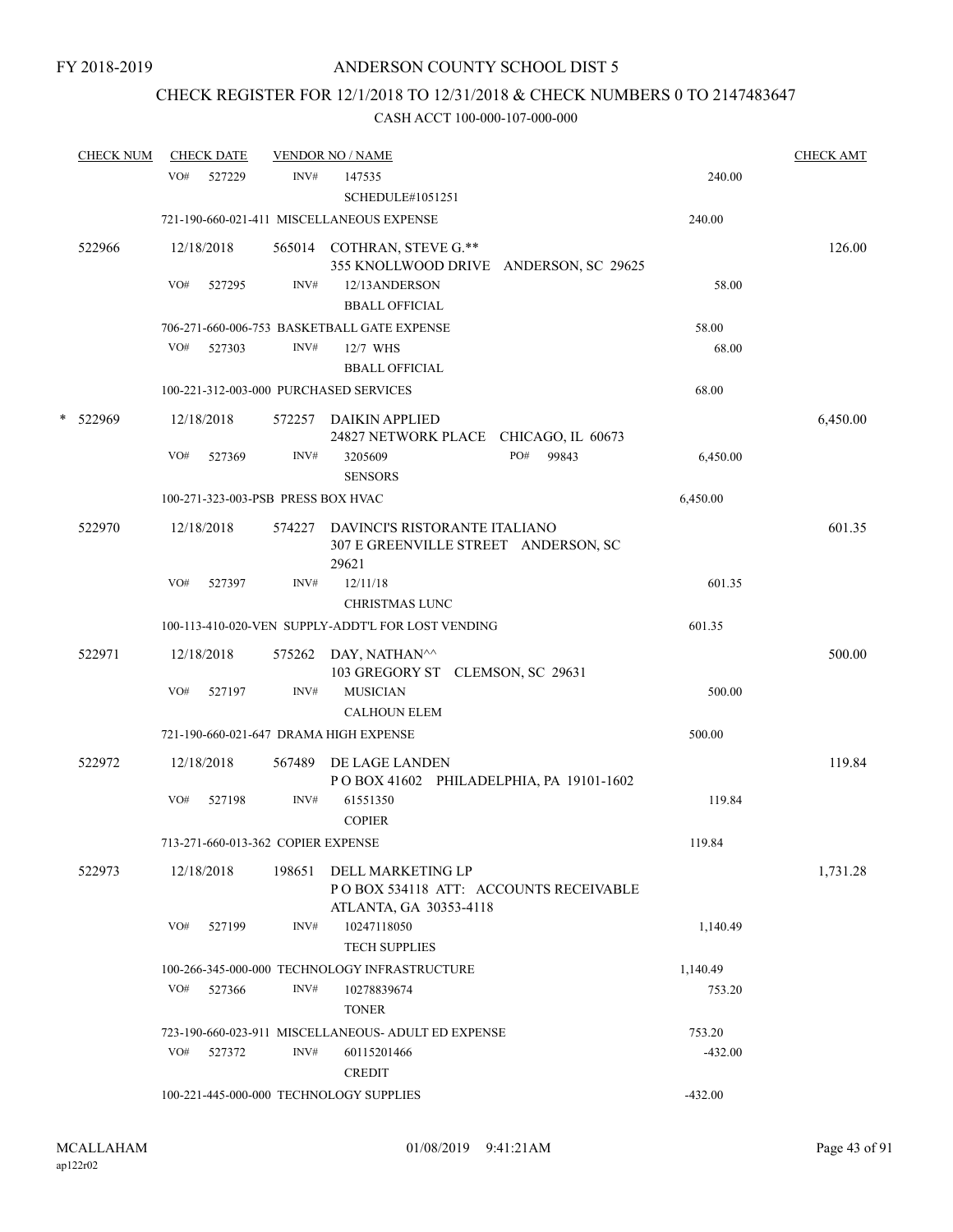# CHECK REGISTER FOR 12/1/2018 TO 12/31/2018 & CHECK NUMBERS 0 TO 2147483647

|   | <b>CHECK NUM</b> |     | <b>CHECK DATE</b>                   |        | <b>VENDOR NO / NAME</b>                                                                            |     |       |          | <b>CHECK AMT</b> |
|---|------------------|-----|-------------------------------------|--------|----------------------------------------------------------------------------------------------------|-----|-------|----------|------------------|
|   |                  | VO# | 527373                              | INV#   | 10269314075<br><b>TECH SUPPLIES</b>                                                                | PO# | 99630 | 269.59   |                  |
|   |                  |     | 600-256-410-000-000 SUPPLIES        |        |                                                                                                    |     |       | 269.59   |                  |
|   | 522974           |     | 12/18/2018                          | 569978 | <b>DISTRICT 1 FBLA</b><br>ANGIE DOVER - DIST 1 DIRECTOR 207<br>MONTGOMERY STREET LAURENS, SC 29360 |     |       |          | 120.00           |
|   |                  | VO# | 527368                              | INV#   | <b>CONFERENCE</b><br><b>ANDERSON V</b>                                                             |     |       | 120.00   |                  |
|   |                  |     |                                     |        | 701-271-660-001-851 FBLA CLUB EXPENSE                                                              |     |       | 120.00   |                  |
|   | 522975           |     | 12/18/2018                          | 573762 | DONALD, JOHNNY<br><b>BOARD OF TRUSTEES 2010 BOLT DRIVE</b><br>ANDERSON, SC 29621                   |     |       |          | 451.70           |
|   |                  | VO# | 527246                              | INV#   | <b>DEC 7-8</b><br><b>COLUMBIA</b>                                                                  |     |       | 91.00    |                  |
|   |                  |     | 100-231-334-000-000 TRUSTEE EXPENSE |        |                                                                                                    |     |       | 91.00    |                  |
|   |                  | VO# | 527247                              | INV#   | <b>DEC 7-8</b><br><b>COLUMBIA</b>                                                                  |     |       | 360.70   |                  |
|   |                  |     | 100-231-334-000-000 TRUSTEE EXPENSE |        |                                                                                                    |     |       | 360.70   |                  |
| * | 522978           |     | 12/18/2018                          | 566057 | EAST COAST SIGNS & LIGHTING<br>106 NEW PROSPECT CHURCH RD ANDERSON, SC<br>29625                    |     |       |          | 6,401.19         |
|   |                  | VO# | 527374                              | INV#   | 23007<br><b>TL HANNA</b>                                                                           | PO# | 99906 | 6,401.19 |                  |
|   |                  |     |                                     |        | 505-253-520-002-TUR BASEBALL/SOFTBALL TURF                                                         |     |       | 6,401.19 |                  |
|   | 522979           |     | 12/18/2018                          | 574241 | ELECTRIC CITY COFFEE ROASTERS<br>214 TRIBBLE STREET ANDERSON, SC 29625                             |     |       |          | 416.00           |
|   |                  | VO# | 527201                              | INV#   | 18155<br><b>SOUTHWOOD</b>                                                                          |     |       | 416.00   |                  |
|   |                  |     |                                     |        | 721-190-660-021-643 ART MIDDLE EXPENSE                                                             |     |       | 416.00   |                  |
| * | 522981           |     | 12/18/2018                          | 232600 | <b>FASTENAL COMPANY</b><br>POBOX 1286 ATT: ACCOUNTS RECEIVABLE                                     |     |       |          | 1,276.50         |
|   |                  | VO# | 527202                              | INV#   | WINONA, MN 55987-1286<br>144696<br><b>SHREDDER</b>                                                 | PO# | 99985 | 1,276.50 |                  |
|   |                  |     | 100-255-410-000-000 SUPPLIES        |        |                                                                                                    |     |       | 1,276.50 |                  |
|   | * 522986         |     | 12/18/2018                          | 575739 | HEITHER, WILLIAM**<br>49 FAWN HILL DR ANDERSON, SC 29621                                           |     |       |          | 116.00           |
|   |                  | VO# | 527292                              | INV#   | 12/13 MCCANTS<br><b>BBALL OFFICIAL</b>                                                             |     |       | 58.00    |                  |
|   |                  |     |                                     |        | 705-271-660-005-753 BASKETBALL GATE EXPENSE                                                        |     |       | 58.00    |                  |
|   |                  | VO# | 527365                              | INV#   | 12/12/18<br><b>BASKETBALL</b>                                                                      |     |       | 58.00    |                  |
|   |                  |     |                                     |        | 720-271-660-020-753 BASKETBALL GATE EXPENSE                                                        |     |       | 58.00    |                  |
|   | 522987           |     | 12/18/2018                          |        | 568255 HENRY SCHEIN INC                                                                            |     |       |          | 781.10           |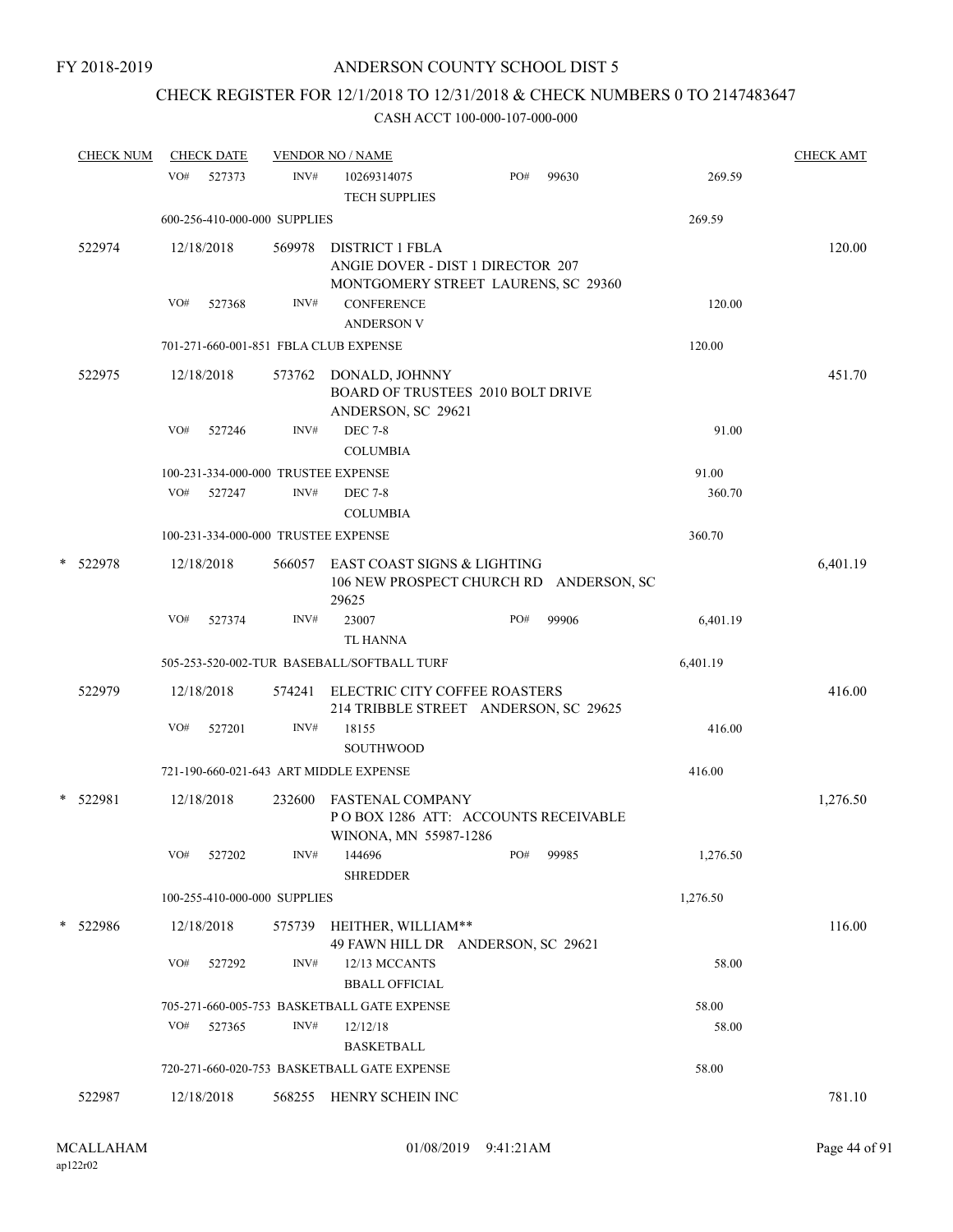## CHECK REGISTER FOR 12/1/2018 TO 12/31/2018 & CHECK NUMBERS 0 TO 2147483647

| <b>CHECK NUM</b> |     | <b>CHECK DATE</b> |                              | <b>VENDOR NO / NAME</b>                                          |                                         |          | <b>CHECK AMT</b> |
|------------------|-----|-------------------|------------------------------|------------------------------------------------------------------|-----------------------------------------|----------|------------------|
|                  |     |                   |                              | BOX 371952 ATT: ACCOUNTS RECEIVABLE                              |                                         |          |                  |
|                  |     |                   |                              | PITTSBURGH, PA 15250-7952                                        |                                         |          |                  |
|                  | VO# | 527380            | INV#                         | <b>ACCT 869430</b>                                               |                                         | 781.10   |                  |
|                  |     |                   |                              | <b>WESTSIDE HS</b>                                               |                                         |          |                  |
|                  |     |                   | 100-271-410-003-000 SUPPLIES |                                                                  |                                         | 72.97    |                  |
|                  |     |                   | 100-271-410-003-000 SUPPLIES |                                                                  |                                         | 230.24   |                  |
|                  |     |                   | 100-271-410-003-000 SUPPLIES |                                                                  |                                         | 15.41    |                  |
|                  |     |                   | 100-271-410-003-000 SUPPLIES |                                                                  |                                         | 63.93    |                  |
|                  |     |                   | 100-271-410-003-000 SUPPLIES |                                                                  |                                         | 62.47    |                  |
|                  |     |                   | 100-271-410-003-000 SUPPLIES |                                                                  |                                         | 134.43   |                  |
|                  |     |                   | 100-271-410-003-000 SUPPLIES |                                                                  |                                         | 201.65   |                  |
| 522988           |     | 12/18/2018        |                              | 574712 HILL, TROY**<br>108 RUNNING FOX LN BELTON, SC 29627       |                                         |          | 262.50           |
|                  | VO# | 527284            | INV#                         | <b>TL HANNA</b>                                                  |                                         | 262.50   |                  |
|                  |     |                   |                              | <b>SERVICES</b>                                                  |                                         |          |                  |
|                  |     |                   |                              |                                                                  |                                         |          |                  |
|                  |     |                   |                              | 100-271-312-002-000 ADDITIONAL SECURITY                          |                                         | 262.50   |                  |
| 522989           |     | 12/18/2018        |                              | 575470 HISTORY UNDERGROUND, LLC<br>29369                         | 304 BLACKWWOOD STORE ROAD MOORE, SC     |          | 431.21           |
|                  | VO# | 527206            | INV#                         | <b>CHARTER SCHL</b><br><b>SURVIVAL GUIDES</b>                    |                                         | 431.21   |                  |
|                  |     |                   | 124-114-410-024-000 SUPPLIES |                                                                  |                                         | 431.21   |                  |
|                  |     |                   |                              |                                                                  |                                         |          |                  |
| * 522991         |     | 12/18/2018        |                              | 570574 HULLINGER, GARY^^                                         | 665 ROBERT P JEANES RD EASLEY, SC 29640 |          | 107.30           |
|                  | VO# | 527279            | INV#                         | 12/3 TLH                                                         |                                         | 107.30   |                  |
|                  |     |                   |                              | <b>BBALL OFFICIAL</b>                                            |                                         |          |                  |
|                  |     |                   |                              | 100-271-312-002-000 ADDITIONAL SECURITY                          |                                         | 107.30   |                  |
| 522992           |     | 12/18/2018        |                              | 572055 ID CARD GROUP                                             |                                         |          | 156.30           |
|                  |     |                   |                              | P.O. BOX 23308 TIGARD, OR 97281                                  |                                         |          |                  |
|                  | VO# | 527208            | INV#                         | 358849                                                           | PO# 99728                               | 156.30   |                  |
|                  |     |                   |                              | <b>ALPHA PASS</b>                                                |                                         |          |                  |
|                  |     |                   |                              | 100-266-345-000-000 TECHNOLOGY INFRASTRUCTURE                    |                                         | 156.30   |                  |
|                  |     |                   |                              |                                                                  |                                         |          |                  |
| 522993           |     | 12/18/2018        |                              | 575582 INVENTORY TRADING COMPANY<br>52068                        | X-GRAIN SPORTSWEAR PO BOX 47 PEOSTA, IA |          | 1,915.00         |
|                  | VO# | 527386            | INV#                         | 82426<br><b>MCCANTS</b>                                          |                                         | 1,915.00 |                  |
|                  |     |                   |                              | 705-271-660-005-752 BASKETBALL GIRLS EXPENSE                     |                                         | 1,915.00 |                  |
|                  |     |                   |                              |                                                                  |                                         |          |                  |
| 522994           |     | 12/18/2018        | 282620                       | <b>IONOSPHERE TOURS</b><br>307 N. MAIN STREET ANDERSON, SC 29621 |                                         |          | 11,500.00        |
|                  | VO# | 527209            | INV#                         | <b>RSV 17616</b>                                                 |                                         | 5,200.00 |                  |
|                  |     |                   |                              | <b>MCLEES ELEM</b>                                               |                                         |          |                  |
|                  |     |                   |                              | 708-271-660-008-292 5th GRADE CELEBRATION EXPENSE                |                                         | 5,200.00 |                  |
|                  | VO# | 527387            | INV#                         | <b>RSV 17582</b>                                                 |                                         | 6,300.00 |                  |
|                  |     |                   |                              | SOUTHWOOD                                                        |                                         |          |                  |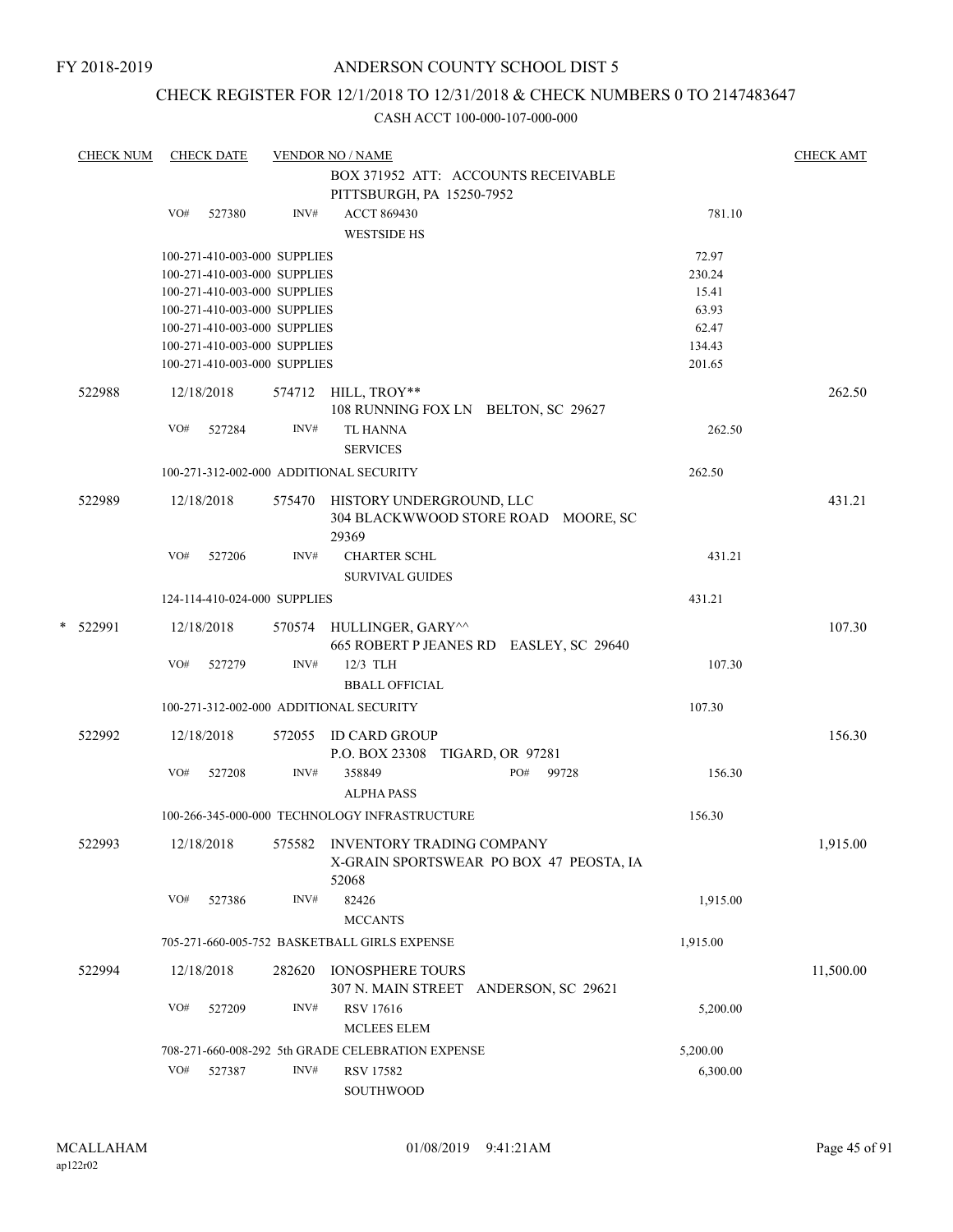# CHECK REGISTER FOR 12/1/2018 TO 12/31/2018 & CHECK NUMBERS 0 TO 2147483647

|        | <b>CHECK NUM</b> |     | <b>CHECK DATE</b> |        | <b>VENDOR NO / NAME</b><br>721-190-660-021-643 ART MIDDLE EXPENSE                          | 6,300.00 | <b>CHECK AMT</b> |
|--------|------------------|-----|-------------------|--------|--------------------------------------------------------------------------------------------|----------|------------------|
|        | 522995           |     | 12/18/2018        |        | 284250 JC'S SANDWICH SHOPPE<br>713-B EAST GREENVILLE ST ANDERSON, SC<br>29621              |          | 594.60           |
|        |                  | VO# | 527210            | INV#   | <b>12/18 LUNCH</b><br><b>HOMELAND PARK</b>                                                 | 594.60   |                  |
|        |                  |     |                   |        | 711-271-660-011-222 BUSINESS PARTNERSHIP EXPENSE                                           | 594.60   |                  |
| *      | 522997           |     | 12/18/2018        |        | 575475 FAT BLACK CAT BOOKS<br>J&J ANDREWS, INC 425 GLADELYN WAY<br><b>WAXHAW, NC 28173</b> |          | 450.00           |
|        |                  | VO# | 527376            | INV#   | TL HANNA<br>PO#<br>99332<br><b>BOOKS</b>                                                   | 450.00   |                  |
|        |                  |     |                   |        | 100-221-410-002-000 SUPPLIES AND MATERIALS                                                 | 450.00   |                  |
|        | 522998           |     | 12/18/2018        |        | 565135 JOHNSON & WALES UNIVERSITY<br>PO BOX 5956 PROVIDENCE, RI 02903                      |          | 300.00           |
|        |                  | VO# | 527211            | INV#   | J021328401819<br><b>MARGARET JEWETT</b>                                                    | 300.00   |                  |
|        |                  |     |                   |        | 701-271-660-001-819 MISCELLANEOUS EXPENSE                                                  | 300.00   |                  |
|        | 522999           |     | 12/18/2018        |        | 569972 KENDRICK SUTTON OR ADRIAN JOHNSON<br>1008 MCFALLS CIRCLE ANDERSON, SC 29621         |          | 125.00           |
|        |                  | VO# | 527388            | INV#   | <b>FIELD TRIP REFUND</b><br>REFUND - JEKYLL                                                | 125.00   |                  |
|        |                  |     |                   |        | 720-271-660-020-586 FIELD TRIPS- GR.7 EXPENSE                                              | 125.00   |                  |
|        | 523000           |     | 12/18/2018        |        | 575763 LANDRUM, DONALD**<br>76 BOMAN ST INMAN, SC 29349                                    |          | 137.00           |
|        |                  | VO# | 527344            | INV#   | 12/3 TLH<br><b>BBALL OFFICIAL</b>                                                          | 137.00   |                  |
|        |                  |     |                   |        | 100-271-312-002-000 ADDITIONAL SECURITY                                                    | 137.00   |                  |
| $\ast$ | 523005           |     | 12/18/2018        | 567442 | <b>MAKE MUSIC</b><br>PO BOX 733687 DALLAS, TX 75373-3687                                   |          | 214.00           |
|        |                  | VO# | 527375            | INV#   | INV-MM6848485<br><b>CLASSROOM SUPPLIES</b>                                                 | 214.00   |                  |
|        |                  |     |                   |        | 720-271-660-020-616 STRINGS/ ORCHESTRA EXPENSE                                             | 214.00   |                  |
|        | 523006           |     | 12/18/2018        | 342380 | MASSEY, GAINES N**<br>106 FOX CHASE COURT SIMPSONVILLE, SC<br>29680                        |          | 303.15           |
|        |                  | VO# | 527307            | INV#   | 12/8 WHS<br>WRESTLING                                                                      | 303.15   |                  |
|        |                  |     |                   |        | 100-221-312-003-000 PURCHASED SERVICES                                                     | 303.15   |                  |
|        | 523007           |     | 12/18/2018        | 568549 | MATTRESS, SHAWN^^<br>144 NORFOLK CIRCLE ANDERSON, SC 29624                                 |          | 199.00           |
|        |                  | VO# | 527296            | INV#   | 12/14 WHS<br><b>BBALL OFFICIAL</b>                                                         | 92.00    |                  |
|        |                  |     |                   |        | 100-271-312-003-000 ADDITIONAL SECURITY                                                    | 92.00    |                  |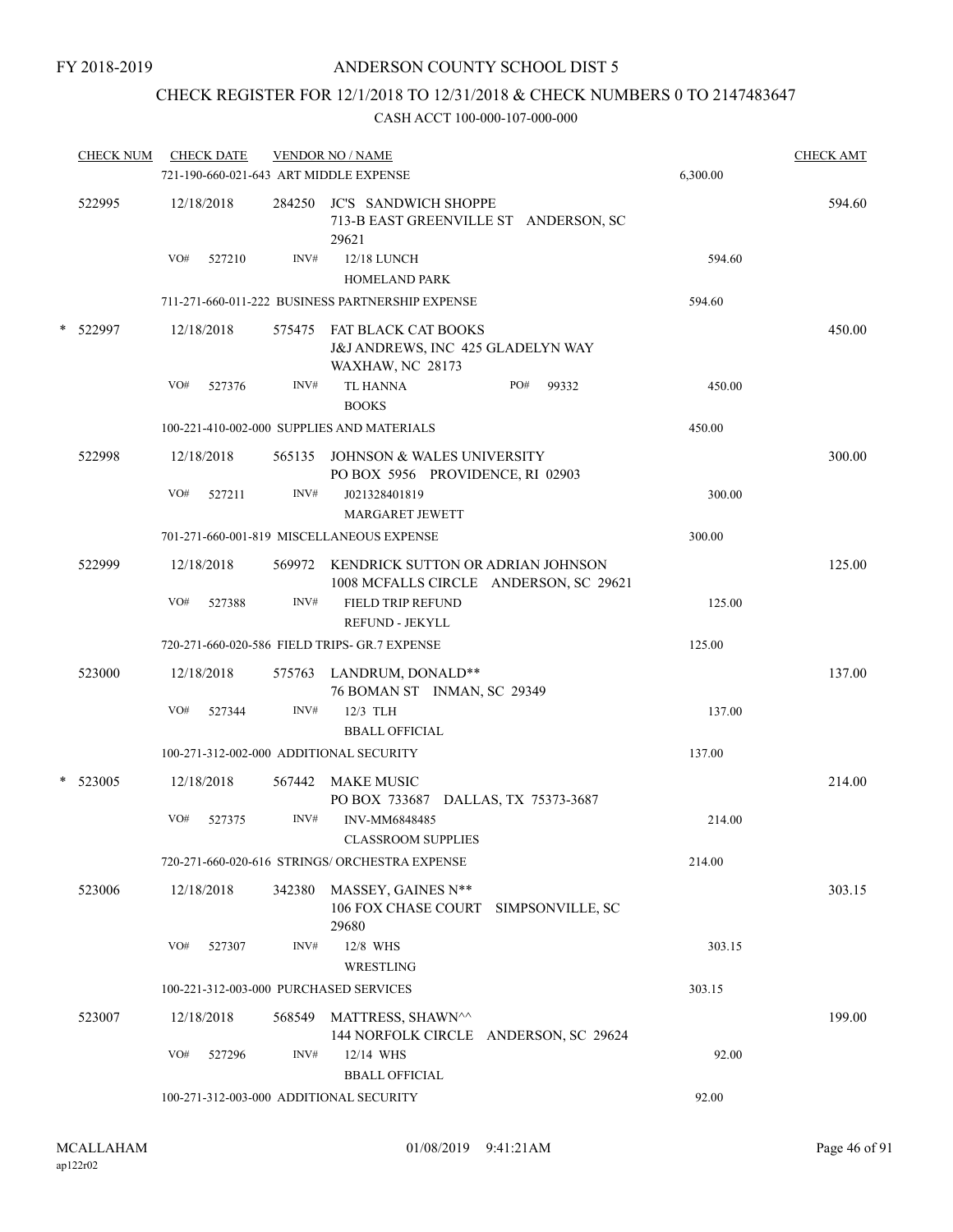# CHECK REGISTER FOR 12/1/2018 TO 12/31/2018 & CHECK NUMBERS 0 TO 2147483647

| <b>CHECK NUM</b> | <b>CHECK DATE</b>                       |        | <b>VENDOR NO / NAME</b>                                                                              |           | <b>CHECK AMT</b> |
|------------------|-----------------------------------------|--------|------------------------------------------------------------------------------------------------------|-----------|------------------|
|                  | VO#<br>527299                           | INV#   | 12/12 WHS<br><b>BBALL OFFICIAL</b>                                                                   | 107.00    |                  |
|                  | 100-221-312-003-000 PURCHASED SERVICES  |        |                                                                                                      | 107.00    |                  |
| 523008           | 12/18/2018                              | 569988 | MCMILLAN PAZDAN SMITH, LLC<br>DEPT 999450 PO BOX 537044 ATLANTA, GA<br>30353-9450                    |           | 42,504.41        |
|                  | VO#<br>527401                           | INV#   | 01804028<br>015196.00                                                                                | 6,300.00  |                  |
|                  | 505-253-520-000-TBD TO BE DETERMINED    |        |                                                                                                      | 6,300.00  |                  |
|                  | VO#<br>527402                           | INV#   | 01804026<br>018489.00                                                                                | 4,095.00  |                  |
|                  |                                         |        | 505-253-520-002-STD STADIUM RENOVATIONS                                                              | 4,095.00  |                  |
|                  | VO#<br>527405                           | INV#   | 01804150<br>017455.00                                                                                | 1,890.00  |                  |
|                  | 505-254-323-005-000 CONTRACTED SERVICES |        |                                                                                                      | 1,890.00  |                  |
|                  | VO#<br>527406                           | INV#   | 01804010<br>015013.00                                                                                | 11,745.54 |                  |
|                  | 515-253-520-031-CAR CAREER CENTER       |        |                                                                                                      | 11,745.54 |                  |
|                  | VO#<br>527409                           | INV#   | 01804145<br>015013.01                                                                                | 11,699.25 |                  |
|                  | 515-253-520-031-CAR CAREER CENTER       |        |                                                                                                      | 11,699.25 |                  |
|                  | VO#<br>527410                           | INV#   | 01804017<br>017396.00                                                                                | 6,774.62  |                  |
|                  |                                         |        | 505-271-540-002-BSC BASEBALL&SOFTBALL COMPLEX                                                        | 3,387.31  |                  |
|                  |                                         |        | 505-271-540-003-BSC BASEBALL&SOFTBALL COMPLEX                                                        | 3,387.31  |                  |
| 523009           | 12/18/2018                              | 574222 | MERRITT, NICHOLAS^^<br>103 DEVENRIDGE CT GREER, SC 29650                                             |           | 302.25           |
|                  | VO#<br>527305                           | INV#   | 12/8 WHS<br>WRESTLING                                                                                | 302.25    |                  |
|                  | 100-221-312-003-000 PURCHASED SERVICES  |        |                                                                                                      | 302.25    |                  |
| 523010           | 12/18/2018                              | 358500 | <b>MINUTEMAN PRESS</b><br>3308 NORTH MAIN STREET ATT: ACCOUNTS<br>RECEIVABLE ANDERSON, SC 29621-4108 |           | 124.12           |
|                  | VO#<br>527403                           | INV#   | 84717<br>WESTSIDE                                                                                    | 124.12    |                  |
|                  | 100-223-410-003-000 SUPPLIES            |        |                                                                                                      | 124.12    |                  |
| 523011           | 12/18/2018                              | 575563 | MOSS, CHRIS^^<br>500 VILLAGE WALK LANE CLEMSON, SC 29631                                             |           | 3,500.00         |
|                  | VO#<br>527404                           | INV#   | PO#<br>2018 BAND<br>99954<br><b>WESTSIDE</b>                                                         | 3,500.00  |                  |
|                  | 100-114-410-003-001 BAND SUPPLIES       |        |                                                                                                      | 3,500.00  |                  |
| 523012           | 12/18/2018                              | 364515 | MOSS, MARTY D**<br>PO BOX 596 WESTMINISTER, SC 29693                                                 |           | 233.50           |
|                  | VO#<br>527283                           | INV#   | 12/12 TLH                                                                                            | 118.10    |                  |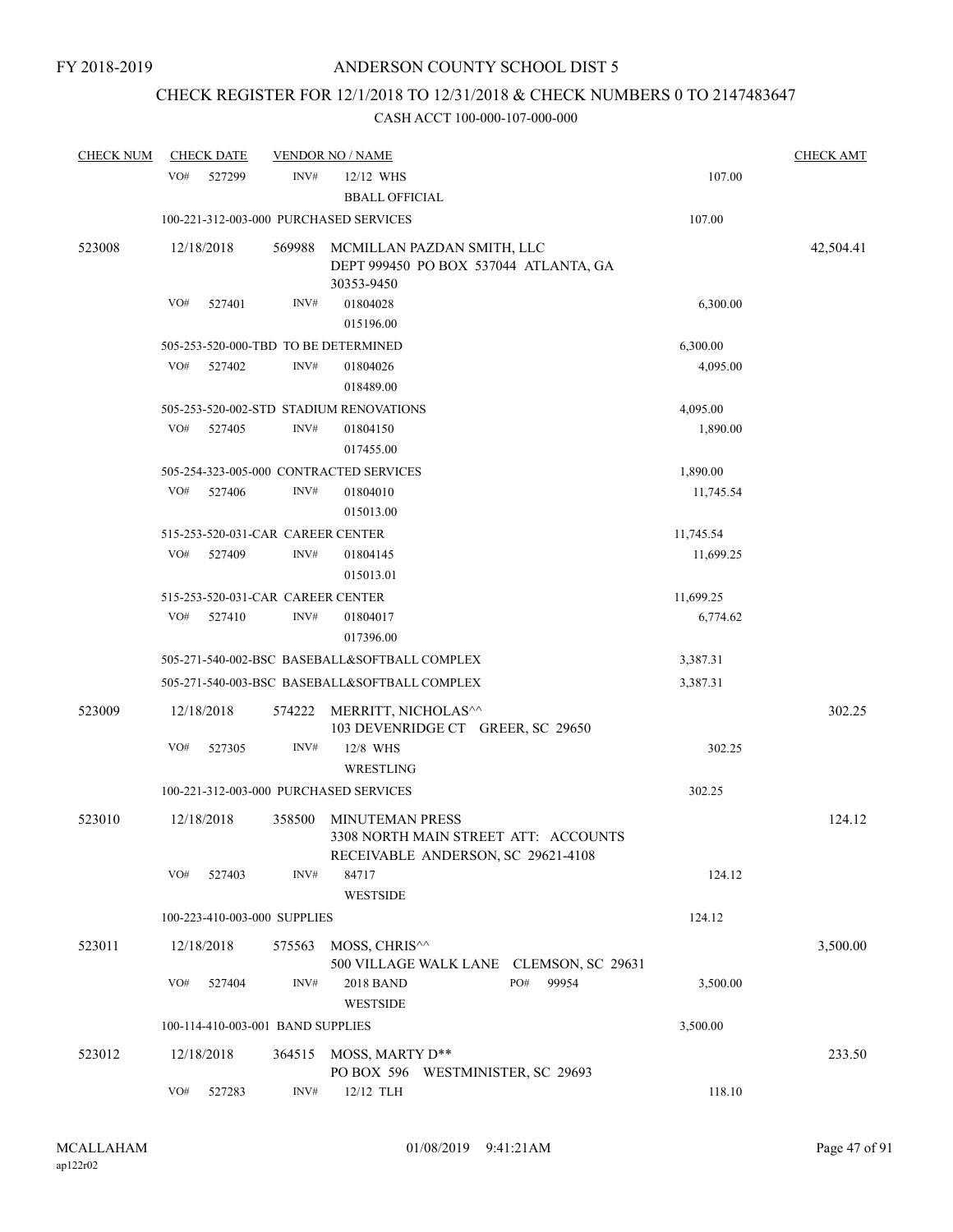## CHECK REGISTER FOR 12/1/2018 TO 12/31/2018 & CHECK NUMBERS 0 TO 2147483647

| <b>CHECK NUM</b> |     | <b>CHECK DATE</b>            |        | <b>VENDOR NO / NAME</b>                                                                                     |  |     |       |          | <b>CHECK AMT</b> |
|------------------|-----|------------------------------|--------|-------------------------------------------------------------------------------------------------------------|--|-----|-------|----------|------------------|
|                  |     |                              |        | <b>BBALL OFFICIAL</b>                                                                                       |  |     |       |          |                  |
|                  |     |                              |        | 100-271-312-002-000 ADDITIONAL SECURITY                                                                     |  |     |       | 118.10   |                  |
|                  | VO# | 527297                       | INV#   | 12/14 WHS                                                                                                   |  |     |       | 115.40   |                  |
|                  |     |                              |        | <b>BBALL OFFICIAL</b>                                                                                       |  |     |       |          |                  |
|                  |     |                              |        | 100-271-312-003-000 ADDITIONAL SECURITY                                                                     |  |     |       | 115.40   |                  |
| 523013           |     | 12/18/2018                   |        | 573613 NASP, INC.                                                                                           |  |     |       |          | 293.00           |
|                  |     |                              |        | NATIONAL ARCHERY IN SCHOOLS W4285 LAKE<br>DRIVE WALDO, WI 53093                                             |  |     |       |          |                  |
|                  | VO# | 527463                       | INV#   | 247252                                                                                                      |  | PO# | 99990 | 293.00   |                  |
|                  |     |                              |        | <b>BOWRACK / FLOOR QUIVER</b>                                                                               |  |     |       |          |                  |
|                  |     | 937-113-410-017-000 SUPPLIES |        |                                                                                                             |  |     |       | 293.00   |                  |
| 523014           |     | 12/18/2018                   | 382750 | NEW FOUNDATIONS CHILDREN & FAM SVCS INC<br>2300 STANDRIDGE ROAD ATT: DONNA<br>HARRINGTON ANDERSON, SC 29625 |  |     |       |          | 7,680.94         |
|                  | VO# | 527408                       | INV#   | 1626<br><b>NOV 2018</b>                                                                                     |  | PO# | 10028 | 7,680.94 |                  |
|                  |     |                              |        | 221-113-312-NFH-000 COORD/FACIL/TUTORS                                                                      |  |     |       | 3,410.00 |                  |
|                  |     | 221-113-410-NFH-000 SUPPLIES |        |                                                                                                             |  |     |       | 4,270.94 |                  |
| 523015           |     | 12/18/2018                   | 389900 | OFFICE DEPOT                                                                                                |  |     |       |          | 1,647.03         |
|                  |     |                              |        | POBOX 1413 CHARLOTTE, NC 28201-1413                                                                         |  |     |       |          |                  |
|                  | VO# | 527216                       | INV#   | 236676488001<br><b>SUPPLIES</b>                                                                             |  |     |       | 142.82   |                  |
|                  |     | 100-112-410-007-000 SUPPLIES |        |                                                                                                             |  |     |       | 142.82   |                  |
|                  | VO# | 527217                       | INV#   | 238096188001                                                                                                |  | PO# | 99941 | 60.93    |                  |
|                  |     |                              |        | <b>SUPPLIES</b>                                                                                             |  |     |       |          |                  |
|                  |     |                              |        | 990-139-410-015-000 SUPPLIES AND MATERIALS                                                                  |  |     |       | 60.93    |                  |
|                  | VO# | 527218                       | INV#   | <b>NORTH POINTE</b><br><b>SUPPLIES</b>                                                                      |  |     |       | 186.28   |                  |
|                  |     |                              |        | 713-271-660-013-201 MISCELLANEOUS EXPENSE                                                                   |  |     |       | 57.89    |                  |
|                  |     |                              |        | 713-271-660-013-201 MISCELLANEOUS EXPENSE                                                                   |  |     |       | 58.84    |                  |
|                  |     |                              |        | 713-271-660-013-201 MISCELLANEOUS EXPENSE                                                                   |  |     |       | 69.55    |                  |
|                  | VO# | 527219                       | INV#   | 239023431001<br><b>SUPPLIES</b>                                                                             |  |     |       | 64.17    |                  |
|                  |     | 124-114-410-024-000 SUPPLIES |        |                                                                                                             |  |     |       | 64.17    |                  |
|                  | VO# | 527358                       | INV#   | 2254150297<br><b>SUPPLIES</b>                                                                               |  | PO# | 99966 | 217.98   |                  |
|                  |     | 100-255-410-000-000 SUPPLIES |        |                                                                                                             |  |     |       | 217.98   |                  |
|                  | VO# | 527361                       | INV#   | 2254122422                                                                                                  |  | PO# | 99966 | 359.08   |                  |
|                  |     |                              |        | <b>SUPPLIES</b>                                                                                             |  |     |       |          |                  |
|                  |     | 100-255-410-000-000 SUPPLIES |        |                                                                                                             |  |     |       | 359.08   |                  |
|                  | VO# | 527411                       | INV#   | 239575558001<br><b>SUPPLIES</b>                                                                             |  |     |       | 125.19   |                  |
|                  |     | 100-114-410-003-000 SUPPLIES |        |                                                                                                             |  |     |       | 125.19   |                  |
|                  | VO# | 527412                       | INV#   | 226815625001<br><b>SUPPLIES</b>                                                                             |  |     |       | 62.89    |                  |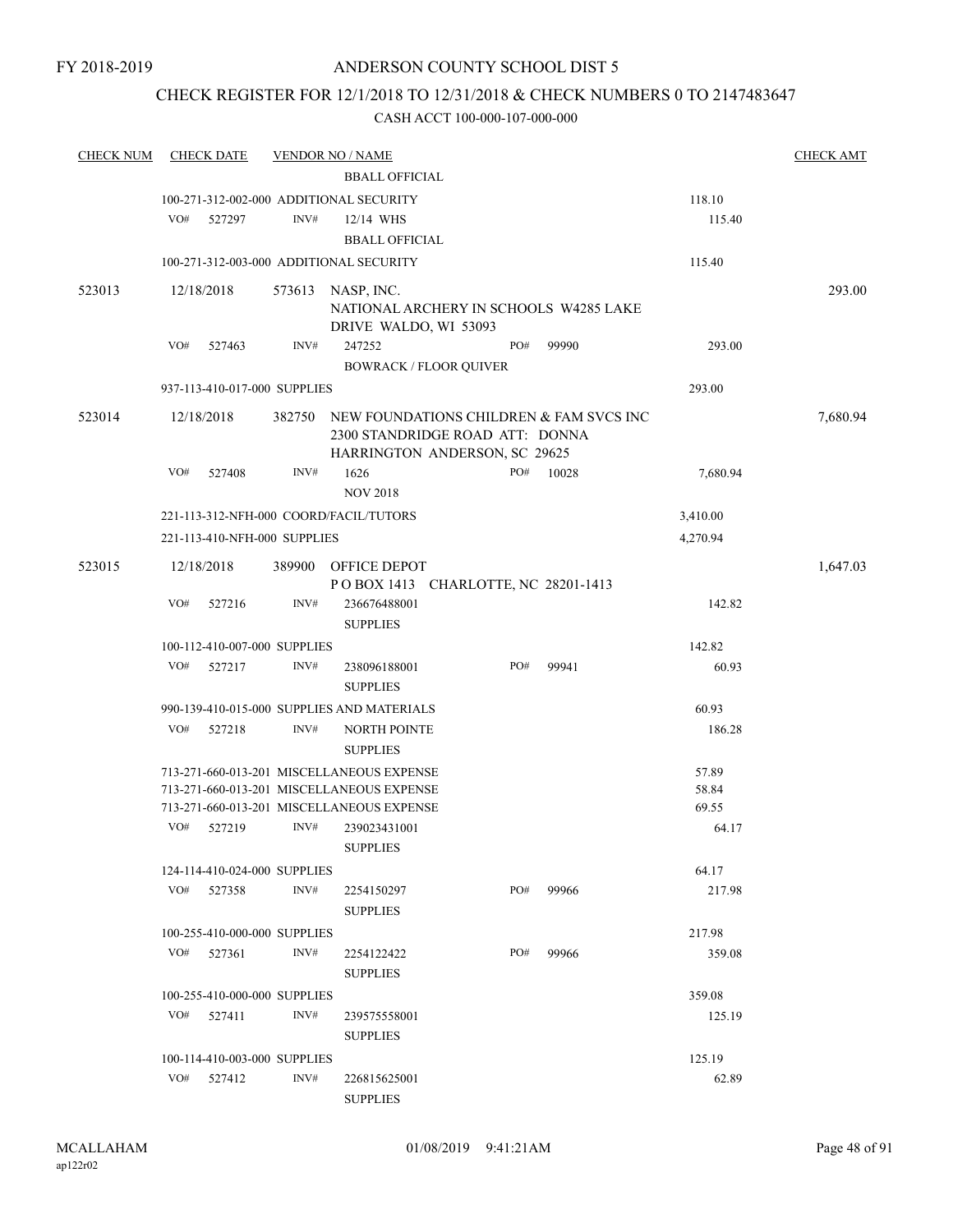# CHECK REGISTER FOR 12/1/2018 TO 12/31/2018 & CHECK NUMBERS 0 TO 2147483647

| <b>CHECK NUM</b> |     | <b>CHECK DATE</b>                 |      | <b>VENDOR NO / NAME</b>                                                                                      |     |       |                | <b>CHECK AMT</b> |
|------------------|-----|-----------------------------------|------|--------------------------------------------------------------------------------------------------------------|-----|-------|----------------|------------------|
|                  |     | 717-190-660-017-212 NURSE EXPENSE |      |                                                                                                              |     |       | 62.89          |                  |
|                  |     | VO# 527414                        | INV# | ACCT37917515                                                                                                 |     |       | 151.01         |                  |
|                  |     |                                   |      | <b>SUPPLIES</b>                                                                                              |     |       |                |                  |
|                  |     |                                   |      | 723-190-660-023-911 MISCELLANEOUS- ADULT ED EXPENSE                                                          |     |       | 41.41          |                  |
|                  |     |                                   |      | 723-190-660-023-911 MISCELLANEOUS- ADULT ED EXPENSE                                                          |     |       | 5.66           |                  |
|                  |     |                                   |      | 723-190-660-023-911 MISCELLANEOUS- ADULT ED EXPENSE                                                          |     |       | 103.94         |                  |
|                  | VO# | 527415                            | INV# | 242700964001                                                                                                 |     |       | 64.17          |                  |
|                  |     |                                   |      | <b>SUPPLIES</b>                                                                                              |     |       |                |                  |
|                  |     |                                   |      | 723-190-660-023-911 MISCELLANEOUS- ADULT ED EXPENSE                                                          |     |       | 64.17          |                  |
|                  |     |                                   | INV# |                                                                                                              |     |       |                |                  |
|                  |     | VO# 527442                        |      | 240386054001                                                                                                 |     |       | 54.02          |                  |
|                  |     |                                   |      | <b>INK</b>                                                                                                   |     |       |                |                  |
|                  |     | 600-256-410-000-000 SUPPLIES      |      |                                                                                                              |     |       | 54.02          |                  |
|                  |     | VO# 527443                        | INV# | 240385708001                                                                                                 |     |       | 44.14          |                  |
|                  |     |                                   |      | <b>OFFICE SUPPLIES</b>                                                                                       |     |       |                |                  |
|                  |     | 600-256-410-000-000 SUPPLIES      |      |                                                                                                              |     |       | 44.14          |                  |
|                  |     | VO# 527444                        | INV# | 242319075001                                                                                                 |     |       | 114.35         |                  |
|                  |     |                                   |      | <b>OFFICE SUPPLIES</b>                                                                                       |     |       |                |                  |
|                  |     | 600-256-410-000-000 SUPPLIES      |      |                                                                                                              |     |       | 114.35         |                  |
|                  |     |                                   |      |                                                                                                              |     |       |                |                  |
| $*$ 523017       |     | 12/18/2018                        |      | 402630 PEARSON EDUCATION INC                                                                                 |     |       |                | 805.98           |
|                  |     |                                   |      | POBOX 409479 ATT: ACCOUNTS RECEIVABLE                                                                        |     |       |                |                  |
|                  |     |                                   |      | ATLANTA, GA 30384-9496                                                                                       |     |       |                |                  |
|                  | VO# | 527417                            | INV# | 7026541178                                                                                                   |     |       | 805.98         |                  |
|                  |     |                                   |      | <b>ACCT 2193488</b>                                                                                          |     |       |                |                  |
|                  |     |                                   |      | 723-190-660-023-911 MISCELLANEOUS- ADULT ED EXPENSE                                                          |     |       | 805.98         |                  |
| $*$ 523020       |     | 12/18/2018                        |      | 574524 ROBERTS, BRITTANY^^                                                                                   |     |       |                | 131.00           |
|                  |     |                                   |      | 412 CHESTNUT BLVD ANDERSON, SC 29625                                                                         |     |       |                |                  |
|                  | VO# | 527419                            | INV# | <b>CUPCAKES</b>                                                                                              |     |       | 131.00         |                  |
|                  |     |                                   |      | AV FFA                                                                                                       |     |       |                |                  |
|                  |     | 701-271-660-001-850 FFA EXPENSE   |      |                                                                                                              |     |       | 131.00         |                  |
|                  |     |                                   |      |                                                                                                              |     |       |                |                  |
| 523021           |     | 12/18/2018                        |      | 567525 ROWLAND MECHANICAL                                                                                    |     |       |                | 6,710.38         |
|                  |     |                                   |      | 206 SADDLE TRAIL ANDERSON, SC 29621                                                                          |     |       |                |                  |
|                  | VO# | 527421                            | INV# | 8948-8962                                                                                                    | PO# | 99095 | 6,710.38       |                  |
|                  |     |                                   |      | <b>REPAIRS</b>                                                                                               |     |       |                |                  |
|                  |     |                                   |      | 100-255-323-000-ACT ACTIVITY BUS CONTRACTED SERVICES                                                         |     |       | 98.32          |                  |
|                  |     |                                   |      | 100-255-323-000-ACT ACTIVITY BUS CONTRACTED SERVICES                                                         |     |       | 460.00         |                  |
|                  |     |                                   |      | 100-255-323-000-ACT ACTIVITY BUS CONTRACTED SERVICES                                                         |     |       | 292.69         |                  |
|                  |     |                                   |      | 100-255-323-000-ACT ACTIVITY BUS CONTRACTED SERVICES                                                         |     |       | 46.00          |                  |
|                  |     |                                   |      | 100-255-323-000-ACT ACTIVITY BUS CONTRACTED SERVICES<br>100-255-323-000-ACT ACTIVITY BUS CONTRACTED SERVICES |     |       | 46.00<br>81.29 |                  |
|                  |     |                                   |      | 100-255-323-000-ACT ACTIVITY BUS CONTRACTED SERVICES                                                         |     |       | 69.00          |                  |
|                  |     |                                   |      | 100-255-323-000-ACT ACTIVITY BUS CONTRACTED SERVICES                                                         |     |       | 1,713.21       |                  |
|                  |     |                                   |      | 100-255-323-000-ACT ACTIVITY BUS CONTRACTED SERVICES                                                         |     |       | 90.99          |                  |
|                  |     |                                   |      | 100-255-323-000-ACT ACTIVITY BUS CONTRACTED SERVICES                                                         |     |       | 71.66          |                  |
|                  |     |                                   |      | 100-255-323-000-ACT ACTIVITY BUS CONTRACTED SERVICES                                                         |     |       | 46.00          |                  |
|                  |     |                                   |      | 100-255-323-000-ACT ACTIVITY BUS CONTRACTED SERVICES                                                         |     |       | 1,713.21       |                  |
|                  |     |                                   |      | 100-255-323-000-ACT ACTIVITY BUS CONTRACTED SERVICES                                                         |     |       | 1,713.21       |                  |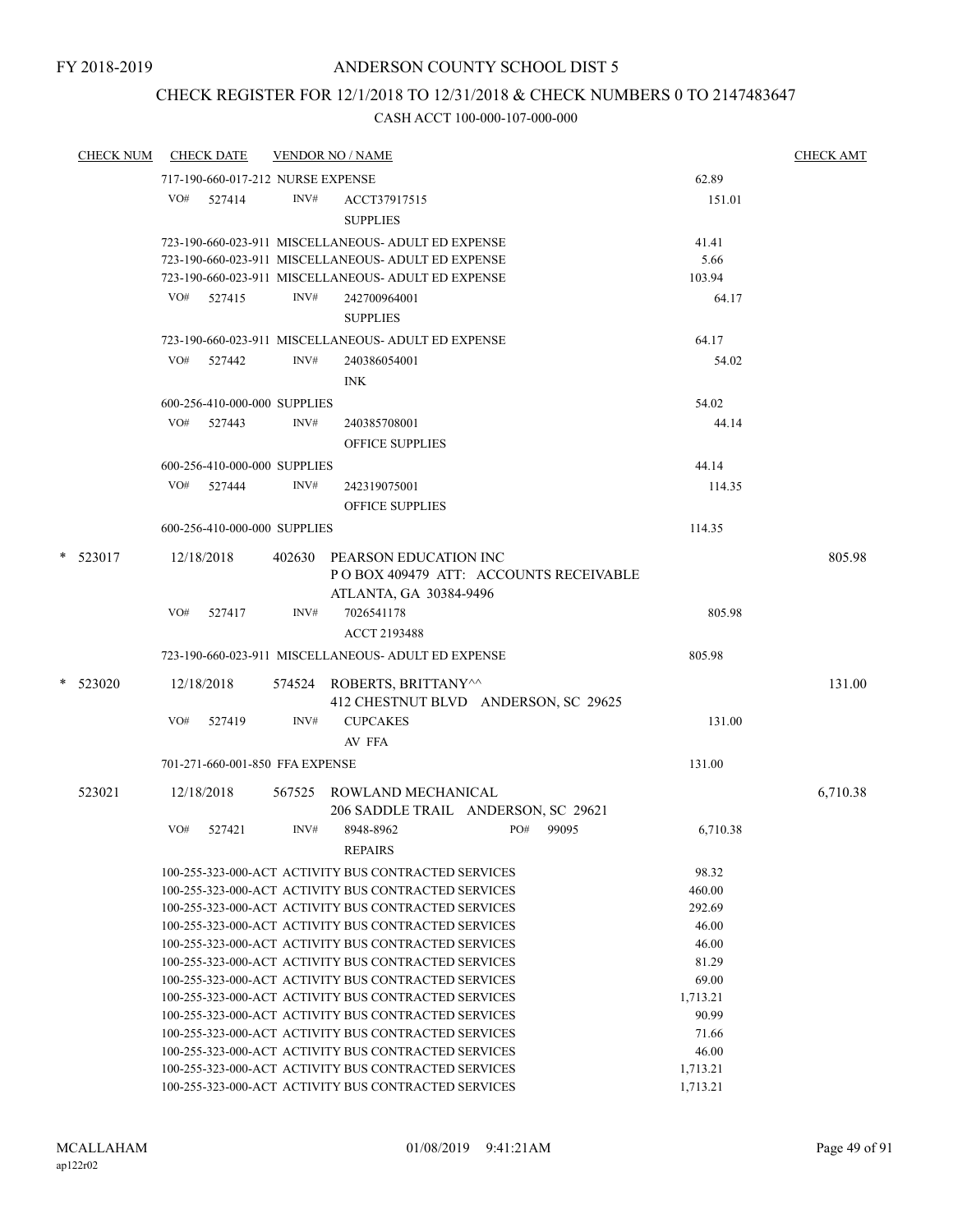## CHECK REGISTER FOR 12/1/2018 TO 12/31/2018 & CHECK NUMBERS 0 TO 2147483647

| <b>CHECK NUM</b> |     | <b>CHECK DATE</b>            |        | <b>VENDOR NO / NAME</b><br>100-255-323-000-ACT ACTIVITY BUS CONTRACTED SERVICES                                 | 112.98   | <b>CHECK AMT</b> |
|------------------|-----|------------------------------|--------|-----------------------------------------------------------------------------------------------------------------|----------|------------------|
|                  |     |                              |        | 100-255-323-000-ACT ACTIVITY BUS CONTRACTED SERVICES                                                            | 155.82   |                  |
| 523022           | VO# | 12/18/2018<br>527422         | INV#   | 565686 SADLERS CREEK BBQ<br>1721 SOUTH HIGHWAY 187 ANDERSON, SC 29626<br>FOR DEC 14TH                           | 269.64   | 269.64           |
|                  |     |                              |        | <b>MCLEES ELEM</b>                                                                                              |          |                  |
|                  |     |                              |        | 708-271-660-008-335 CHORUS CLUB EXPENSE                                                                         | 150.00   |                  |
|                  |     |                              |        | 708-271-660-008-356 FIELD TRIPS - SPECIAL EXPENSE                                                               | 119.64   |                  |
| 523023           |     | 12/18/2018                   | 569972 | <b>SAMUEL KENNEDY</b><br>217 LIBBY LANE MAULDIN, SC 29662                                                       |          | 1,036.83         |
|                  | VO# | 527172                       | INV#   | <b>CHOIR</b><br>REIMBURSEMENT                                                                                   | 1,036.83 |                  |
|                  |     |                              |        | 721-190-660-021-642 CHORUS HIGH EXPENSE                                                                         | 1,036.83 |                  |
| 523024           |     | 12/18/2018                   | 575713 | SANDESTIN GOLF AND BEACH RESORT<br>9300 EMERALD COAST PKWY WEST DESTIN, FL<br>32550                             |          | 2,732.80         |
|                  | VO# | 527221                       | INV#   | PO#<br>99945<br>FEB 4-8, 2019<br><b>SREB CONFERENCE</b>                                                         | 2,732.80 |                  |
|                  |     |                              |        | 207-224-333-001-004 TRIPS AND CONFERENCES                                                                       | 544.96   |                  |
|                  |     |                              |        | 207-224-333-001-004 TRIPS AND CONFERENCES                                                                       | 544.96   |                  |
|                  |     |                              |        | 207-224-333-001-004 TRIPS AND CONFERENCES                                                                       | 552.96   |                  |
|                  |     |                              |        | 207-224-333-001-004 TRIPS AND CONFERENCES                                                                       | 544.96   |                  |
|                  |     |                              |        | 207-224-333-001-004 TRIPS AND CONFERENCES                                                                       | 544.96   |                  |
| 523025           |     | 12/18/2018                   | 566961 | SAWYER, STEVE^^<br>203 WALNUT AVENUE ANDERSON, SC 29625                                                         |          | 107.00           |
|                  | VO# | 527298                       | INV#   | 12/12 WHS                                                                                                       | 107.00   |                  |
|                  |     |                              |        | <b>BBALL OFFICIAL</b>                                                                                           |          |                  |
|                  |     |                              |        | 100-221-312-003-000 PURCHASED SERVICES                                                                          | 107.00   |                  |
| 523026           |     | 12/18/2018                   | 573474 | <b>SCBDA</b><br>SCOT MCGUIRE 2904 HARLINSDALE DR ROCK<br><b>HILL, SC 29732</b>                                  |          | 250.00           |
|                  | VO# | 527427                       | INV#   | <b>SOUTHWOOD</b><br><b>REGISTRATION</b>                                                                         | 250.00   |                  |
|                  |     |                              |        | 100-113-410-021-COB CHORUS, ORCHESTRA & BAND                                                                    | 250.00   |                  |
| $*$ 523028       |     | 12/18/2018                   | 450225 | <b>SCMEA CHORAL DIVISION</b><br>PATRICIA S FOY 610 CINNABAR COURT<br>SPARTANBURG, SC 29301                      |          | 600.00           |
|                  | VO# | 527222                       | INV#   | 2019 ALLSTATE<br><b>SOUTHWOOD</b>                                                                               | 600.00   |                  |
|                  |     |                              |        | 721-190-660-021-642 CHORUS HIGH EXPENSE                                                                         | 320.00   |                  |
|                  |     | 817-113-410-021-000 SUPPLIES |        |                                                                                                                 | 280.00   |                  |
| 523029           |     | 12/18/2018                   | 564317 | SDE, INC STAFF DEVELOP FOR EDUCATORS<br>282 CORPORATE DRIVE, SUITE 1 ATT:<br>ACCOUNTS RECEIVABLE PORTSMOUTH, NH |          | 888.00           |
|                  |     |                              |        | 03801                                                                                                           |          |                  |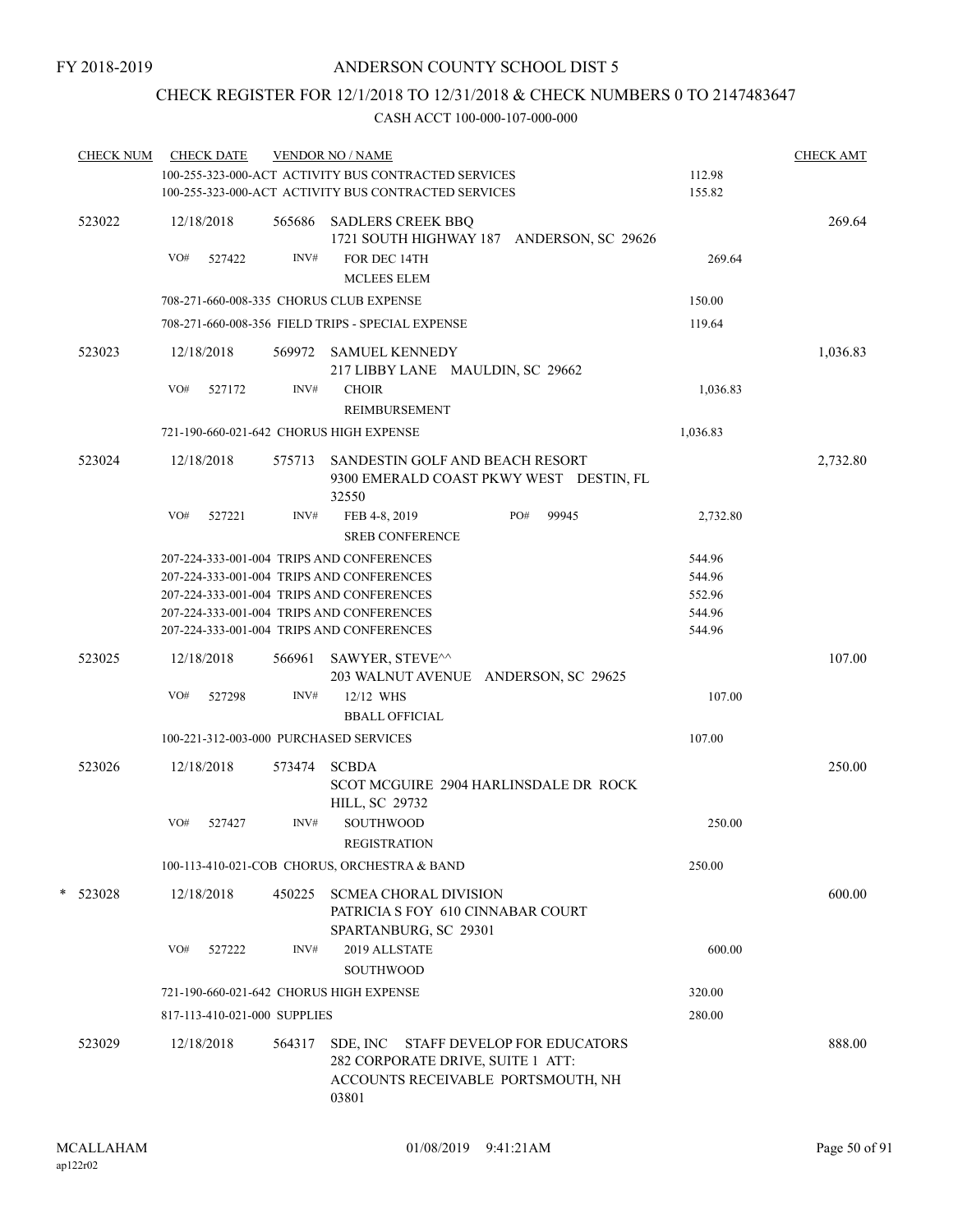# CHECK REGISTER FOR 12/1/2018 TO 12/31/2018 & CHECK NUMBERS 0 TO 2147483647

| <b>CHECK NUM</b> | <b>CHECK DATE</b>                  |        |        | <b>VENDOR NO / NAME</b>                                                                |     |       |                  | <b>CHECK AMT</b> |
|------------------|------------------------------------|--------|--------|----------------------------------------------------------------------------------------|-----|-------|------------------|------------------|
|                  | VO#                                | 527460 | INV#   | <b>NOV 29-30</b><br><b>REGISTRATION</b>                                                | PO# | 10023 | 888.00           |                  |
|                  |                                    |        |        | 100-221-333-020-000 TRIPS AND CONFERENCES<br>100-221-333-020-000 TRIPS AND CONFERENCES |     |       | 444.00<br>444.00 |                  |
| 523030           | 12/18/2018                         |        |        | 570059 SHARP BUSINESS SYSTEMS<br>DEPT 1216 PO BOX 121216 DALLAS, TX                    |     |       |                  | 1,183.96         |
|                  | VO#                                | 527223 | INV#   | 75312-1216<br>9001537571<br><b>COPIES</b>                                              |     |       | 48.92            |                  |
|                  | 713-271-660-013-362 COPIER EXPENSE |        |        |                                                                                        |     |       | 48.92            |                  |
|                  | VO#                                | 527224 | INV#   | 9001571012<br><b>COPIES</b>                                                            |     |       | 319.31           |                  |
|                  | 717-190-660-017-362 COPIER EXPENSE |        |        |                                                                                        |     |       | 319.31           |                  |
|                  | VO#                                | 527454 | INV#   | 9001576787<br><b>COPIES</b>                                                            |     |       | 90.82            |                  |
|                  | 201-112-490-012-000 COPIER COST    |        |        |                                                                                        |     |       | 90.82            |                  |
|                  | VO#                                | 527455 | INV#   | 9001554862<br><b>COPIES</b>                                                            |     |       | 685.00           |                  |
|                  | 100-115-410-003-000 SUPPLIES       |        |        |                                                                                        |     |       | 685.00           |                  |
|                  | VO#                                | 527456 | INV#   | 9001576775<br><b>COPIES</b>                                                            |     |       | 39.91            |                  |
|                  |                                    |        |        | 723-190-660-023-913 COPIER EXPENSE                                                     |     |       | 39.91            |                  |
| $*$ 523033       | 12/18/2018                         |        | 473315 | SIGNARAMA<br>4130 CLEMSON BLVD SUITE A ANDERSON, SC<br>29621                           |     |       |                  | 5,168.54         |
|                  | VO#                                | 527458 | INV#   | 10583<br><b>GLENVIEW</b>                                                               | PO# | 99701 | 5,168.54         |                  |
|                  |                                    |        |        | 100-254-323-020-001 CONTRACTED SERVICES                                                |     |       | 5,168.54         |                  |
| 523034           | 12/18/2018                         |        | 574221 | SINGLETON, DONALD^^<br>23 FIRELIGHT LANE EASLEY, SC 29642                              |     |       |                  | 290.55           |
|                  | VO#                                | 527304 | INV#   | 12/8 WHS<br>WRESTLING                                                                  |     |       | 290.55           |                  |
|                  |                                    |        |        | 100-221-312-003-000 PURCHASED SERVICES                                                 |     |       | 290.55           |                  |
| * 523037         | 12/18/2018                         |        | 574710 | <b>SOLIANT HEALTH</b><br>DEPT. CH 14430 PALATINE, IL 60055-4330                        |     |       |                  | 2,437.50         |
|                  | VO#                                | 527451 | INV#   | 10142077<br><b>DEC 3-7</b>                                                             | PO# | 99577 | 2,437.50         |                  |
|                  |                                    |        |        | 100-126-312-006-000 PURCHASED SERVICES                                                 |     |       | 812.50           |                  |
|                  |                                    |        |        | 100-126-312-008-000 PURCHASED SERVICES                                                 |     |       | 812.50           |                  |
|                  |                                    |        |        | 100-126-312-010-000 PURCHASED SERVICES                                                 |     |       | 812.50           |                  |
| 523038           | 12/18/2018                         |        | 575758 | SONNENBLICK, JORDAN**<br>3031 RIDON CT BETHLEHEM, PA 18020                             |     |       |                  | 200.00           |
|                  | VO#                                | 527452 | INV#   | <b>DEC 18</b><br>SOUTHWOOD                                                             |     |       | 200.00           |                  |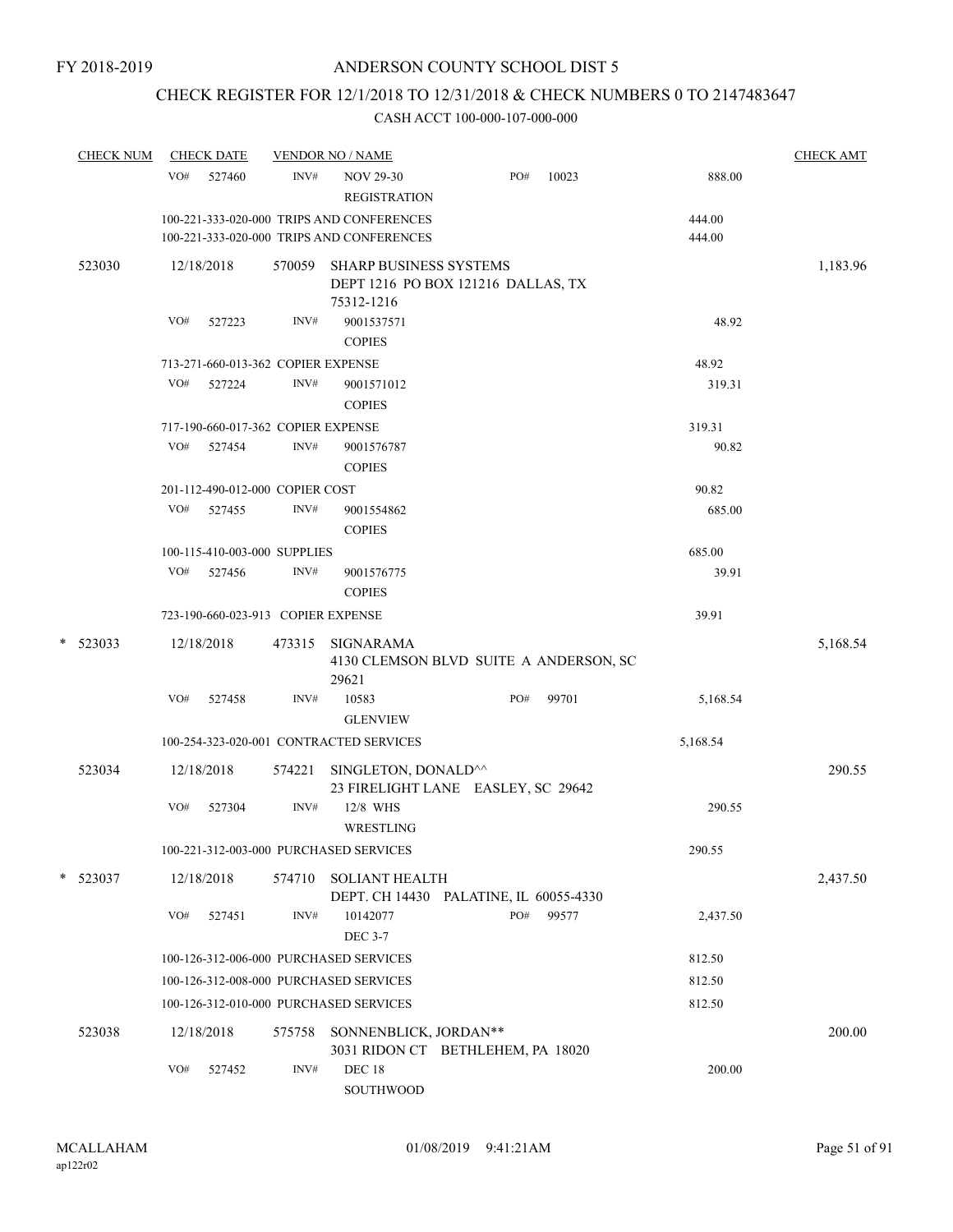# CHECK REGISTER FOR 12/1/2018 TO 12/31/2018 & CHECK NUMBERS 0 TO 2147483647

|        | <b>CHECK NUM</b> |     | <b>CHECK DATE</b><br>721-190-660-021-519 LIBRARY EXPENSE                   |                | <b>VENDOR NO / NAME</b>                                                                  |     |       | 200.00           | <b>CHECK AMT</b> |
|--------|------------------|-----|----------------------------------------------------------------------------|----------------|------------------------------------------------------------------------------------------|-----|-------|------------------|------------------|
|        | 523039           | VO# | 12/18/2018<br>527459                                                       | 575184<br>INV# | SOUTHEASTERN GROCERS, LLC<br>PO BOX 7078 CROSS LANES, WV 25356<br><b>ACCT 03349</b>      |     |       | 110.49           | 110.49           |
|        |                  |     |                                                                            |                | <b>CULINARY ARTS</b>                                                                     |     |       |                  |                  |
|        |                  |     |                                                                            |                | 329-115-410-001-000 SUPPLIES-STATE EQUIPMENT                                             |     |       | 109.66           |                  |
|        |                  |     |                                                                            |                | 701-271-660-001-811 MISCELLANEOUS EXPENSE                                                |     |       | 0.83             |                  |
| $\ast$ | 523043           |     | 12/18/2018                                                                 | 572995         | <b>SUPPLYWORKS</b><br>PO BOX 742604 ATLANTA, GA 30374-2604                               |     |       |                  | 196.98           |
|        |                  | VO# | 527334                                                                     | INV#           | 467453213<br><b>BABY STATION</b>                                                         |     |       | 196.98           |                  |
|        |                  |     |                                                                            |                | 100-254-410-006-001 SUPPLIES - MAINTENANCE                                               |     |       | 196.98           |                  |
|        | $*$ 523045       |     | 12/18/2018                                                                 | 575405         | TC EDUCATIONAL CONSULTING LLC<br>219 COUNTRY GLEN LANE PELZER, SC 29669                  |     |       |                  | 2,600.00         |
|        |                  | VO# | 527230                                                                     | INV#           | <b>DEC 2018</b><br><b>VARENNES ELEM</b>                                                  | PO# | 99687 | 2,100.00         |                  |
|        |                  |     | 201-224-312-016-000 PD CONSULTANT                                          |                |                                                                                          |     |       | 2,100.00         |                  |
|        |                  | VO# | 527461                                                                     | INV#           | <b>TRAINING</b><br>DEC 7 & 17                                                            | PO# | 99595 | 500.00           |                  |
|        |                  |     | 201-112-312-019-000 CONSULTANT FEES<br>201-112-312-019-000 CONSULTANT FEES |                |                                                                                          |     |       | 250.00<br>250.00 |                  |
|        | 523046           |     | 12/18/2018                                                                 | 563660         | <b>TEXTILE STORES, INC</b><br>ATTN EATHAN EMBLER 105 GLADE SPRINGS<br>ANDERSON, SC 29621 |     |       |                  | 49,781.96        |
|        |                  | VO# | 527448                                                                     | INV#           | 897998<br><b>MCCANTS</b>                                                                 |     |       | 81.32            |                  |
|        |                  |     |                                                                            |                | 100-254-410-005-001 SUPPLIES - MAINTENANCE                                               |     |       | 81.32            |                  |
|        |                  | VO# | 527462                                                                     | INV#           | 898000<br><b>BLINDS</b>                                                                  | PO# | 99422 | 49,700.64        |                  |
|        |                  |     | 505-253-540-000-000 BLINDS                                                 |                |                                                                                          |     |       | 49,700.64        |                  |
|        | 523047           |     | 12/18/2018                                                                 | 570649         | THE CHILDREN'S MUSEUM<br>300 COLLEGE STREET GREENVILLE, SC 29601                         |     |       |                  | 774.00           |
|        |                  | VO# | 527464                                                                     | INV#           | 10790581<br><b>CENTERVILLE</b>                                                           |     |       | 774.00           |                  |
|        |                  |     |                                                                            |                | 707-190-660-007-351 FIELD TRIPS GRADE 1 EXPENSE                                          |     |       | 774.00           |                  |
|        | 523048           |     | 12/18/2018                                                                 | 575761         | THE JEREMY ANDERSON GROUP, LLC<br>2921 MOLLY DR LAWRENCEVILLE, GA 30044                  |     |       |                  | 1,000.00         |
|        |                  | VO# | 527370                                                                     | INV#           | 213<br><b>PRESENTER</b>                                                                  |     |       | 1,000.00         |                  |
|        |                  |     |                                                                            |                | 720-271-660-020-411 MISCELLANEOUS EXPENSE                                                |     |       | 1,000.00         |                  |
|        | 523049           |     | 12/18/2018                                                                 | 501700         | THE PRINTER<br>A DIVISION OF LITTLE PRINTING P.O. BOX 630<br>ANDERSON, SC 29622          |     |       |                  | 224.08           |
|        |                  | VO# | 527226                                                                     | INV#           | 27099                                                                                    |     |       | 224.08           |                  |
|        |                  |     |                                                                            |                |                                                                                          |     |       |                  |                  |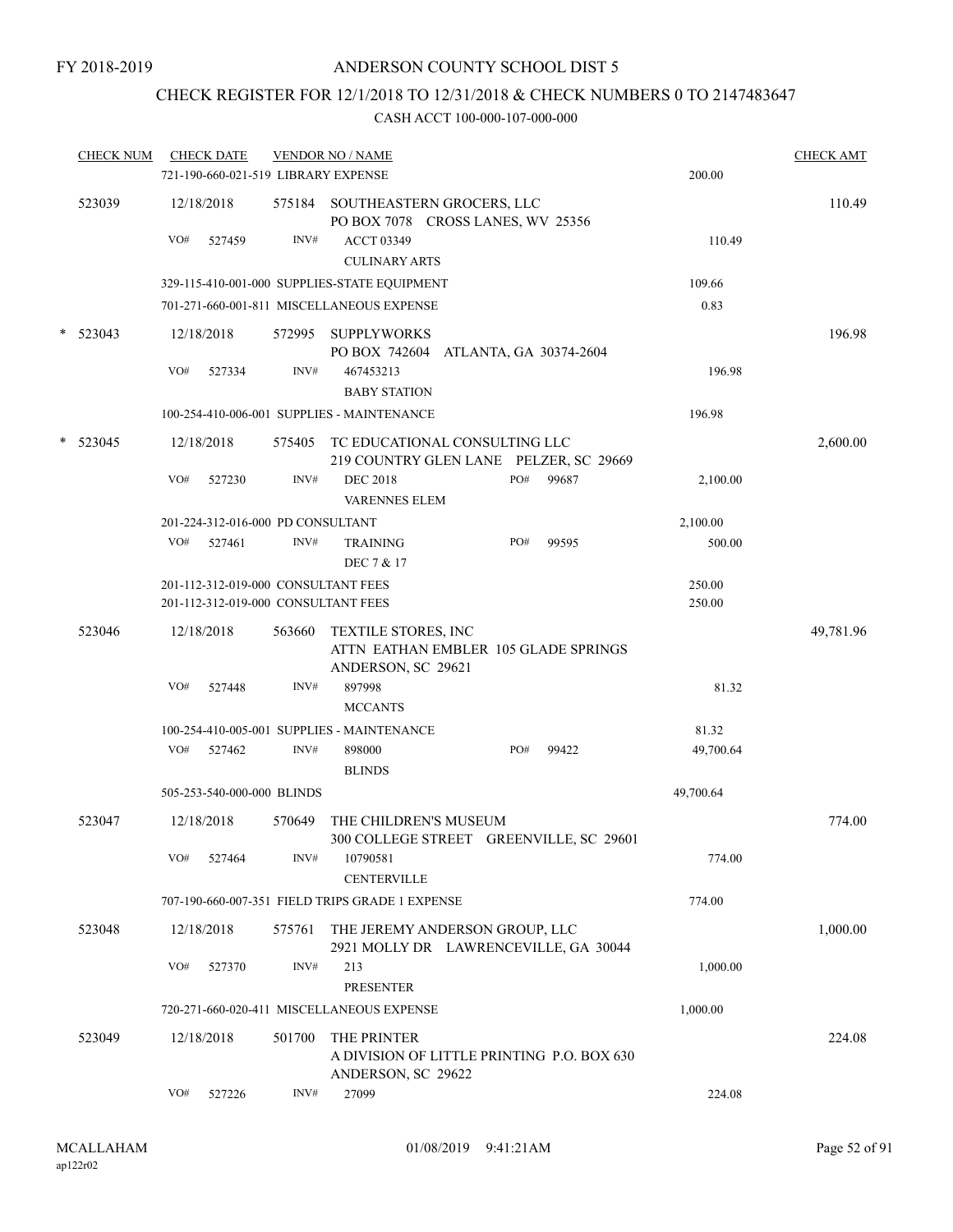## CHECK REGISTER FOR 12/1/2018 TO 12/31/2018 & CHECK NUMBERS 0 TO 2147483647

| <b>CHECK NUM</b> |            | <b>CHECK DATE</b>            |        | <b>VENDOR NO / NAME</b>                                                                     |          | <b>CHECK AMT</b> |
|------------------|------------|------------------------------|--------|---------------------------------------------------------------------------------------------|----------|------------------|
|                  |            |                              |        | <b>CHRISTMAS CARDS</b>                                                                      |          |                  |
|                  |            | 100-232-410-000-000 SUPPLIES |        |                                                                                             | 224.08   |                  |
| 523050           | 12/18/2018 |                              |        | 572346 TILLMAN, DAMOND <sup>^^</sup><br>PO BOX 433 CALHOUN FALLS, SC 29628                  |          | 119.90           |
|                  | VO#        | 527280                       | INV#   | 12/3 TLH                                                                                    | 119.90   |                  |
|                  |            |                              |        | <b>BBALL OFFICIAL</b>                                                                       |          |                  |
|                  |            |                              |        | 100-271-312-002-000 ADDITIONAL SECURITY                                                     | 119.90   |                  |
| $*$ 523052       | 12/18/2018 |                              |        | 575734 TURNER, JERMALE**<br>150 CONTINENTAL ST APT J127 ANDERSON, SC<br>29625               |          | 112.40           |
|                  | VO#        | 527300                       | INV#   | 12/12 WHS                                                                                   | 112.40   |                  |
|                  |            |                              |        | <b>BBALL OFFICIAL</b>                                                                       |          |                  |
|                  |            |                              |        | 100-221-312-003-000 PURCHASED SERVICES                                                      | 112.40   |                  |
| 523053           | 12/18/2018 |                              |        | 572513 UNITED LASER<br>P.O. BOX 6889 FLORENCE, SC 29501                                     |          | 276.06           |
|                  | VO#        | 527227                       | INV#   | PO#<br>172244<br>99975<br><b>TONER</b>                                                      | 276.06   |                  |
|                  |            |                              |        | 201-112-410-012-000 SUPPLIES AND MATERIALS                                                  | 276.06   |                  |
| 523054           | 12/18/2018 |                              |        | 573815 UNITED REFRIGERATION, INC<br>PO BOX 740703 ATLANTA, GA 30374-0703                    |          | 380.96           |
|                  | VO#        | 527335                       | INV#   | 65712129<br><b>SUPPLIES</b>                                                                 | 39.09    |                  |
|                  |            |                              |        | 100-254-410-007-400 HVAC/ELECTRICAL/PLUMBING                                                | 39.09    |                  |
|                  | VO#        | 527336                       | INV#   | 65711600                                                                                    | 52.33    |                  |
|                  |            |                              |        | <b>REPAIR PARTS</b>                                                                         |          |                  |
|                  |            |                              |        | 100-254-410-010-400 HVAC/ELECTRICAL/PLUMBING                                                | 52.33    |                  |
|                  | VO#        | 527337                       | INV#   | 65724589<br><b>REPAIR PARTS</b>                                                             | 55.43    |                  |
|                  |            |                              |        | 100-254-410-006-400 HVAC/ELECTRICAL/PLUMBING                                                | 55.43    |                  |
|                  | VO#        | 527446                       | INV#   | 65605106-00<br><b>FAN MOTOR</b>                                                             | 234.11   |                  |
|                  |            |                              |        | 600-256-323-011-000 REPAIRS TO EQUIPMENT                                                    | 234.11   |                  |
| 523055           | 12/18/2018 |                              | 524353 | WAL-MART COMMUNITY/GEMB<br>PO BOX 530934 ATT: ACCOUNTS RECEIVABLE<br>ATLANTA, GA 30353-0934 |          | 1,114.59         |
|                  | VO#        | 527228                       | INV#   | 5316<br><b>ROBERT ANDERSON</b>                                                              | 1,114.59 |                  |
|                  |            | 100-113-410-006-000 SUPPLIES |        |                                                                                             | 28.83    |                  |
|                  |            |                              |        | 201-188-410-006-000 SUPPLIES- PARENTING/ PRINTING                                           | 247.21   |                  |
|                  |            |                              |        | 706-271-660-006-502 STUDENT GOV/COUNCIL EXPENSE                                             | 89.80    |                  |
|                  |            |                              |        | 706-271-660-006-666 CONCESSIONS EXPENSE                                                     | 748.75   |                  |
| 523056           | 12/18/2018 |                              | 524353 | WAL-MART COMMUNITY/GEMB<br>PO BOX 530934 ATT: ACCOUNTS RECEIVABLE<br>ATLANTA, GA 30353-0934 |          | 190.29           |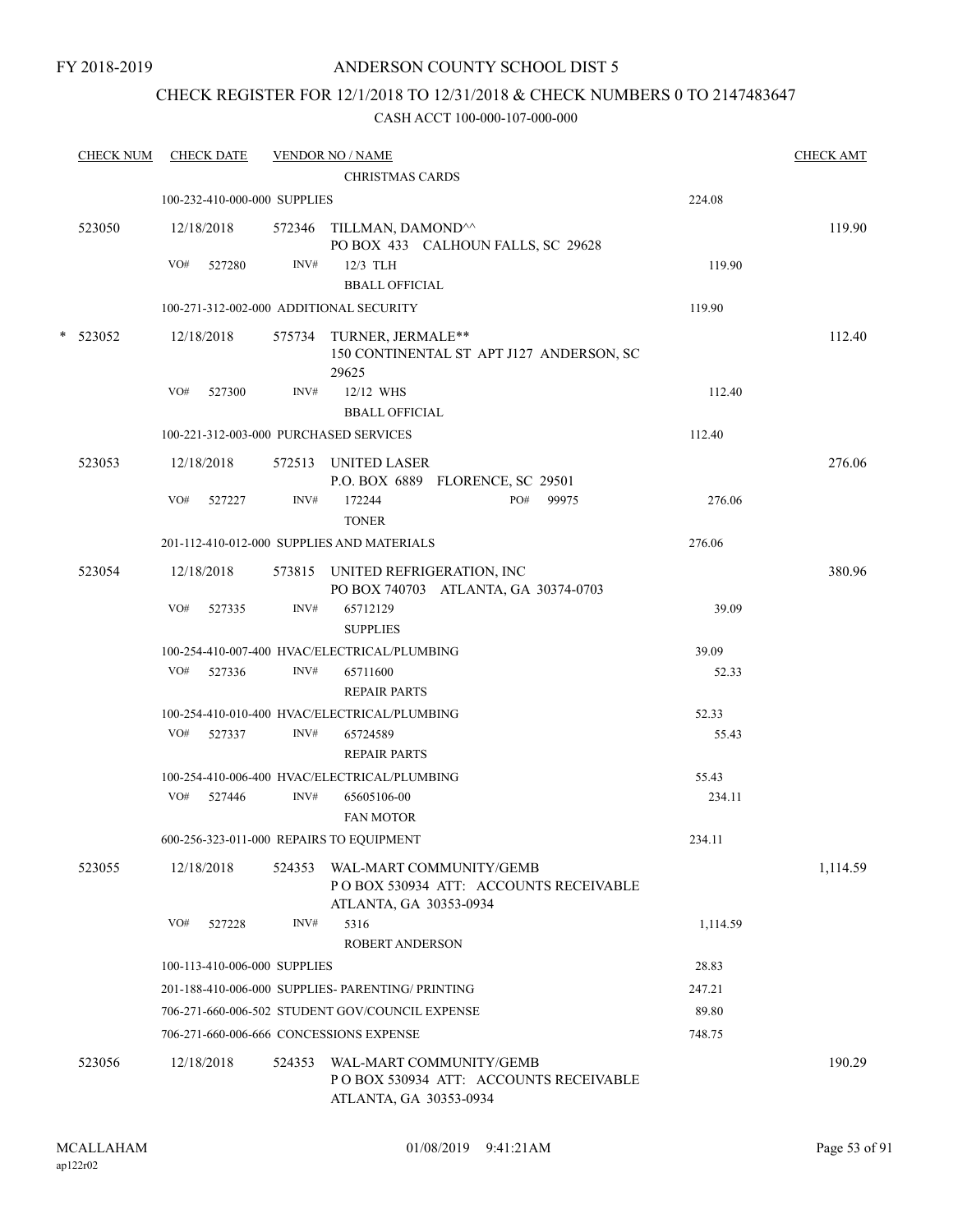# CHECK REGISTER FOR 12/1/2018 TO 12/31/2018 & CHECK NUMBERS 0 TO 2147483647

| <b>CHECK NUM</b> | <b>CHECK DATE</b>                                                        |        | <b>VENDOR NO / NAME</b>                                                                           |                  | <b>CHECK AMT</b> |
|------------------|--------------------------------------------------------------------------|--------|---------------------------------------------------------------------------------------------------|------------------|------------------|
|                  | VO#<br>527393                                                            | INV#   | 5308                                                                                              | 190.29           |                  |
|                  |                                                                          |        | 12/3/18                                                                                           |                  |                  |
|                  |                                                                          |        | 720-271-660-020-411 MISCELLANEOUS EXPENSE                                                         | 104.37           |                  |
|                  |                                                                          |        | 720-271-660-020-411 MISCELLANEOUS EXPENSE                                                         | 71.67            |                  |
|                  |                                                                          |        | 720-271-660-020-666 CONCESSIONS EXPENSE                                                           | 14.25            |                  |
| 523057           | 12/18/2018                                                               | 524353 | WAL-MART COMMUNITY/GEMB<br>PO BOX 530934 ATT: ACCOUNTS RECEIVABLE<br>ATLANTA, GA 30353-0934       |                  | 161.42           |
|                  | VO#<br>527357                                                            | INV#   | 1830<br>12/09/18                                                                                  | 161.42           |                  |
|                  |                                                                          |        | 717-190-660-017-286 READING CLUB EXPENSE                                                          | 105.90           |                  |
|                  |                                                                          |        | 717-190-660-017-338 FITNESS CLUB EXPENSE                                                          | 55.52            |                  |
| 523058           | 12/18/2018                                                               | 527500 | WAYNE'S OVERHEAD DOORS, INC<br>3021 WHITEHALL ROAD ATT: ACCOUNTS<br>RECEIVABLE ANDERSON, SC 29626 |                  | 260.00           |
|                  | VO#<br>527338                                                            | INV#   | 154371<br><b>SOUTHWOOD</b>                                                                        | 260.00           |                  |
|                  |                                                                          |        | 100-254-323-021-001 CONTRACTED SERVICES                                                           | 260.00           |                  |
| 523059           | 12/18/2018                                                               |        | 573864 WELLS FARGO VENDOR FIN SERV<br>PO BOX 105710 ATLANTA, GA 30348-5710                        |                  | 426.93           |
|                  | VO#<br>527466                                                            | INV#   | 69080655<br>69085848                                                                              | 426.93           |                  |
|                  | 723-190-660-023-913 COPIER EXPENSE<br>723-190-660-023-913 COPIER EXPENSE |        |                                                                                                   | 174.41<br>252.52 |                  |
| 523060           | 12/18/2018                                                               |        | 575756 WOODS, JENNIFER YOUNG**<br>104 PINE COURT PIEDMONT, SC 29673                               |                  | 1,500.00         |
|                  | VO#<br>527467                                                            | INV#   | AUD <sub>16</sub>                                                                                 | 1,500.00         |                  |
|                  |                                                                          |        | <b>TRAINING</b>                                                                                   |                  |                  |
|                  | 210-224-312-000-PD5 PS-CONSULTANTS                                       |        |                                                                                                   | 1,500.00         |                  |
| 523061           | 12/19/2018                                                               | 570950 | ANDERSON COUNTY SHERIFF'S OFFICE<br>ATTN: RICHARD BRYSON PO BOX 5497<br>ANDERSON, SC 29623        |                  | 735.00           |
|                  | VO#<br>527486                                                            | INV#   | <b>SECURITY</b>                                                                                   | 735.00           |                  |
|                  |                                                                          |        | <b>ATHLETICS</b>                                                                                  |                  |                  |
|                  | 100-271-312-002-000 ADDITIONAL SECURITY                                  |        |                                                                                                   | 612.50           |                  |
|                  |                                                                          |        | 706-271-660-006-753 BASKETBALL GATE EXPENSE                                                       | 122.50           |                  |
| 523062           | 12/19/2018                                                               | 570581 | CITY OF ANDERSON POLICE DEPT<br>401 SOUTH MAIN ST ANDERSON, SC 29624                              |                  | 203.36           |
|                  | VO#<br>527487                                                            | INV#   | 12192018<br><b>ADULT ED SECURITY</b>                                                              | 203.36           |                  |
|                  | 100-181-312-023-000 PURCHASED SERVICES                                   |        |                                                                                                   | 203.36           |                  |
|                  |                                                                          |        |                                                                                                   |                  |                  |
| 523063           | 12/19/2018                                                               | 174700 | <b>CLERK OF COURT</b><br>FAMILY COURT RECORD P O BOX 8002<br>ANDERSON, SC 29622                   |                  | 805.11           |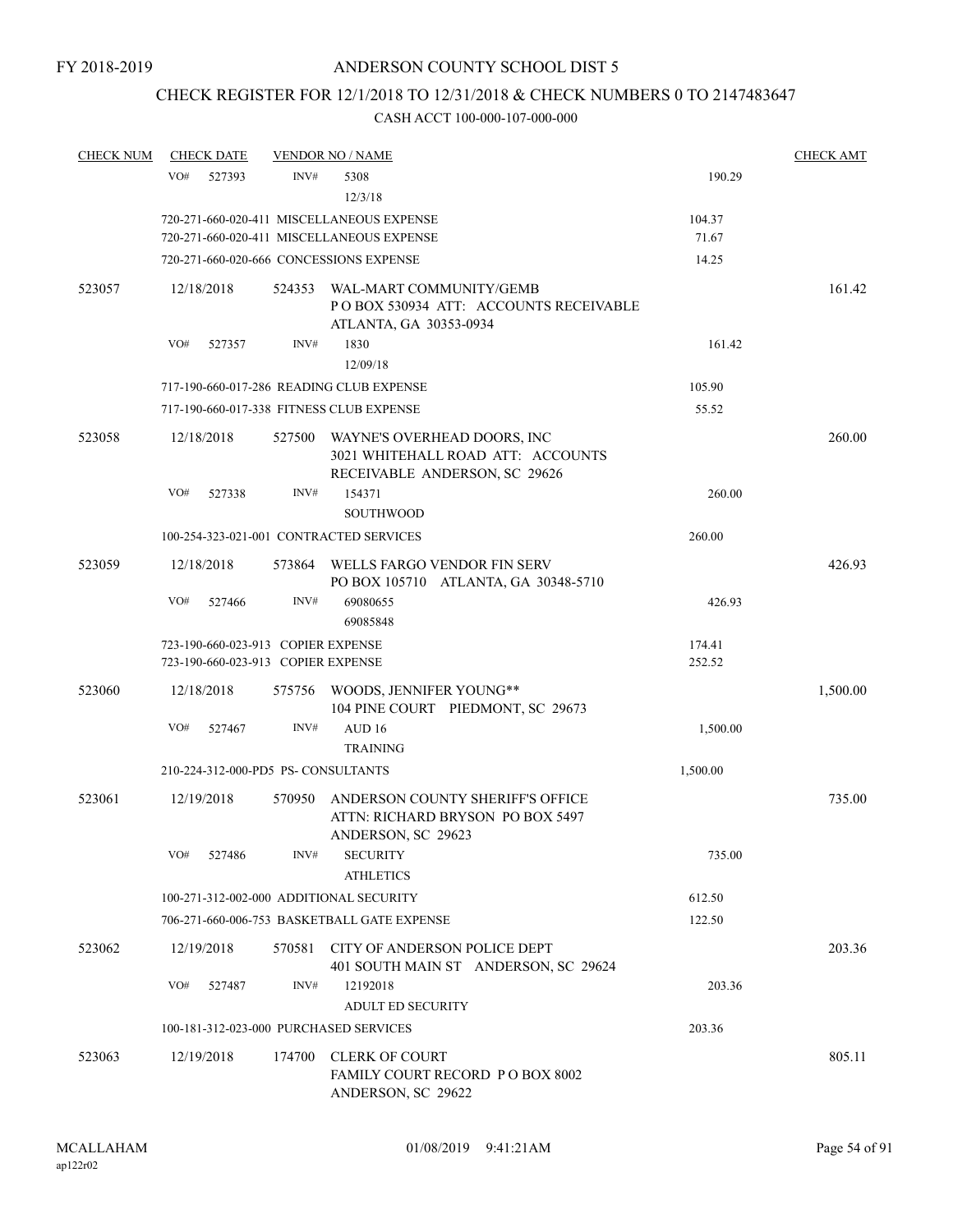## CHECK REGISTER FOR 12/1/2018 TO 12/31/2018 & CHECK NUMBERS 0 TO 2147483647

| <b>CHECK NUM</b> | <b>CHECK DATE</b>                 |             | <b>VENDOR NO / NAME</b>                                                                                                     |                      | <b>CHECK AMT</b> |
|------------------|-----------------------------------|-------------|-----------------------------------------------------------------------------------------------------------------------------|----------------------|------------------|
|                  | VO#<br>527476                     | INV#        | 12.28.18<br><b>DEDUCTIONS</b>                                                                                               | 805.11               |                  |
|                  |                                   |             | 100-000-435-000-000 WAGE GARNISH/CH SUPPORT                                                                                 | 805.11               |                  |
| 523064           | 12/19/2018                        |             | 211302 DUKE ENERGY<br>PO BOX 70516 CHARLOTTE, NC 28272-0516                                                                 |                      | 7,804.67         |
|                  | VO#<br>527565                     | INV#        | 2050044<br><b>VARENNES</b>                                                                                                  | 3,785.35             |                  |
|                  | VO#<br>527566                     | INV#        | 100-254-470-016-000 ENERGY-ELECTRICITY & WATER<br>2050047<br>WHITEHALL                                                      | 3,785.35<br>3,982.54 |                  |
|                  |                                   |             | 100-254-470-019-000 ENERGY-ELECTRICITY & WATER                                                                              | 3,982.54             |                  |
|                  | VO#<br>527567                     | INV#        | 1282029874<br><b>MCLEES SIGN</b>                                                                                            | 17.69                |                  |
|                  |                                   |             | 100-254-470-008-000 ENERGY-ELECTRICITY & WATER                                                                              | 17.69                |                  |
|                  | VO#<br>527568                     | INV#        | 1120248886<br>NEW PROSPECT                                                                                                  | 19.09                |                  |
|                  |                                   |             | 100-254-470-010-000 ENERGY-ELECTRICITY & WATER                                                                              | 19.09                |                  |
| 523065           | 12/19/2018                        | 573962 ECMC | LOCKBOX 7096 P.O. BOX 16478 ST. PAUL, MN<br>55116-0478                                                                      |                      | 230.27           |
|                  | VO#<br>527482                     | INV#        | 12.28.18<br><b>DEDUCTIONS</b>                                                                                               | 230.27               |                  |
|                  | 100-000-441-000-000 MISCELLANEOUS |             |                                                                                                                             | 230.27               |                  |
| 523066           | 12/19/2018                        | 563495      | ELECTRIC CITY UTILITIES<br>CITY OF ANDERSON PO BOX 100146 COLUMBIA,<br>SC 29202-3301                                        |                      | 973.36           |
|                  | VO#<br>527563                     | INV#        | 295758061<br><b>WATER &amp; SEWER</b>                                                                                       | 856.77               |                  |
|                  |                                   |             | 100-254-470-012-000 ENERGY-ELECTRICITY & WATER                                                                              | 856.77               |                  |
|                  | VO#<br>527564                     | INV#        | 495402011<br><b>WATER &amp; SEWER</b>                                                                                       | 116.59               |                  |
|                  |                                   |             | 100-254-470-000-000 ENERGY-ELECTRICITY & WATER                                                                              | 116.59               |                  |
| 523067           | 12/19/2018                        | 572552      | <b>GREAT LAKES HIGHER EDUC GUARANTY CORP</b><br>ADMINISTRATIVE WAGE GARNISHMENT UNIT PO<br>BOX 83230 CHICAGO, IL 60691-0230 |                      | 221.53           |
|                  | VO#<br>527481                     | INV#        | 12.28.18<br><b>DEDUCTIONS</b>                                                                                               | 221.53               |                  |
|                  | 100-000-441-000-000 MISCELLANEOUS |             |                                                                                                                             | 221.53               |                  |
| 523068           | 12/19/2018                        |             | 564010 NC CHILD SUPPORT CENTRALIZED COLLECTNS<br>POBOX 900012 RALEIGH, NC 27675-9012                                        |                      | 305.50           |
|                  | VO#<br>527475                     | INV#        | 12.28.18<br><b>DEDUCTIONS</b>                                                                                               | 305.50               |                  |
|                  |                                   |             | 100-000-435-000-000 WAGE GARNISH/CH SUPPORT                                                                                 | 305.50               |                  |
| 523069           | 12/19/2018                        |             | 568036 PIEDMONT NATURAL GAS                                                                                                 |                      | 4,329.84         |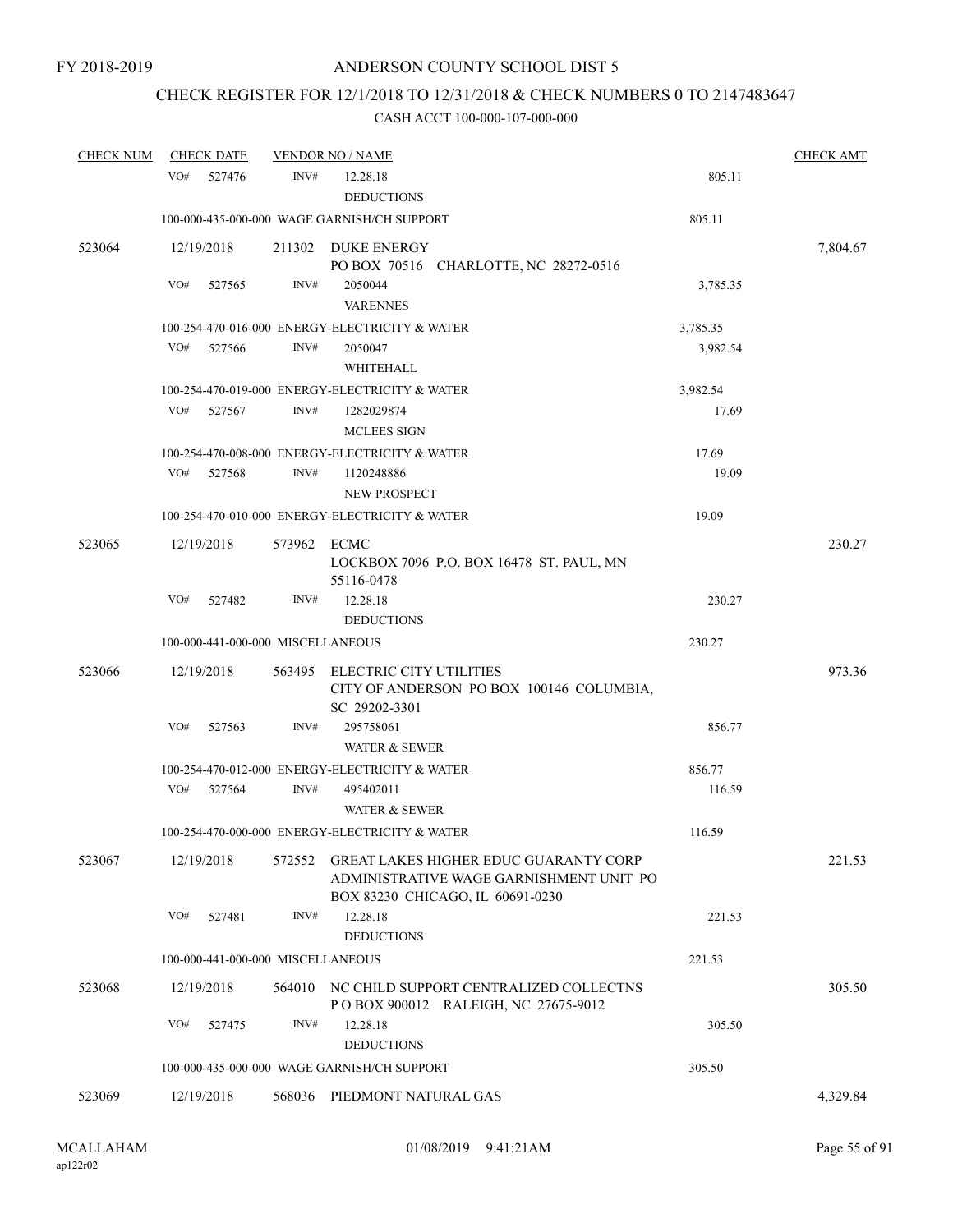## CHECK REGISTER FOR 12/1/2018 TO 12/31/2018 & CHECK NUMBERS 0 TO 2147483647

| <b>CHECK NUM</b> |     | <b>CHECK DATE</b>                 |        | <b>VENDOR NO / NAME</b>                         |                                                                                                                  |           | <b>CHECK AMT</b> |
|------------------|-----|-----------------------------------|--------|-------------------------------------------------|------------------------------------------------------------------------------------------------------------------|-----------|------------------|
|                  |     |                                   |        |                                                 | PO BOX 1246 CHARLOTTE, NC 28201-1246                                                                             |           |                  |
|                  | VO# | 527569                            | INV#   | DUE 1/4/19<br><b>UTILITIES</b>                  |                                                                                                                  | 4,329.84  |                  |
|                  |     | 100-254-472-000-000 ENERGY-GAS    |        |                                                 |                                                                                                                  | 48.23     |                  |
|                  |     | 100-254-472-000-000 ENERGY-GAS    |        |                                                 |                                                                                                                  | 167.85    |                  |
|                  |     | 100-254-472-003-000 ENERGY-GAS    |        |                                                 |                                                                                                                  | 1,441.22  |                  |
|                  |     | 100-254-472-006-000 ENERGY-GAS    |        |                                                 |                                                                                                                  | 989.76    |                  |
|                  |     | 100-254-472-007-000 ENERGY-GAS    |        |                                                 |                                                                                                                  | 518.99    |                  |
|                  |     | 100-254-472-010-000 ENERGY-GAS    |        |                                                 |                                                                                                                  | 288.24    |                  |
|                  |     | 600-256-470-003-000 ENERGY        |        |                                                 |                                                                                                                  | 133.90    |                  |
|                  |     | 600-256-470-007-000 ENERGY        |        |                                                 |                                                                                                                  | 166.31    |                  |
|                  |     | 600-256-470-008-000 ENERGY        |        |                                                 |                                                                                                                  | 165.54    |                  |
|                  |     | 600-256-470-010-000 ENERGY        |        |                                                 |                                                                                                                  | 191.01    |                  |
|                  |     | 600-256-470-018-000 ENERGY        |        |                                                 |                                                                                                                  | 218.79    |                  |
| 523070           |     | 12/19/2018                        | 452202 | <b>SC DEPT OF REVENUE</b>                       | POBOX 125 301 GERVAIS STREET CENTRAL<br>LEVY UNIT COLUMBIA, SC 29214-0213                                        |           | 809.29           |
|                  | VO# | 527477                            | INV#   | 12.28.18<br><b>DEDUCTIONS</b>                   |                                                                                                                  | 809.29    |                  |
|                  |     |                                   |        | 100-000-440-000-000 SC STATE TAX LEVY           |                                                                                                                  | 809.29    |                  |
| 523071           |     | 12/19/2018                        | 450701 | 29211                                           | SC RETIREMENT SYSTEM (SPP)<br>POBOX 11960 CAPITOL STATION COLUMBIA, SC                                           |           | 283.27           |
|                  | VO# | 527473                            | INV#   | 12.28.18                                        |                                                                                                                  | 283.27    |                  |
|                  |     |                                   |        | <b>DEDUCTIONS</b>                               |                                                                                                                  |           |                  |
|                  |     |                                   |        | 100-000-438-000-000 RETIREMENT SERV PURCHASE    |                                                                                                                  | 283.27    |                  |
| 523072           |     | 12/19/2018                        | 573721 |                                                 | SSBT AS TTEE FOR SCORP MM61953-001-042<br>MASS MUTUAL RETIREMENT SERVICES PO BOX<br>219062 KANSAS CITY, MO 64121 |           | 19,149.34        |
|                  | VO# | 527483                            | INV#   | 12.28.18<br><b>DEDUCTIONS</b>                   |                                                                                                                  | 19,149.34 |                  |
|                  |     |                                   |        | 100-000-468-000-000 OPTIONAL RETIREMENT PLAN    |                                                                                                                  | 12,310.28 |                  |
|                  |     |                                   |        | 100-000-484-000-000 EMPLOYER RETIREMENT PAYABLE |                                                                                                                  | 6,839.06  |                  |
| 523073           |     | 12/19/2018                        | 572503 | TG<br>P O BOX 659601                            | SAN ANTONIO, TX 78265-9601                                                                                       |           | 403.49           |
|                  | VO# | 527480                            | INV#   | 12.28.18<br><b>DEDUCTIONS</b>                   |                                                                                                                  | 403.49    |                  |
|                  |     | 100-000-441-000-000 MISCELLANEOUS |        |                                                 |                                                                                                                  | 403.49    |                  |
| 523074           |     | 12/19/2018                        | 504890 | <b>TIAA-CREF</b>                                |                                                                                                                  |           | 22,956.88        |
|                  | VO# | 527484                            | INV#   | 12.28.18<br><b>DEDUCTIONS</b>                   | POBOX 105316 ATLANTA, GA 30348-5316                                                                              | 22,956.88 |                  |
|                  |     |                                   |        | 100-000-468-000-000 OPTIONAL RETIREMENT PLAN    |                                                                                                                  | 14,758.02 |                  |
|                  |     |                                   |        | 100-000-484-000-000 EMPLOYER RETIREMENT PAYABLE |                                                                                                                  | 8,198.86  |                  |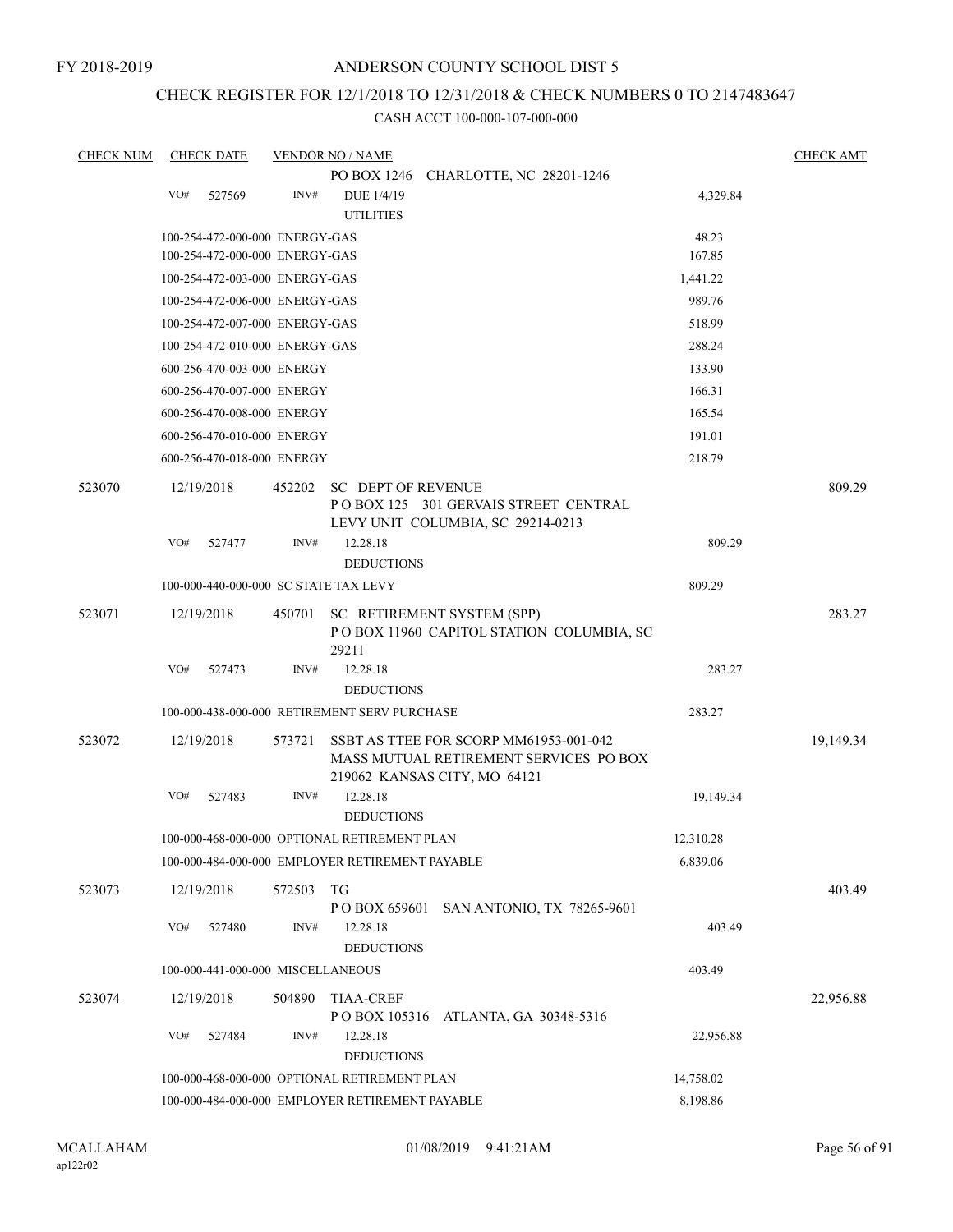# CHECK REGISTER FOR 12/1/2018 TO 12/31/2018 & CHECK NUMBERS 0 TO 2147483647

|        | <b>CHECK NUM</b> |     | <b>CHECK DATE</b>                 |              | <b>VENDOR NO / NAME</b>                                                                              |           | <b>CHECK AMT</b> |  |
|--------|------------------|-----|-----------------------------------|--------------|------------------------------------------------------------------------------------------------------|-----------|------------------|--|
| $\ast$ | 523076           |     | 12/19/2018                        |              | 564298 UNITED WAY OF ANDERSON COUNTY<br>POBOX 2067 ANDERSON, SC 29622                                |           | 1,356.93         |  |
|        |                  | VO# | 527474                            | INV#         | 12.28.18<br><b>DEDUCTIONS</b>                                                                        | 1,356.93  |                  |  |
|        |                  |     |                                   |              | 100-000-455-000-000 UNITED FUND - PAYABLE                                                            | 1,356.93  |                  |  |
|        | 523077           |     | 12/19/2018                        |              | 572350 US DEPARTMENT OF EDUCATION<br>NATIONAL PAYMENT CENTER PO BOX 105081<br>ATLANTA, GA 30348-5081 |           | 457.79           |  |
|        |                  | VO# | 527478                            | INV#         | 12.28.18<br><b>DEDUCTIONS</b>                                                                        | 457.79    |                  |  |
|        |                  |     | 100-000-441-000-000 MISCELLANEOUS |              |                                                                                                      | 457.79    |                  |  |
|        | 523078           |     | 12/19/2018                        | 575086 VALIC | C/O JP MORGAN CHASE PO BOX 301701<br>DALLAS, TX 75303-1701                                           |           | 45,876.97        |  |
|        |                  | VO# | 527485                            | INV#         | 12.28.18<br><b>DEDUCTIONS</b>                                                                        | 45,876.97 |                  |  |
|        |                  |     |                                   |              | 100-000-468-000-000 OPTIONAL RETIREMENT PLAN                                                         | 29,492.37 |                  |  |
|        |                  |     |                                   |              | 100-000-484-000-000 EMPLOYER RETIREMENT PAYABLE                                                      | 16,384.60 |                  |  |
| $\ast$ | 5211             |     | 12/05/2018                        | 574667       | EMPLOYEE VENDOR<br>1103 PLUM LANE ANDERSON, SC 29621                                                 |           | 316.50 E         |  |
|        |                  | VO# | 526480                            | INV#         | OCT <sub>22</sub><br><b>GREENVILLE</b>                                                               | 316.50    |                  |  |
|        |                  |     |                                   |              | 311-224-333-003-000 Trips and Conferences                                                            | 316.50    |                  |  |
|        | 5212             |     | 12/05/2018                        | 147625       | <b>EMPLOYEE VENDOR</b><br>201 DANDELION TRAIL ANDERSON, SC 29621                                     |           | 211.03 E         |  |
|        |                  | VO# | 526532                            | INV#         | <b>SUPPLIES</b><br>REIMBURSEMENT                                                                     | 211.03    |                  |  |
|        |                  |     |                                   |              | 707-190-660-007-201 MISCELLANEOUS EXPENSE                                                            | 211.03    |                  |  |
|        | 5213             |     | 12/05/2018                        | 159050       | EMPLOYEE VENDOR<br>127 GARDEN PARK DRIVE ANDERSON, SC 29621                                          |           | 207.19 E         |  |
|        |                  | VO# | 526529                            | INV#         | <b>SUPPLIES</b><br>REIMBURSEMENT                                                                     | 207.19    |                  |  |
|        |                  |     | 937-113-410-009-000 SUPPLIES      |              |                                                                                                      | 207.19    |                  |  |
|        | 5214             |     | 12/05/2018                        |              | 568574 CCP CROWE'S CORPORATE PROMOTIONS<br>PO BOX 2647 ANDERSON, SC 29622                            |           | 773.37 E         |  |
|        |                  | VO# | 526485                            | INV#         | 13125<br>WEST MARKET                                                                                 | 773.37    |                  |  |
|        |                  |     |                                   |              | 718-271-660-018-261 "T" SHIRTS EXPENSE                                                               | 773.37    |                  |  |
|        | 5215             |     | 12/05/2018                        |              | 573233 EMPLOYEE VENDOR<br>2400 LANE AVENUE ANDERSON, SC 29621                                        |           | 158.60 E         |  |
|        |                  | VO# | 526479                            | INV#         | <b>NOV 27</b><br><b>COLUMBIA</b>                                                                     | 158.60    |                  |  |
|        |                  |     |                                   |              | 100-266-333-000-000 TRIPS & CONFERENCES                                                              | 158.60    |                  |  |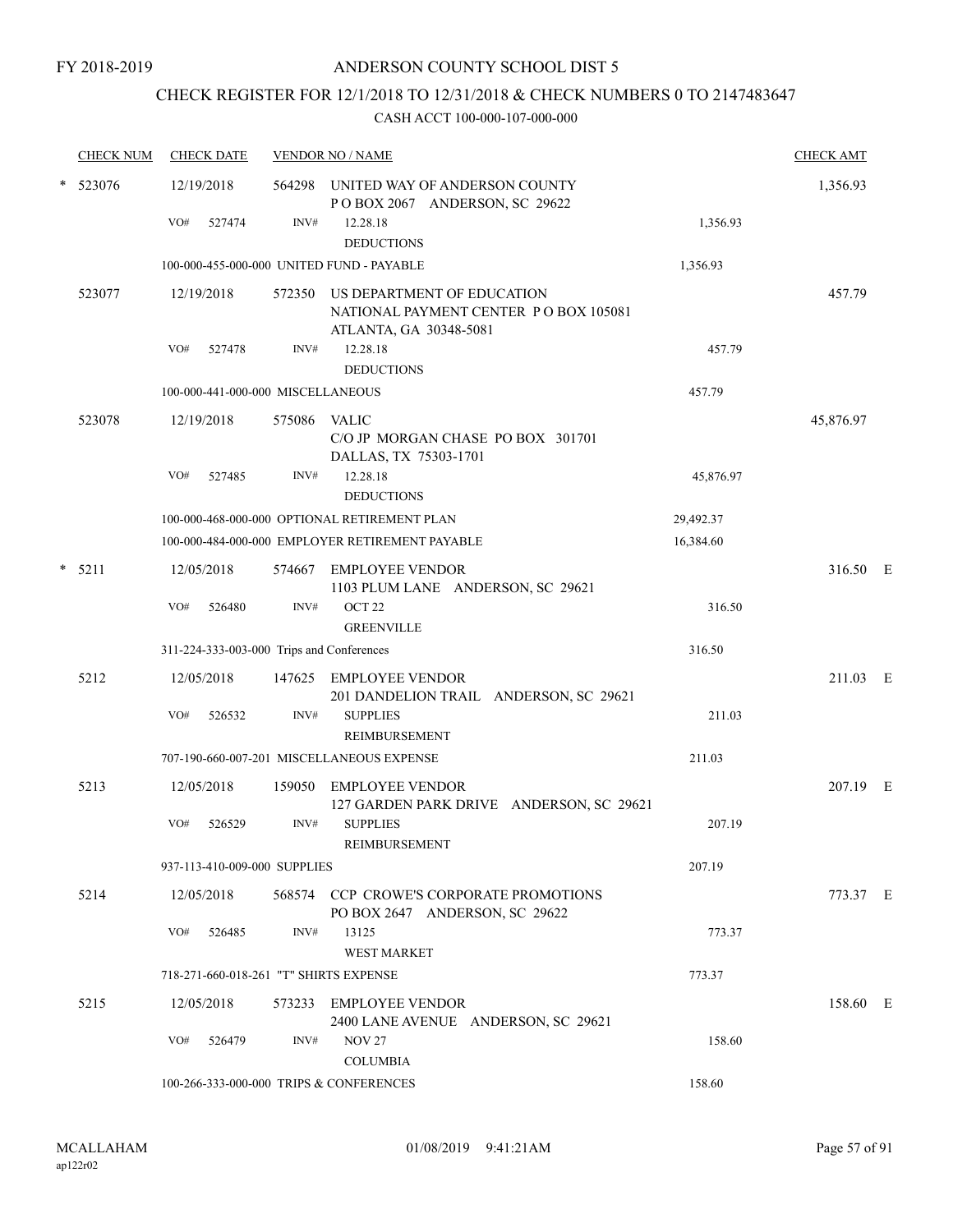## CHECK REGISTER FOR 12/1/2018 TO 12/31/2018 & CHECK NUMBERS 0 TO 2147483647

| <b>CHECK NUM</b> | <b>CHECK DATE</b>                                                                            | <b>VENDOR NO / NAME</b> | <b>CHECK AMT</b>                                                                                                         |     |       |                              |            |  |
|------------------|----------------------------------------------------------------------------------------------|-------------------------|--------------------------------------------------------------------------------------------------------------------------|-----|-------|------------------------------|------------|--|
| 5216             | 12/05/2018                                                                                   | 575730                  | <b>EMPLOYEE VENDOR</b><br>604 SWEET WILLIAM WAY FOUNTAIN INN, SC<br>29644                                                |     |       |                              | 125.00 E   |  |
|                  | VO#<br>526573                                                                                | INV#                    | <b>NAEA DUES</b>                                                                                                         |     |       | 125.00                       |            |  |
|                  |                                                                                              |                         | <b>REIMBURSEMENT</b>                                                                                                     |     |       |                              |            |  |
|                  |                                                                                              |                         | 207-224-333-001-004 TRIPS AND CONFERENCES                                                                                |     |       | 125.00                       |            |  |
| $* 5218$         | 12/05/2018                                                                                   | 202600                  | DILLARD'S SPORTS CENTER<br>708 WHITEHALL ROAD ATT: ACCOUNTS<br>RECEIVABLE ANDERSON, SC 29625                             |     |       |                              | 3,448.61 E |  |
|                  | VO#<br>526489                                                                                | INV#                    | 102323<br>PITCH MACHINE                                                                                                  |     |       | 2,434.25                     |            |  |
|                  | 100-271-410-002-000 SUPPLIES                                                                 |                         |                                                                                                                          |     |       | 2,434.25                     |            |  |
|                  | VO#<br>526490                                                                                | INV#                    | 102327<br><b>TLH GOLF</b>                                                                                                |     |       | 1,014.36                     |            |  |
|                  | 100-271-410-002-000 SUPPLIES                                                                 |                         |                                                                                                                          |     |       | 1,014.36                     |            |  |
| $*$ 5220         | 12/05/2018                                                                                   |                         | 569871 FOLLETT SCHOOL SOLUTIONS, INC<br>91826 COLLECTION CENTER DRIVE ATT:<br>ACCOUNTS RECEIVABLE CHICAGO, IL 60693-0918 |     |       |                              | 3,735.48 E |  |
|                  | VO#<br>526492                                                                                | INV#                    | 329964F<br><b>MCCANTS MS</b>                                                                                             | PO# | 99718 | 1,319.02                     |            |  |
|                  | 100-222-410-005-000 SUPPLIES                                                                 |                         |                                                                                                                          |     |       | 1,319.02                     |            |  |
|                  | VO#<br>526543                                                                                | INV#                    | 327151F                                                                                                                  |     |       | 396.56                       |            |  |
|                  |                                                                                              |                         | <b>CONCORD ELEM</b>                                                                                                      |     |       |                              |            |  |
|                  | 100-222-410-009-000 SUPPLIES<br>100-222-410-009-000 SUPPLIES                                 |                         |                                                                                                                          |     |       | 204.63<br>191.93             |            |  |
|                  | VO# 526568                                                                                   | INV#                    | 336296<br><b>MIDWAY ELEM</b>                                                                                             | PO# | 99763 | 2,019.90                     |            |  |
|                  | 100-222-410-017-000 SUPPLIES<br>100-222-410-017-000 SUPPLIES<br>100-222-410-017-000 SUPPLIES |                         |                                                                                                                          |     |       | 1,114.46<br>607.21<br>298.23 |            |  |
| 5221             | 12/05/2018                                                                                   | 237555                  | FORMS & SUPPLY<br>POBOX 563953 ATT: ACCOUNTS RECEIVABLE<br>CHARLOTTE, NC 28256                                           |     |       |                              | 158.41 E   |  |
|                  | VO#<br>526493                                                                                | INV#                    | 4820560<br>4822524                                                                                                       |     |       | 106.24                       |            |  |
|                  | 100-114-410-002-000 SUPPLIES                                                                 |                         |                                                                                                                          |     |       | 54.27                        |            |  |
|                  | 100-114-410-002-000 SUPPLIES                                                                 |                         |                                                                                                                          |     |       | 51.97                        |            |  |
|                  | VO#<br>526494                                                                                | INV#                    | 4813773<br>4818653                                                                                                       |     |       | 52.17                        |            |  |
|                  |                                                                                              |                         | 709-271-660-009-201 MISCELLANEOUS EXPENSE                                                                                |     |       | 14.98                        |            |  |
|                  |                                                                                              |                         | 709-271-660-009-201 MISCELLANEOUS EXPENSE                                                                                |     |       | 37.19                        |            |  |
| 5222             | 12/05/2018                                                                                   |                         | 575016 EMPLOYEE VENDOR<br>221 BROOK FOREST DRIVE ANDERSON, SC 29621                                                      |     |       |                              | 149.12 E   |  |
|                  | VO#<br>526474                                                                                | INV#                    | <b>SEPT 2018</b><br><b>MILEAGE</b>                                                                                       |     |       | 62.79                        |            |  |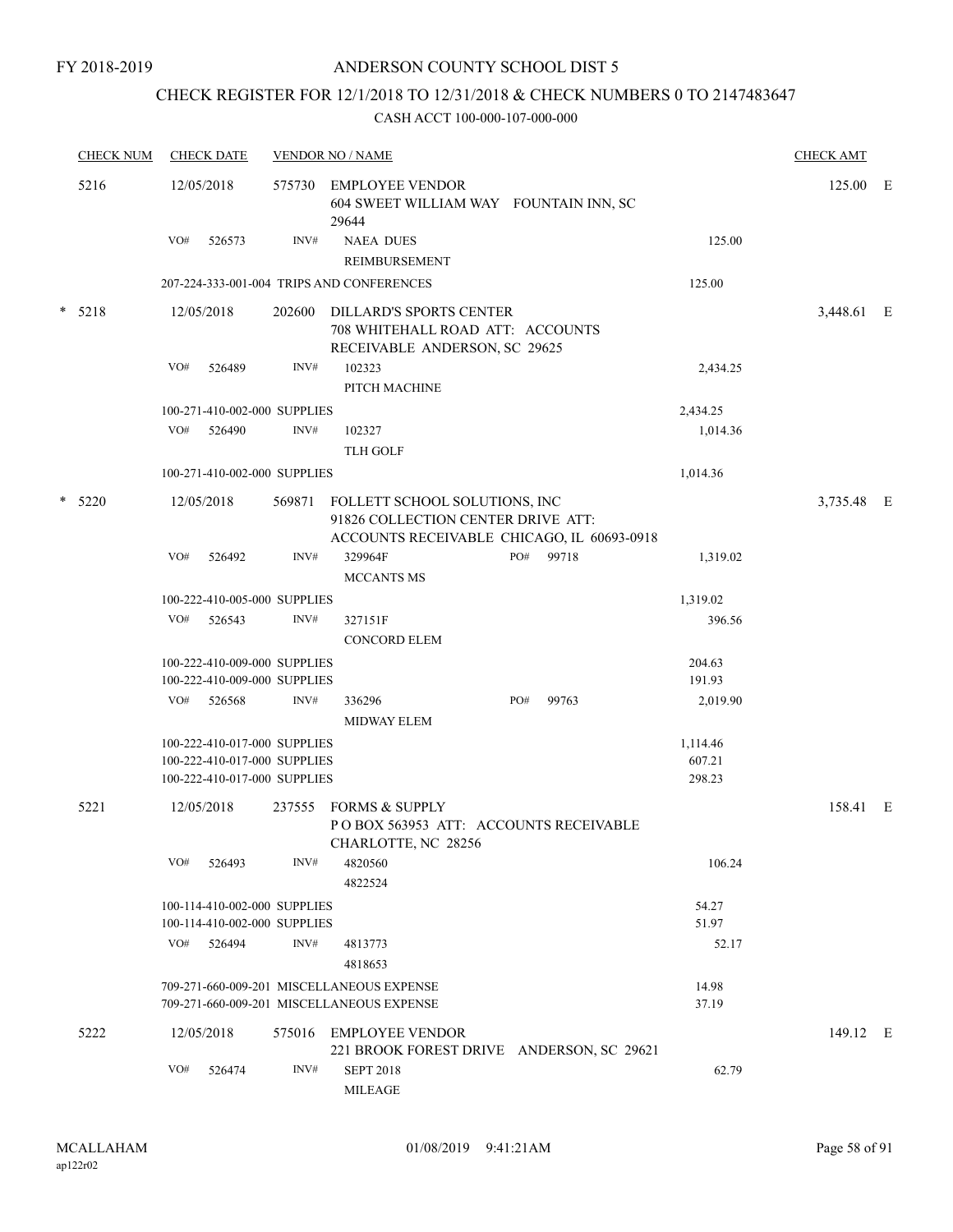# CHECK REGISTER FOR 12/1/2018 TO 12/31/2018 & CHECK NUMBERS 0 TO 2147483647

|   | <b>CHECK NUM</b> |     | <b>CHECK DATE</b> |                                   | <b>VENDOR NO / NAME</b>                                                                              |          | <b>CHECK AMT</b> |  |
|---|------------------|-----|-------------------|-----------------------------------|------------------------------------------------------------------------------------------------------|----------|------------------|--|
|   |                  |     |                   | 283-223-333-000-000 TRIPS/MILEAGE |                                                                                                      | 62.79    |                  |  |
|   |                  | VO# | 526523            | INV#                              | <b>OCCT 2018</b><br><b>MILEAGE</b>                                                                   | 86.33    |                  |  |
|   |                  |     |                   | 283-223-333-000-000 TRIPS/MILEAGE |                                                                                                      | 86.33    |                  |  |
|   | 5223             |     | 12/05/2018        | 251600                            | <b>GOPHER SPORT</b><br>POBOX 1450 NW5634 ATT: ACCOUNTS                                               |          | 2,290.91 E       |  |
|   |                  | VO# | 526495            | INV#                              | RECEIVABLE MINNEAPOLIS, MN 55485-5634<br>9509922<br>CUST #5095030                                    | 314.73   |                  |  |
|   |                  |     |                   | 100-114-410-002-OPE PE SUPPLIES   |                                                                                                      | 314.73   |                  |  |
|   |                  | VO# | 526496            | INV#                              | 9535438                                                                                              | 1,976.18 |                  |  |
|   |                  |     |                   |                                   | CUST #5095027                                                                                        |          |                  |  |
|   |                  |     |                   | 937-113-410-012-000 SUPPLIES      |                                                                                                      | 1,976.18 |                  |  |
|   | 5224             |     | 12/05/2018        |                                   | 575614 EMPLOYEE VENDOR<br>100 LIMELIGHT DR ANDERSON, SC 29621                                        |          | 780.02 E         |  |
|   |                  | VO# | 526464            | INV#                              | <b>PRINTING</b><br><b>REIMBURSEMENT</b>                                                              | 780.02   |                  |  |
|   |                  |     |                   |                                   | 100-115-312-031-000 PURCHASED SERVICES                                                               | 780.02   |                  |  |
| * | 5228             |     | 12/05/2018        |                                   | 572275 HAPPY CHEF UNIFORMS<br>22 PARK PLACE BUTLER, NJ 07405                                         |          | 452.20 E         |  |
|   |                  | VO# | 526497            | INV#                              | 1442906A<br>PO# 99894<br>PANEL COATS                                                                 | 452.20   |                  |  |
|   |                  |     |                   | 600-256-410-000-000 SUPPLIES      |                                                                                                      | 452.20   |                  |  |
|   | 5229             |     | 12/05/2018        | 262110                            | EMPLOYEE VENDOR<br>207 MAGNOLIA TERRACE PENDLETON, SC 29670                                          |          | 147.38 E         |  |
|   |                  | VO# | 526477            | INV#                              | <b>NOV 28</b><br><b>COLUMBIA</b>                                                                     | 147.38   |                  |  |
|   |                  |     |                   |                                   | 100-257-333-000-000 TRIPS AND CONFERENCES                                                            | 147.38   |                  |  |
|   | 5230             |     | 12/05/2018        | 573862                            | EMPLOYEE VENDOR<br>3022 BRACKENBERRY DRIVE ANDERSON, SC<br>29621                                     |          | 250.00 E         |  |
|   |                  | VO# | 526528            | INV#                              | <b>REGISTRATION</b><br>REIMBURSEMENT                                                                 | 250.00   |                  |  |
|   |                  |     |                   | 100-252-380-000-000 TRAVEL        |                                                                                                      | 250.00   |                  |  |
|   | 5231             |     | 12/05/2018        | 566745                            | <b>JUNIOR LIBRARY GUILD</b><br>P.O. BOX 6308 ATT: ACCOUNTS RECEIVABLE<br>CAROL STREAM, IL 60197-6308 |          | 965.95 E         |  |
|   |                  | VO# | 526498            | INV#                              | 441494<br><b>SOUTHWOOD</b>                                                                           | 965.95   |                  |  |
|   |                  |     |                   |                                   | 721-190-660-021-519 LIBRARY EXPENSE                                                                  | 965.95   |                  |  |
|   | $*$ 5233         |     | 12/05/2018        | 563964                            | <b>EMPLOYEE VENDOR</b><br>11 MATTESON BROOK LANE SIMPSONVILLE, SC<br>29681                           |          | 127.86 E         |  |
|   |                  | VO# | 526524            | INV#                              | <b>NOV 2018</b>                                                                                      | 127.86   |                  |  |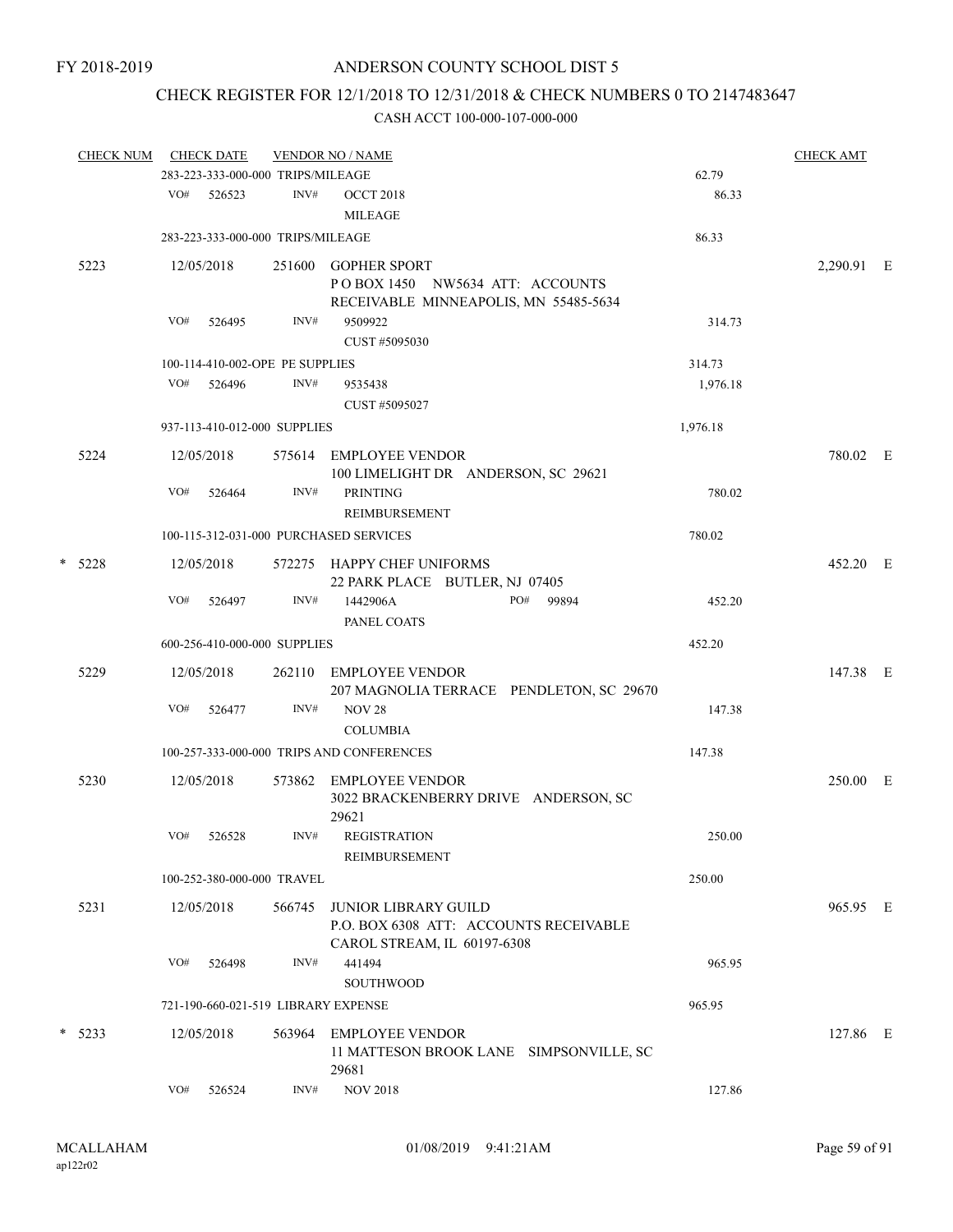## CHECK REGISTER FOR 12/1/2018 TO 12/31/2018 & CHECK NUMBERS 0 TO 2147483647

| <b>CHECK NUM</b> |     | <b>CHECK DATE</b> |                              | <b>VENDOR NO / NAME</b>                                                                          |          | <b>CHECK AMT</b> |  |
|------------------|-----|-------------------|------------------------------|--------------------------------------------------------------------------------------------------|----------|------------------|--|
|                  |     |                   |                              | <b>MILEAGE</b><br>100-266-332-000-000 IN-DISTRICT TRAVEL                                         | 127.86   |                  |  |
|                  |     |                   |                              |                                                                                                  |          |                  |  |
| $*$ 5235         |     | 12/05/2018        |                              | 574514 EMPLOYEE VENDOR<br>410 CONCORD ROAD ANDERSON, SC 29621                                    |          | 182.36 E         |  |
|                  | VO# | 526526            | INV#                         | <b>NOV 2018</b>                                                                                  | 182.36   |                  |  |
|                  |     |                   |                              | <b>MILEAGE</b>                                                                                   |          |                  |  |
|                  |     |                   |                              | 100-266-332-000-000 IN-DISTRICT TRAVEL                                                           | 182.36   |                  |  |
| 5239             |     | 12/05/2018        |                              | 575527 EMPLOYEE VENDOR                                                                           |          | 115.11 E         |  |
|                  |     |                   |                              | 2821 BELLVIEW ROAD ANDERSON, SC 29621                                                            |          |                  |  |
|                  | VO# | 526525            | INV#                         | <b>NOV 2018</b>                                                                                  | 115.11   |                  |  |
|                  |     |                   |                              | <b>MILEAGE</b>                                                                                   |          |                  |  |
|                  |     |                   |                              | 100-266-332-000-000 IN-DISTRICT TRAVEL                                                           | 115.11   |                  |  |
| $*$ 5241         |     | 12/05/2018        |                              | 568354 MCKAY, ZORN & ASSOCIATES, PA<br>110 FEDERAL STREET STE 5-C ANDERSON, SC<br>29625          |          | 1,344.34 E       |  |
|                  | VO# | 526546            | INV#                         | 1465.1118                                                                                        | 1,344.34 |                  |  |
|                  |     |                   |                              | <b>SOUTHWOOD</b>                                                                                 |          |                  |  |
|                  |     |                   |                              | 515-253-520-000-ART FINE ARTS CENTER                                                             | 1,344.34 |                  |  |
| 5244             |     | 12/05/2018        |                              | 572025 EMPLOYEE VENDOR<br>105 HANOVER CIRCLE ANDERSON, SC 29621                                  |          | 320.00 E         |  |
|                  | VO# | 526468            | INV#                         | <b>CHAMBER EVENT</b><br>REIMBURSEMENT                                                            | 320.00   |                  |  |
|                  |     |                   |                              | 100-390-410-000-000 SUPPLIES AND MATERIALS                                                       | 320.00   |                  |  |
| 5246             |     | 12/05/2018        | 405100                       | PERMA-BOUND<br>617 EAST VANDALIA ROAD ATT: ACCOUNTS<br>RECEIVABLE JACKSONVILLE, IL 62650-3599    |          | 3,471.67 E       |  |
|                  | VO# | 526506            | INV#                         | PO#<br>SHIP 587659<br>99680<br>NORTH POINTE                                                      | 3,471.67 |                  |  |
|                  |     |                   |                              | 100-112-410-013-WRH WAREHOUSE ORDERS                                                             | 404.99   |                  |  |
|                  |     |                   |                              | 100-112-410-013-WRH WAREHOUSE ORDERS                                                             | 25.72    |                  |  |
|                  |     |                   | 100-222-410-013-000 SUPPLIES |                                                                                                  | 2,777.40 |                  |  |
|                  |     |                   | 100-222-410-013-000 SUPPLIES |                                                                                                  | 263.56   |                  |  |
| 5247             |     | 12/05/2018        |                              | 574985 EMPLOYEE VENDOR<br>1203 HANOVER ROAD ANDERSON, SC 29621                                   |          | 451.23 E         |  |
|                  | VO# | 526537            | INV#                         | <b>AMAZON</b><br><b>REIMBURSEMENT</b>                                                            | 451.23   |                  |  |
|                  |     |                   |                              | 329-271-312-001-000 PUPIL ACTIVITY/ FIELD TRIPS- WBL                                             | 451.23   |                  |  |
| 5248             |     | 12/05/2018        |                              | 570443 PROJECT LEAD THE WAY<br>3939 PRIORITY WAY SOUTH DRIVE SUITE 400<br>INDIANAPOLIS, IN 46240 |          | $1,265.00$ E     |  |
|                  | VO# | 526567            | INV#                         | 163298<br><b>BIOMEDICAL</b>                                                                      | 1,265.00 |                  |  |
|                  |     |                   |                              | 207-224-333-001-004 TRIPS AND CONFERENCES                                                        | 1,265.00 |                  |  |
| 5249             |     | 12/05/2018        | 426200                       | QUILL CORPORATION                                                                                |          | 474.42 E         |  |
|                  |     |                   |                              |                                                                                                  |          |                  |  |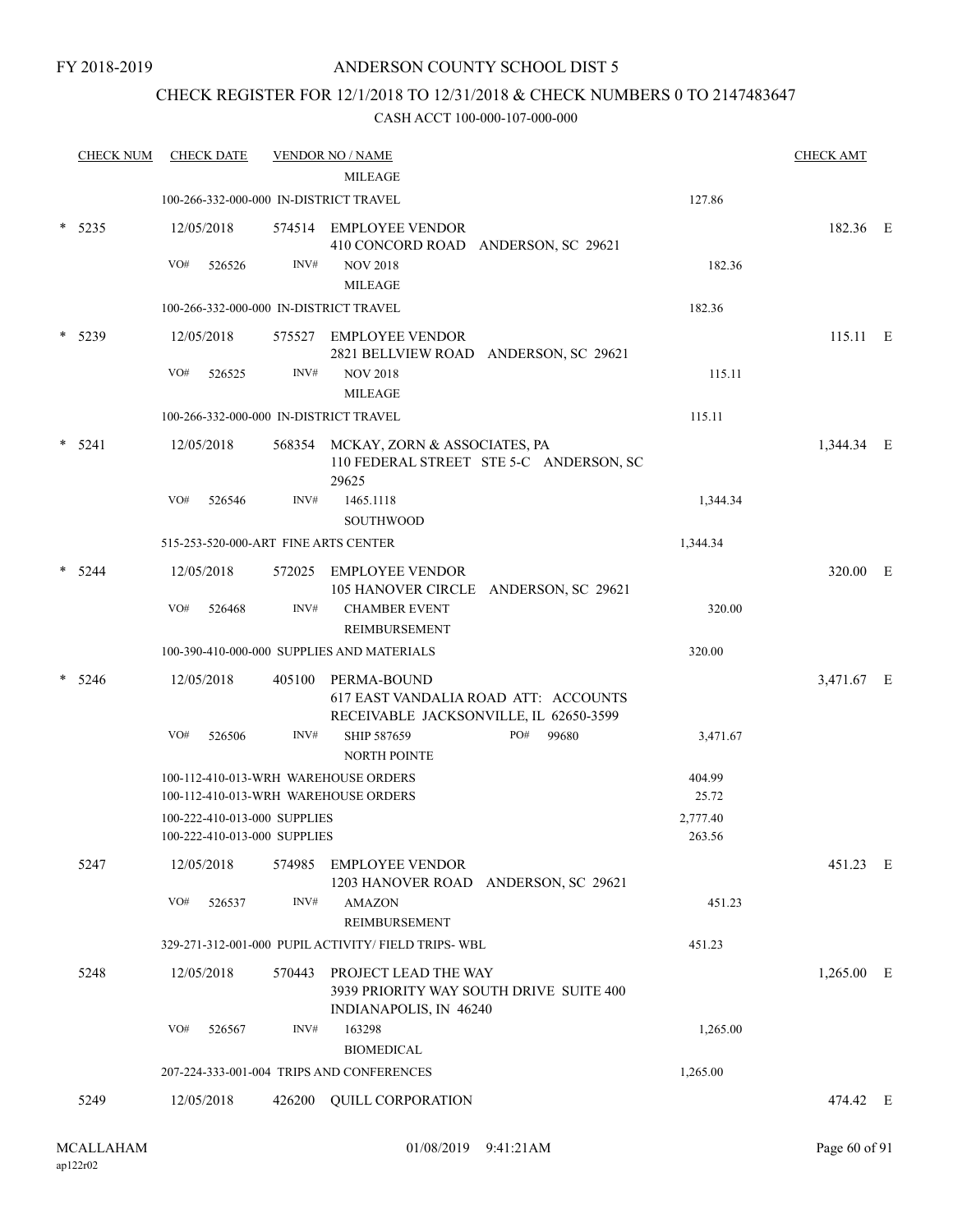## CHECK REGISTER FOR 12/1/2018 TO 12/31/2018 & CHECK NUMBERS 0 TO 2147483647

|        | <b>CHECK NUM</b> | <b>CHECK DATE</b>            |        | <b>VENDOR NO / NAME</b>                                                                                   |     |       |                  | <b>CHECK AMT</b> |  |
|--------|------------------|------------------------------|--------|-----------------------------------------------------------------------------------------------------------|-----|-------|------------------|------------------|--|
|        |                  |                              |        | PO BOX 37600 ATT: ACCOUNTS RECEIVABLE<br>PHILADELPHIA, PA 19101-0600                                      |     |       |                  |                  |  |
|        |                  | VO#<br>526549                | INV#   | 2660834<br>2716203                                                                                        | PO# | 99884 | 474.42           |                  |  |
|        |                  | 100-115-410-001-000 SUPPLIES |        |                                                                                                           |     |       | 36.29            |                  |  |
|        |                  |                              |        | 329-115-410-001-000 SUPPLIES-STATE EQUIPMENT<br>329-115-410-001-000 SUPPLIES-STATE EQUIPMENT              |     |       | 157.74<br>280.39 |                  |  |
|        | 5250             | 12/05/2018                   | 574513 | EMPLOYEE VENDOR<br>115 VICKI COURT ANDERSON, SC 29624                                                     |     |       |                  | 162.90 E         |  |
|        |                  | VO#<br>526472                | INV#   | <b>NOV 2018</b><br><b>MILEAGE</b>                                                                         |     |       | 162.90           |                  |  |
|        |                  | 100-221-332-000-000 TRAVEL   |        |                                                                                                           |     |       | 162.90           |                  |  |
| $\ast$ | 5252             | 12/05/2018                   | 463005 | <b>SCHOLASTIC TEACHERS STORE</b><br>PO BOX 3720 ATT: ACCOUNTS RECEIVABLE<br>JEFFERSON CITY, MO 65102-3720 |     |       |                  | 1,379.64 E       |  |
|        |                  | VO#<br>526555                | INV#   | 17837346<br><b>CALHOUN ELEM</b>                                                                           | PO# | 99593 | 1,379.64         |                  |  |
|        |                  |                              |        | 201-112-410-014-000 SUPPLIES AND MATERIALS                                                                |     |       | 1,265.73         |                  |  |
|        |                  |                              |        | 201-112-410-014-000 SUPPLIES AND MATERIALS                                                                |     |       | 113.91           |                  |  |
|        | $* 5254$         | 12/05/2018                   | 575700 | EMPLOYEE VENDOR<br>243 N. CATHRINE STREET PICKENS, SC 29671                                               |     |       |                  | 104.85 E         |  |
|        |                  | VO#<br>526481                | INV#   | <b>NOV 20</b>                                                                                             |     |       | 104.85           |                  |  |
|        |                  |                              |        | <b>BILTMORE HOUSE</b>                                                                                     |     |       |                  |                  |  |
|        |                  |                              |        | 706-271-660-006-585 FIELD TRIPS- GR. 6 EXPENSE                                                            |     |       | 104.85           |                  |  |
|        | $* 5256$         | 12/05/2018                   | 563805 | <b>EMPLOYEE VENDOR</b><br>102 ISSAC COURT ANDERSON, SC 29625                                              |     |       |                  | 483.62 E         |  |
|        |                  | VO#<br>526527                | INV#   | <b>WHITE BOARDS</b><br>REIMBURSEMENT                                                                      |     |       | 483.62           |                  |  |
|        |                  | 871-113-410-005-000 SUPPLIES |        |                                                                                                           |     |       | 483.62           |                  |  |
|        | $*$ 5259         | 12/05/2018                   | 575603 | <b>EMPLOYEE VENDOR</b><br>108 RICHFIELD DRIVE ANDERSON, SC 29625                                          |     |       |                  | 247.00 E         |  |
|        |                  | VO#<br>526465                | INV#   | <b>NATA DUES</b><br>REIMBURSEMENT                                                                         |     |       | 247.00           |                  |  |
|        |                  | 100-271-410-002-ATH SUPPLIES |        |                                                                                                           |     |       | 247.00           |                  |  |
|        | $* 5264$         | 12/07/2018                   | 126675 | ATTAWAY INC<br>PO BOX 302 ATT: ACCOUNTS RECEIVABLE<br>ANDERSON, SC 29622                                  |     |       |                  | 675.17 E         |  |
|        |                  | VO#<br>526672                | INV#   | 218185<br>218186                                                                                          | PO# | 99576 | 675.17           |                  |  |
|        |                  |                              |        | 100-221-410-000-000 SUPPLIES AND MATERIALS                                                                |     |       | 675.17           |                  |  |
|        | $* 5266$         | 12/07/2018                   | 575109 | <b>EMPLOYEE VENDOR</b><br>116 CROSSCREEK DRIVE ANDERSON, SC 29621                                         |     |       |                  | 196.66 E         |  |
|        |                  | VO#<br>526721                | INV#   | REIMBURSEMENT<br>PLANE TIX                                                                                |     |       | 196.66           |                  |  |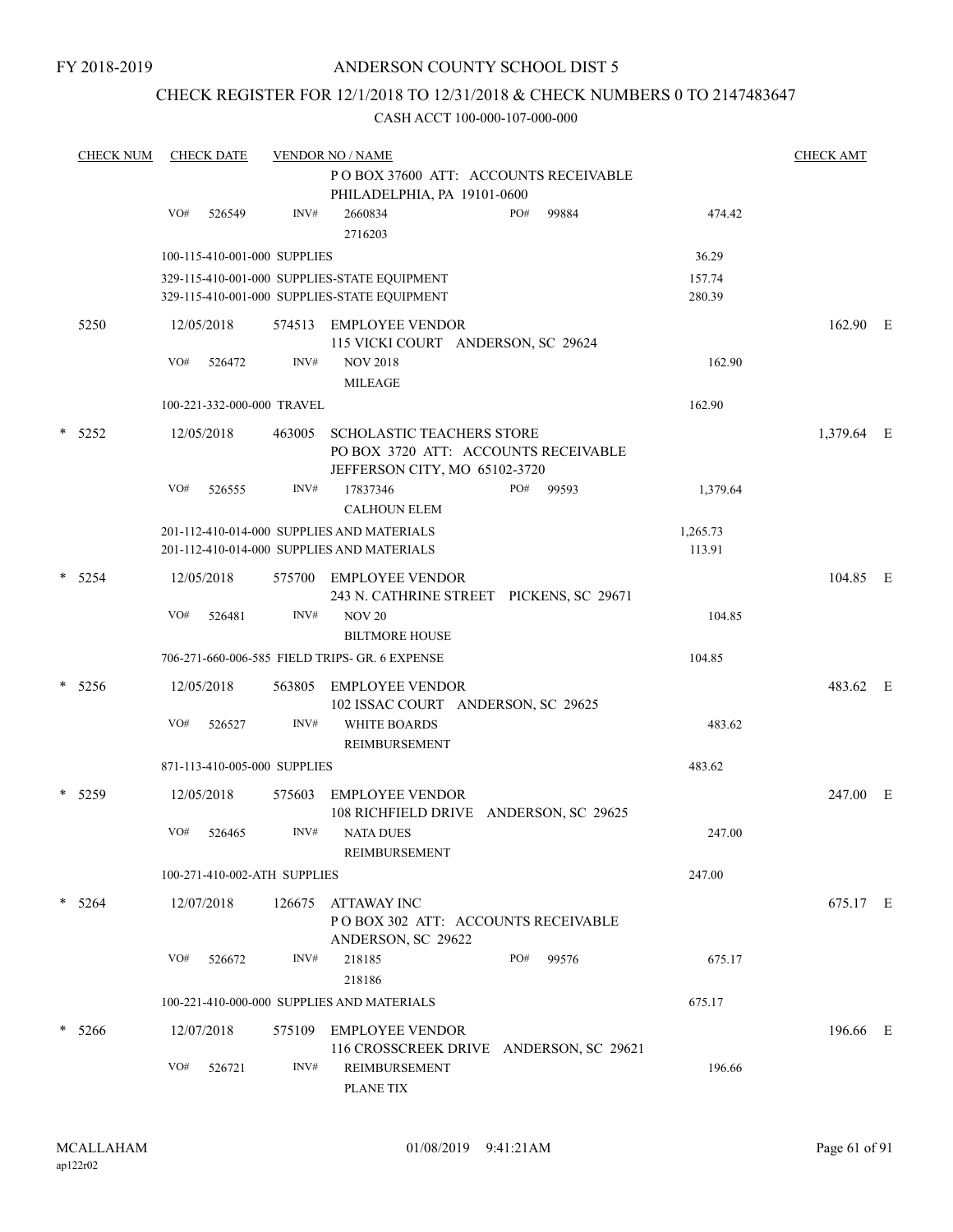# CHECK REGISTER FOR 12/1/2018 TO 12/31/2018 & CHECK NUMBERS 0 TO 2147483647

| <b>CHECK NUM</b> |     | <b>CHECK DATE</b>    | 394-224-333-063-000 TRIPS/PD     | <b>VENDOR NO / NAME</b>                                                                      | <b>CHECK AMT</b><br>196.66 |            |  |
|------------------|-----|----------------------|----------------------------------|----------------------------------------------------------------------------------------------|----------------------------|------------|--|
| 5267             | VO# | 12/07/2018<br>526589 | 201391<br>INV#                   | BLICK ART MATERIALS<br>6910 EAGLE WAY CHICAGO, IL 60670-1069<br>PO#<br>512785<br>99805       | 416.97                     | 416.97 E   |  |
|                  |     |                      |                                  | <b>SUPPLIES</b>                                                                              |                            |            |  |
|                  |     |                      | 100-113-410-005-ART ART SUPPLIES |                                                                                              | 416.97                     |            |  |
| $*$ 5270         |     | 12/07/2018           |                                  | 564276 EMPLOYEE VENDOR<br>936 CAMEO COURT ANDERSON, SC 29621                                 |                            | 326.78 E   |  |
|                  | VO# | 526729               | INV#                             | REIMBURSEMENT<br><b>SUPPLIES</b>                                                             | 326.78                     |            |  |
|                  |     |                      |                                  | 711-271-660-011-222 BUSINESS PARTNERSHIP EXPENSE                                             | 326.78                     |            |  |
| $* 5275$         |     | 12/07/2018           |                                  | 572778 CAROLINA CAMPUS SUPPLY, INC<br>PO BOX 172573 SPARTANBURG, SC 29301                    |                            | 117.70 E   |  |
|                  | VO# | 526639               | INV#                             | 2797<br>CAP & GOWNS                                                                          | 117.70                     |            |  |
|                  |     |                      |                                  | 900-188-410-000-006 HOMELESS SUPPLIES                                                        | 117.70                     |            |  |
| * 5278           |     | 12/07/2018           |                                  | 568574 CCP CROWE'S CORPORATE PROMOTIONS<br>PO BOX 2647 ANDERSON, SC 29622                    |                            | 4,194.40 E |  |
|                  | VO# | 526651               | INV#                             | 13079<br>13080,13081                                                                         | 4,194.40                   |            |  |
|                  |     |                      |                                  | 720-271-660-020-601 BAND CLUB EXPENSE                                                        | 2,894.35                   |            |  |
|                  |     |                      |                                  | 720-271-660-020-604 CHORUS CLUB EXPENSE                                                      | 953.37                     |            |  |
|                  |     |                      |                                  | 720-271-660-020-616 STRINGS/ ORCHESTRA EXPENSE                                               | 346.68                     |            |  |
| $* 5281$         |     | 12/07/2018           | 199000                           | DEMCO, INC<br>POBOX 8048 MADISON, WI 53708-8048                                              |                            | 491.19 E   |  |
|                  | VO# | 526588               | INV#                             | PO#<br>99909<br>6501240<br><b>SUPPLIES</b>                                                   | 491.19                     |            |  |
|                  |     |                      | 100-222-410-008-000 SUPPLIES     |                                                                                              | 491.19                     |            |  |
| 5282             |     | 12/07/2018           | 202600                           | DILLARD'S SPORTS CENTER<br>708 WHITEHALL ROAD ATT: ACCOUNTS<br>RECEIVABLE ANDERSON, SC 29625 |                            | 2,640.36 E |  |
|                  | VO# | 526746               | INV#                             | 101446<br>101449, 101456                                                                     | 2,640.36                   |            |  |
|                  |     |                      |                                  | 706-271-660-006-753 BASKETBALL GATE EXPENSE                                                  | 2,640.36                   |            |  |
| 5283             |     | 12/07/2018           | 213300                           | EBS, INC<br>615 EAST RIVER STREET ATT: ACCOUNTS<br>RECEIVABLE ANDERSON, SC 29624             |                            | 263.20 E   |  |
|                  | VO# | 526625               | INV#                             | 104441<br><b>KEYS</b>                                                                        | 128.29                     |            |  |
|                  |     |                      |                                  | 100-254-410-002-001 SUPPLIES - MAINTENANCE                                                   | 128.29                     |            |  |
|                  | VO# | 526626               | INV#                             | 104569<br><b>KEYS</b>                                                                        | 29.10                      |            |  |
|                  |     |                      |                                  | 100-254-410-005-001 SUPPLIES - MAINTENANCE                                                   | 29.10                      |            |  |
|                  |     | VO# 526627           | INV#                             | 104574                                                                                       | 8.83                       |            |  |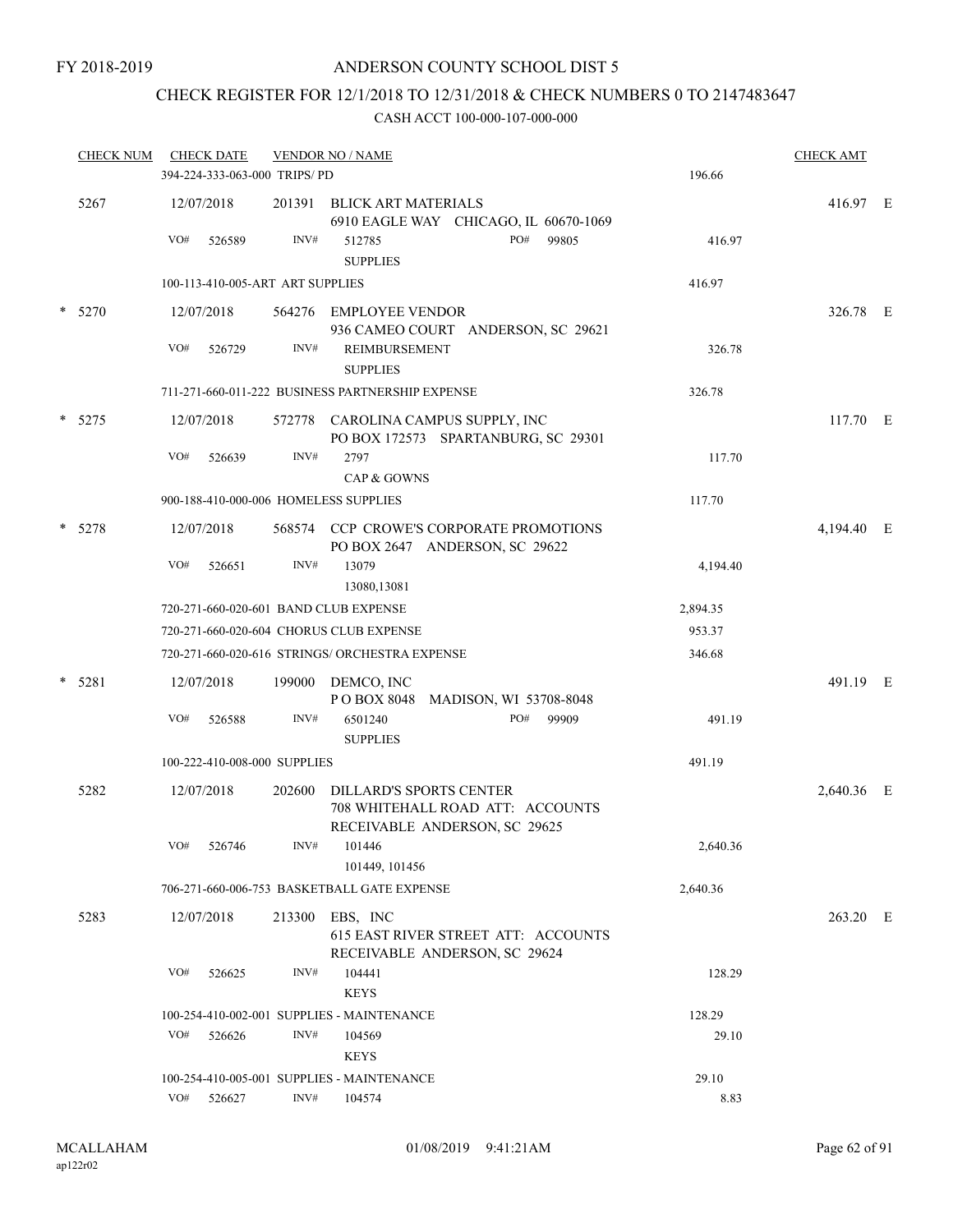## CHECK REGISTER FOR 12/1/2018 TO 12/31/2018 & CHECK NUMBERS 0 TO 2147483647

|        | <b>CHECK NUM</b> |     | <b>CHECK DATE</b>                |        | <b>VENDOR NO / NAME</b>                                                                                           |     |       |        | <b>CHECK AMT</b> |  |
|--------|------------------|-----|----------------------------------|--------|-------------------------------------------------------------------------------------------------------------------|-----|-------|--------|------------------|--|
|        |                  |     |                                  |        | <b>KEYS</b>                                                                                                       |     |       |        |                  |  |
|        |                  |     |                                  |        | 100-254-410-000-001 MAINT. SUPPLIES-STRUCTURES                                                                    |     |       | 8.83   |                  |  |
|        |                  | VO# | 526628                           | INV#   | 104547                                                                                                            |     |       | 33.64  |                  |  |
|        |                  |     |                                  |        | <b>KEYS</b>                                                                                                       |     |       |        |                  |  |
|        |                  |     |                                  |        | 100-254-410-005-001 SUPPLIES - MAINTENANCE                                                                        |     |       | 33.64  |                  |  |
|        |                  | VO# | 526629                           | INV#   | 104549                                                                                                            |     |       | 56.38  |                  |  |
|        |                  |     |                                  |        | <b>KEYS</b>                                                                                                       |     |       |        |                  |  |
|        |                  |     |                                  |        | 100-254-410-002-001 SUPPLIES - MAINTENANCE                                                                        |     |       | 56.38  |                  |  |
|        |                  | VO# | 526630                           | INV#   | 104438                                                                                                            |     |       | 6.96   |                  |  |
|        |                  |     |                                  |        | <b>KEYS</b>                                                                                                       |     |       |        |                  |  |
|        |                  |     |                                  |        | 100-254-410-002-001 SUPPLIES - MAINTENANCE                                                                        |     |       | 6.96   |                  |  |
|        | 5284             |     | 12/07/2018                       | 566171 | EMPLOYMENT SCREENING, INC<br>POBOX 410442 ATT: ACCOUNTS RECEIVABLE<br>CHARLOTTE, NC 28241                         |     |       |        | 373.00 E         |  |
|        |                  | VO# | 526593                           | INV#   | 5120318-1<br><b>SEARCHES</b>                                                                                      |     |       | 373.00 |                  |  |
|        |                  |     |                                  |        | 100-264-312-000-000 PURCHASED SERVICES                                                                            |     |       | 373.00 |                  |  |
| $\ast$ | 5286             |     | 12/07/2018                       | 235550 | FLINN SCIENTIFIC INC<br>PO BOX 71721 ATT: ACCOUNTS RECEIVABLE<br>CHICAGO, IL 60694-1721                           |     |       |        | 126.60 E         |  |
|        |                  | VO# | 526799                           | INV#   | 2292189                                                                                                           |     |       | 126.60 |                  |  |
|        |                  |     |                                  |        | <b>SUPPLIES</b>                                                                                                   |     |       |        |                  |  |
|        |                  |     | 100-114-410-003-000 SUPPLIES     |        |                                                                                                                   |     |       | 126.60 |                  |  |
|        | 5287             |     | 12/07/2018                       | 575572 | EMPLOYEE VENDOR<br>124 APPLETON LANE MAULDIN, SC 29662                                                            |     |       |        | 275.00 E         |  |
|        |                  | VO# | 526605                           | INV#   | 2018-2019<br><b>TEACHER SUPPLY</b>                                                                                |     |       | 275.00 |                  |  |
|        |                  |     |                                  |        | 377-114-410-000-000 TEACHER SUPPLY - DISTRICT OFFICE                                                              |     |       | 275.00 |                  |  |
|        | 5288             |     | 12/07/2018                       | 569871 | FOLLETT SCHOOL SOLUTIONS, INC<br>91826 COLLECTION CENTER DRIVE ATT:<br>ACCOUNTS RECEIVABLE CHICAGO, IL 60693-0918 |     |       |        | 987.63 E         |  |
|        |                  | VO# | 526587                           | INV#   | 349291F<br><b>BOOKS</b>                                                                                           | PO# | 99838 | 500.84 |                  |  |
|        |                  |     | 100-222-410-000-MDA MEDIA EBOOKS |        |                                                                                                                   |     |       | 500.84 |                  |  |
|        |                  | VO# | 526642                           | INV#   | 340713F                                                                                                           |     |       | 486.79 |                  |  |
|        |                  |     |                                  |        | <b>BOOKS</b>                                                                                                      |     |       |        |                  |  |
|        |                  |     | 100-222-410-000-MDA MEDIA EBOOKS |        |                                                                                                                   |     |       | 486.79 |                  |  |
|        | 5289             |     | 12/07/2018                       | 237555 | <b>FORMS &amp; SUPPLY</b>                                                                                         |     |       |        | 418.49 E         |  |
|        |                  |     |                                  |        | POBOX 563953 ATT: ACCOUNTS RECEIVABLE<br>CHARLOTTE, NC 28256                                                      |     |       |        |                  |  |
|        |                  | VO# | 526646                           | INV#   | 4825225<br><b>SUPPLIES</b>                                                                                        | PO# | 99916 | 260.00 |                  |  |
|        |                  |     |                                  |        | 100-252-410-000-000 SUPPLIES AND MATERIALS                                                                        |     |       | 260.00 |                  |  |
|        |                  | VO# | 526728                           | INV#   | 4806821                                                                                                           | PO# | 99841 | 21.86  |                  |  |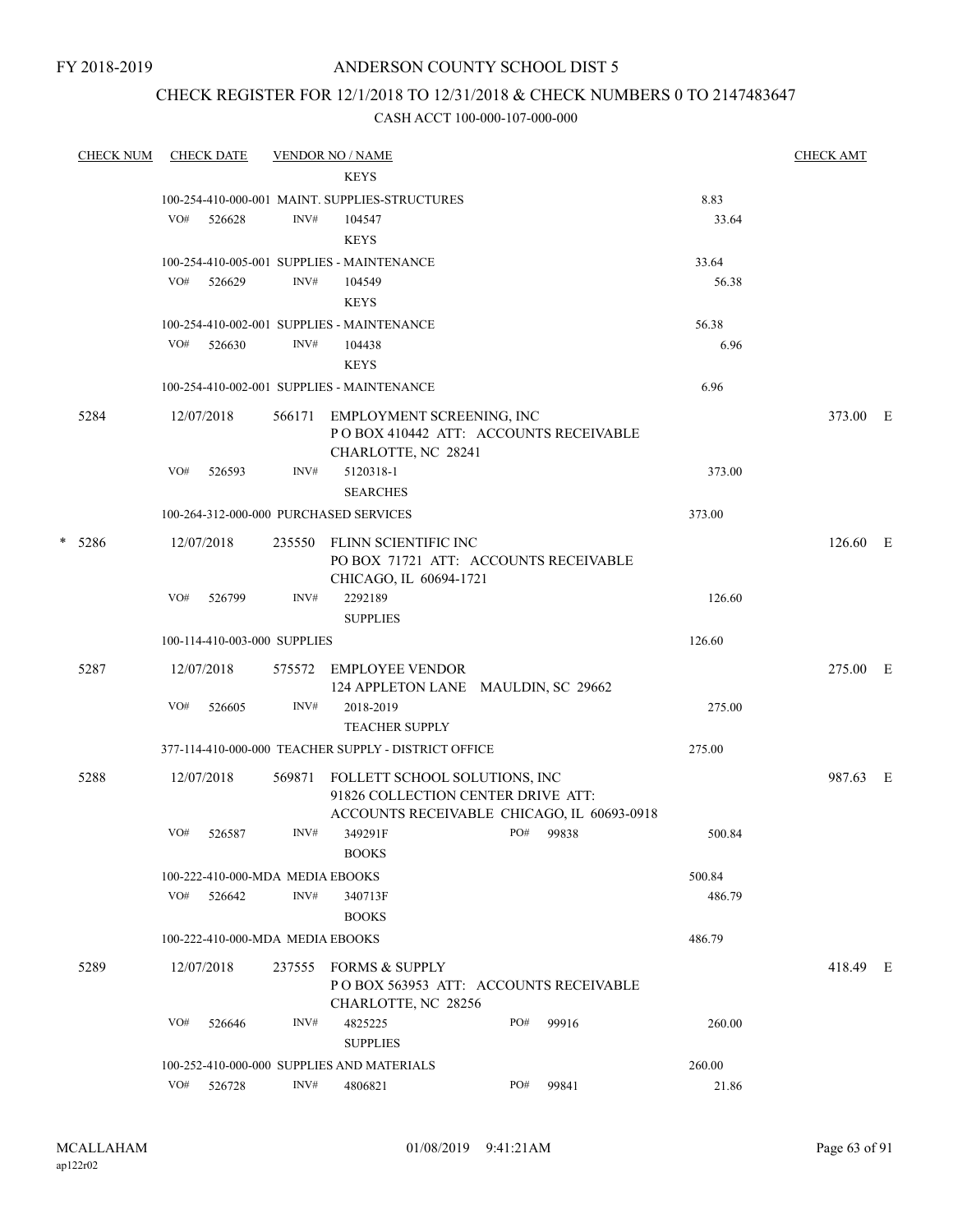## CHECK REGISTER FOR 12/1/2018 TO 12/31/2018 & CHECK NUMBERS 0 TO 2147483647

| <b>CHECK NUM</b> |     | <b>CHECK DATE</b>            |        | <b>VENDOR NO / NAME</b>                                                                            |        | <b>CHECK AMT</b> |  |
|------------------|-----|------------------------------|--------|----------------------------------------------------------------------------------------------------|--------|------------------|--|
|                  |     |                              |        | <b>SUPPLIES</b>                                                                                    |        |                  |  |
|                  |     |                              |        | 100-252-410-000-000 SUPPLIES AND MATERIALS                                                         | 21.86  |                  |  |
|                  | VO# | 526739                       | INV#   | 4826127                                                                                            | 52.59  |                  |  |
|                  |     |                              |        | <b>SUPPLIES</b>                                                                                    |        |                  |  |
|                  |     |                              |        | 705-271-660-005-411 MISCELLANEOUS EXPENSE                                                          | 52.59  |                  |  |
|                  | VO# | 526795                       | INV#   | 4834073                                                                                            | 84.04  |                  |  |
|                  |     |                              |        | <b>SUPPLIES</b>                                                                                    |        |                  |  |
|                  |     | 100-112-410-014-000 SUPPLIES |        |                                                                                                    | 84.04  |                  |  |
| $*$ 5291         |     | 12/07/2018                   |        | 241365 G&G SALES AND SERVICE<br>3359 KENNERLY ROAD ATT: ACCOUNTS<br>RECEIVABLE IRMO, SC 29063-8505 |        | 900.00 E         |  |
|                  | VO# | 526624                       | INV#   | 4374                                                                                               | 900.00 |                  |  |
|                  |     |                              |        | <b>SERVICE</b>                                                                                     |        |                  |  |
|                  |     |                              |        | 100-254-323-006-001 CONTRACTED SERVICES                                                            | 900.00 |                  |  |
| 5292             |     | 12/07/2018                   | 252650 | GRAINGER<br>DEPT 867098550 ATT: ACCOUNTS RECEIVABLE<br>PALATINE, IL 60038-0001                     |        | 136.46 E         |  |
|                  | VO# | 526623                       | INV#   | 9010206283<br><b>SUPPLIES</b>                                                                      | 136.46 |                  |  |
|                  |     |                              |        | 100-254-410-000-001 MAINT. SUPPLIES-STRUCTURES                                                     | 136.46 |                  |  |
| * 5298           |     | 12/07/2018                   |        | 573279 HERSHEY CREAMERY COMPANY<br>301 S CAMERON STREET HARRISBURG, PA                             |        | 214.56 E         |  |
|                  |     |                              |        | 17101-2815                                                                                         |        |                  |  |
|                  | VO# | 526706                       | INV#   | 0013734966                                                                                         | 57.48  |                  |  |
|                  |     |                              |        | NEVITT FOREST                                                                                      |        |                  |  |
|                  |     |                              |        | 712-271-660-012-391 ICE CREAM SALES EXPENSE                                                        | 57.48  |                  |  |
|                  | VO# | 526719                       | INV#   | 0013692099<br><b>CALHOUN</b>                                                                       | 157.08 |                  |  |
|                  |     |                              |        | 712-271-660-012-391 ICE CREAM SALES EXPENSE                                                        | 157.08 |                  |  |
| * 5309           |     | 12/07/2018                   |        | 575128 EMPLOYEE VENDOR<br>700 CONCORD AVE ANDERSON, SC 29621                                       |        | 154.70 E         |  |
|                  | VO# | 526575                       | INV#   | 11/27/18<br><b>COLUMBIA</b>                                                                        | 154.70 |                  |  |
|                  |     |                              |        | 267-224-333-016-P15 TRIPS AND CONFERENCES                                                          | 154.70 |                  |  |
| 5310             |     | 12/07/2018                   | 565441 | <b>EMPLOYEE VENDOR</b><br>1809 COLLEGE AVE ANDERSON, SC 29621                                      |        | 629.82 E         |  |
|                  | VO# | 526591                       | INV#   | REIMBURSEMENT<br><b>FIELD KITS</b>                                                                 | 629.82 |                  |  |
|                  |     |                              |        | 207-115-410-001-006 SUPPLIES-IMPROVE PRGS                                                          | 629.82 |                  |  |
| $* 5319$         |     | 12/07/2018                   | 349701 | MED CENTRAL HEALTH RESOURCES<br>3424 CLEMSON BLVD ATT: ACCOUNTS<br>RECEIVABLE ANDERSON, SC 29621   |        | 125.00 E         |  |
|                  | VO# | 526581                       | INV#   | 15847<br><b>GLEW</b>                                                                               | 40.00  |                  |  |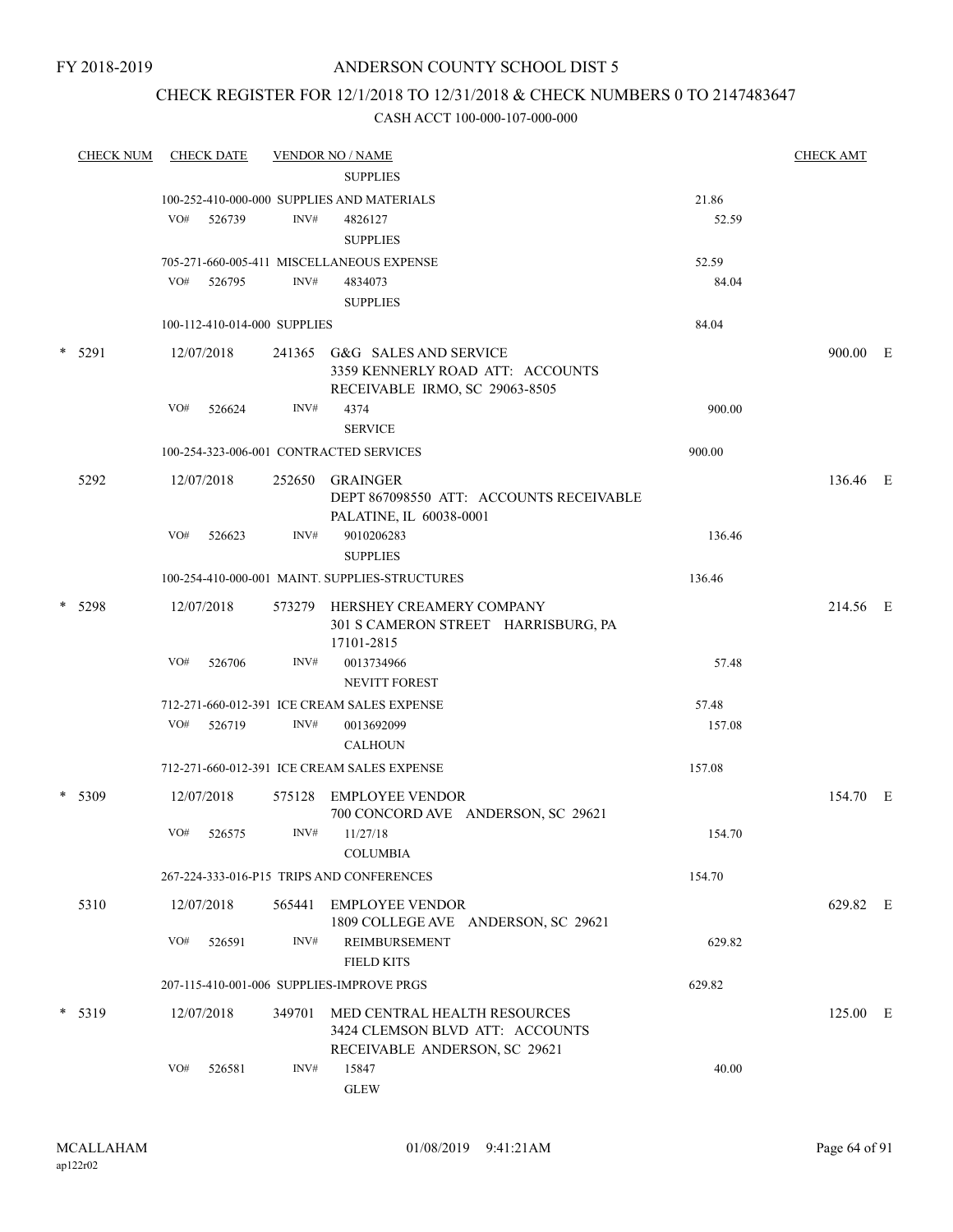# CHECK REGISTER FOR 12/1/2018 TO 12/31/2018 & CHECK NUMBERS 0 TO 2147483647

| <b>CHECK NUM</b> |     | <b>CHECK DATE</b>            |        | <b>VENDOR NO / NAME</b>                                                                                    |       |          | <b>CHECK AMT</b> |   |
|------------------|-----|------------------------------|--------|------------------------------------------------------------------------------------------------------------|-------|----------|------------------|---|
|                  |     |                              |        | 100-255-323-000-000 CONTRACTED SERVICES                                                                    |       | 40.00    |                  |   |
|                  | VO# | 526584                       | INV#   | 53401<br><b>CAIN</b>                                                                                       |       | 85.00    |                  |   |
|                  |     |                              |        | 100-255-323-000-000 CONTRACTED SERVICES                                                                    |       | 85.00    |                  |   |
| 5320             |     | 12/07/2018                   | 352100 | <b>MEREDITH BATTERY SERVICE</b><br>1802 WEST WHITNER STREET ATT: ACCOUNTS<br>RECEIVABLE ANDERSON, SC 29624 |       |          | 260.70 E         |   |
|                  | VO# | 526619                       | INV#   | 100442<br><b>SUPPLIES</b>                                                                                  |       | 260.70   |                  |   |
|                  |     | 100-254-410-006-000 SUPPLIES |        |                                                                                                            |       | 260.70   |                  |   |
| * 5322           |     | 12/07/2018                   | 574772 | EMPLOYEE VENDOR<br>102 LOTTS DRIVE CLINTON, SC 29325                                                       |       |          | 1,955.60 E       |   |
|                  | VO# | 526796                       | INV#   | <b>REIMBURSEMENT</b><br><b>COSTUME SUPPLIES</b>                                                            |       | 156.82   |                  |   |
|                  |     |                              |        | 817-112-410-014-000 SUPPLIES AND MATERIALS                                                                 |       | 156.82   |                  |   |
|                  | VO# | 526803                       | INV#   | REIMBURSEMENT<br><b>COSTUMES</b>                                                                           |       | 1,798.78 |                  |   |
|                  |     |                              |        | 817-112-410-014-000 SUPPLIES AND MATERIALS                                                                 |       | 1,798.78 |                  |   |
| $*$ 5325         |     | 12/07/2018                   | 570673 | NATIONAL DROPOUT PREVENTION NETWORK<br>713 E. GREENVILLE ST SUITE D #108 ANDERSON,<br>SC 29621             |       |          | 125.00 E         |   |
|                  | VO# | 526783                       | INV#   | Z1811<br>PO#<br><b>KELLIE BROWN-RAMS</b>                                                                   | 99915 | 125.00   |                  |   |
|                  |     | 394-224-333-063-000 TRIPS/PD |        |                                                                                                            |       | 125.00   |                  |   |
| 5326             |     | 12/07/2018                   | 575740 | EMPLOYEE VENDOR<br>111 REGALIA COURT #107 CLEMSON, SC 29631                                                |       |          | 500.00           | E |
|                  | VO# | 526750                       | INV#   | <b>REIMBURSEMENT</b><br><b>MOVING EXPS</b>                                                                 |       | 500.00   |                  |   |
|                  |     |                              |        | 267-264-333-000-RR3 TRIPS-RECRUITE HQ TEACHERS                                                             |       | 500.00   |                  |   |
| * 5330           |     | 12/07/2018                   | 574491 | <b>EMPLOYEE VENDOR</b><br>107 NETTLES ROAD CLEMSON, SC 29631                                               |       |          | 159.06 E         |   |
|                  | VO# | 526779                       | INV#   | 11/27/18<br><b>COLUMBIA</b>                                                                                |       | 159.06   |                  |   |
|                  |     |                              |        | 267-224-333-000-P15 TRIPS- NEW PRINC/ASST PRINC                                                            |       | 159.06   |                  |   |
| 5331             |     | 12/07/2018                   | 394675 | PIP PRINTING<br>1005 NORTH FANT STREET ATT: ACCOUNTS<br>RECEIVABLE ANDERSON, SC 29621                      |       |          | 115.60 E         |   |
|                  | VO# | 526653                       | INV#   | 97879<br><b>POSTERS</b>                                                                                    |       | 115.60   |                  |   |
|                  |     |                              |        | 721-190-660-021-647 DRAMA HIGH EXPENSE                                                                     |       | 115.60   |                  |   |
| $* 5336$         |     | 12/07/2018                   | 462725 | SCHOLASTIC BOOK CLUBS, INC<br>POBOX 3745 ATT: ACCOUNTS RECEIVABLE<br>JEFFERSON CITY, MO 65102-3720         |       |          | $2,602.20$ E     |   |
|                  | VO# | 526650                       | INV#   | 3884919                                                                                                    |       | 2,602.20 |                  |   |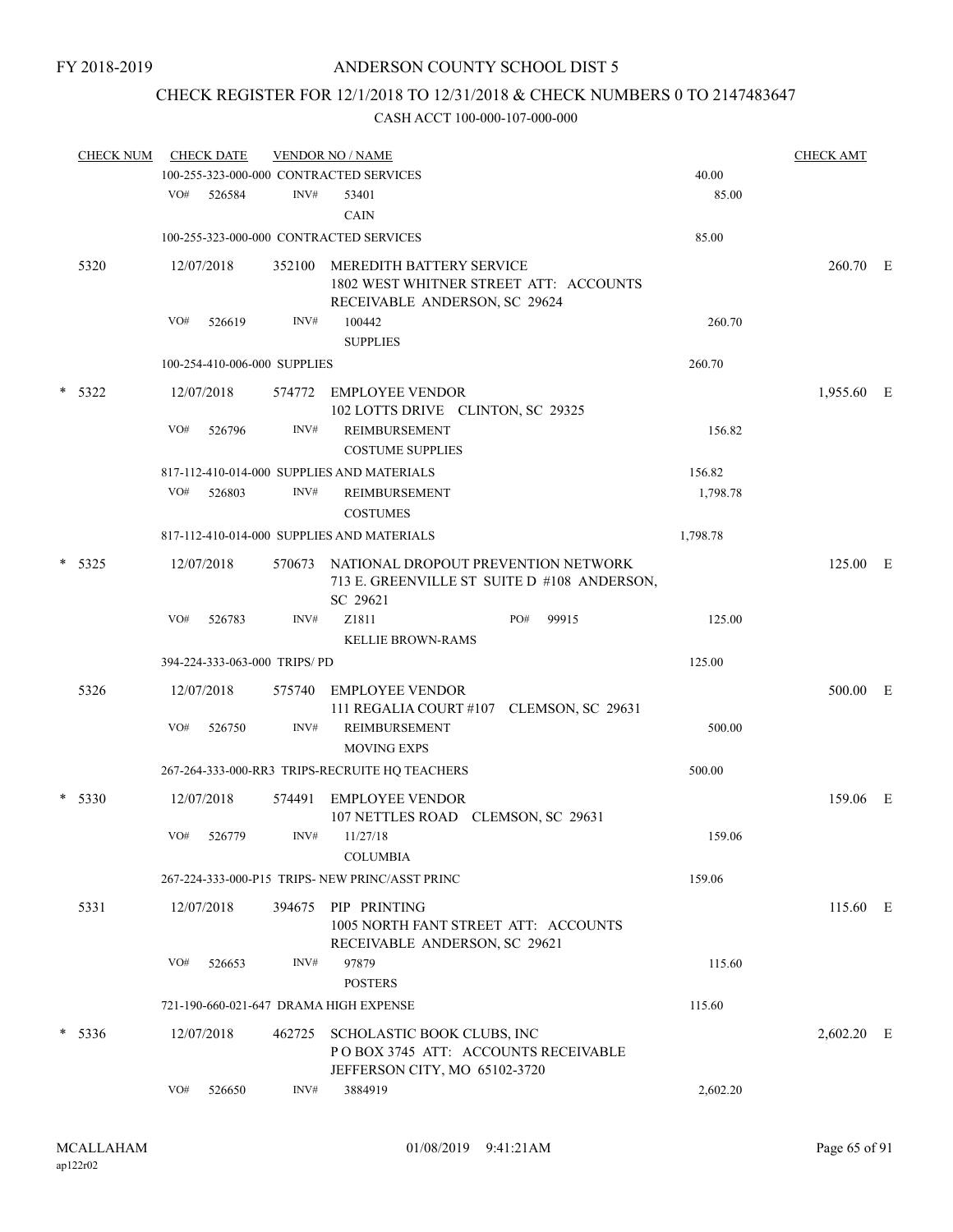## CHECK REGISTER FOR 12/1/2018 TO 12/31/2018 & CHECK NUMBERS 0 TO 2147483647

| <b>CHECK NUM</b> | <b>CHECK DATE</b>                                            |        | <b>VENDOR NO / NAME</b><br>1534502                                                            |     |                          |                 | <b>CHECK AMT</b> |  |
|------------------|--------------------------------------------------------------|--------|-----------------------------------------------------------------------------------------------|-----|--------------------------|-----------------|------------------|--|
|                  | 720-271-660-020-519 LIBRARY EXPENSE                          |        |                                                                                               |     |                          | 2,602.20        |                  |  |
| 5337             | 12/07/2018                                                   | 567435 | <b>SCHOLASTIC INC</b><br>POBOX 3720 ATT: ACCOUNTS RECEIVABLE<br>JEFFERSON CITY, MO 65102-3720 |     |                          |                 | 115.50 E         |  |
|                  | VO#<br>526771                                                | INV#   | M6424415<br><b>BOOKS</b>                                                                      |     |                          | 115.50          |                  |  |
|                  |                                                              |        | 100-221-410-015-000 SUPPLIES AND MATERIALS                                                    |     |                          | 115.50          |                  |  |
| 5338             | 12/07/2018                                                   | 573290 | SHADETREE GRAPHICS, LLC<br>147 POWELL RD. ANDERSON, SC 29625                                  |     |                          |                 | 188.50 E         |  |
|                  | VO#<br>526649                                                | INV#   | 2018-1318<br><b>TSHIRTS</b>                                                                   |     |                          | 188.50          |                  |  |
|                  | 707-190-660-007-335 CHORUS CLUB EXPENSE                      |        |                                                                                               |     |                          | 188.50          |                  |  |
| 5339             | 12/07/2018                                                   | 472700 | SHERWIN WILLIAMS<br>613 NORTH MURRAY AVENUE ATT: ACCOUNTS<br>RECEIVABLE ANDERSON, SC 29625    |     |                          |                 | 142.83 E         |  |
|                  | VO#<br>526610                                                | INV#   | 96073<br><b>SUPPLIES</b>                                                                      |     |                          | 13.28           |                  |  |
|                  |                                                              |        | 100-254-410-001-001 SUPPLIES - MAINTENANCE                                                    |     |                          | 13.28           |                  |  |
|                  | VO#<br>526611                                                | INV#   | 9518<br><b>SUPPLIES</b>                                                                       |     |                          | 63.30           |                  |  |
|                  |                                                              |        | 100-254-410-023-001 SUPPLIES-MAINTENANCE                                                      |     |                          | 63.30           |                  |  |
|                  | VO#<br>526612                                                | INV#   | 1555<br><b>SUPPLIES</b>                                                                       |     |                          | 66.25           |                  |  |
|                  |                                                              |        | 100-254-410-001-001 SUPPLIES - MAINTENANCE                                                    |     |                          | 66.25           |                  |  |
| $* 5341$         | 12/07/2018                                                   | 563805 | EMPLOYEE VENDOR<br>102 ISSAC COURT ANDERSON, SC 29625                                         |     |                          |                 | 250.20 E         |  |
|                  | VO#<br>526766                                                | INV#   | <b>REIMBURSEMENT</b><br><b>AVID SHOWCASE</b>                                                  |     |                          | 250.20          |                  |  |
|                  | 871-113-410-002-000 SUPPLIES                                 |        |                                                                                               |     |                          | 57.03           |                  |  |
|                  | 871-113-410-003-000 SUPPLIES<br>871-113-410-003-000 SUPPLIES |        |                                                                                               |     |                          | 57.03<br>136.14 |                  |  |
| $*$ 5344         | 12/07/2018                                                   | 507850 | <b>TRANE</b><br>POBOX 406469 ATT: ACCOUNTS RECEIVABLE<br>ATLANTA, GA 30384-6469               |     |                          |                 | 353.43 E         |  |
|                  | VO#<br>526608                                                | INV#   | 5305371<br><b>SUPPLIES</b>                                                                    |     |                          | 353.43          |                  |  |
|                  |                                                              |        | 100-254-410-003-400 HVAC/ELECTRICAL/PLUMBING                                                  |     |                          | 353.43          |                  |  |
| 5345             | 12/07/2018                                                   | 569781 | VARITRONICS, LLC<br>7200 93RD AVENUE N<br>BROOKLYN PARK, MN 55445                             |     | <b>SUITE 120 STE 120</b> |                 | 223.56 E         |  |
|                  | VO#<br>526666                                                | INV#   | 103565<br><b>SUPPLIES</b>                                                                     | PO# | 99948                    | 223.56          |                  |  |
|                  |                                                              |        | 201-112-410-011-000 SUPPLIES AND MATERIALS                                                    |     |                          | 223.56          |                  |  |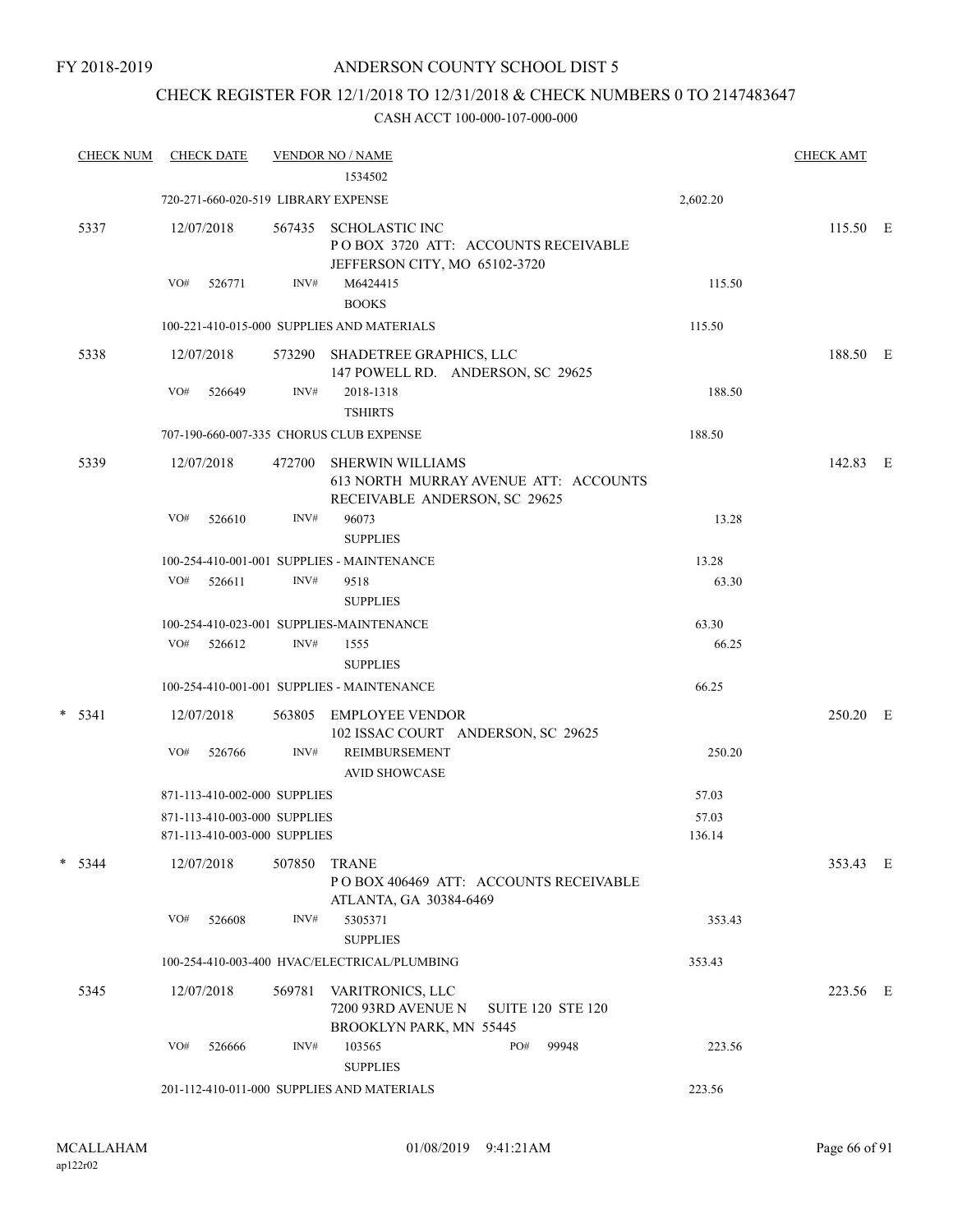# CHECK REGISTER FOR 12/1/2018 TO 12/31/2018 & CHECK NUMBERS 0 TO 2147483647

|          | <b>CHECK NUM</b> |     | <b>CHECK DATE</b>                 |        | <b>VENDOR NO / NAME</b>                                                                             |          | <b>CHECK AMT</b> |  |
|----------|------------------|-----|-----------------------------------|--------|-----------------------------------------------------------------------------------------------------|----------|------------------|--|
| $*$ 5347 |                  |     | 12/07/2018                        |        | 532300 WHITE JONES ACE HARDWARE<br>POBOX 13012 ATT: ACCOUNTS RECEIVABLE<br>ANDERSON, SC 29624       |          | 190.51 E         |  |
|          |                  | VO# | 526598                            | INV#   | 877472<br><b>SUPPLIES</b>                                                                           | 18.74    |                  |  |
|          |                  |     | 100-254-410-000-400 HVAC SUPPLIES |        |                                                                                                     | 18.74    |                  |  |
|          |                  |     | VO# 526600                        | INV#   | 877388<br><b>SUPPLIES</b>                                                                           | 17.68    |                  |  |
|          |                  |     | 100-254-410-000-400 HVAC SUPPLIES |        |                                                                                                     | 17.68    |                  |  |
|          |                  |     | $VO#$ 526601                      | INV#   | 394860<br><b>SUPPLIES</b>                                                                           | 35.41    |                  |  |
|          |                  |     | 100-254-410-006-000 SUPPLIES      |        |                                                                                                     | 35.41    |                  |  |
|          |                  | VO# | 526602                            | INV#   | 394786<br><b>SUPPLIES</b>                                                                           | 60.06    |                  |  |
|          |                  |     |                                   |        | 100-254-410-002-001 SUPPLIES - MAINTENANCE                                                          | 60.06    |                  |  |
|          |                  |     | VO# 526603                        | INV#   | 877493<br><b>SUPPLIES</b>                                                                           | 42.68    |                  |  |
|          |                  |     |                                   |        | 100-254-410-011-001 SUPPLIES - MAINTENANCE                                                          | 42.68    |                  |  |
|          |                  | VO# | 526604                            | INV#   | 877618<br><b>SUPPLIES</b>                                                                           | 15.94    |                  |  |
|          |                  |     |                                   |        | 100-254-410-000-000 CUSTODIAL SUPPLIES                                                              | 15.94    |                  |  |
|          | 5348             |     | 12/07/2018                        |        | 574654 EMPLOYEE VENDOR<br>234 GREENLAND ROAD ANDERSON, SC 29626                                     |          | 191.31 E         |  |
|          |                  | VO# | 526594                            | INV#   | <b>REIMBURSMENT</b><br><b>SUPPLIES</b>                                                              | 166.70   |                  |  |
|          |                  |     | 100-112-410-010-000 SUPPLIES      |        |                                                                                                     | 166.70   |                  |  |
|          |                  |     | VO# 526595                        | INV#   | REIMBURSMENT<br><b>SUPPLIES</b>                                                                     | 24.61    |                  |  |
|          |                  |     | 100-112-410-010-000 SUPPLIES      |        |                                                                                                     | 24.61    |                  |  |
|          | 5349             |     | 12/07/2018                        |        | 574618 EMPLOYEE VENDOR<br>208 OLIVE BRANCH ANDERSON, SC 29626                                       |          | 235.05 E         |  |
|          |                  | VO# | 526782                            | INV#   | 11/27-11/30/18<br><b>LAS VEGAS</b>                                                                  | 235.05   |                  |  |
|          |                  |     |                                   |        | 100-233-333-000-000 TRIPS AND CONFERENCES                                                           | 235.05   |                  |  |
|          | 5350             |     | 12/07/2018                        | 564831 | YELLOW CAB OF ANDERSON, LLC<br>522 NORTH MAIN STREET ATT: ACCOUNTS<br>RECEIVABLE ANDERSON, SC 29621 |          | 1,498.00 E       |  |
|          |                  | VO# | 526599                            | INV#   | <b>VARIOUS</b><br><b>HOMELESS</b>                                                                   | 1,498.00 |                  |  |
|          |                  |     |                                   |        | 232-211-313-000-000 STUDENTS SERVICES                                                               | 1,498.00 |                  |  |
|          | $* 5352$         |     | 12/12/2018                        | 564662 | BRADY'S SCREEN PRINTING<br>106 CONCORD ROAD ATT: ACCOUNTS<br>RECEIVABLE ANDERSON, SC 29621          |          | 201.16 E         |  |
|          |                  | VO# | 526831                            | INV#   | 34427                                                                                               | 201.16   |                  |  |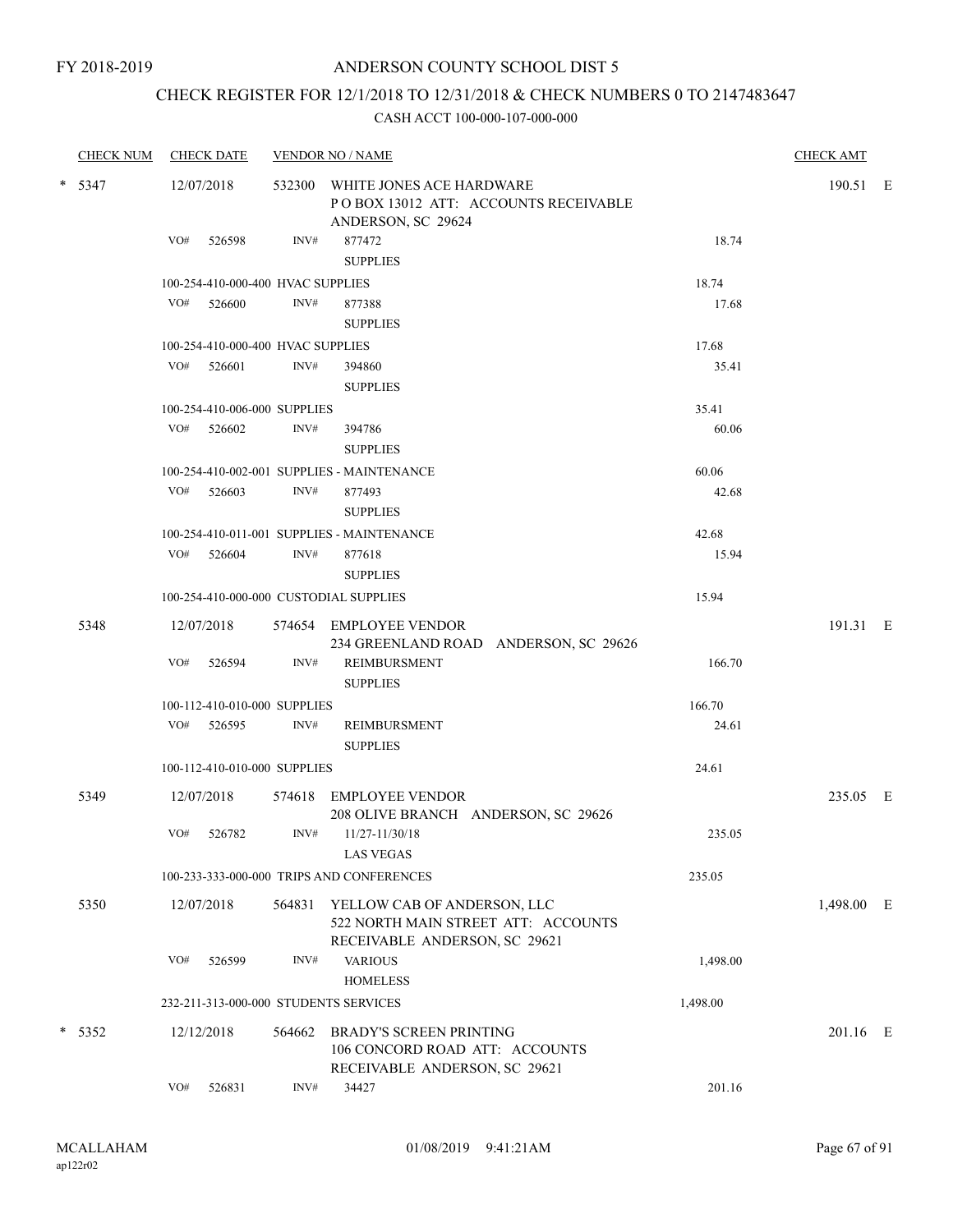## CHECK REGISTER FOR 12/1/2018 TO 12/31/2018 & CHECK NUMBERS 0 TO 2147483647

| <b>CHECK NUM</b> |     | <b>CHECK DATE</b>                 |        | <b>VENDOR NO / NAME</b>                                                                                 |        | <b>CHECK AMT</b> |   |
|------------------|-----|-----------------------------------|--------|---------------------------------------------------------------------------------------------------------|--------|------------------|---|
|                  |     |                                   |        | <b>MIDWAY</b>                                                                                           |        |                  |   |
|                  |     |                                   |        | 717-190-660-017-312 ROBOTICS TEAM EXPENSE                                                               | 201.16 |                  |   |
| $* 5354$         |     | 12/12/2018                        |        | 568574 CCP CROWE'S CORPORATE PROMOTIONS<br>PO BOX 2647 ANDERSON, SC 29622                               |        | 780.03 E         |   |
|                  | VO# | 526839                            | INV#   | 13153                                                                                                   | 780.03 |                  |   |
|                  |     |                                   |        | <b>MCCANTS BAND</b>                                                                                     |        |                  |   |
|                  |     |                                   |        | 705-271-660-005-601 BAND CLUB EXPENSE                                                                   | 780.03 |                  |   |
| $* 5358$         |     | 12/12/2018                        |        | 570057 HERITAGE FOOD SERVICE GROUP<br>P.O. BOX 71595 ATT: ACCOUNTS RECEIVABLE<br>CHICAGO, IL 60694-1595 |        | 1,507.70 E       |   |
|                  | VO# | 526844                            | INV#   | 5350571<br><b>REPAIR PARTS</b>                                                                          | 133.50 |                  |   |
|                  |     |                                   |        | 600-256-323-009-000 REPAIRS TO EQUIPMENT                                                                | 133.50 |                  |   |
|                  | VO# | 526845                            | INV#   | 5365248                                                                                                 | 137.79 |                  |   |
|                  |     |                                   |        | <b>BULBS</b>                                                                                            |        |                  |   |
|                  |     |                                   |        | 600-256-323-006-000 REPAIRS TO EQUIPMENT                                                                | 137.79 |                  |   |
|                  | VO# | 526846                            | INV#   | 5383208                                                                                                 | 547.70 |                  |   |
|                  |     |                                   |        | <b>REPAIR PARTS</b>                                                                                     |        |                  |   |
|                  |     |                                   |        | 600-256-323-006-000 REPAIRS TO EQUIPMENT                                                                | 547.70 |                  |   |
|                  | VO# | 526847                            | INV#   | 5365903                                                                                                 | 34.67  |                  |   |
|                  |     |                                   |        | <b>REPAIR PARTS</b>                                                                                     |        |                  |   |
|                  |     |                                   |        | 600-256-323-003-000 REPAIRS TO EQUIPMENT                                                                | 34.67  |                  |   |
|                  | VO# | 526848                            | INV#   | 5379200                                                                                                 | 286.14 |                  |   |
|                  |     |                                   |        | <b>REPAIR PARTS</b>                                                                                     |        |                  |   |
|                  |     |                                   |        | 600-256-323-002-000 REPAIRS TO EQUIPMENT                                                                | 286.14 |                  |   |
|                  | VO# | 526849                            | INV#   | 5385636                                                                                                 | 257.15 |                  |   |
|                  |     |                                   |        | <b>REPAIR PARTS</b>                                                                                     |        |                  |   |
|                  |     |                                   |        | 600-256-323-002-000 REPAIRS TO EQUIPMENT                                                                | 257.15 |                  |   |
|                  | VO# | 526850                            | INV#   | 5365030                                                                                                 | 110.75 |                  |   |
|                  |     |                                   |        | <b>REPAIR PARTS</b>                                                                                     |        |                  |   |
|                  |     |                                   |        | 600-256-323-002-000 REPAIRS TO EQUIPMENT                                                                | 110.75 |                  |   |
| $* 5364$         |     | 12/12/2018                        |        | 574804 EMPLOYEE VENDOR<br>243 ANSONBOROUGH BELTON, SC 29627                                             |        | 403.10           | E |
|                  | VO# | 526821                            | INV#   | <b>EXPENSES</b><br><b>REIMBURSEMENT</b>                                                                 | 403.10 |                  |   |
|                  |     | 717-190-660-017-220 MUSIC EXPENSE |        |                                                                                                         | 204.49 |                  |   |
|                  |     |                                   |        | 717-190-660-017-284 DRAMA CLUB EXPENSE                                                                  | 198.61 |                  |   |
| $* 5366$         |     | 12/12/2018                        |        | 575743 EMPLOYEE VENDOR<br>2605 DELLWOOD LANE ANDERSON, SC 29621                                         |        | 197.46 E         |   |
|                  | VO# | 526825                            | INV#   | <b>SAMS CLUB</b><br>REIMBURSEMENT                                                                       | 197.46 |                  |   |
|                  |     |                                   |        | 714-271-660-014-352 FIELD TRIPS GRADE 2 EXPENSE                                                         | 197.46 |                  |   |
|                  |     |                                   |        |                                                                                                         |        |                  |   |
| 5367             |     | 12/12/2018                        | 573290 | SHADETREE GRAPHICS, LLC<br>147 POWELL RD. ANDERSON, SC 29625                                            |        | 222.75 E         |   |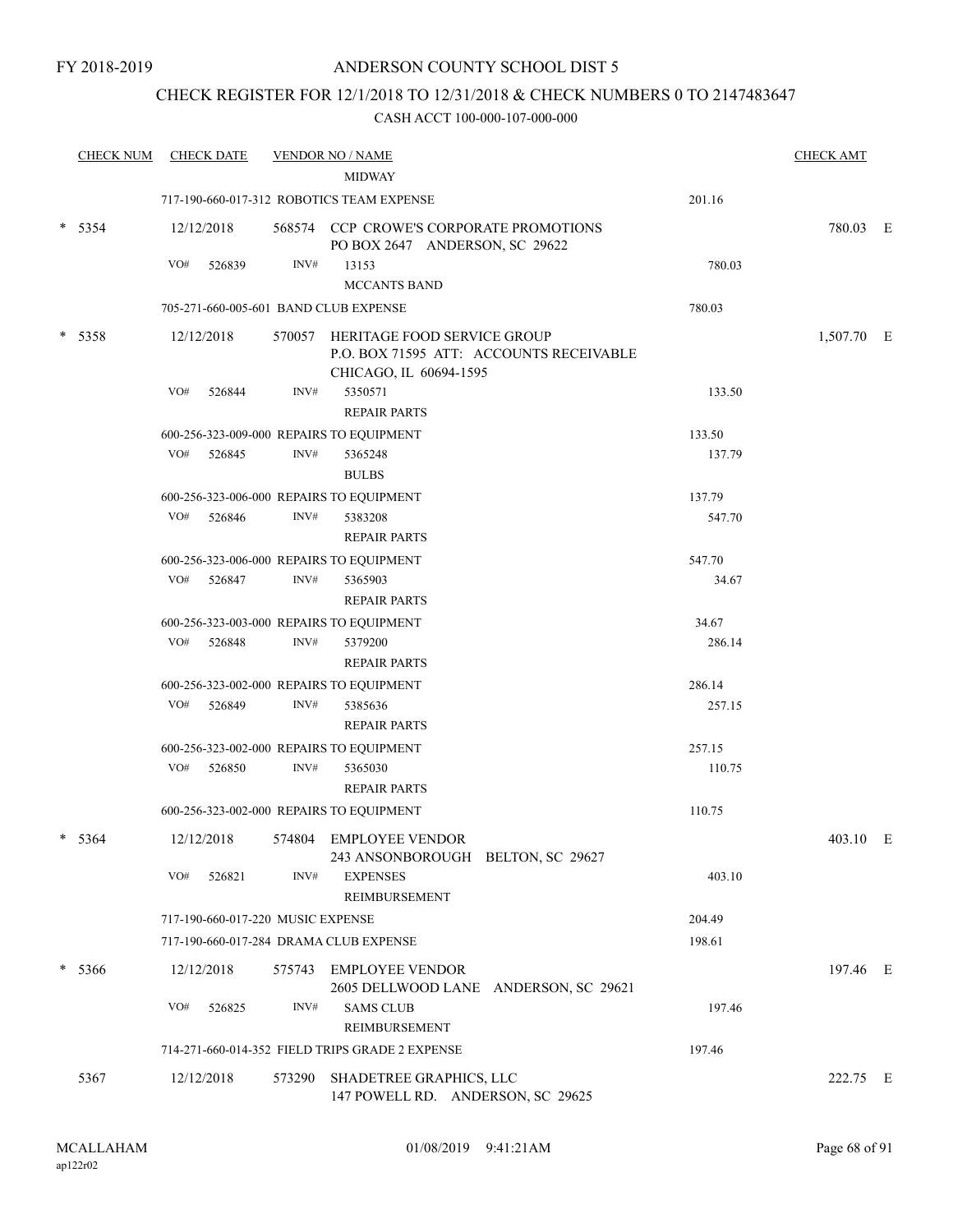## CHECK REGISTER FOR 12/1/2018 TO 12/31/2018 & CHECK NUMBERS 0 TO 2147483647

|        | <b>CHECK NUM</b> | <b>CHECK DATE</b>                        |        | <b>VENDOR NO / NAME</b>                                                                                  |        | <b>CHECK AMT</b> |  |
|--------|------------------|------------------------------------------|--------|----------------------------------------------------------------------------------------------------------|--------|------------------|--|
|        |                  | VO#<br>526851                            | INV#   | 2018-1317<br><b>MIDWAY DRAMA</b>                                                                         | 222.75 |                  |  |
|        |                  | 717-190-660-017-284 DRAMA CLUB EXPENSE   |        |                                                                                                          | 222.75 |                  |  |
| $\ast$ | 5371             | 12/12/2018                               |        | 531700 WHALEY FOODSERVICE<br>PO BOX 615 LEXINGTON, SC 29071                                              |        | 454.75 E         |  |
|        |                  | VO#<br>526858                            | INV#   | 3615520<br><b>FREIGHT</b>                                                                                | 454.75 |                  |  |
|        |                  | 600-256-410-002-000 SUPPLIES             |        |                                                                                                          | 26.00  |                  |  |
|        |                  | 600-256-410-003-000 SUPPLIES             |        |                                                                                                          | 26.00  |                  |  |
|        |                  | 600-256-410-005-000 SUPPLIES             |        |                                                                                                          | 26.00  |                  |  |
|        |                  | 600-256-410-006-000 SUPPLIES             |        |                                                                                                          | 26.00  |                  |  |
|        |                  | 600-256-410-007-000 SUPPLIES             |        |                                                                                                          | 25.00  |                  |  |
|        |                  | 600-256-410-008-000 SUPPLIES             |        |                                                                                                          | 25.00  |                  |  |
|        |                  | 600-256-410-009-000 SUPPLIES             |        |                                                                                                          | 25.00  |                  |  |
|        |                  | 600-256-410-010-000 SUPPLIES             |        |                                                                                                          | 25.00  |                  |  |
|        |                  | 600-256-410-011-000 SUPPLIES             |        |                                                                                                          | 25.00  |                  |  |
|        |                  | 600-256-410-012-000 SUPPLIES             |        |                                                                                                          | 25.00  |                  |  |
|        |                  | 600-256-410-014-000 SUPPLIES             |        |                                                                                                          | 25.00  |                  |  |
|        |                  | 600-256-410-015-000 SUPPLIES             |        |                                                                                                          | 25.00  |                  |  |
|        |                  | 600-256-410-016-000 SUPPLIES             |        |                                                                                                          | 25.00  |                  |  |
|        |                  | 600-256-410-017-000 SUPPLIES             |        |                                                                                                          | 25.00  |                  |  |
|        |                  | 600-256-410-018-000 SUPPLIES             |        |                                                                                                          | 25.00  |                  |  |
|        |                  | 600-256-410-019-000 SUPPLIES             |        |                                                                                                          | 25.00  |                  |  |
|        |                  | 600-256-410-020-000 SUPPLIES             |        |                                                                                                          | 25.00  |                  |  |
|        |                  | 600-256-410-021-000 SUPPLIES             |        |                                                                                                          | 25.75  |                  |  |
|        | $* 5373$         | 12/13/2018                               | 102640 | <b>ACTION AUTO</b><br>529 FAIR STREET ATT: ACCOUNTS RECEIVABLE<br>ANDERSON, SC 29625                     |        | 600.04 E         |  |
|        |                  | VO#<br>526947                            | INV#   | 84964<br><b>REPAIR</b>                                                                                   | 600.04 |                  |  |
|        |                  |                                          |        | 100-254-412-000-001 TRUCK SERVICE - MAINTENANCE                                                          | 600.04 |                  |  |
|        | 5374             | 12/13/2018                               |        | 573497 ALL CLEAR PLUMBING<br>101 GREEN LAKE ROAD GREENVILLE, SC 29607                                    |        | 400.00 E         |  |
|        |                  | VO#<br>526944                            | INV#   | 5610512<br><b>WESTSIDE HS</b>                                                                            | 400.00 |                  |  |
|        |                  |                                          |        | 100-254-323-003-400 CONTR SERV-HVAC/ELECT/PLUMBING                                                       | 400.00 |                  |  |
|        | 5375             | 12/13/2018                               |        | 114325 ANDERSON-OCONEE SPEECH & HEARING SVCS<br>106 DOSTAK DRIVE ATT: BRIAN CURTIS<br>ANDERSON, SC 29621 |        | 750.00 E         |  |
|        |                  | VO#<br>526940                            | INV#   | PO#<br>AND00001<br>99899<br><b>TRANSMITTER</b>                                                           | 750.00 |                  |  |
|        |                  | 203-127-410-008-000 SUPPLIES - LD/DD/OHI |        |                                                                                                          | 750.00 |                  |  |
|        | 5376             | 12/13/2018                               |        | 114225 ANDERSON RESTAURANT EQUIPMENT                                                                     |        | 147.45 E         |  |
|        |                  |                                          |        |                                                                                                          |        |                  |  |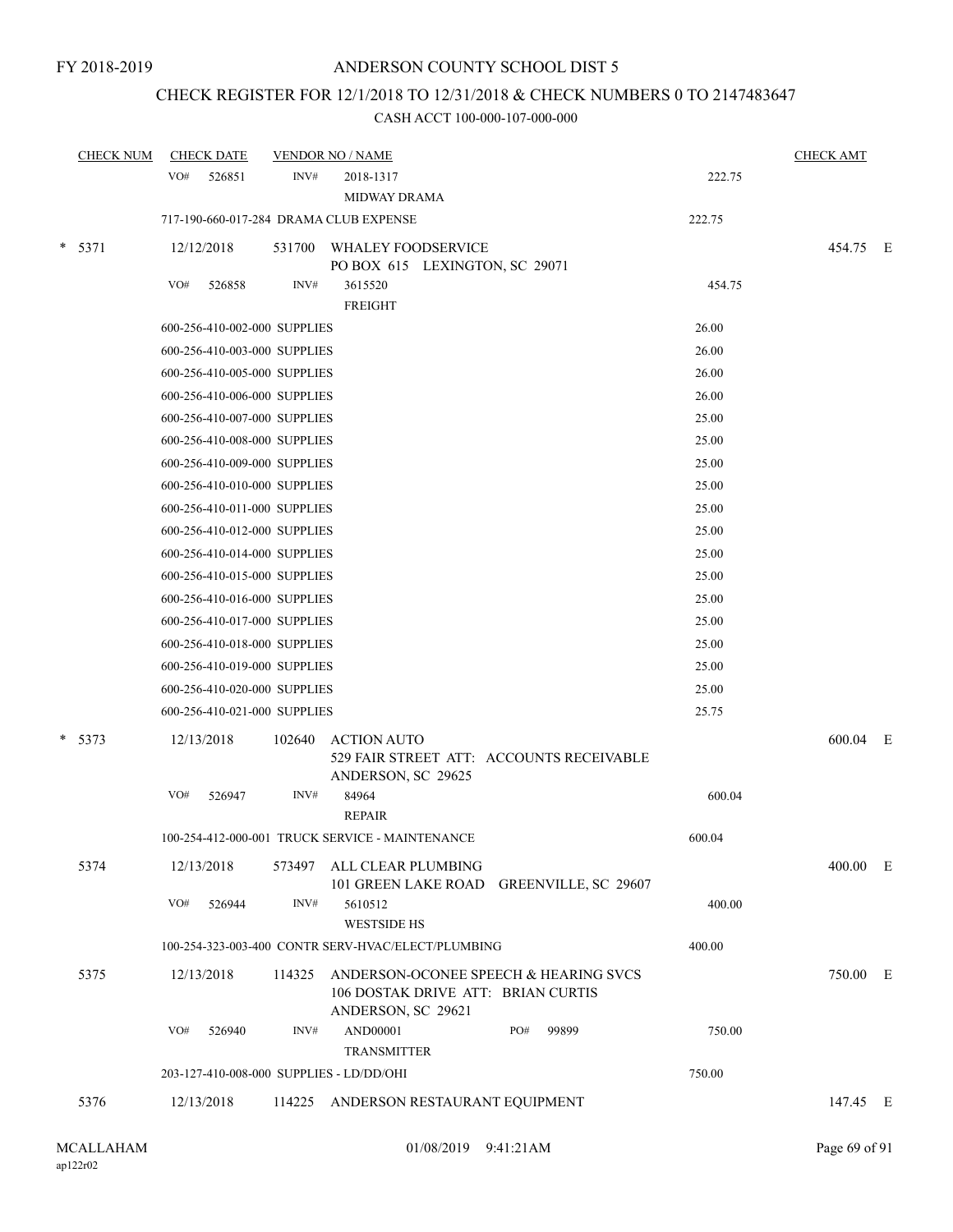## CHECK REGISTER FOR 12/1/2018 TO 12/31/2018 & CHECK NUMBERS 0 TO 2147483647

| <b>CHECK NUM</b> |     | <b>CHECK DATE</b> |                              | <b>VENDOR NO / NAME</b>                                                                           |              |          | <b>CHECK AMT</b> |  |
|------------------|-----|-------------------|------------------------------|---------------------------------------------------------------------------------------------------|--------------|----------|------------------|--|
|                  |     |                   |                              | 112 EAST MAULDIN STREET ATT: ACCOUNTS<br>RECEIVABLE ANDERSON, SC 29621                            |              |          |                  |  |
|                  | VO# | 527128            | INV#                         | 52452<br><b>SUPPLIES</b>                                                                          |              | 147.45   |                  |  |
|                  |     |                   | 600-256-410-000-000 SUPPLIES |                                                                                                   |              | 147.45   |                  |  |
| $* 5378$         |     | 12/13/2018        |                              | 574512 EMPLOYEE VENDOR<br>2001 RIDGEVIEW LANE SENECA, SC 29678                                    |              |          | 102.98 E         |  |
|                  | VO# | 526873            | INV#                         | <b>SUPPLIES</b><br>REIMBURSEMENT                                                                  |              | 102.98   |                  |  |
|                  |     |                   |                              | 100-221-410-000-DIS DIGITAL INTEGRATION SUPPLIES                                                  |              | 102.98   |                  |  |
| 5379             |     | 12/13/2018        | 575751                       | EMPLOYEE VENDOR<br>1031 ANNA LANE ANDERSON, SC 29625                                              |              |          | 500.00 E         |  |
|                  | VO# | 527060            | INV#                         | <b>EXPENSES</b><br>REIMBURSEMENT                                                                  |              | 500.00   |                  |  |
|                  |     |                   |                              | 267-264-333-000-RR3 TRIPS-RECRUITE HQ TEACHERS                                                    |              | 500.00   |                  |  |
| $* 5381$         |     | 12/13/2018        | 564662                       | <b>BRADY'S SCREEN PRINTING</b><br>106 CONCORD ROAD ATT: ACCOUNTS<br>RECEIVABLE ANDERSON, SC 29621 |              |          | 1,796.38 E       |  |
|                  | VO# | 527078            | INV#                         | 34462<br><b>NEVITT FOREST</b>                                                                     |              | 1,796.38 |                  |  |
|                  |     |                   |                              | 712-271-660-012-201 MISCELLANEOUS EXPENSE                                                         |              | 1,796.38 |                  |  |
| 5382             |     | 12/13/2018        |                              | 564176 BSN SPORTS, LLC<br>PO BOX 660176 DALLAS, TX 75209-0176                                     |              |          | 2,564.10 E       |  |
|                  | VO# | 526874            | INV#                         | 903598372<br><b>WESTSIDE</b>                                                                      |              | 83.46    |                  |  |
|                  |     |                   | 100-271-410-003-000 SUPPLIES |                                                                                                   |              | 83.46    |                  |  |
|                  | VO# | 526875            | INV#                         | 903739570<br><b>WESTSIDE</b>                                                                      |              | 517.56   |                  |  |
|                  |     |                   | 100-271-410-003-000 SUPPLIES |                                                                                                   |              | 517.56   |                  |  |
|                  | VO# | 526876            | INV#                         | 903662584<br><b>WESTSIDE</b>                                                                      |              | 1,231.20 |                  |  |
|                  |     |                   | 100-271-410-003-000 SUPPLIES |                                                                                                   |              | 1,231.20 |                  |  |
|                  | VO# | 526877            | INV#                         | 903656584<br><b>WESTSIDE</b>                                                                      |              | 731.88   |                  |  |
|                  |     |                   | 100-271-410-003-000 SUPPLIES |                                                                                                   |              | 731.88   |                  |  |
| 5383             |     | 12/13/2018        | 159050                       | <b>EMPLOYEE VENDOR</b><br>127 GARDEN PARK DRIVE ANDERSON, SC 29621                                |              |          | 1,198.35 E       |  |
|                  | VO# | 527040            | INV#                         | <b>SUPPLIES</b><br>REIMBURSEMENT                                                                  |              | 1,198.35 |                  |  |
|                  |     |                   | 937-113-410-009-000 SUPPLIES |                                                                                                   |              | 1,198.35 |                  |  |
| 5384             |     | 12/13/2018        | 572787                       | CC&I SERVICES LLC<br>4795 S CHURCH ST EXT SUITE 2 ROEBUCK, SC<br>29376                            |              |          | 5,021.00 E       |  |
|                  | VO# | 526950            | INV#                         | 4250                                                                                              | PO#<br>99365 | 1,193.00 |                  |  |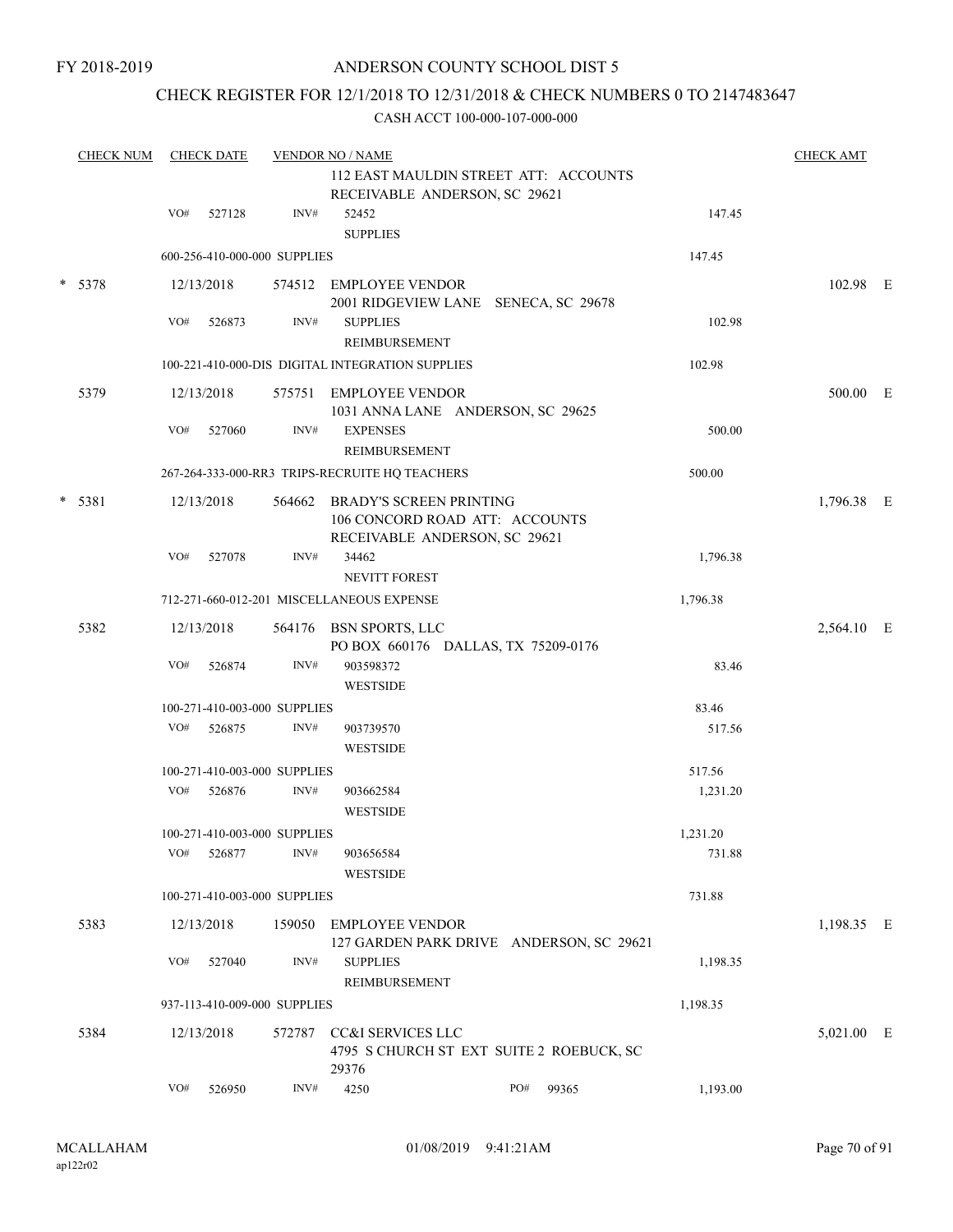## CHECK REGISTER FOR 12/1/2018 TO 12/31/2018 & CHECK NUMBERS 0 TO 2147483647

| <b>CHECK NUM</b> | <b>CHECK DATE</b>                    | <b>VENDOR NO / NAME</b> |                                                                                               |     |       |          | <b>CHECK AMT</b> |  |
|------------------|--------------------------------------|-------------------------|-----------------------------------------------------------------------------------------------|-----|-------|----------|------------------|--|
|                  |                                      |                         | <b>SOUTHWOOD</b>                                                                              |     |       |          |                  |  |
|                  | 515-253-520-000-ART FINE ARTS CENTER |                         |                                                                                               |     |       | 1,193.00 |                  |  |
|                  | VO#<br>526951                        | INV#                    | 4252<br><b>WESTSIDE</b>                                                                       | PO# | 98318 | 400.00   |                  |  |
|                  |                                      |                         | 505-271-540-003-BSC BASEBALL&SOFTBALL COMPLEX                                                 |     |       | 400.00   |                  |  |
|                  | VO#<br>526952                        | INV#                    | 4251<br><b>TL HANNA</b>                                                                       | PO# | 98317 | 400.00   |                  |  |
|                  |                                      |                         | 505-271-540-002-BSC BASEBALL&SOFTBALL COMPLEX                                                 |     |       | 400.00   |                  |  |
|                  | VO#<br>526953                        | INV#                    | 4246<br>AIT                                                                                   | PO# | 96454 | 3,028.00 |                  |  |
|                  | 515-253-520-031-CAR CAREER CENTER    |                         |                                                                                               |     |       | 3,028.00 |                  |  |
| * 5386           | 12/13/2018                           | 170630                  | CINTAS CORPORATION #216<br>POBOX 630803 ATT: ACCOUNTS RECEIVABLE                              |     |       |          | 1,896.20 E       |  |
|                  | VO#                                  | INV#                    | CINCINNATI, OH 45263-0803<br><b>NOV 2018</b>                                                  | PO# | 99160 |          |                  |  |
|                  | 527054                               |                         | <b>DUST MOPS</b>                                                                              |     |       | 1,896.20 |                  |  |
|                  | 100-254-410-001-000 SUPPLIES         |                         |                                                                                               |     |       | 104.82   |                  |  |
|                  | 100-254-410-002-000 SUPPLIES         |                         |                                                                                               |     |       | 150.34   |                  |  |
|                  | 100-254-410-003-000 SUPPLIES         |                         |                                                                                               |     |       | 155.00   |                  |  |
|                  | 100-254-410-005-000 SUPPLIES         |                         |                                                                                               |     |       | 112.22   |                  |  |
|                  | 100-254-410-006-000 SUPPLIES         |                         |                                                                                               |     |       | 169.26   |                  |  |
|                  | 100-254-410-007-000 SUPPLIES         |                         |                                                                                               |     |       | 48.36    |                  |  |
|                  | 100-254-410-008-000 SUPPLIES         |                         |                                                                                               |     |       | 112.58   |                  |  |
|                  | 100-254-410-009-000 SUPPLIES         |                         |                                                                                               |     |       | 82.36    |                  |  |
|                  | 100-254-410-010-000 SUPPLIES         |                         |                                                                                               |     |       | 65.72    |                  |  |
|                  | 100-254-410-011-000 SUPPLIES         |                         |                                                                                               |     |       | 48.16    |                  |  |
|                  | 100-254-410-012-000 SUPPLIES         |                         |                                                                                               |     |       | 48.70    |                  |  |
|                  | 100-254-410-013-000 SUPPLIES         |                         |                                                                                               |     |       | 75.70    |                  |  |
|                  | 100-254-410-014-000 SUPPLIES         |                         |                                                                                               |     |       | 71.02    |                  |  |
|                  | 100-254-410-015-000 SUPPLIES         |                         |                                                                                               |     |       | 55.90    |                  |  |
|                  | 100-254-410-016-000 SUPPLIES         |                         |                                                                                               |     |       | 55.90    |                  |  |
|                  | 100-254-410-017-000 SUPPLIES         |                         |                                                                                               |     |       | 145.54   |                  |  |
|                  | 100-254-410-018-000 SUPPLIES         |                         |                                                                                               |     |       | 62.68    |                  |  |
|                  | 100-254-410-019-000 SUPPLIES         |                         |                                                                                               |     |       | 82.62    |                  |  |
|                  | 100-254-410-020-000 SUPPLIES         |                         |                                                                                               |     |       | 84.26    |                  |  |
|                  | 100-254-410-021-000 SUPPLIES         |                         |                                                                                               |     |       | 129.20   |                  |  |
|                  | 100-254-410-023-000 SUPPLIES         |                         |                                                                                               |     |       | 35.86    |                  |  |
| * 5388           | 12/13/2018                           | 187300                  | CRESCENT SUPPLY CO, INC<br>POBOX 8798 ATT: ACCOUNTS RECEIVABLE<br><b>GREENVILLE, SC 29604</b> |     |       |          | 2,555.20 E       |  |
|                  | VO#<br>526922                        | INV#                    | 393377                                                                                        |     |       | 688.67   |                  |  |
|                  |                                      |                         | <b>SUPPLIES</b>                                                                               |     |       |          |                  |  |
|                  |                                      |                         | 100-254-410-005-400 HVAC/ELECTRICAL/PLUMBING                                                  |     |       | 688.67   |                  |  |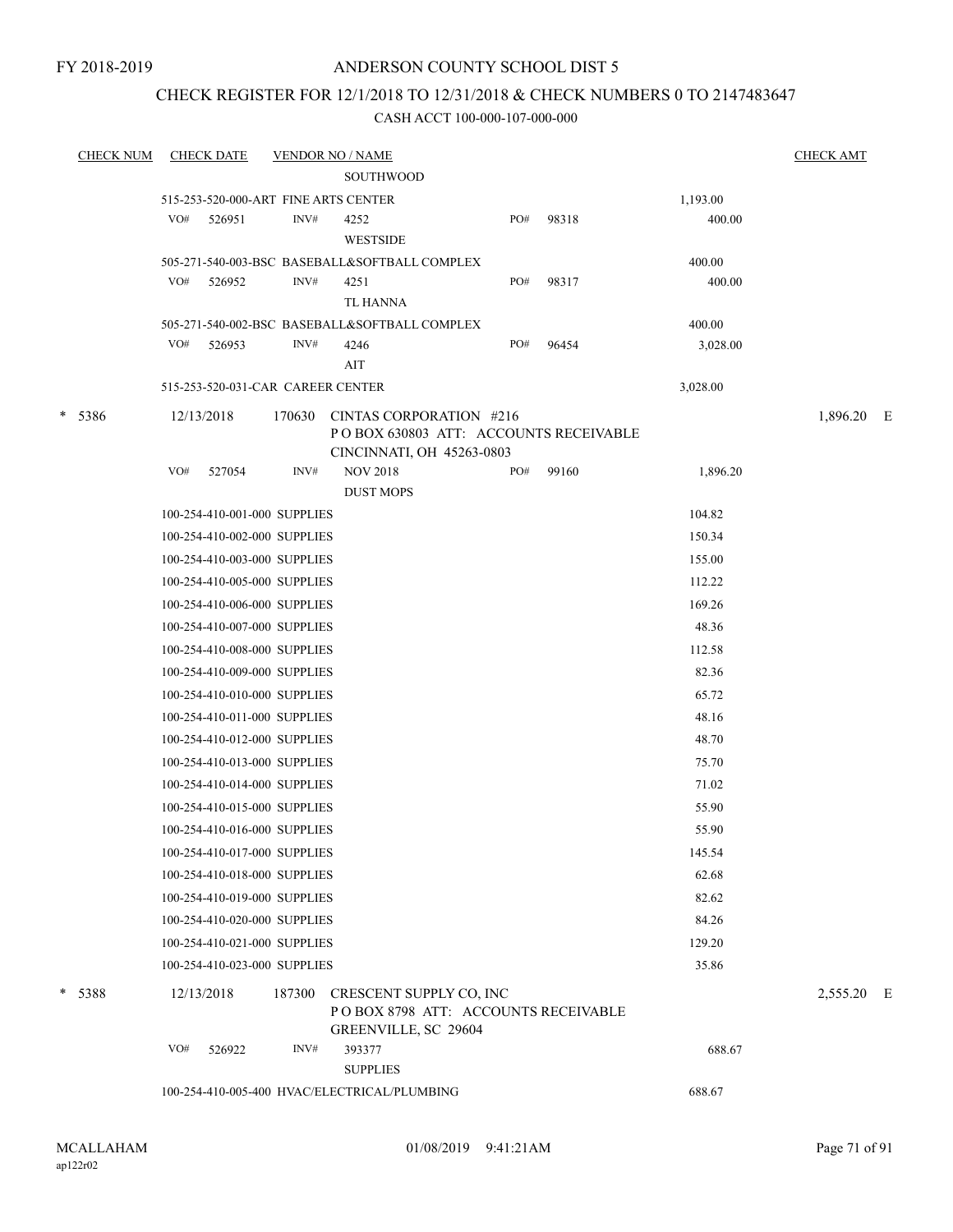## CHECK REGISTER FOR 12/1/2018 TO 12/31/2018 & CHECK NUMBERS 0 TO 2147483647

| CHECK NUM CHECK DATE | VENDOR NO / NAME |                                                          | <b>CHECK AMT</b> |  |  |
|----------------------|------------------|----------------------------------------------------------|------------------|--|--|
| VO# 526923           | INV#             | 393166                                                   | 409.00           |  |  |
|                      |                  | <b>SUPPLIES</b>                                          |                  |  |  |
|                      |                  | 100-254-410-017-400 HVAC/ELECTRICAL/PLUMBING             | 409.00           |  |  |
| VO# 526924           | INV#             | 393281                                                   | 322.68           |  |  |
|                      |                  | <b>SUPPLIES</b>                                          |                  |  |  |
|                      |                  | 100-254-410-017-400 HVAC/ELECTRICAL/PLUMBING             | 322.68           |  |  |
| VO# 526925           | INV#             | 393289                                                   | 218.74           |  |  |
|                      |                  | <b>SUPPLIES</b>                                          |                  |  |  |
|                      |                  | 100-254-410-002-400 HVAC/ELECTRICAL/PLUMBING             | 218.74           |  |  |
| VO# 526926           | INV#             | 393162                                                   | 214.75           |  |  |
|                      |                  | <b>SUPPLIES</b>                                          |                  |  |  |
|                      |                  | 100-254-410-019-400 HVAC/ELECTRICAL/PLUMBING             | 214.75           |  |  |
| VO# 526927           | INV#             | 393291                                                   | 112.35           |  |  |
|                      |                  | <b>SUPPLIES</b>                                          |                  |  |  |
| VO# 526928           | INV#             | 100-254-410-007-400 HVAC/ELECTRICAL/PLUMBING<br>393283   | 112.35<br>112.35 |  |  |
|                      |                  | <b>SUPPLIES</b>                                          |                  |  |  |
|                      |                  | 100-254-410-023-400 SUPPLIES-HVAC/ELECT/PLUMBING         | 112.35           |  |  |
| VO# 526929           | INV#             | 393285                                                   | 92.02            |  |  |
|                      |                  | <b>SUPPLIES</b>                                          |                  |  |  |
|                      |                  | 100-254-410-018-400 HVAC/ELECTRICAL/PLUMBING             | 92.02            |  |  |
| VO# 526930           | INV#             | 393287                                                   | 72.23            |  |  |
|                      |                  | <b>SUPPLIES</b>                                          |                  |  |  |
|                      |                  | 100-254-410-007-400 HVAC/ELECTRICAL/PLUMBING             | 72.23            |  |  |
| VO# 526931           | INV#             | 393284                                                   | 72.23            |  |  |
|                      |                  | <b>SUPPLIES</b>                                          |                  |  |  |
|                      |                  | 100-254-410-010-400 HVAC/ELECTRICAL/PLUMBING             | 72.23            |  |  |
| VO# 526932           | INV#             | 393165                                                   | 49.27            |  |  |
|                      |                  | <b>SUPPLIES</b>                                          |                  |  |  |
|                      |                  | 100-254-410-019-400 HVAC/ELECTRICAL/PLUMBING             | 49.27            |  |  |
| VO# 526933           | INV#             | 393282                                                   | 48.15            |  |  |
|                      |                  | <b>SUPPLIES</b>                                          |                  |  |  |
|                      |                  | 100-254-410-002-400 HVAC/ELECTRICAL/PLUMBING             | 48.15            |  |  |
| VO#<br>526934        | INV#             | 393376                                                   | 36.11            |  |  |
|                      |                  | <b>SUPPLIES</b>                                          |                  |  |  |
|                      |                  | 100-254-410-000-001 MAINT. SUPPLIES-STRUCTURES           | 36.11            |  |  |
| VO#<br>526935        | INV#             | 393290                                                   | 36.11            |  |  |
|                      |                  | <b>SUPPLIES</b>                                          |                  |  |  |
| VO#<br>526936        | INV#             | 100-254-410-000-001 MAINT. SUPPLIES-STRUCTURES<br>393288 | 36.11<br>28.89   |  |  |
|                      |                  | <b>SUPPLIES</b>                                          |                  |  |  |
|                      |                  | 100-254-410-018-400 HVAC/ELECTRICAL/PLUMBING             | 28.89            |  |  |
| VO#<br>526937        | INV#             | 393164                                                   | 23.56            |  |  |
|                      |                  | <b>SUPPLIES</b>                                          |                  |  |  |
|                      |                  | 100-254-410-005-400 HVAC/ELECTRICAL/PLUMBING             | 23.56            |  |  |
|                      |                  |                                                          |                  |  |  |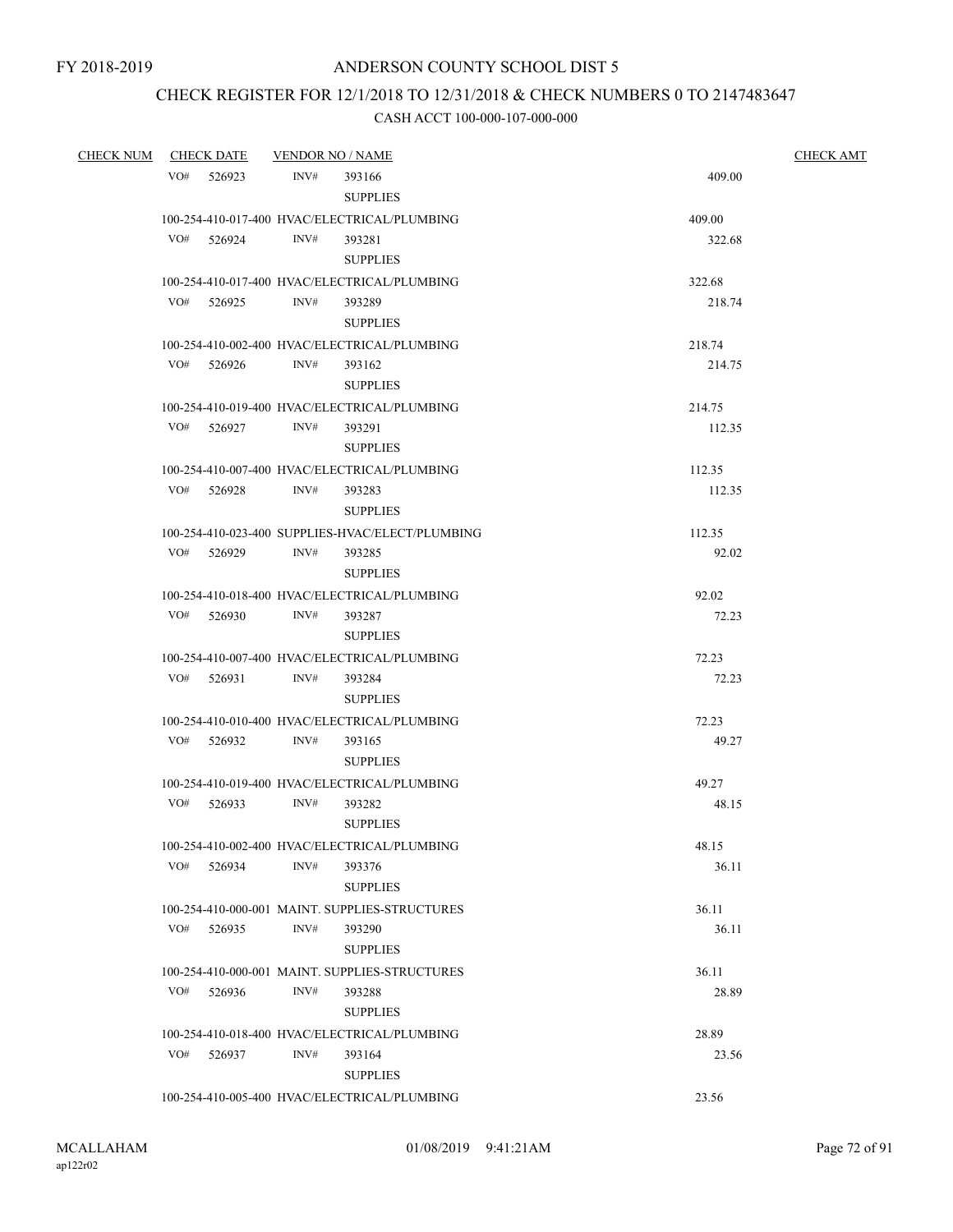### CHECK REGISTER FOR 12/1/2018 TO 12/31/2018 & CHECK NUMBERS 0 TO 2147483647

| <b>CHECK NUM</b> | <b>CHECK DATE</b>                          |        |                                      | <b>VENDOR NO / NAME</b>                                                                                           |     |  |       |          | <b>CHECK AMT</b> |          |  |
|------------------|--------------------------------------------|--------|--------------------------------------|-------------------------------------------------------------------------------------------------------------------|-----|--|-------|----------|------------------|----------|--|
|                  | VO#                                        | 526938 | INV#                                 | 393163<br><b>SUPPLIES</b>                                                                                         |     |  |       | 12.73    |                  |          |  |
|                  |                                            |        |                                      | 100-254-410-014-400 HVAC/ELECTRICAL/PLUMBING                                                                      |     |  |       | 12.73    |                  |          |  |
|                  | VO#                                        | 527124 | INV#                                 | 393286<br><b>SUPPLIES</b>                                                                                         |     |  |       | 5.36     |                  |          |  |
|                  |                                            |        |                                      | 600-256-323-014-000 REPAIRS TO EQUIPMENT                                                                          |     |  |       | 5.36     |                  |          |  |
| 5389             | 12/13/2018                                 |        | 569462                               | CROSSROADS ENVIRONMENTAL, LLC<br>1258 BOILING SPRINGS ROAD SPARTANBURG, SC<br>29303                               |     |  |       |          | 1,500.00 E       |          |  |
|                  | VO#                                        | 527090 | INV#                                 | 7333<br><b>INSPECTION</b>                                                                                         | PO# |  | 99292 | 1,500.00 |                  |          |  |
|                  |                                            |        | 100-254-323-000-AES A-E SERVICES     |                                                                                                                   |     |  |       | 250.00   |                  |          |  |
|                  | 100-254-323-001-AES A-E SERVICES<br>125.00 |        |                                      |                                                                                                                   |     |  |       |          |                  |          |  |
|                  |                                            |        | 100-254-323-003-AES A-E SERVICES     |                                                                                                                   |     |  |       | 125.00   |                  |          |  |
|                  |                                            |        | 100-254-323-005-AES A-E SERVICES     |                                                                                                                   |     |  |       | 125.00   |                  |          |  |
|                  | 100-254-323-010-AES A-E SERVICES<br>125.00 |        |                                      |                                                                                                                   |     |  |       |          |                  |          |  |
|                  | 125.00<br>100-254-323-012-AES A-E SERVICES |        |                                      |                                                                                                                   |     |  |       |          |                  |          |  |
|                  | 100-254-323-014-AES A-E SERVICES<br>125.00 |        |                                      |                                                                                                                   |     |  |       |          |                  |          |  |
|                  |                                            |        | 100-254-323-016-AES A-E SERVICES     |                                                                                                                   |     |  |       | 125.00   |                  |          |  |
|                  |                                            |        | 100-254-323-019-AES A-E SERVICES     |                                                                                                                   |     |  |       | 125.00   |                  |          |  |
|                  |                                            |        | 100-254-323-021-AES A-E SERVICES     |                                                                                                                   |     |  |       | 125.00   |                  |          |  |
|                  |                                            |        | 100-254-323-023-AES A-E SERVICES     |                                                                                                                   |     |  |       | 125.00   |                  |          |  |
| $*$ 5393         | 12/13/2018                                 |        | 569871                               | FOLLETT SCHOOL SOLUTIONS, INC<br>91826 COLLECTION CENTER DRIVE ATT:<br>ACCOUNTS RECEIVABLE CHICAGO, IL 60693-0918 |     |  |       |          | 3,441.74 E       |          |  |
|                  | VO#                                        | 526879 | INV#                                 | 335090<br><b>SOUTHWOOD</b>                                                                                        |     |  |       | 1,851.63 |                  |          |  |
|                  |                                            |        | 100-222-410-021-000 SUPPLIES         |                                                                                                                   |     |  |       | 414.80   |                  |          |  |
|                  |                                            |        | 100-222-410-021-000 SUPPLIES         |                                                                                                                   |     |  |       | 275.88   |                  |          |  |
|                  | VO#                                        |        | 100-222-410-021-000 SUPPLIES<br>INV# |                                                                                                                   | PO# |  |       | 1,160.95 |                  |          |  |
|                  |                                            | 526959 |                                      | 357560<br><b>BOOKS</b>                                                                                            |     |  | 99893 | 493.65   |                  |          |  |
|                  |                                            |        | 100-222-410-000-MDA MEDIA EBOOKS     |                                                                                                                   |     |  |       | 493.65   |                  |          |  |
|                  | VO#                                        | 526961 | INV#                                 | 320001<br><b>BOOKS</b>                                                                                            | PO# |  | 99651 | 1,096.46 |                  |          |  |
|                  |                                            |        | 100-222-410-006-000 SUPPLIES         |                                                                                                                   |     |  |       | 1,096.46 |                  |          |  |
| 5394             | 12/13/2018                                 |        | 237555                               | FORMS & SUPPLY<br>PO BOX 563953 ATT: ACCOUNTS RECEIVABLE<br>CHARLOTTE, NC 28256                                   |     |  |       |          |                  | 118.24 E |  |
|                  | VO#                                        | 526963 | INV#                                 | 4836533<br><b>USB DRIVE</b>                                                                                       | PO# |  | 99958 | 118.24   |                  |          |  |
|                  |                                            |        |                                      | 100-252-410-000-INS INSURANCE GRANT                                                                               |     |  |       | 118.24   |                  |          |  |
| 5395             | 12/13/2018                                 |        |                                      | 249700 GLENN PLUMBING COMPANY, INC                                                                                |     |  |       |          |                  | 847.86 E |  |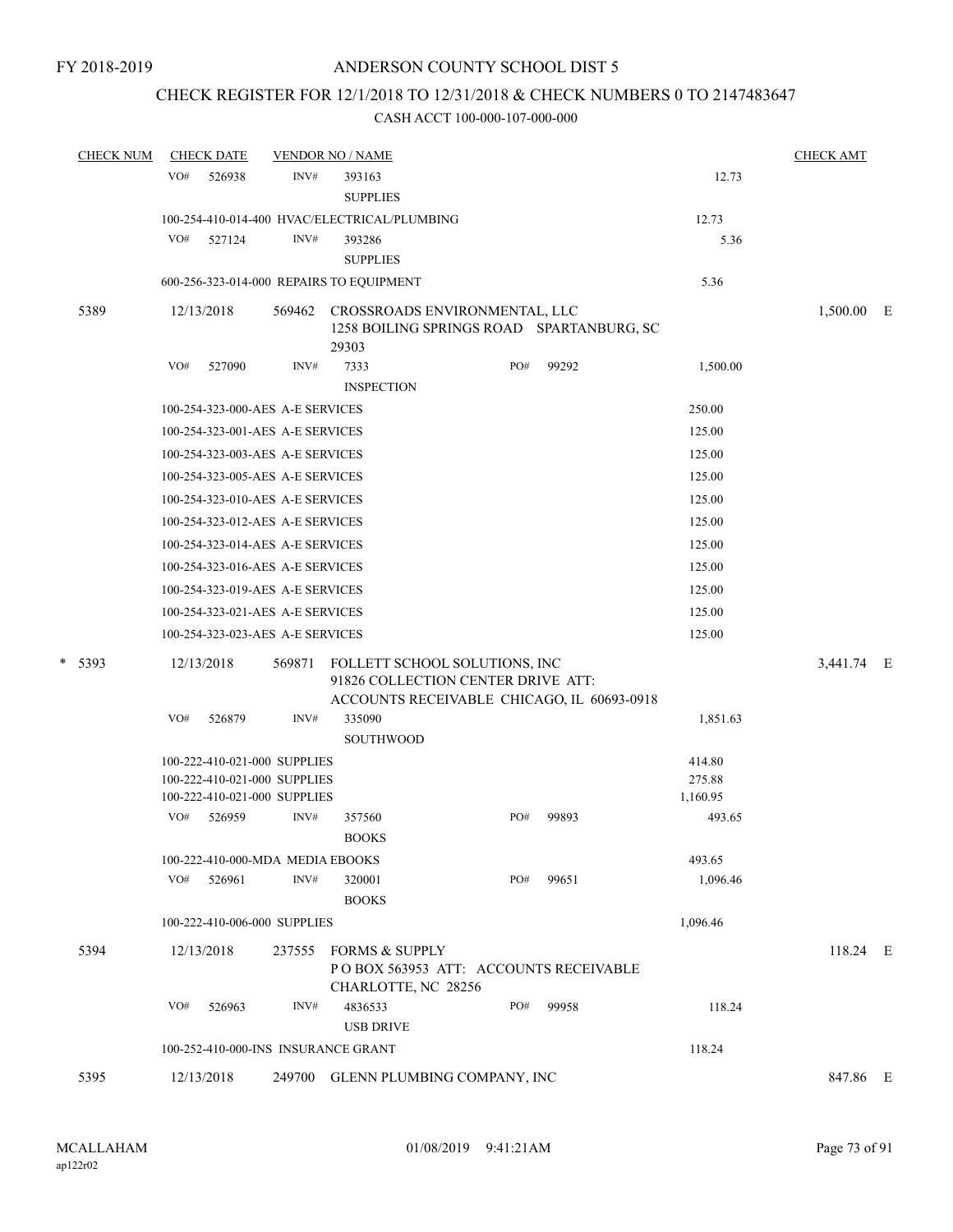### CHECK REGISTER FOR 12/1/2018 TO 12/31/2018 & CHECK NUMBERS 0 TO 2147483647

| <b>CHECK NUM</b> |     | <b>CHECK DATE</b> |                            | <b>VENDOR NO / NAME</b>                                                                          | <b>CHECK AMT</b> |       |          |            |  |
|------------------|-----|-------------------|----------------------------|--------------------------------------------------------------------------------------------------|------------------|-------|----------|------------|--|
|                  |     |                   |                            | 481 EAST WHITNER STREET ATT: ACCOUNTS<br>RECEIVABLE ANDERSON, SC 29624                           |                  |       |          |            |  |
|                  | VO# | 526919            | INV#                       | 1118309<br><b>CONCORD</b>                                                                        |                  |       | 847.86   |            |  |
|                  |     |                   |                            | 100-254-323-009-400 CONTR SERV-HVAC/ELECT/PLUMBING                                               |                  |       | 847.86   |            |  |
| 5396             |     | 12/13/2018        | 252650                     | <b>GRAINGER</b><br>DEPT 867098550 ATT: ACCOUNTS RECEIVABLE<br>PALATINE, IL 60038-0001            |                  |       |          | 1,516.17 E |  |
|                  | VO# | 527084            | INV#                       | 9025680951<br><b>SUPPLIES</b>                                                                    |                  |       | 1,516.17 |            |  |
|                  |     |                   |                            | 100-254-410-000-100 SMALL EQUIPMENT                                                              |                  |       | 1,516.17 |            |  |
| 5397             |     | 12/13/2018        |                            | 573185 GRIMCO, INC.<br>29538 NETWORK PLACE CHICAGO, IL 60673-1295                                |                  |       |          | 1,054.70 E |  |
|                  | VO# | 526880            | INV#                       | 020503044-02<br><b>TRAINING</b>                                                                  | PO#              | 99739 | 1,054.70 |            |  |
|                  |     |                   |                            | 329-115-410-001-000 SUPPLIES-STATE EQUIPMENT                                                     |                  |       | 1,054.70 |            |  |
| * 5399           |     | 12/13/2018        | 292550                     | <b>EMPLOYEE VENDOR</b><br>147 BUCKLAND DRIVE ANDERSON, SC 29621                                  |                  |       |          | 132.45 E   |  |
|                  | VO# | 527061            | INV#                       | <b>SUPPLIES</b><br><b>REIMBURSEMENT</b>                                                          |                  |       | 132.45   |            |  |
|                  |     |                   |                            | 706-271-660-006-411 MISCELLANEOUS EXPENSE                                                        |                  |       | 132.45   |            |  |
| 5400             |     | 12/13/2018        | 573862                     | EMPLOYEE VENDOR<br>3022 BRACKENBERRY DRIVE ANDERSON, SC<br>29621                                 |                  |       |          | 1,826.54 E |  |
|                  | VO# | 527024            | INV#                       | <b>DEC 7-8</b><br><b>COLUMBIA</b>                                                                |                  |       | 326.54   |            |  |
|                  |     |                   | 100-252-380-000-000 TRAVEL |                                                                                                  |                  |       | 326.54   |            |  |
|                  | VO# | 527046            | INV#                       | <b>RICK ERWINS</b>                                                                               |                  |       | 1,500.00 |            |  |
|                  |     |                   |                            | <b>REIMBURSEMENT</b>                                                                             |                  |       |          |            |  |
|                  |     |                   |                            | 100-231-334-000-000 TRUSTEE EXPENSE                                                              |                  |       | 1,500.00 |            |  |
| 5401             |     | 12/13/2018        | 264114                     | <b>HEINEMANN</b><br>15963 COLLECTIONS CENTER DRIVE ATT:<br>ACCOUNTS RECEIVABLE CHICAGO, IL 60693 |                  |       |          | 3,439.27 E |  |
|                  | VO# | 526967            | INV#                       | 7010108<br><b>BOOKS</b>                                                                          | PO#              | 99917 | 57.00    |            |  |
|                  |     |                   |                            | 358-221-410-000-000 SUPPLIES AND MATERIALS                                                       |                  |       | 50.00    |            |  |
|                  |     |                   |                            | 358-221-410-000-000 SUPPLIES AND MATERIALS                                                       |                  |       | 7.00     |            |  |
|                  | VO# | 527098            | INV#                       | 7012071<br><b>BOOKS</b>                                                                          | PO#              | 99922 | 3,382.27 |            |  |
|                  |     |                   |                            | 201-112-410-012-000 SUPPLIES AND MATERIALS                                                       |                  |       | 3,382.27 |            |  |
| 5402             |     | 12/13/2018        | 573279                     | HERSHEY CREAMERY COMPANY<br>301 S CAMERON STREET HARRISBURG, PA<br>17101-2815                    |                  |       |          | 127.08 E   |  |
|                  | VO# | 526971            | INV#                       | 0013736620<br>WHITEHALL                                                                          |                  |       | 127.08   |            |  |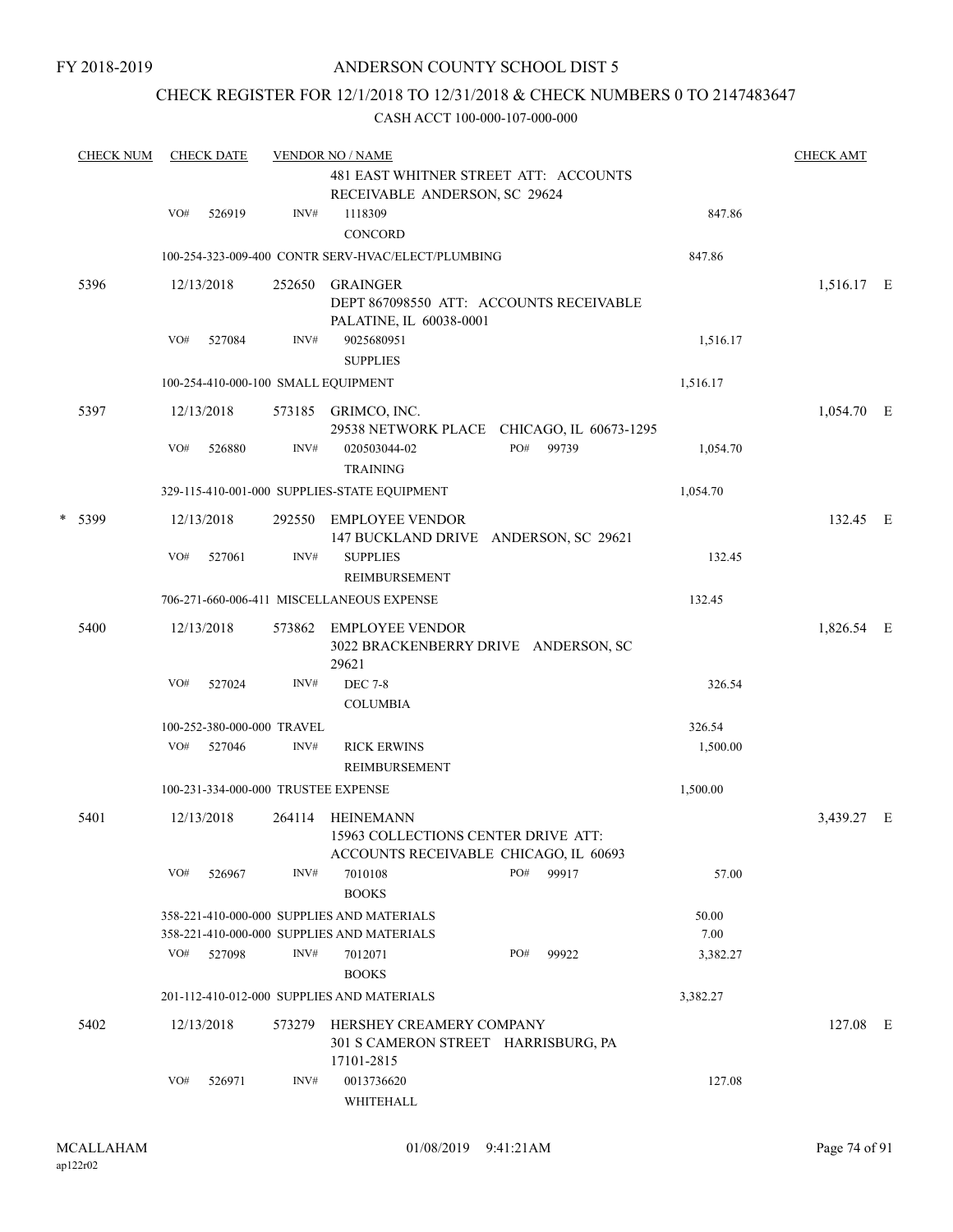### CHECK REGISTER FOR 12/1/2018 TO 12/31/2018 & CHECK NUMBERS 0 TO 2147483647

|   | <b>CHECK NUM</b> |     | <b>CHECK DATE</b>            |      | <b>VENDOR NO / NAME</b>                                                                              |          | <b>CHECK AMT</b> |  |
|---|------------------|-----|------------------------------|------|------------------------------------------------------------------------------------------------------|----------|------------------|--|
|   |                  |     |                              |      | 719-271-660-019-391 ICE CREAM SALES EXPENSE                                                          | 127.08   |                  |  |
| * | 5404             |     | 12/13/2018                   |      | 574559 EMPLOYEE VENDOR<br>P.O. BOX 852 BELTON, SC 29627                                              |          | 263.10 E         |  |
|   |                  | VO# | 527071                       | INV# | <b>DEC 7-8</b><br><b>COLUMBIA</b>                                                                    | 263.10   |                  |  |
|   |                  |     |                              |      | 100-233-333-000-000 TRIPS AND CONFERENCES                                                            | 263.10   |                  |  |
|   | 5405             |     | 12/13/2018                   |      | 274062 EMPLOYEE VENDOR<br>328 KNOLLWOOD DR ANDERSON, SC 29625                                        |          | 159.56 E         |  |
|   |                  | VO# | 526872                       | INV# | <b>SAMS CLUB</b><br><b>REIMBURSEMENT</b>                                                             | 159.56   |                  |  |
|   |                  |     |                              |      | 709-271-660-009-355 FIELD TRIPS GRADE 5 EXPENSE                                                      | 159.56   |                  |  |
|   | 5408             |     | 12/13/2018                   |      | 566745 JUNIOR LIBRARY GUILD<br>P.O. BOX 6308 ATT: ACCOUNTS RECEIVABLE<br>CAROL STREAM, IL 60197-6308 |          | 2,246.60 E       |  |
|   |                  | VO# | 526882                       | INV# | 441973<br>PO#<br>99944<br>ROBERT ANDERSON                                                            | 2,246.60 |                  |  |
|   |                  |     | 100-222-410-006-000 SUPPLIES |      |                                                                                                      | 2,246.60 |                  |  |
|   | 5409             |     | 12/13/2018                   |      | 307650 EMPLOYEE VENDOR<br>106 WYCOMBE DRIVE ANDERSON, SC 29621                                       |          | 172.03 E         |  |
|   |                  | VO# | 527026                       | INV# | DEC 6<br><b>COLUMBIA</b>                                                                             | 126.36   |                  |  |
|   |                  |     |                              |      | 311-224-333-000-0BK TRIPS- BRENDA KELLEY                                                             | 126.36   |                  |  |
|   |                  | VO# | 527037                       | INV# | <b>CORNER BAGEL</b><br>REIMBURSEMENT                                                                 | 45.67    |                  |  |
|   |                  |     |                              |      | 100-221-410-000-000 SUPPLIES AND MATERIALS                                                           | 45.67    |                  |  |
|   | 5413             |     | 12/13/2018                   |      | 332725 EMPLOYEE VENDOR<br>314 PRINCESS GRACE AVE. CLEMSON, SC 29631                                  |          | 236.77 E         |  |
|   |                  | VO# | 527053                       | INV# | <b>SUPPLIES</b><br>REIMBURSEMENT                                                                     | 236.77   |                  |  |
|   |                  |     |                              |      | 701-271-660-001-834 ENGINEERING - MACDONALD EXPENSE                                                  | 236.77   |                  |  |
|   | 5414             |     | 12/13/2018                   |      | 338700 EMPLOYEE VENDOR<br>1104 STRATFORD DRIVE ANDERSON, SC 29621                                    |          | 567.41 E         |  |
|   |                  | VO# | 527064                       | INV# | DEC <sub>3</sub><br><b>COLUMBIA</b>                                                                  | 150.25   |                  |  |
|   |                  |     |                              |      | 100-221-333-000-IST TRIPS AND CONFERENCES                                                            | 150.25   |                  |  |
|   |                  | VO# | 527065                       | INV# | <b>DEC 6-7</b><br><b>COLUMBIA</b>                                                                    | 417.16   |                  |  |
|   |                  |     |                              |      | 311-224-333-000-000 TRIPS AND CONFERENCES                                                            | 417.16   |                  |  |
|   | $* 5418$         |     | 12/13/2018                   |      | 574462 EMPLOYEE VENDOR<br>501 JACKSON SQUARE ANDERSON, SC 29625                                      |          | 253.89 E         |  |
|   |                  | VO# | 527017                       | INV# | <b>DEC 6-8</b><br><b>CHARLESTON</b>                                                                  | 253.89   |                  |  |
|   |                  |     |                              |      | 100-252-333-000-000 TRIPS AND CONFERENCES                                                            | 253.89   |                  |  |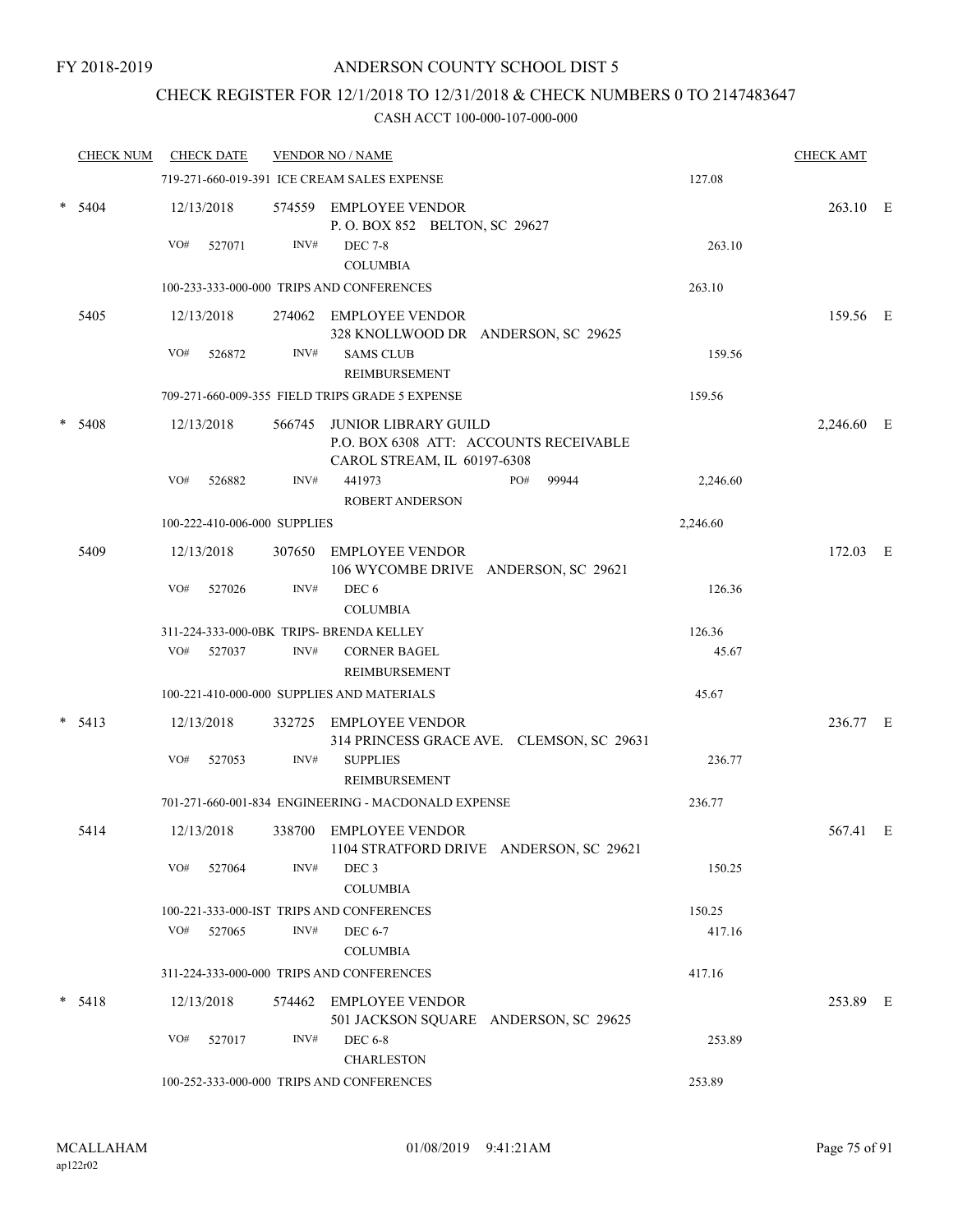### CHECK REGISTER FOR 12/1/2018 TO 12/31/2018 & CHECK NUMBERS 0 TO 2147483647

|        | <b>CHECK NUM</b> |     | <b>CHECK DATE</b> |      | <b>VENDOR NO / NAME</b>                                                                                 |        | <b>CHECK AMT</b> |  |
|--------|------------------|-----|-------------------|------|---------------------------------------------------------------------------------------------------------|--------|------------------|--|
| $\ast$ | 5420             |     | 12/13/2018        |      | 226700 EMPLOYEE VENDOR<br>102 GREENBRIAR ROAD ANDERSON, SC 29621                                        |        | 298.53 E         |  |
|        |                  | VO# | 527055            | INV# | <b>GIFTS</b><br>REIMBURSEMENT                                                                           | 41.73  |                  |  |
|        |                  |     |                   |      | 718-271-660-018-201 MISCELLANEOUS EXPENSE                                                               | 27.86  |                  |  |
|        |                  |     |                   |      | 718-271-660-018-290 MISC. FUNDRAISER EXPENSE                                                            | 13.87  |                  |  |
|        |                  |     | VO# 527068        | INV# | <b>DEC 2-3</b><br><b>COLUMBIA</b>                                                                       | 256.80 |                  |  |
|        |                  |     |                   |      | 311-224-333-018-000 TRIPS AND CONFERENCES                                                               | 256.80 |                  |  |
|        | $* 5422$         |     | 12/13/2018        |      | 349701 MED CENTRAL HEALTH RESOURCES<br>3424 CLEMSON BLVD ATT: ACCOUNTS<br>RECEIVABLE ANDERSON, SC 29621 |        | 1,360.00 E       |  |
|        |                  | VO# | 526885            | INV# | 41827<br><b>PATRICK</b>                                                                                 | 65.00  |                  |  |
|        |                  |     |                   |      | 100-255-323-000-000 CONTRACTED SERVICES                                                                 | 65.00  |                  |  |
|        |                  | VO# | 526886            | INV# | 54862<br><b>SHARPE</b>                                                                                  | 20.00  |                  |  |
|        |                  |     |                   |      | 100-255-323-000-000 CONTRACTED SERVICES                                                                 | 20.00  |                  |  |
|        |                  | VO# | 526887            | INV# | 54862<br><b>SHARPE</b>                                                                                  | 85.00  |                  |  |
|        |                  |     |                   |      | 100-255-323-000-000 CONTRACTED SERVICES                                                                 | 85.00  |                  |  |
|        |                  |     | VO# 526979        | INV# | 43226<br><b>BROWN</b>                                                                                   | 65.00  |                  |  |
|        |                  |     |                   |      | 100-255-323-000-000 CONTRACTED SERVICES                                                                 | 65.00  |                  |  |
|        |                  | VO# | 526980            | INV# | 33579<br><b>JORDAN</b>                                                                                  | 105.00 |                  |  |
|        |                  |     |                   |      | 100-255-323-000-000 CONTRACTED SERVICES                                                                 | 105.00 |                  |  |
|        |                  |     | VO# 527132        | INV# | 53080<br>WRIGHT                                                                                         | 85.00  |                  |  |
|        |                  |     |                   |      | 100-255-323-000-000 CONTRACTED SERVICES                                                                 | 85.00  |                  |  |
|        |                  |     | VO# 527133        | INV# | 42720<br><b>WHITE</b>                                                                                   | 65.00  |                  |  |
|        |                  |     |                   |      | 100-255-323-000-000 CONTRACTED SERVICES                                                                 | 65.00  |                  |  |
|        |                  | VO# | 527134            | INV# | 45801<br><b>SCOTT</b>                                                                                   | 85.00  |                  |  |
|        |                  |     |                   |      | 100-255-323-000-000 CONTRACTED SERVICES                                                                 | 85.00  |                  |  |
|        |                  |     | VO# 527135        | INV# | 22436<br><b>MCCOLLUM</b>                                                                                | 85.00  |                  |  |
|        |                  |     |                   |      | 100-255-323-000-000 CONTRACTED SERVICES                                                                 | 85.00  |                  |  |
|        |                  | VO# | 527136            | INV# | 53077<br><b>LEBOEUF</b>                                                                                 | 85.00  |                  |  |
|        |                  |     |                   |      | 100-255-323-000-000 CONTRACTED SERVICES                                                                 | 85.00  |                  |  |
|        |                  |     | VO# 527137        | INV# | 31622<br>HEAD                                                                                           | 85.00  |                  |  |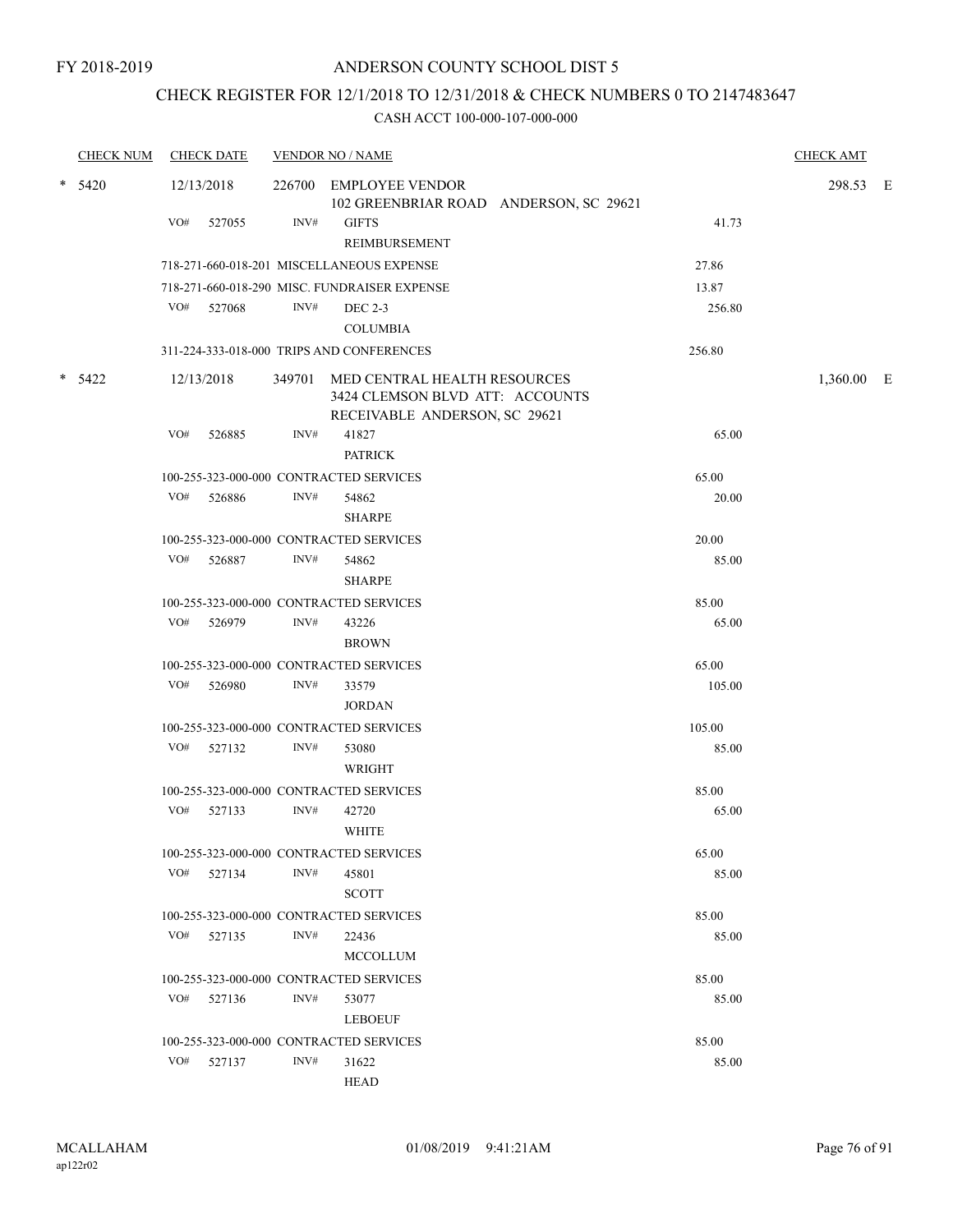## CHECK REGISTER FOR 12/1/2018 TO 12/31/2018 & CHECK NUMBERS 0 TO 2147483647

CASH ACCT 100-000-107-000-000

| <b>CHECK NUM</b> | <b>CHECK DATE</b> |                              |                | <b>VENDOR NO / NAME</b>                                            |          | <b>CHECK AMT</b> |  |
|------------------|-------------------|------------------------------|----------------|--------------------------------------------------------------------|----------|------------------|--|
|                  |                   |                              |                | 100-255-323-000-000 CONTRACTED SERVICES                            | 85.00    |                  |  |
|                  | VO# 527138        |                              | INV#           | 49638<br><b>GRAY</b>                                               | 105.00   |                  |  |
|                  |                   |                              |                | 100-255-323-000-000 CONTRACTED SERVICES                            | 105.00   |                  |  |
|                  | VO#               | 527139                       | INV#           | 54064                                                              | 105.00   |                  |  |
|                  |                   |                              |                | <b>DONALDSON</b>                                                   |          |                  |  |
|                  |                   |                              |                |                                                                    |          |                  |  |
|                  |                   |                              |                | 100-255-323-000-000 CONTRACTED SERVICES                            | 105.00   |                  |  |
|                  | VO#               | 527140                       | INV#           | 41428<br><b>CLEVELAND</b>                                          | 85.00    |                  |  |
|                  |                   |                              |                | 100-255-323-000-000 CONTRACTED SERVICES                            | 85.00    |                  |  |
|                  | VO#               | 527141                       | INV#           | 43226<br><b>BROWN</b>                                              | 170.00   |                  |  |
|                  |                   |                              |                | 100-255-323-000-000 CONTRACTED SERVICES                            | 170.00   |                  |  |
|                  | VO# 527142        |                              | INV#           | 20534                                                              | 65.00    |                  |  |
|                  |                   |                              |                | <b>BAKER</b>                                                       |          |                  |  |
|                  |                   |                              |                | 100-255-323-000-000 CONTRACTED SERVICES                            | 65.00    |                  |  |
| 5423             | 12/13/2018        |                              |                | 575740 EMPLOYEE VENDOR<br>111 REGALIA COURT #107 CLEMSON, SC 29631 |          | 499.50 E         |  |
|                  | VO#               | 527067                       | INV#           | <b>DEC 3-5</b><br><b>WISCONSIN</b>                                 | 499.50   |                  |  |
|                  |                   |                              |                | 311-224-333-003-000 Trips and Conferences                          | 499.50   |                  |  |
| 5424             | 12/13/2018        |                              |                | 572025 EMPLOYEE VENDOR<br>105 HANOVER CIRCLE ANDERSON, SC 29621    |          | 2,374.03 E       |  |
|                  | VO#               | 527047                       | INV#           | <b>CATERING</b><br>REIMBURSEMENT                                   | 889.63   |                  |  |
|                  |                   |                              |                | 100-271-312-000-000 PURCHASED SERVICE                              | 889.63   |                  |  |
|                  | VO#               | 527048                       | $\text{INV}\#$ | <b>T-SHIRTS</b>                                                    | 37.23    |                  |  |
|                  |                   |                              |                | REIMBURSEMENT                                                      |          |                  |  |
|                  |                   | 100-232-410-000-000 SUPPLIES |                |                                                                    | 37.23    |                  |  |
|                  | VO#               | 527050                       | INV#           | UW LUNCH                                                           | 1,117.29 |                  |  |
|                  |                   |                              |                | REIMBURSEMENT                                                      |          |                  |  |
|                  |                   |                              |                | 100-221-410-000-000 SUPPLIES AND MATERIALS                         | 1,117.29 |                  |  |
|                  | VO#               | 527069                       |                | INV# DEC 7-8                                                       | 329.88   |                  |  |
|                  |                   |                              |                | <b>COLUMBIA</b>                                                    |          |                  |  |
|                  |                   |                              |                | 100-263-333-000-000 TRIPS AND CONFERENCES                          | 329.88   |                  |  |
| 5425             | 12/13/2018        |                              |                | 574722 EMPLOYEE VENDOR<br>402 CATHEY ROAD ANDERSON, SC 29621       |          | 741.02 E         |  |
|                  | VO#               | 526861                       | INV#           | DEC <sub>4</sub><br><b>COLUMBIA</b>                                | 142.16   |                  |  |
|                  |                   |                              |                | 817-224-333-021-000 TRIPS AND CONFERENCES                          | 142.16   |                  |  |
|                  | VO#               | 527022                       | INV#           | <b>NOV 29-DEC 2</b>                                                | 598.86   |                  |  |
|                  |                   |                              |                | <b>GREENVILLE</b>                                                  |          |                  |  |
|                  |                   |                              |                | 100-221-333-021-000 TRIPS AND CONFERENCES                          | 598.86   |                  |  |
|                  |                   |                              |                |                                                                    |          |                  |  |
| 5426             | 12/13/2018        |                              |                | 574687 PRIORITY ONE SECURITY                                       |          | $1,282.00$ E     |  |

ap122r02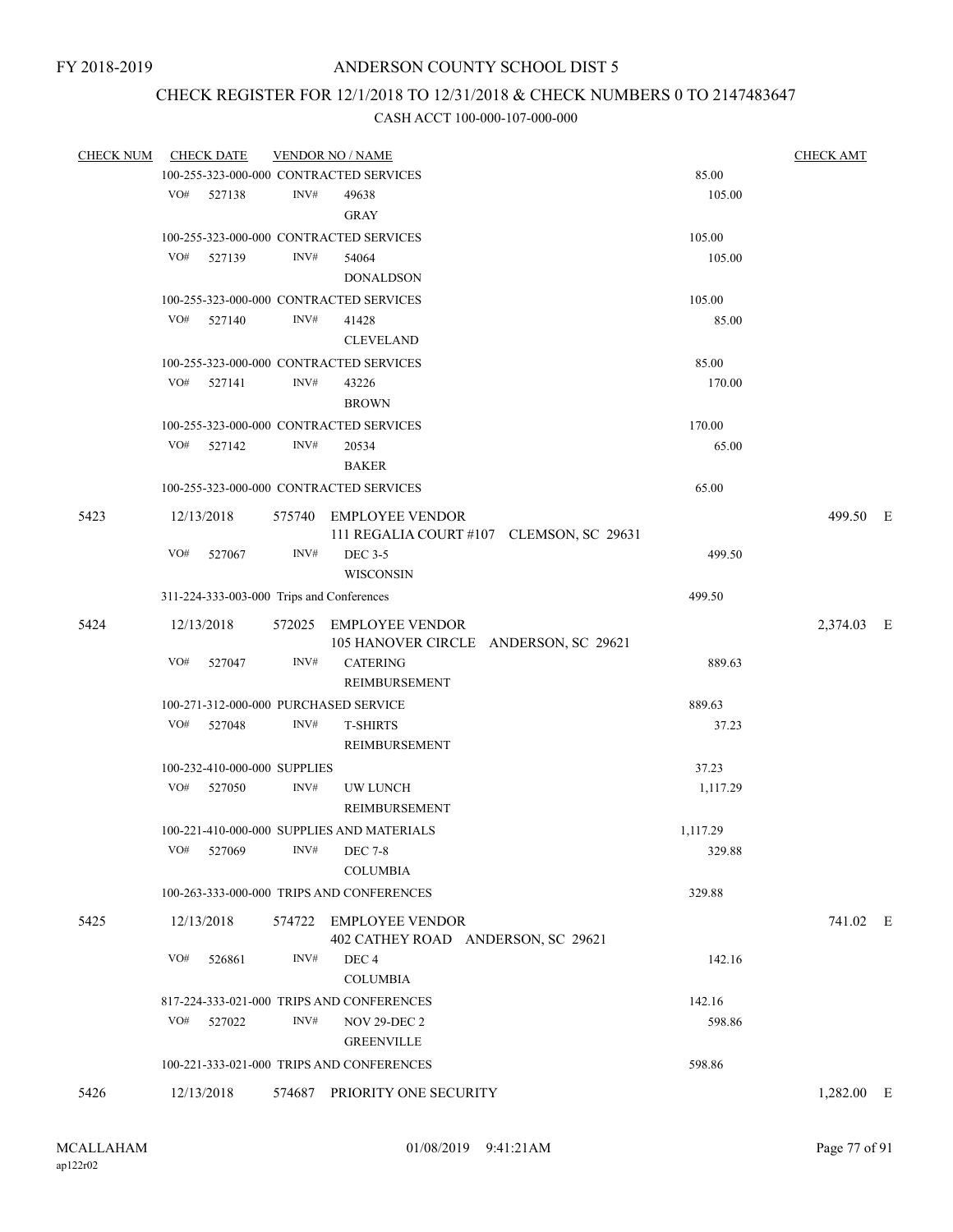FY 2018-2019

### ANDERSON COUNTY SCHOOL DIST 5

# CHECK REGISTER FOR 12/1/2018 TO 12/31/2018 & CHECK NUMBERS 0 TO 2147483647

| <b>CHECK NUM</b> |            | <b>CHECK DATE</b> |        | <b>VENDOR NO / NAME</b>                      |     |       |          | <b>CHECK AMT</b> |  |
|------------------|------------|-------------------|--------|----------------------------------------------|-----|-------|----------|------------------|--|
|                  |            |                   |        | 18 INTERCHANGE BLVD., SUITE B GREENVILLE,    |     |       |          |                  |  |
|                  |            |                   |        | SC 29607                                     |     |       |          |                  |  |
|                  | VO#        | 527045            | INV#   | 1766757                                      | PO# | 99112 | 1,282.00 |                  |  |
|                  |            |                   |        | <b>SECURITY</b>                              |     |       |          |                  |  |
|                  |            |                   |        | 100-254-323-000-600 MAINTENANCE SERVICES     |     |       | 92.00    |                  |  |
|                  |            |                   |        | 100-254-323-001-600 MAINTENANCE SERVICES     |     |       | 46.00    |                  |  |
|                  |            |                   |        | 100-254-323-002-600 MAINTENANCE SERVICES     |     |       | 168.00   |                  |  |
|                  |            |                   |        | 100-254-323-003-600 MAINTENANCE SERVICES     |     |       | 102.00   |                  |  |
|                  |            |                   |        | 100-254-323-005-600 MAINTENANCE SERVICES     |     |       | 46.00    |                  |  |
|                  |            |                   |        | 100-254-323-006-600 MAINTENANCE SERVICES     |     |       | 69.00    |                  |  |
|                  |            |                   |        | 100-254-323-007-600 MAINTENANCE SERVICES     |     |       | 46.00    |                  |  |
|                  |            |                   |        | 100-254-323-008-600 MAINTENANCE SERVICES     |     |       | 46.00    |                  |  |
|                  |            |                   |        | 100-254-323-009-600 MAINTENANCE SERVICES     |     |       | 46.00    |                  |  |
|                  |            |                   |        | 100-254-323-010-600 MAINTENANCE SERVICES     |     |       | 46.00    |                  |  |
|                  |            |                   |        | 100-254-323-011-600 MAINTENANCE SERVICES     |     |       | 46.00    |                  |  |
|                  |            |                   |        | 100-254-323-012-600 MAINTENANCE SERVICES     |     |       | 46.00    |                  |  |
|                  |            |                   |        | 100-254-323-013-600 MAINTENANCE SERVICES     |     |       | 46.00    |                  |  |
|                  |            |                   |        | 100-254-323-014-600 MAINTENANCE SERVICES     |     |       | 46.00    |                  |  |
|                  |            |                   |        | 100-254-323-015-600 MAINTENANCE SERVICES     |     |       | 46.00    |                  |  |
|                  |            |                   |        | 100-254-323-016-600 MAINTENANCE SERVICES     |     |       | 46.00    |                  |  |
|                  |            |                   |        | 100-254-323-017-600 MAINTENANCE SERVICES     |     |       | 46.00    |                  |  |
|                  |            |                   |        | 100-254-323-018-600 MAINTENANCE SERVICES     |     |       | 46.00    |                  |  |
|                  |            |                   |        | 100-254-323-019-600 MAINTENANCE SERVICES     |     |       | 46.00    |                  |  |
|                  |            |                   |        | 100-254-323-020-600 MAINTENANCE SERVICES     |     |       | 46.00    |                  |  |
|                  |            |                   |        | 100-254-323-021-600 MAINTENANCE SERVICES     |     |       | 46.00    |                  |  |
|                  |            |                   |        | 100-254-323-023-600 MAINTENANCE SERVICES     |     |       | 69.00    |                  |  |
| 5427             | 12/13/2018 |                   | 426200 | <b>OUILL CORPORATION</b>                     |     |       |          | 602.96 E         |  |
|                  |            |                   |        | PO BOX 37600 ATT: ACCOUNTS RECEIVABLE        |     |       |          |                  |  |
|                  |            |                   |        | PHILADELPHIA, PA 19101-0600                  |     |       |          |                  |  |
|                  | VO#        | 526987            | INV#   | 2983847                                      | PO# | 99939 | 602.96   |                  |  |
|                  |            |                   |        | <b>SUPPLIES</b>                              |     |       |          |                  |  |
|                  |            |                   |        | 329-115-410-001-000 SUPPLIES-STATE EQUIPMENT |     |       | 602.96   |                  |  |
| $*$ 5429         | 12/13/2018 |                   | 571719 | <b>REPUBLIC SERVICES #744</b>                |     |       |          | 8,470.17 E       |  |
|                  |            |                   |        | PO BOX 9001099 LOUISVILLE, KY 40290-1099     |     |       |          |                  |  |
|                  | VO#        | 527049            | INV#   | 0744-001836133                               | PO# | 99114 | 8,470.17 |                  |  |
|                  |            |                   |        | <b>SERVICE</b>                               |     |       |          |                  |  |
|                  |            |                   |        | 100-254-323-000-600 MAINTENANCE SERVICES     |     |       | 492.39   |                  |  |
|                  |            |                   |        | 100-254-323-001-600 MAINTENANCE SERVICES     |     |       | 1,018.16 |                  |  |
|                  |            |                   |        | 100-254-323-002-600 MAINTENANCE SERVICES     |     |       | 619.15   |                  |  |
|                  |            |                   |        | 100-254-323-003-600 MAINTENANCE SERVICES     |     |       | 689.86   |                  |  |
|                  |            |                   |        | 100-254-323-005-600 MAINTENANCE SERVICES     |     |       | 583.80   |                  |  |
|                  |            |                   |        | 100-254-323-006-600 MAINTENANCE SERVICES     |     |       | 475.61   |                  |  |
|                  |            |                   |        | 100-254-323-007-600 MAINTENANCE SERVICES     |     |       | 237.81   |                  |  |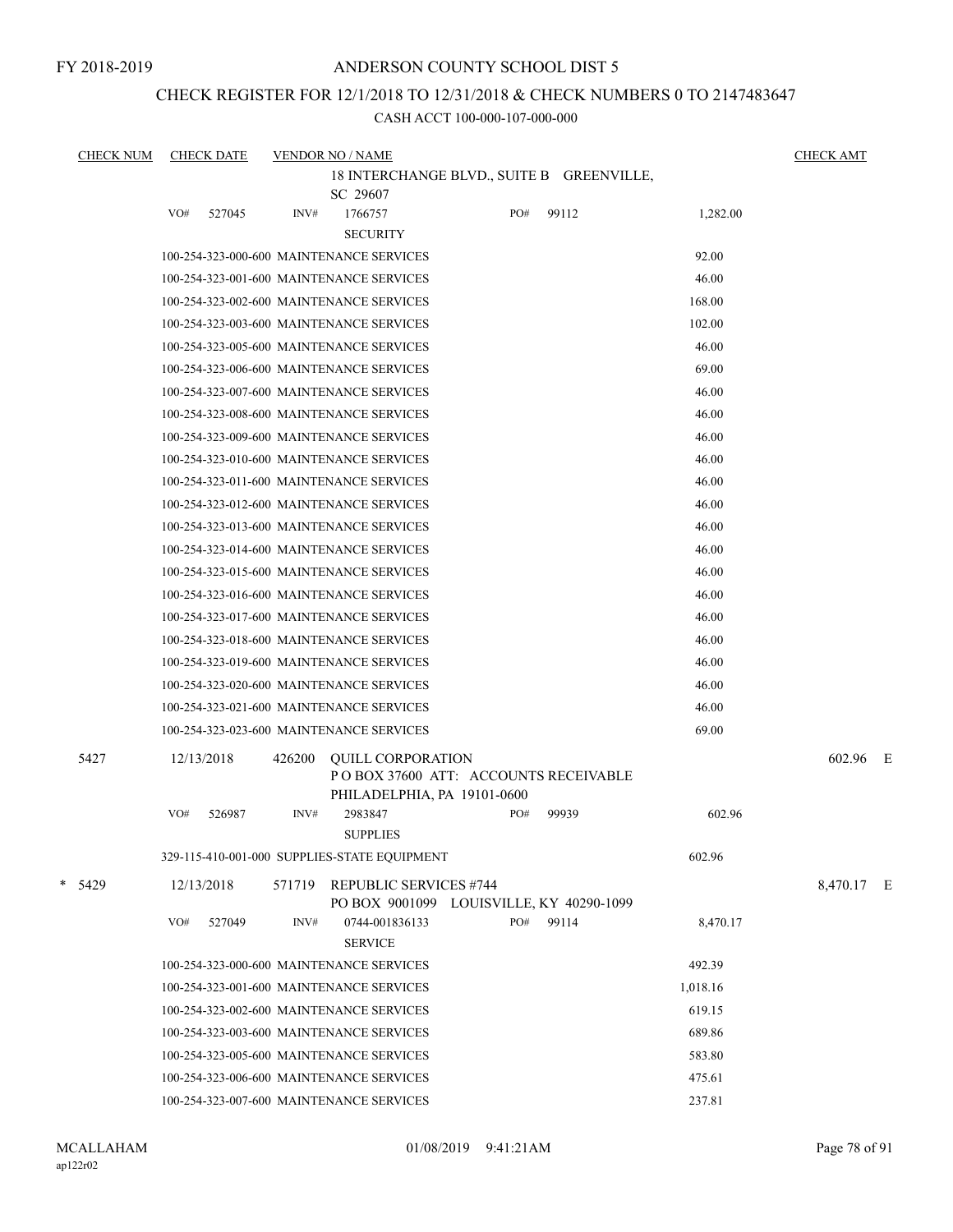### CHECK REGISTER FOR 12/1/2018 TO 12/31/2018 & CHECK NUMBERS 0 TO 2147483647

| <b>CHECK NUM</b> | <b>CHECK DATE</b>                        |        | <b>VENDOR NO / NAME</b>                                                                           |       |          | <b>CHECK AMT</b> |     |
|------------------|------------------------------------------|--------|---------------------------------------------------------------------------------------------------|-------|----------|------------------|-----|
|                  | 100-254-323-008-600 MAINTENANCE SERVICES |        |                                                                                                   |       | 286.01   |                  |     |
|                  | 100-254-323-009-600 MAINTENANCE SERVICES |        |                                                                                                   |       | 237.81   |                  |     |
|                  | 100-254-323-010-600 MAINTENANCE SERVICES |        |                                                                                                   |       | 237.81   |                  |     |
|                  | 100-254-323-011-600 MAINTENANCE SERVICES |        |                                                                                                   |       | 237.81   |                  |     |
|                  | 100-254-323-012-600 MAINTENANCE SERVICES |        |                                                                                                   |       | 416.70   |                  |     |
|                  | 100-254-323-013-600 MAINTENANCE SERVICES |        |                                                                                                   |       | 237.81   |                  |     |
|                  | 100-254-323-014-600 MAINTENANCE SERVICES |        |                                                                                                   |       | 237.81   |                  |     |
|                  | 100-254-323-015-600 MAINTENANCE SERVICES |        |                                                                                                   |       | 237.81   |                  |     |
|                  | 100-254-323-016-600 MAINTENANCE SERVICES |        |                                                                                                   |       | 237.81   |                  |     |
|                  | 100-254-323-017-600 MAINTENANCE SERVICES |        |                                                                                                   |       | 286.01   |                  |     |
|                  | 100-254-323-018-600 MAINTENANCE SERVICES |        |                                                                                                   |       | 237.81   |                  |     |
|                  | 100-254-323-019-600 MAINTENANCE SERVICES |        |                                                                                                   |       | 237.81   |                  |     |
|                  | 100-254-323-020-600 MAINTENANCE SERVICES |        |                                                                                                   |       | 475.61   |                  |     |
|                  | 100-254-323-021-600 MAINTENANCE SERVICES |        |                                                                                                   |       | 570.95   |                  |     |
|                  | 100-254-323-023-600 MAINTENANCE SERVICES |        |                                                                                                   |       | 177.82   |                  |     |
| $*$ 5431         | 12/13/2018                               | 575743 | EMPLOYEE VENDOR<br>2605 DELLWOOD LANE ANDERSON, SC 29621                                          |       |          | 148.55 E         |     |
|                  | VO#<br>527052                            | INV#   | <b>GRINCH DAY</b><br>REIMBURSEMENT                                                                |       | 148.55   |                  |     |
|                  |                                          |        | 714-271-660-014-352 FIELD TRIPS GRADE 2 EXPENSE                                                   |       | 148.55   |                  |     |
| 5432             | 12/13/2018                               | 472700 | <b>SHERWIN WILLIAMS</b><br>613 NORTH MURRAY AVENUE ATT: ACCOUNTS<br>RECEIVABLE ANDERSON, SC 29625 |       |          | 208.39           | – E |
|                  | VO#<br>526913                            | INV#   | 1807-8<br><b>SUPPLIES</b>                                                                         |       | 157.36   |                  |     |
|                  |                                          |        | 100-254-410-021-400 HVAC/ELECTRICAL/PLUMBING                                                      |       | 157.36   |                  |     |
|                  | VO#<br>526914                            | INV#   | 1850-8<br><b>SUPPLIES</b>                                                                         |       | 51.03    |                  |     |
|                  |                                          |        | 100-254-410-021-400 HVAC/ELECTRICAL/PLUMBING                                                      |       | 51.03    |                  |     |
| 5433             | 12/13/2018                               | 574599 | EMPLOYEE VENDOR<br>110 LYTTLETON WAY ANDERSON, SC 29621                                           |       |          | 263.69 E         |     |
|                  | VO#<br>527079                            | INV#   | REIMBURSEMENT<br><b>REGISTRATION</b>                                                              |       | 263.69   |                  |     |
|                  |                                          |        | 100-113-410-021-VEN SUPPLY-ADDT'L FOR LOST VENDING                                                |       | 263.69   |                  |     |
| 5434             | 12/13/2018                               | 476700 | SMITH & JONES JANITORIAL<br>1 BILOXI SQUARE ATT: ACCOUNTS RECEIVABLE<br>WEST COLUMBIA, SC 29170   |       |          | 2,568.00 E       |     |
|                  | VO#<br>527000                            | INV#   | 189806<br>PO#<br><b>TERRY TOWELS</b>                                                              | 99864 | 2,568.00 |                  |     |
|                  | 100-000-170-000-000 WAREHOUSE INVENTORY  |        |                                                                                                   |       | 2,568.00 |                  |     |
| 5435             | 12/13/2018                               | 563982 | SOUTHEASTERN PAPER GROUP<br>PO BOX 890671 ATT: ACCOUNTS RECEIVABLE<br>CHARLOTTE, NC 28289-0671    |       |          | 10,637.14 E      |     |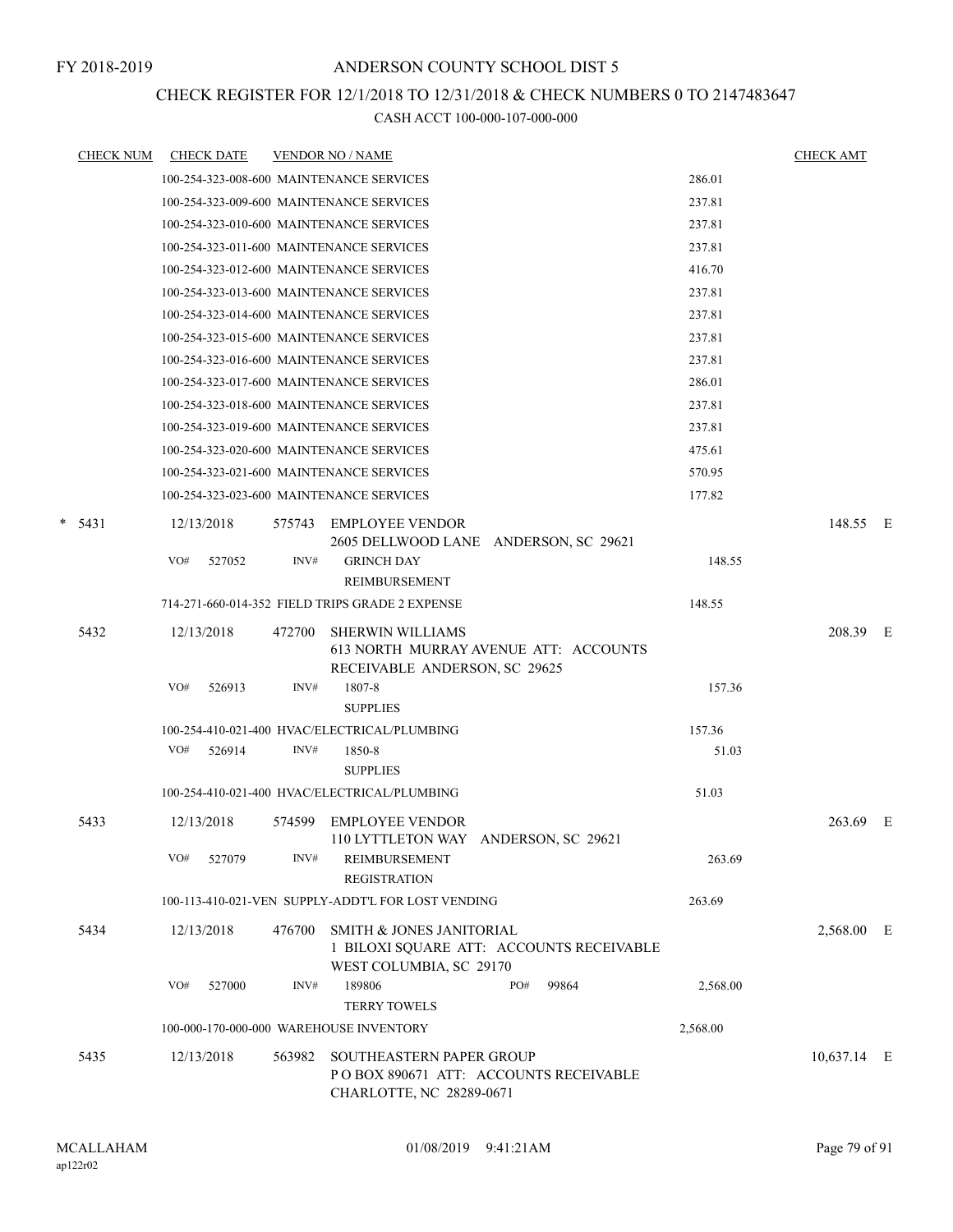# CHECK REGISTER FOR 12/1/2018 TO 12/31/2018 & CHECK NUMBERS 0 TO 2147483647

| <b>CHECK NUM</b> | <b>CHECK DATE</b>                 |        | <b>VENDOR NO / NAME</b>                                                                     |     |       |           | <b>CHECK AMT</b> |  |
|------------------|-----------------------------------|--------|---------------------------------------------------------------------------------------------|-----|-------|-----------|------------------|--|
|                  | VO#<br>527007                     | INV#   | 4340786<br><b>SOAP</b>                                                                      | PO# | 99903 | 10,637.14 |                  |  |
|                  |                                   |        | 100-000-170-000-000 WAREHOUSE INVENTORY                                                     |     |       | 10,637.14 |                  |  |
| 5436             | 12/13/2018                        | 568718 | THE READING WAREHOUSE<br>POBOX 41328 ATT: ACCOUNTS RECEIVABLE<br>NORTH CHARLESTON, SC 29423 |     |       |           | 321.33 E         |  |
|                  | VO#<br>526901                     | INV#   | 188642<br><b>MATERIALS</b>                                                                  | PO# | 99895 | 321.33    |                  |  |
|                  |                                   |        | 100-221-410-000-000 SUPPLIES AND MATERIALS                                                  |     |       | 321.33    |                  |  |
| * 5439           | 12/13/2018                        | 520900 | VIRCO INC<br>PO BOX 5000<br>CONWAY, AR 72033                                                |     |       |           | 2,507.48 E       |  |
|                  | VO#<br>527028                     | INV#   | 91847826<br><b>CHAIRS</b>                                                                   | PO# | 99826 | 1,965.80  |                  |  |
|                  | 397-113-410-005-000 SUPPLIES      |        |                                                                                             |     |       | 1,965.80  |                  |  |
|                  | VO#<br>527123                     | INV#   | 91851979<br>CUST#108807                                                                     | PO# | 99740 | 541.68    |                  |  |
|                  | 397-113-410-005-000 SUPPLIES      |        |                                                                                             |     |       | 541.68    |                  |  |
| 5440             | 12/13/2018                        | 531700 | WHALEY FOODSERVICE<br>PO BOX 615 LEXINGTON, SC 29071                                        |     |       |           | 7,965.08 E       |  |
|                  | VO#<br>527033                     | INV#   | 3611085<br><b>CLEANER</b>                                                                   | PO# | 99870 | 7,965.08  |                  |  |
|                  |                                   |        | 100-000-170-000-000 WAREHOUSE INVENTORY                                                     |     |       | 7,965.08  |                  |  |
| $* 5446$         | 12/13/2018                        | 574771 | EMPLOYEE VENDOR<br>206 HERIN DRIVE GREENWOOD, SC 29649                                      |     |       |           | 194.73 E         |  |
|                  | VO#<br>527009                     | INV#   | OCT & NOV<br><b>MILEAGE</b>                                                                 |     |       | 194.73    |                  |  |
|                  | 283-223-333-000-000 TRIPS/MILEAGE |        |                                                                                             |     |       | 194.73    |                  |  |
| $* 5456$         | 12/18/2018                        | 123225 | <b>EMPLOYEE VENDOR</b><br>121 BRIAR PATCH ROAD ANDERSON, SC 29621                           |     |       |           | 125.90 E         |  |
|                  | VO#<br>527347                     | INV#   | <b>MILEAGE</b><br>NOV/DEC                                                                   |     |       | 125.90    |                  |  |
|                  | 100-221-332-000-000 TRAVEL        |        |                                                                                             |     |       | 125.90    |                  |  |
| $* 5458$         | 12/18/2018                        |        | 575109 EMPLOYEE VENDOR<br>116 CROSSCREEK DRIVE ANDERSON, SC 29621                           |     |       |           | 157.90 E         |  |
|                  | VO#<br>527254                     | INV#   | <b>DEC 6-7</b><br><b>COLUMBIA</b>                                                           |     |       | 157.90    |                  |  |
|                  |                                   |        | 201-224-333-006-000 TRIPS AND CONFERENCES                                                   |     |       | 157.90    |                  |  |
| * 5460           | 12/18/2018                        |        | 574767 EMPLOYEE VENDOR<br>305 MEETING STREET ANDERSON, SC 29621                             |     |       |           | 148.58 E         |  |
|                  | VO#<br>527167                     | INV#   | <b>ART SUPPLIES</b><br>REIMBURSEMENT                                                        |     |       | 148.58    |                  |  |
|                  | 713-271-660-013-228 ART EXPENSE   |        |                                                                                             |     |       | 148.58    |                  |  |
| $* 5467$         | 12/18/2018                        |        | 574515 EMPLOYEE VENDOR                                                                      |     |       |           | 120.91 E         |  |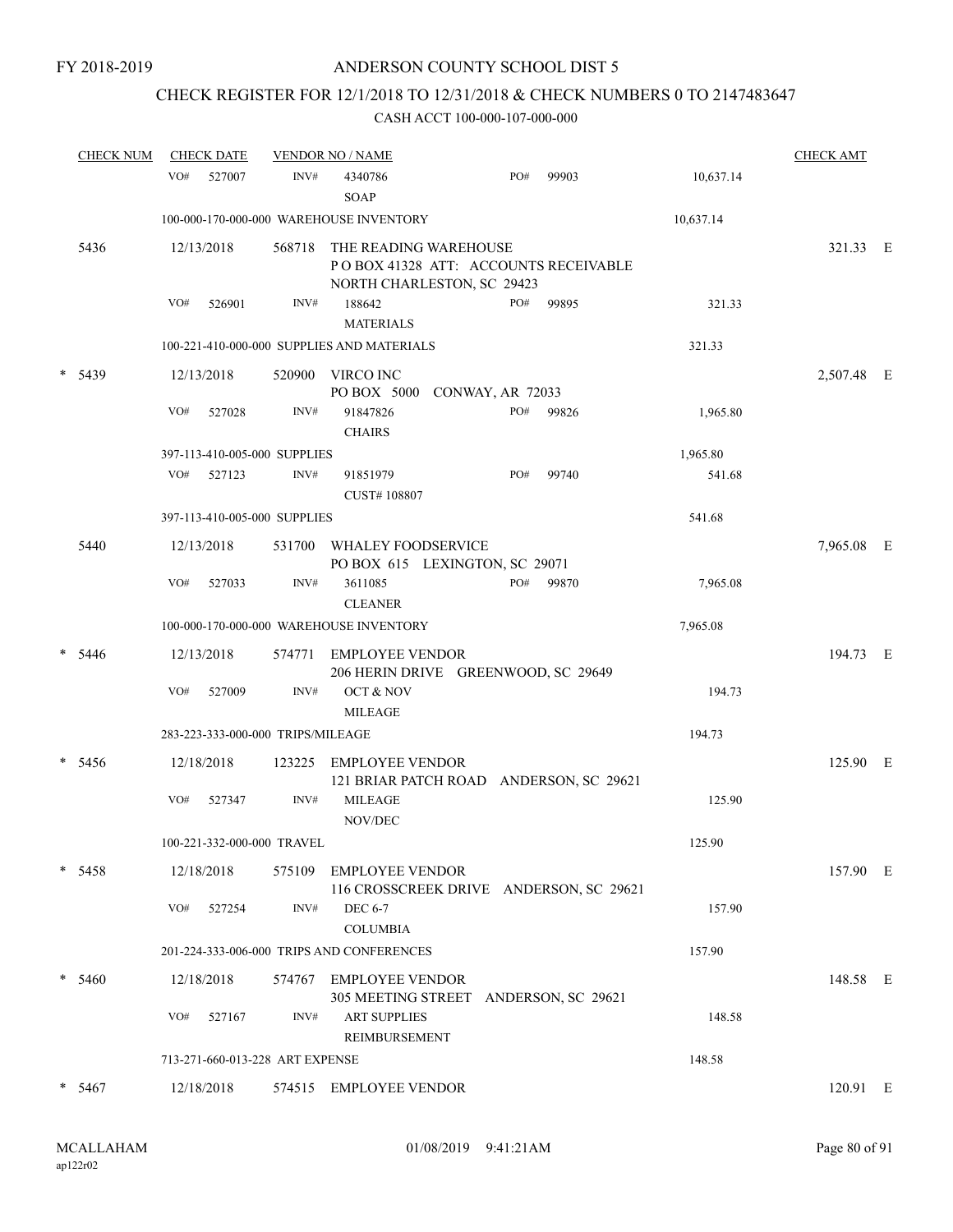### CHECK REGISTER FOR 12/1/2018 TO 12/31/2018 & CHECK NUMBERS 0 TO 2147483647

| <b>CHECK NUM</b> | <b>CHECK DATE</b> |     |            | <b>VENDOR NO / NAME</b><br>3 CATALINA DRIVE GREENVILLE, SC 29609 |                                                                         | <b>CHECK AMT</b> |            |  |
|------------------|-------------------|-----|------------|------------------------------------------------------------------|-------------------------------------------------------------------------|------------------|------------|--|
|                  |                   | VO# | 527245     | INV#                                                             | DEC <sub>13</sub><br><b>COLUMBIA</b>                                    | 120.91           |            |  |
|                  |                   |     |            |                                                                  | 600-256-333-000-000 TRIPS AND CONFERENCES                               | 120.91           |            |  |
| $\ast$           | 5469              |     | 12/18/2018 |                                                                  | 572881 EMPLOYEE VENDOR<br>101 BRANDYWINE LANE ANDERSON, SC 29625        |                  | 172.05 E   |  |
|                  |                   | VO# | 527261     | INV#                                                             | <b>BILTMORE</b><br>REIMBURSEMENT                                        | 172.05           |            |  |
|                  |                   |     |            |                                                                  | 706-271-660-006-585 FIELD TRIPS- GR. 6 EXPENSE                          | 172.05           |            |  |
|                  | $* 5476$          |     | 12/18/2018 |                                                                  | 211400 EMPLOYEE VENDOR<br>204 ARDEN CHASE ANDERSON, SC 29621            |                  | 311.02 E   |  |
|                  |                   | VO# | 527158     | INV#                                                             | <b>DEC 7-8</b><br><b>COLUMBIA</b>                                       | 311.02           |            |  |
|                  |                   |     |            |                                                                  | 100-221-333-000-000 TRIPS AND CONFERENCES                               | 311.02           |            |  |
|                  | 5477              |     | 12/18/2018 |                                                                  | 434400 EMPLOYEE VENDOR<br>512 EDGEWATER DRIVE ANDERSON, SC 29626        |                  | 607.88 E   |  |
|                  |                   | VO# | 527231     | INV#                                                             | <b>BOOKS</b><br>REIMBURSEMENT                                           | 53.96            |            |  |
|                  |                   |     |            |                                                                  | 201-113-410-006-000 SUPPLIES AND MATERIALS                              | 53.96            |            |  |
|                  |                   |     | VO# 527251 | INV#                                                             | <b>NOV 29-30</b><br><b>GREENVILLE</b>                                   | 553.92           |            |  |
|                  |                   |     |            |                                                                  | 201-224-333-006-000 TRIPS AND CONFERENCES                               | 553.92           |            |  |
|                  | $* 5485$          |     | 12/18/2018 | 565738                                                           | EMPLOYEE VENDOR<br>100 LIMELIGHT DRIVE ANDERSON, SC 29621               |                  | 291.25 E   |  |
|                  |                   | VO# | 527159     | INV#                                                             | <b>DEC 7-8</b><br><b>COLUMBIA</b>                                       | 291.25           |            |  |
|                  |                   |     |            |                                                                  | 100-254-333-000-OPS TRIPS-OPERATIONS                                    | 291.25           |            |  |
|                  | 5489              |     | 12/18/2018 |                                                                  | 575127 EMPLOYEE VENDOR<br>123 CAVERSHAM LANE ANDERSON, SC 29621         |                  | 449.63 E   |  |
|                  |                   | VO# | 527275     | INV#                                                             | <b>PIZZA</b><br>REIMBURSEMENT                                           | 449.63           |            |  |
|                  |                   |     |            | 709-271-660-009-220 MUSIC EXPENSE                                |                                                                         | 449.63           |            |  |
|                  | $*$ 5491          |     | 12/18/2018 |                                                                  | 575009 EMPLOYEE VENDOR<br>110 BOYD MOSS ROAD WEST UNION, SC 29696       |                  | 373.97 E   |  |
|                  |                   | VO# | 527242     | INV#                                                             | DEC <sub>7</sub><br><b>GREENVILLE</b>                                   | 373.97           |            |  |
|                  |                   |     |            |                                                                  | 809-224-333-001-000 TRIPS AND CONFERENCES                               | 373.97           |            |  |
|                  | 5492              |     | 12/18/2018 |                                                                  | 573862 EMPLOYEE VENDOR<br>3022 BRACKENBERRY DRIVE ANDERSON, SC<br>29621 |                  | $120.27$ E |  |
|                  |                   | VO# | 527470     | INV#                                                             | SEPT - DEC<br><b>MILEAGE</b>                                            | 120.27           |            |  |
|                  |                   |     |            | 100-252-380-000-000 TRAVEL                                       |                                                                         | 120.27           |            |  |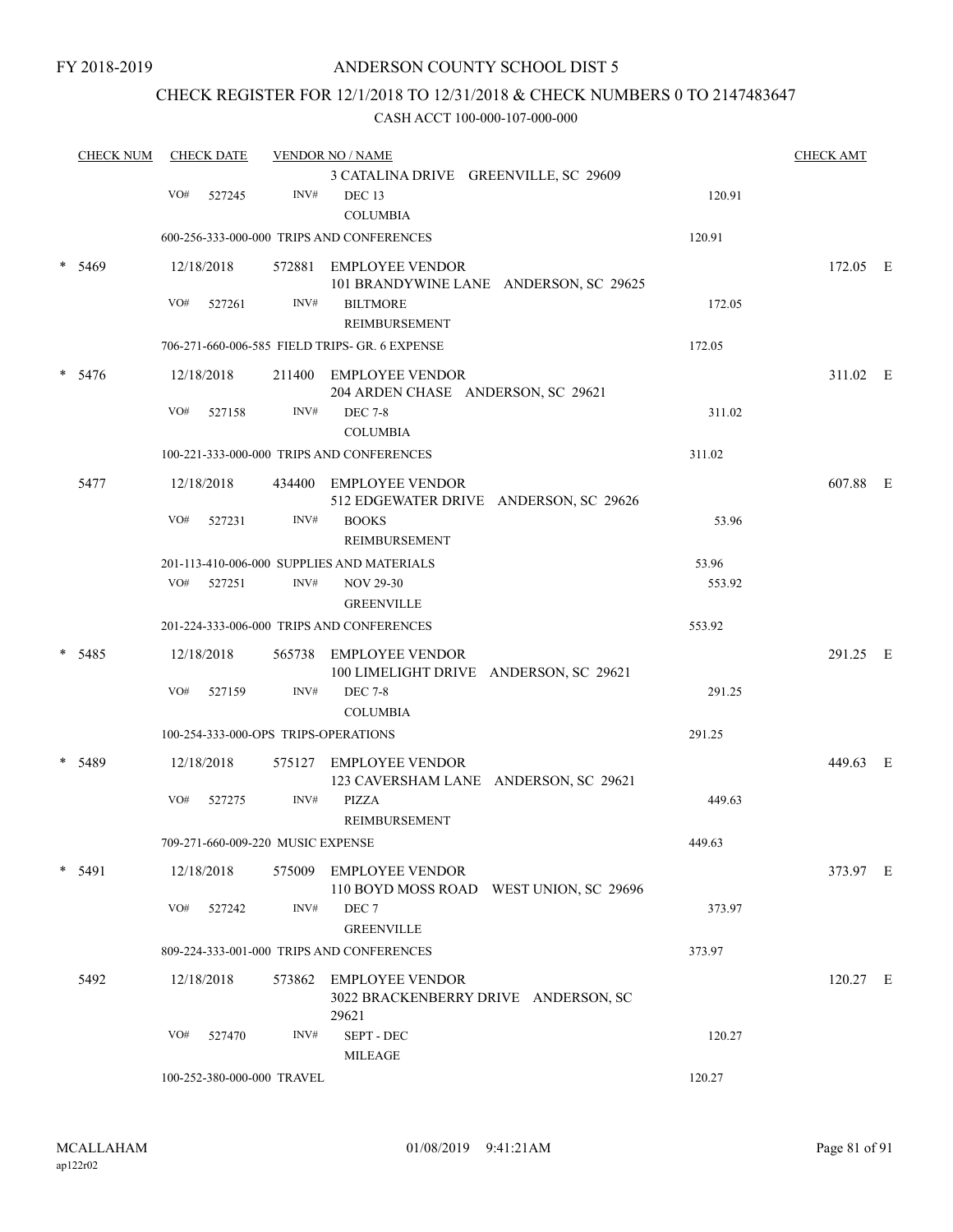FY 2018-2019

#### ANDERSON COUNTY SCHOOL DIST 5

# CHECK REGISTER FOR 12/1/2018 TO 12/31/2018 & CHECK NUMBERS 0 TO 2147483647

|        | <b>CHECK NUM</b> |     | <b>CHECK DATE</b> |        | <b>VENDOR NO / NAME</b>                                                 |        | <b>CHECK AMT</b> |  |
|--------|------------------|-----|-------------------|--------|-------------------------------------------------------------------------|--------|------------------|--|
|        | 5497             |     | 12/18/2018        |        | 572115 EMPLOYEE VENDOR<br>2121 ROE FORD ROAD GREENVILLE, SC 29617       |        | 135.63 E         |  |
|        |                  | VO# | 527416            | INV#   | 12/13/18<br>SC USDA VALUE SHOWCASE                                      | 135.63 |                  |  |
|        |                  |     |                   |        | 600-256-333-000-000 TRIPS AND CONFERENCES                               | 135.63 |                  |  |
|        | 5499             |     | 12/18/2018        |        | 298825 EMPLOYEE VENDOR                                                  |        | 107.18 E         |  |
|        |                  | VO# | 527171            | INV#   | 325 HOBSON ROAD ANDERSON, SC 29621<br><b>SUPPLIES</b><br>REIMBURSEMENT  | 107.18 |                  |  |
|        |                  |     |                   |        | 701-271-660-001-874 CULINARY ARTS- JOHNSON EXPENSE                      | 107.18 |                  |  |
|        | 5509             |     | 12/18/2018        |        | 565273 EMPLOYEE VENDOR<br>3014 BRACKENBERRY DRIVE ANDERSON, SC<br>29621 |        | 181.67 E         |  |
|        |                  | VO# | 527168            | INV#   | <b>SUPPLIES</b><br>REIMBURSEMENT                                        | 181.67 |                  |  |
|        |                  |     |                   |        | 713-271-660-013-203 KINDERGARTEN SUPPLY FEE EXPENSE                     | 181.67 |                  |  |
|        | 5510             |     | 12/18/2018        |        | 340065 EMPLOYEE VENDOR<br>166 AMBERWOOD DRIVE ANDERSON, SC 29621        |        | 133.44 E         |  |
|        |                  | VO# | 527252            | INV#   | DEC 12-13<br><b>COLUMBIA</b>                                            | 133.44 |                  |  |
|        |                  |     |                   |        | 311-224-333-000-0SM TRIPS- SHERRY MARTIN                                | 133.44 |                  |  |
|        | 5511             |     | 12/18/2018        |        | 574462 EMPLOYEE VENDOR<br>501 JACKSON SQUARE ANDERSON, SC 29625         |        | 248.37 E         |  |
|        |                  | VO# | 527175            | INV#   | <b>SULLIVANS</b><br>REIMBURSEMENT                                       | 248.37 |                  |  |
|        |                  |     |                   |        | 100-252-410-000-000 SUPPLIES AND MATERIALS                              | 248.37 |                  |  |
|        | $* 5513$         |     | 12/18/2018        |        | 346650 EMPLOYEE VENDOR<br>110 FIELDSTONE WAY ANDERSON, SC 29625         |        | 103.01 E         |  |
|        |                  | VO# | 527273            | INV#   | <b>BREAKFAST</b><br>REIMBURSEMENT                                       | 103.01 |                  |  |
|        |                  |     |                   |        | 705-271-660-005-502 STUDENT GOV/COUNCIL EXPENSE                         | 103.01 |                  |  |
|        | $* 5518$         |     | 12/18/2018        |        | 370175 EMPLOYEE VENDOR<br>427 BROADWAY LAKE RD ANDERSON, SC 29621       |        | 331.40 E         |  |
|        |                  | VO# | 527250            | INV#   | <b>DEC 5-7</b><br><b>MYRTLE BEACH</b>                                   | 331.40 |                  |  |
|        |                  |     |                   |        | 207-224-333-001-004 TRIPS AND CONFERENCES                               | 331.40 |                  |  |
| $\ast$ | 5520             |     | 12/18/2018        | 572025 | <b>EMPLOYEE VENDOR</b><br>105 HANOVER CIRCLE ANDERSON, SC 29621         |        | 938.02 E         |  |
|        |                  | VO# | 527238            | INV#   | $11/7 - 12/17$<br>MILEAGE                                               | 77.83  |                  |  |
|        |                  |     |                   |        | 100-263-333-000-000 TRIPS AND CONFERENCES                               | 77.83  |                  |  |
|        |                  | VO# | 527239            | INV#   | <b>OCT 2018</b><br><b>MILEAGE</b>                                       | 55.43  |                  |  |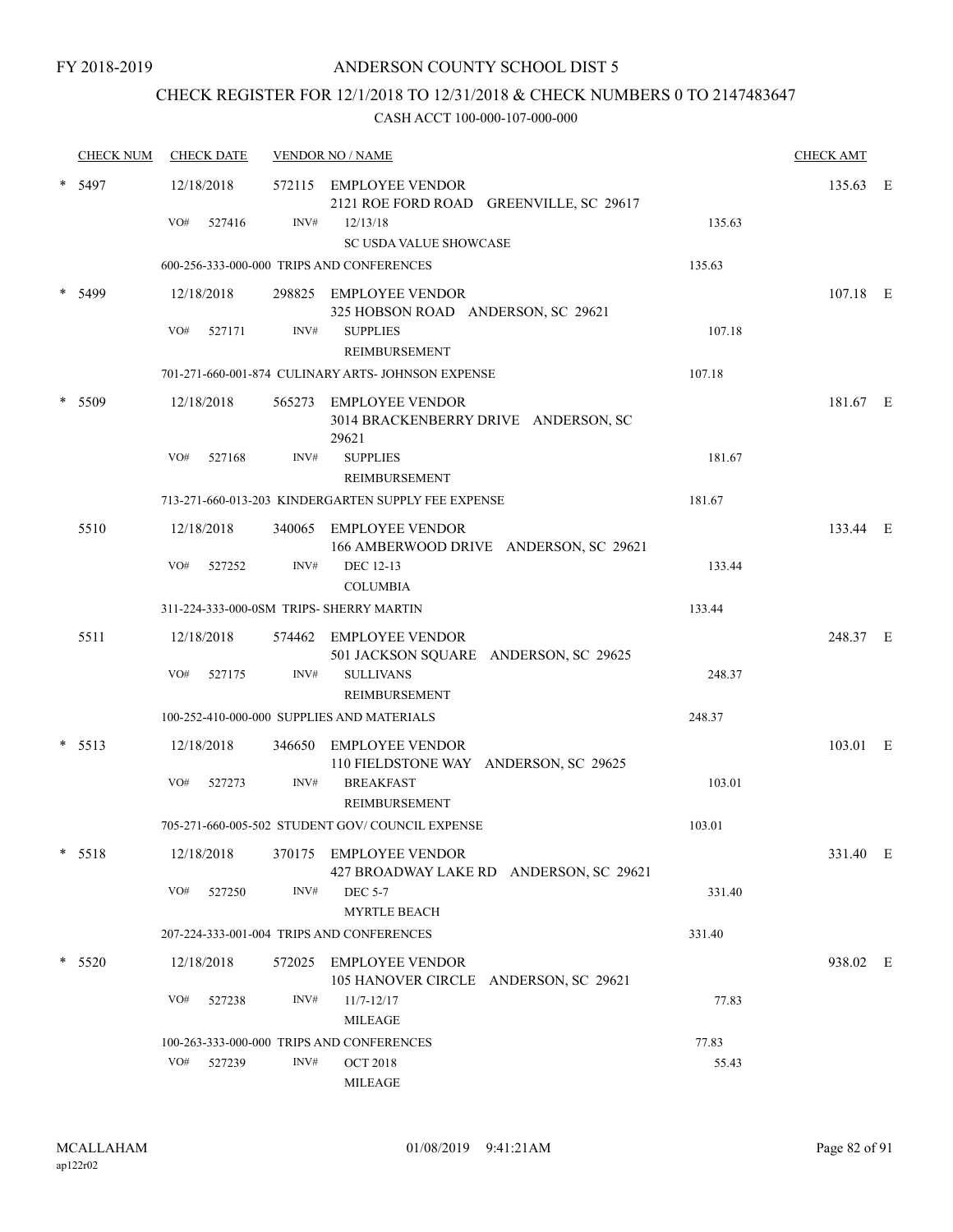### CHECK REGISTER FOR 12/1/2018 TO 12/31/2018 & CHECK NUMBERS 0 TO 2147483647

| <b>CHECK NUM</b> |          | <b>CHECK DATE</b> |            | <b>VENDOR NO / NAME</b> |                                                                                    | <b>CHECK AMT</b> |          |  |
|------------------|----------|-------------------|------------|-------------------------|------------------------------------------------------------------------------------|------------------|----------|--|
|                  |          |                   |            |                         | 100-263-333-000-000 TRIPS AND CONFERENCES                                          | 55.43            |          |  |
|                  |          | VO#               | 527278     | INV#                    | <b>MARRIOTT</b><br>REIMBURSEMENT                                                   | 804.76           |          |  |
|                  |          |                   |            |                         | 100-231-334-000-000 TRUSTEE EXPENSE                                                | 804.76           |          |  |
|                  | $*$ 5526 |                   | 12/18/2018 |                         | 440725 EMPLOYEE VENDOR<br>540 CHARLES REED ROAD IVA, SC 29655                      |                  | 207.47 E |  |
|                  |          | VO#               | 527267     | INV#                    | <b>WALMART</b><br>REIMBURSEMENT                                                    | 207.47           |          |  |
|                  |          |                   |            |                         | 718-271-660-018-279 CHRISTMAS STORE EXPENSE                                        | 207.47           |          |  |
|                  | $* 5531$ |                   | 12/18/2018 |                         | 570654 EMPLOYEE VENDOR<br>1109 WHITE OAK DRIVE ANDERSON, SC 29621                  |                  | 163.64 E |  |
|                  |          | VO#               | 527265     | INV#                    | <b>HAMARICKS</b><br>REIMBURSEMENT                                                  | 163.64           |          |  |
|                  |          |                   |            |                         | 900-181-372-000-015 ADULT ED SCHOLARSHIPS                                          | 163.64           |          |  |
|                  | $*$ 5533 |                   | 12/18/2018 |                         | 575764 EMPLOYEE VENDOR<br>130 HERITAGE RIVERWOOD DRIVE APT. I<br>CENTRAL, SC 29630 |                  | 118.28 E |  |
|                  |          | VO#               | 527420     | INV#                    | 12/5/18                                                                            | 118.28           |          |  |
|                  |          |                   |            |                         | UNIV OF WISONSIN AP TRAINING                                                       |                  |          |  |
|                  |          |                   |            |                         | 100-221-333-003-000 TRIPS AND CONFERENCSE                                          | 118.28           |          |  |
|                  | 5535     |                   | 12/18/2018 |                         | 574784 EMPLOYEE VENDOR<br>2 SQUIRRELS NEST CT WILLIAMSTON, SC 29697                |                  | 414.46 E |  |
|                  |          | VO#               | 527253     | INV#                    | <b>DEC 6-7</b><br><b>COLUMBIA</b>                                                  | 414.46           |          |  |
|                  |          |                   |            |                         | 201-224-333-006-000 TRIPS AND CONFERENCES                                          | 414.46           |          |  |
|                  | 5536     |                   | 12/18/2018 |                         | 565355 EMPLOYEE VENDOR                                                             |                  | 617.30 E |  |
|                  |          | VO#               | 527255     | INV#                    | 102 WILLOW COURT ANDERSON, SC 29621<br><b>NOV 28-29</b><br><b>ATLANTA</b>          | 617.30           |          |  |
|                  |          |                   |            |                         | 100-221-333-020-000 TRIPS AND CONFERENCES                                          | 617.30           |          |  |
|                  |          |                   |            |                         |                                                                                    |                  |          |  |
|                  | $*$ 5538 |                   | 12/18/2018 |                         | 564596 EMPLOYEE VENDOR<br>310 W. FREDERICKS ST. ANDERSON, SC 29625                 |                  | 130.80 E |  |
|                  |          | VO#               | 527274     | INV#                    | <b>KRISPY KREME</b><br>REIMBURSEMENT                                               | 130.80           |          |  |
|                  |          |                   |            |                         | 709-271-660-009-355 FIELD TRIPS GRADE 5 EXPENSE                                    | 130.80           |          |  |
|                  | 5539     |                   | 12/18/2018 |                         | 526475 EMPLOYEE VENDOR<br>2901 PLAINFIELD DRIVE ANDERSON, SC 29624                 |                  | 143.43 E |  |
|                  |          | VO#               | 527173     | INV#                    | <b>STAMPS</b><br>REIMBURSEMENT                                                     | 143.43           |          |  |
|                  |          |                   |            |                         | 715-271-660-015-201 MISCELLANEOUS EXPENSE                                          | 100.00           |          |  |
|                  |          |                   |            |                         | 715-271-660-015-279 CHRISTMAS STORE EXPENSE                                        | 43.43            |          |  |
|                  | 5540     |                   | 12/18/2018 |                         | 574608 EMPLOYEE VENDOR                                                             |                  | 333.93 E |  |
|                  |          |                   |            |                         | 245 INDIAN TRAIL ANDERSON, SC 29625                                                |                  |          |  |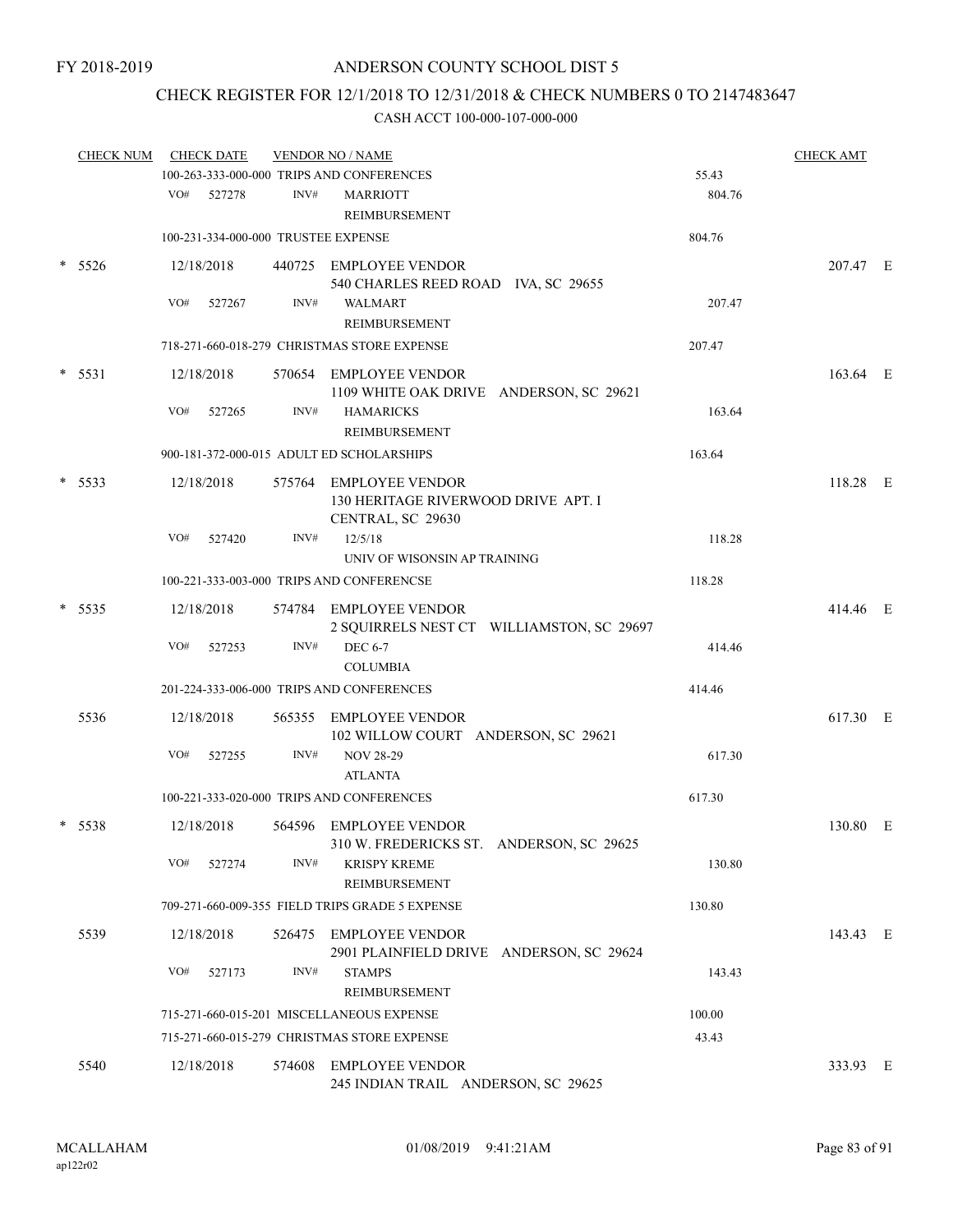# CHECK REGISTER FOR 12/1/2018 TO 12/31/2018 & CHECK NUMBERS 0 TO 2147483647

| <b>CHECK NUM</b> |            | <b>CHECK DATE</b> |        | <b>VENDOR NO / NAME</b>                                                                                   |          | <b>CHECK AMT</b> |  |
|------------------|------------|-------------------|--------|-----------------------------------------------------------------------------------------------------------|----------|------------------|--|
|                  | VO#        | 527389            | INV#   | REIMBURSEMENT<br><b>MISC</b>                                                                              | 333.93   |                  |  |
|                  |            |                   |        | 720-271-660-020-411 MISCELLANEOUS EXPENSE                                                                 | 170.67   |                  |  |
|                  |            |                   |        | 720-271-660-020-411 MISCELLANEOUS EXPENSE                                                                 | 163.26   |                  |  |
| $*$ 5544         | 12/18/2018 |                   |        | 572039 EMPLOYEE VENDOR<br>307 O'NEAL DRIVE ANDERSON, SC 29625                                             |          | 396.83 E         |  |
|                  | VO#        | 527268            | INV#   | <b>BBQ</b>                                                                                                | 396.83   |                  |  |
|                  |            |                   |        | REIMBURSEMENT                                                                                             |          |                  |  |
|                  |            |                   |        | 100-254-312-000-ERP EMPLOYEE RECOGNITION PROGRAM                                                          | 396.83   |                  |  |
| 5545             | 12/18/2018 |                   |        | 565855 EMPLOYEE VENDOR<br>205 PLEASANTBURG RD ANDERSON, SC 29625                                          |          | 620.00 E         |  |
|                  | VO#        | 527165            | INV#   | <b>CARSONS</b>                                                                                            | 620.00   |                  |  |
|                  |            |                   |        | REIMBURSEMENT                                                                                             |          |                  |  |
|                  |            |                   |        | 100-266-333-000-000 TRIPS & CONFERENCES                                                                   | 620.00   |                  |  |
| $* 5548$         | 12/19/2018 |                   | 112485 | ANDERSON COUNTY SEWER<br>P.O. BOX 13666 ANDERSON, SC 29624                                                |          | 3,342.75 E       |  |
|                  | VO#        | 527489            | INV#   | <b>ACCT 4931</b>                                                                                          | 78.65    |                  |  |
|                  |            |                   |        | <b>TL HANNA</b>                                                                                           |          |                  |  |
|                  |            |                   |        | 100-254-470-002-000 ENERGY-ELECTRICITY & WATER                                                            | 78.65    |                  |  |
|                  |            | VO# 527490        | INV#   | ACCT <sub>8</sub>                                                                                         | 3,264.10 |                  |  |
|                  |            |                   |        | TL HANNA                                                                                                  |          |                  |  |
|                  |            |                   |        | 100-254-470-002-000 ENERGY-ELECTRICITY & WATER                                                            | 3,264.10 |                  |  |
| 5549             | 12/19/2018 |                   | 566562 | ANDERSON OUTDOOR POWER EQUIPMENT<br>110 MIRACLE MILE DRIVE ATT: ACCOUNTS<br>RECEIVABLE ANDERSON, SC 29621 |          | 192.56 E         |  |
|                  | VO#        | 527491            | INV#   | 208712<br><b>BLOWER</b>                                                                                   | 192.56   |                  |  |
|                  |            |                   |        | 100-254-410-000-001 MAINT. SUPPLIES-STRUCTURES                                                            | 192.56   |                  |  |
| 5550             | 12/19/2018 |                   | 563865 | ANDERSON WINNELSON CO<br>POBOX 1446 ATT: ACCOUNTS RECEIVABLE<br>ANDERSON, SC 29622                        |          | 372.29 E         |  |
|                  | VO#        | 527492            | INV#   | 224748<br><b>SUPPLIES</b>                                                                                 | 25.22    |                  |  |
|                  |            |                   |        | 100-254-410-006-400 HVAC/ELECTRICAL/PLUMBING                                                              | 25.22    |                  |  |
|                  | VO#        | 527493            | INV#   | 224228<br><b>SUPPLIES</b>                                                                                 | 112.35   |                  |  |
|                  |            |                   |        | 100-254-410-000-001 MAINT SUPPLIES-STRUCTURES                                                             | 112.35   |                  |  |
|                  | VO#        | 527494            | INV#   | 224579                                                                                                    | 234.72   |                  |  |
|                  |            |                   |        | <b>SUPPLIES</b>                                                                                           |          |                  |  |
|                  |            |                   |        | 100-254-410-002-400 HVAC/ELECTRICAL/PLUMBING                                                              | 34.28    |                  |  |
|                  |            |                   |        | 100-254-410-005-400 HVAC/ELECTRICAL/PLUMBING                                                              | 34.28    |                  |  |
|                  |            |                   |        | 100-254-410-007-400 HVAC/ELECTRICAL/PLUMBING                                                              | 121.44   |                  |  |
|                  |            |                   |        | 100-254-410-014-400 HVAC/ELECTRICAL/PLUMBING                                                              | 22.36    |                  |  |
|                  |            |                   |        | 100-254-410-019-400 HVAC/ELECTRICAL/PLUMBING                                                              | 22.36    |                  |  |
|                  |            |                   |        |                                                                                                           |          |                  |  |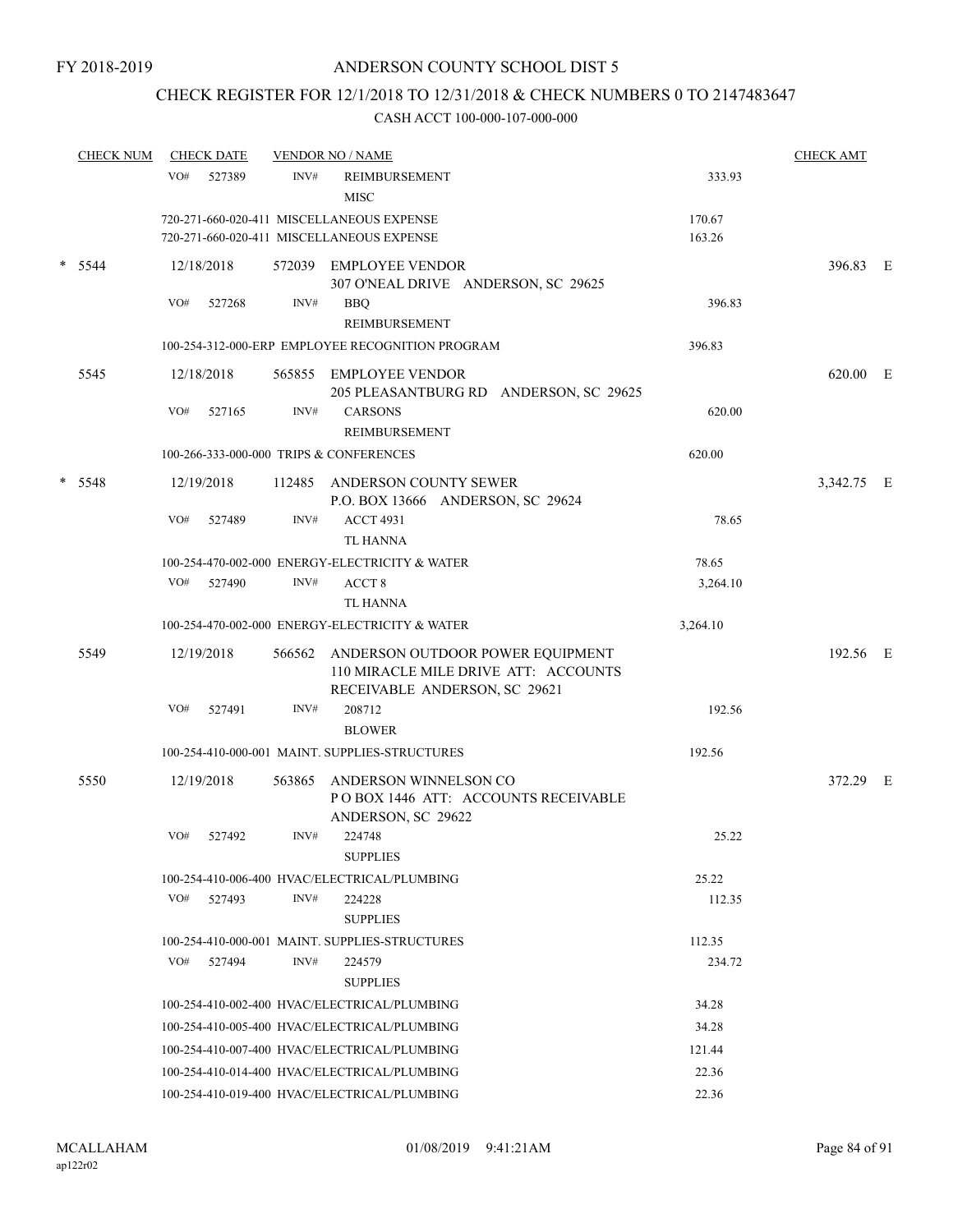# CHECK REGISTER FOR 12/1/2018 TO 12/31/2018 & CHECK NUMBERS 0 TO 2147483647

| <b>CHECK NUM</b> | <b>CHECK DATE</b>                    |      | <b>VENDOR NO / NAME</b>                                                                               |          | <b>CHECK AMT</b> |  |
|------------------|--------------------------------------|------|-------------------------------------------------------------------------------------------------------|----------|------------------|--|
| 5551             | 12/19/2018                           |      | 201391 BLICK ART MATERIALS<br>6910 EAGLE WAY CHICAGO, IL 60670-1069                                   |          | 348.58 E         |  |
|                  | VO#<br>527495                        | INV# | PO#<br>99934<br>684156<br><b>SUPPLIES</b>                                                             | 348.58   |                  |  |
|                  | 100-113-410-005-ART ART SUPPLIES     |      |                                                                                                       | 348.58   |                  |  |
| 5552             | 12/19/2018                           |      | 564176 BSN SPORTS, LLC<br>PO BOX 660176 DALLAS, TX 75209-0176                                         |          | 5,567.65 E       |  |
|                  | VO#<br>527496                        | INV# | 903542430<br><b>ROBERT ANDERSON</b>                                                                   | 2,131.80 |                  |  |
|                  |                                      |      | 706-271-660-006-752 BASKETBALL GIRLS EXPENSE                                                          | 2,131.80 |                  |  |
|                  | VO# 527497                           | INV# | 902972357<br>ROBERT ANDERSON                                                                          | 297.88   |                  |  |
|                  | 706-271-660-006-674 FOOTBALL EXPENSE |      |                                                                                                       | 297.88   |                  |  |
|                  | VO# 527498                           | INV# | 903795735<br>ROBERT ANDERSON                                                                          | 91.46    |                  |  |
|                  |                                      |      | 706-271-660-006-751 BASKETBALL BOYS EXPENSE                                                           | 91.46    |                  |  |
|                  | VO#<br>527499                        | INV# | 903748477<br><b>ROBERT ANDERSON</b>                                                                   | 3,046.51 |                  |  |
|                  |                                      |      | 706-271-660-006-751 BASKETBALL BOYS EXPENSE                                                           | 3,046.51 |                  |  |
| 5553             | 12/19/2018                           |      | 170630 CINTAS CORPORATION #216<br>PO BOX 630803 ATT: ACCOUNTS RECEIVABLE<br>CINCINNATI, OH 45263-0803 |          | 573.52 E         |  |
|                  | VO#<br>527500                        | INV# | 12969874<br><b>TL HANNA</b>                                                                           | 34.24    |                  |  |
|                  | 600-256-410-002-000 SUPPLIES         |      |                                                                                                       | 34.24    |                  |  |
|                  | VO# 527501                           | INV# | 12969891<br><b>WESTSIDE</b>                                                                           | 25.68    |                  |  |
|                  | 600-256-410-003-000 SUPPLIES         |      |                                                                                                       | 25.68    |                  |  |
|                  | VO# 527502                           | INV# | 12969523<br><b>MCCANTS</b>                                                                            | 25.68    |                  |  |
|                  | 600-256-410-005-000 SUPPLIES         |      |                                                                                                       | 25.68    |                  |  |
|                  | VO# 527503                           | INV# | 12969800<br><b>CENTERVILLE</b>                                                                        | 25.68    |                  |  |
|                  | 600-256-410-007-000 SUPPLIES         |      |                                                                                                       | 25.68    |                  |  |
|                  | VO# 527504                           | INV# | 12969501<br><b>MCLEES</b>                                                                             | 25.68    |                  |  |
|                  | 600-256-410-008-000 SUPPLIES         |      |                                                                                                       | 25.68    |                  |  |
|                  | VO# 527505                           | INV# | 12969483<br><b>CONCORD</b>                                                                            | 34.24    |                  |  |
|                  | 600-256-410-009-000 SUPPLIES         |      |                                                                                                       | 34.24    |                  |  |
|                  | VO# 527506                           | INV# | 12969842<br>NEW PROSPECT                                                                              | 25.68    |                  |  |
|                  | 600-256-410-010-000 SUPPLIES         |      |                                                                                                       | 25.68    |                  |  |
|                  | VO# 527507                           | INV# | 12969418                                                                                              | 34.24    |                  |  |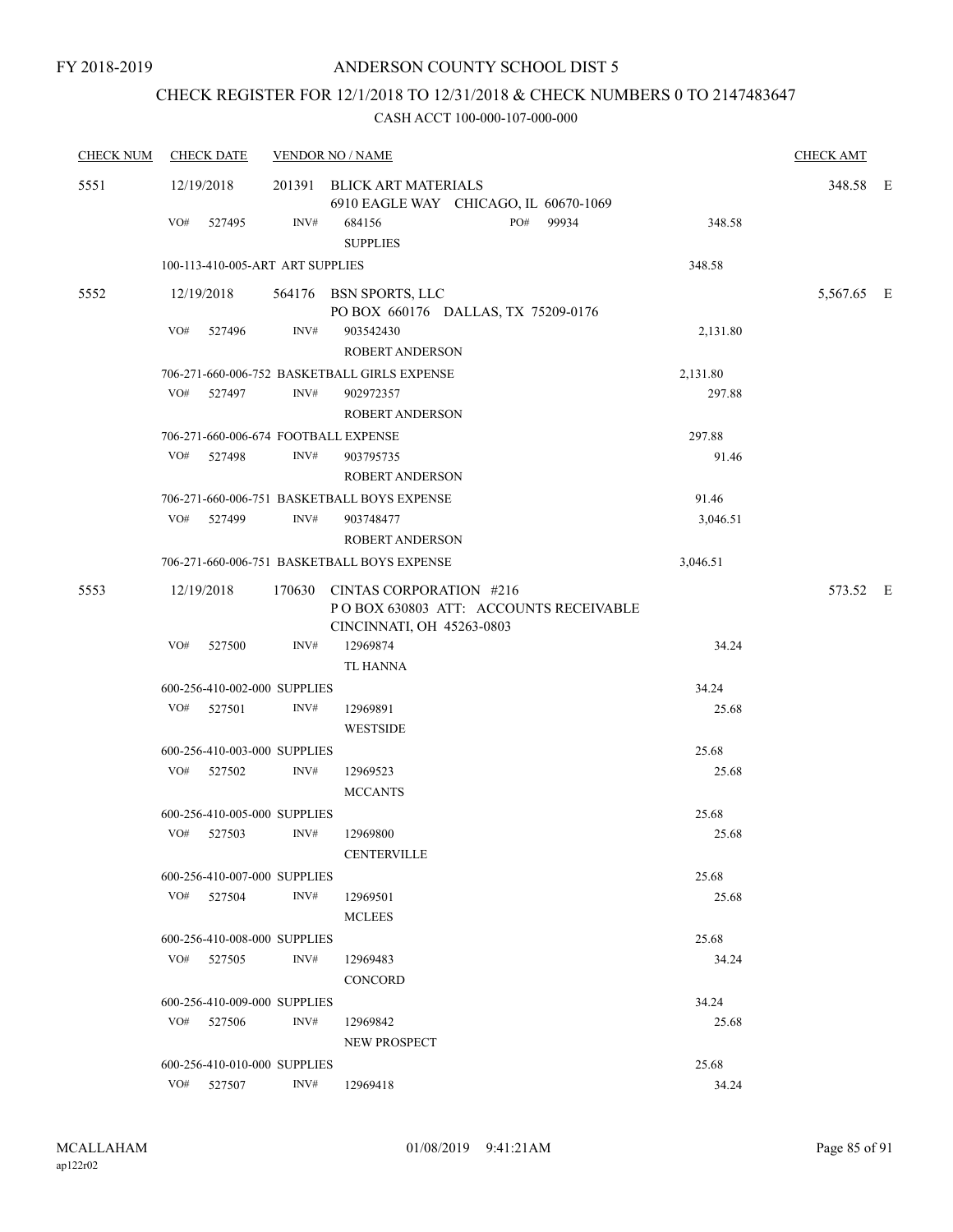FY 2018-2019

### ANDERSON COUNTY SCHOOL DIST 5

## CHECK REGISTER FOR 12/1/2018 TO 12/31/2018 & CHECK NUMBERS 0 TO 2147483647

| CHECK NUM CHECK DATE VENDOR NO / NAME |     |                              |        |                                                                                              |          | <b>CHECK AMT</b> |  |  |  |
|---------------------------------------|-----|------------------------------|--------|----------------------------------------------------------------------------------------------|----------|------------------|--|--|--|
|                                       |     |                              |        | <b>HOMELAND PARK</b>                                                                         |          |                  |  |  |  |
|                                       |     | 600-256-410-011-000 SUPPLIES |        |                                                                                              | 34.24    |                  |  |  |  |
|                                       |     | VO# 527508 INV#              |        | 12969860                                                                                     | 34.24    |                  |  |  |  |
|                                       |     |                              |        | <b>NEVITT FOREST</b>                                                                         |          |                  |  |  |  |
|                                       |     | 600-256-410-012-000 SUPPLIES |        |                                                                                              | 34.24    |                  |  |  |  |
|                                       |     | VO# 527509 INV#              |        | 13318417                                                                                     | 34.24    |                  |  |  |  |
|                                       |     |                              |        | <b>NORTH POINTE</b>                                                                          |          |                  |  |  |  |
|                                       |     | 600-256-410-013-000 SUPPLIES |        |                                                                                              | 34.24    |                  |  |  |  |
|                                       |     | VO# 527510 INV#              |        | 12969813                                                                                     | 34.24    |                  |  |  |  |
|                                       |     |                              |        | <b>CALHOUN</b>                                                                               |          |                  |  |  |  |
|                                       |     | 600-256-410-014-000 SUPPLIES |        |                                                                                              | 34.24    |                  |  |  |  |
|                                       |     | VO# 527511 INV#              |        | 12969780                                                                                     | 34.24    |                  |  |  |  |
|                                       |     |                              |        | <b>SOUTH FANT</b>                                                                            |          |                  |  |  |  |
|                                       |     | 600-256-410-015-000 SUPPLIES |        |                                                                                              | 34.24    |                  |  |  |  |
|                                       |     | VO# 527512 INV#              |        | 12969849                                                                                     | 34.24    |                  |  |  |  |
|                                       |     |                              |        | <b>VARENNES</b>                                                                              |          |                  |  |  |  |
|                                       |     | 600-256-410-016-000 SUPPLIES |        |                                                                                              | 34.24    |                  |  |  |  |
|                                       |     | VO# 527513 INV#              |        | 12969479                                                                                     | 34.24    |                  |  |  |  |
|                                       |     |                              |        | <b>MIDWAY</b>                                                                                |          |                  |  |  |  |
|                                       |     | 600-256-410-017-000 SUPPLIES |        |                                                                                              | 34.24    |                  |  |  |  |
|                                       |     |                              |        | VO# 527514 INV# 12969929                                                                     | 34.24    |                  |  |  |  |
|                                       |     |                              |        | <b>WEST MARKET</b>                                                                           |          |                  |  |  |  |
|                                       |     | 600-256-410-018-000 SUPPLIES |        |                                                                                              | 34.24    |                  |  |  |  |
|                                       |     | VO# 527515 INV#              |        | 12969444                                                                                     | 34.24    |                  |  |  |  |
|                                       |     |                              |        | WHITEHALL                                                                                    |          |                  |  |  |  |
|                                       |     | 600-256-410-019-000 SUPPLIES |        |                                                                                              | 34.24    |                  |  |  |  |
|                                       |     | VO# 527516 INV#              |        | 12969457                                                                                     | 34.24    |                  |  |  |  |
|                                       |     |                              |        | <b>GLENVIEW</b>                                                                              |          |                  |  |  |  |
|                                       |     | 600-256-410-020-000 SUPPLIES |        |                                                                                              | 34.24    |                  |  |  |  |
|                                       |     | VO# 527517 INV#              |        | 12969757                                                                                     | 34.24    |                  |  |  |  |
|                                       |     |                              |        | <b>SOUTHWOOD</b>                                                                             |          |                  |  |  |  |
|                                       |     | 600-256-410-021-000 SUPPLIES |        |                                                                                              | 34.24    |                  |  |  |  |
| 5554                                  |     | 12/19/2018                   | 202600 | DILLARD'S SPORTS CENTER<br>708 WHITEHALL ROAD ATT: ACCOUNTS                                  |          | 1,091.36 E       |  |  |  |
|                                       |     |                              |        | RECEIVABLE ANDERSON, SC 29625                                                                |          |                  |  |  |  |
|                                       | VO# | 527518                       | INV#   | 101465                                                                                       | 1,091.36 |                  |  |  |  |
|                                       |     |                              |        | WEST MARKET                                                                                  |          |                  |  |  |  |
|                                       |     |                              |        | 100-254-410-018-001 SUPPLIES - MAINTENANCE                                                   | 1,091.36 |                  |  |  |  |
| 5555                                  |     | 12/19/2018                   | 569982 | DSCS HOLDINGS, LLC<br>D/B/A VIRTUAL IMAGE TECHNOLOGY PO BOX<br>2200 CHARLOTTE, NC 28241-2200 |          | 5,647.91 E       |  |  |  |
|                                       | VO# | 527570                       | INV#   | 284762<br>PO#<br>99468                                                                       | 5,647.91 |                  |  |  |  |
|                                       |     |                              |        | <b>SERVICE</b>                                                                               |          |                  |  |  |  |
|                                       |     | 397-221-410-000-000 SUPPLIES |        |                                                                                              | 5,647.91 |                  |  |  |  |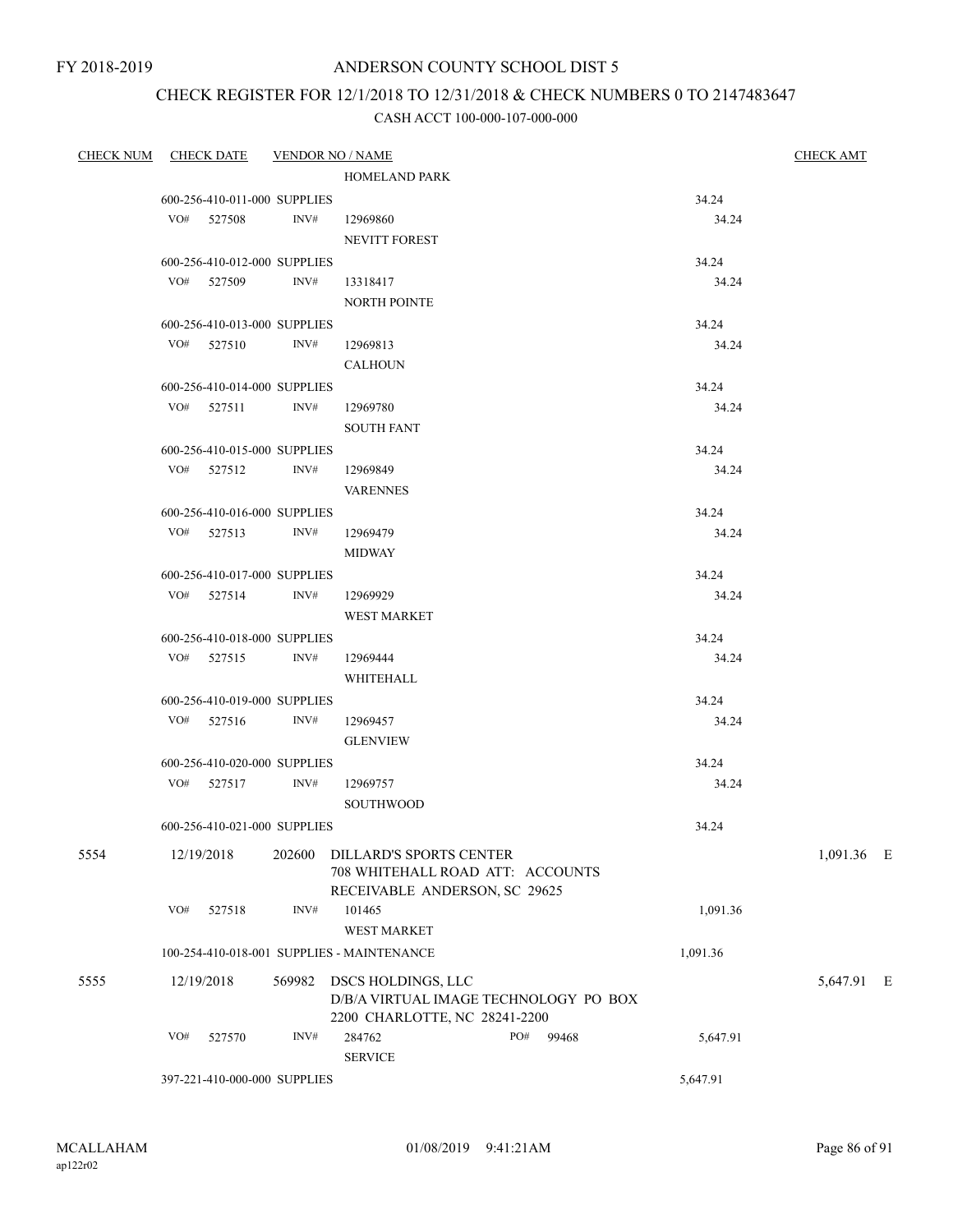# CHECK REGISTER FOR 12/1/2018 TO 12/31/2018 & CHECK NUMBERS 0 TO 2147483647

|      | <b>CHECK NUM</b> |            | <b>CHECK DATE</b>                |                                                                                                | <b>VENDOR NO / NAME</b>                                                                                           |  |           |          |          | <b>CHECK AMT</b> |  |
|------|------------------|------------|----------------------------------|------------------------------------------------------------------------------------------------|-------------------------------------------------------------------------------------------------------------------|--|-----------|----------|----------|------------------|--|
| 5556 |                  | 12/19/2018 |                                  | 213300 EBS, INC<br><b>615 EAST RIVER STREET ATT: ACCOUNTS</b><br>RECEIVABLE ANDERSON, SC 29624 |                                                                                                                   |  |           |          | 148.62 E |                  |  |
|      |                  | VO#        | 527519                           | INV#                                                                                           | 104581<br><b>KEYS</b>                                                                                             |  |           |          | 29.10    |                  |  |
|      |                  |            |                                  |                                                                                                | 100-254-323-005-001 CONTRACTED SERVICES                                                                           |  |           |          | 29.10    |                  |  |
|      |                  |            | VO# 527520                       | INV#                                                                                           | 104591<br><b>KEYS</b>                                                                                             |  |           |          | 33.17    |                  |  |
|      |                  |            |                                  |                                                                                                | 100-254-410-006-001 SUPPLIES - MAINTENANCE                                                                        |  |           |          | 33.17    |                  |  |
|      |                  |            | VO# 527521                       | INV#                                                                                           | 104616<br><b>KEYS</b>                                                                                             |  |           |          | 37.45    |                  |  |
|      |                  |            |                                  |                                                                                                | 100-254-410-019-001 SUPPLIES - MAINTENANCE                                                                        |  |           |          | 37.45    |                  |  |
|      |                  | VO#        | 527522                           | INV#                                                                                           | 104589<br><b>KEYS</b>                                                                                             |  |           |          | 13.64    |                  |  |
|      |                  |            |                                  |                                                                                                | 100-254-410-006-001 SUPPLIES - MAINTENANCE                                                                        |  |           |          | 13.64    |                  |  |
|      |                  |            | VO# 527523                       | INV#                                                                                           | 104587<br><b>KEYS</b>                                                                                             |  |           |          | 11.77    |                  |  |
|      |                  |            |                                  |                                                                                                | 100-254-410-002-001 SUPPLIES - MAINTENANCE                                                                        |  |           |          | 11.77    |                  |  |
|      |                  |            | VO# 527524                       | INV#                                                                                           | 104582<br><b>KEYS</b>                                                                                             |  |           |          | 23.49    |                  |  |
|      |                  |            |                                  |                                                                                                | 100-254-410-003-001 SUPPLIES - MAINTENANCE                                                                        |  |           |          | 23.49    |                  |  |
|      | 5557             |            | 12/19/2018                       | 569871                                                                                         | FOLLETT SCHOOL SOLUTIONS, INC<br>91826 COLLECTION CENTER DRIVE ATT:<br>ACCOUNTS RECEIVABLE CHICAGO, IL 60693-0918 |  |           |          |          | 488.28 E         |  |
|      |                  |            | VO# 527525                       | INV#                                                                                           | 359944F<br><b>MCLEES</b>                                                                                          |  | PO# 99908 |          | 488.28   |                  |  |
|      |                  |            | 100-222-410-000-MDA MEDIA EBOOKS |                                                                                                |                                                                                                                   |  |           | 488.28   |          |                  |  |
|      | * 5559           |            | 12/19/2018                       |                                                                                                | 573519 FUND IT AMERICA<br>PO BOX 1283 LEXINGTON, SC 29071                                                         |  |           |          |          | 172.80 E         |  |
|      |                  | VO#        | 527527                           | INV#                                                                                           | CALHOUN2018<br><b>FUNDRAISER</b>                                                                                  |  |           |          | 172.80   |                  |  |
|      |                  |            |                                  |                                                                                                | 714-271-660-014-355 FIELD TRIPS GRADE 5 EXPENSE                                                                   |  |           | 172.80   |          |                  |  |
|      | 5560             |            | 12/19/2018                       | 571463                                                                                         | <b>GAMETIME</b><br>PO BOX 680121 FORT PAYNE, AL 35968                                                             |  |           |          |          | 1,093.01 E       |  |
|      |                  | VO#        | 527528                           | INV#                                                                                           | 8316023<br><b>TRAPEZE RING</b>                                                                                    |  |           |          | 1,093.01 |                  |  |
|      |                  |            |                                  |                                                                                                | 100-254-410-017-001 SUPPLIES - MANTENANCE                                                                         |  |           | 1,093.01 |          |                  |  |
|      | 5561             |            | 12/19/2018                       |                                                                                                | 573185 GRIMCO, INC.<br>29538 NETWORK PLACE CHICAGO, IL 60673-1295                                                 |  |           |          |          | 909.58 E         |  |
|      |                  | VO#        | 527529                           | INV#                                                                                           | 020697389<br><b>SUPPLIES</b>                                                                                      |  |           |          | 909.58   |                  |  |
|      |                  |            |                                  |                                                                                                | 329-115-410-001-000 SUPPLIES-STATE EQUIPMENT                                                                      |  |           | 909.58   |          |                  |  |
|      | 5562             |            | 12/19/2018                       | 574703                                                                                         | HEARTSMART.COM<br>P.O. BOX 1301 NEW MILFORD, CT 06776                                                             |  |           |          |          | 2,263.00 E       |  |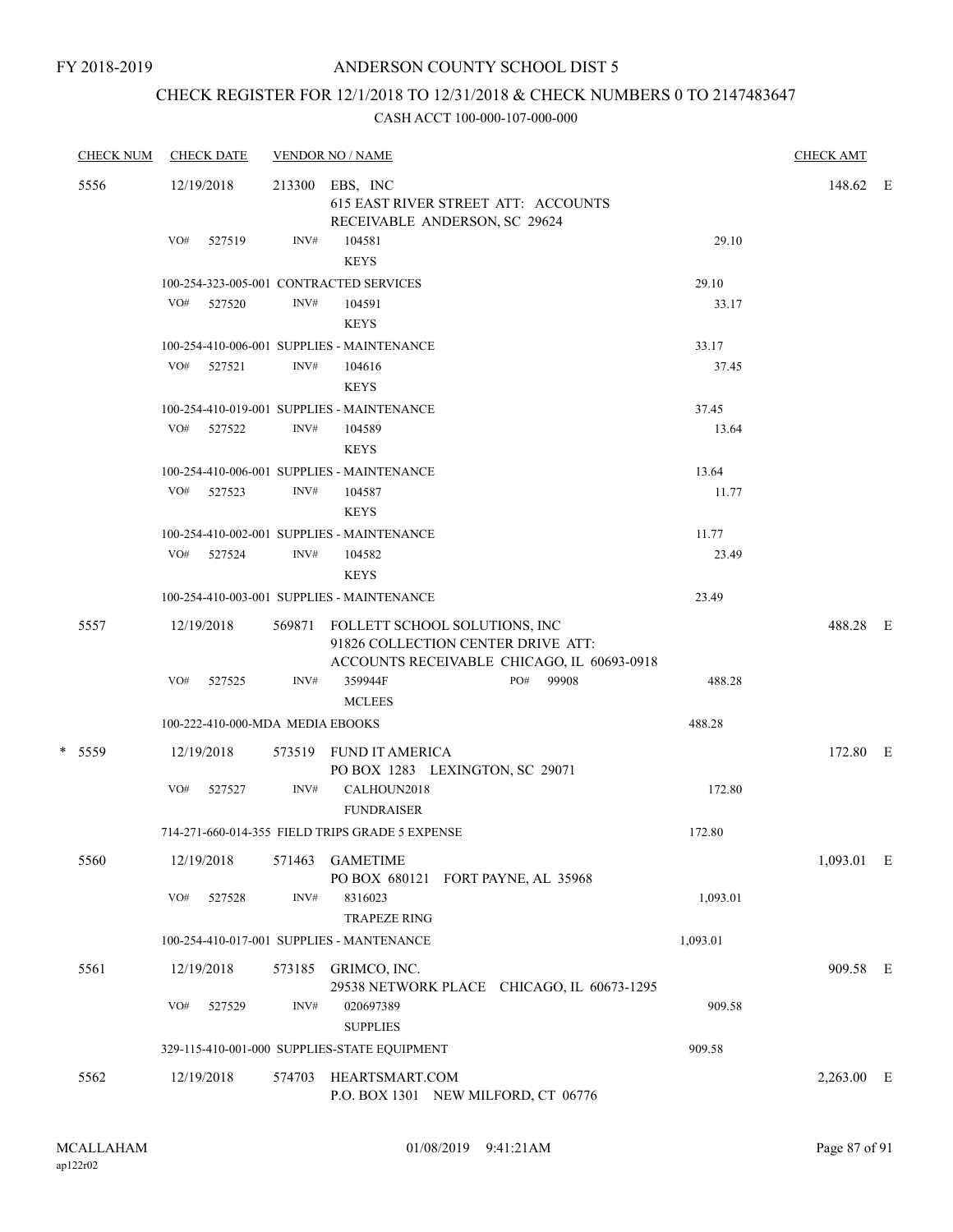# CHECK REGISTER FOR 12/1/2018 TO 12/31/2018 & CHECK NUMBERS 0 TO 2147483647

| <b>CHECK NUM</b> |        | <b>CHECK DATE</b> |                          | <b>VENDOR NO / NAME</b> |                                                                                                  |          | <b>CHECK AMT</b> |  |
|------------------|--------|-------------------|--------------------------|-------------------------|--------------------------------------------------------------------------------------------------|----------|------------------|--|
|                  |        | VO#               | 527530                   | INV#                    | PO#<br>99963<br>HS343452<br><b>SUPPLIES</b>                                                      | 2,263.00 |                  |  |
|                  |        |                   |                          |                         | 100-252-410-000-INS INSURANCE GRANT                                                              | 2,263.00 |                  |  |
|                  | 5563   |                   | 12/19/2018               | 573279                  | HERSHEY CREAMERY COMPANY<br>301 S CAMERON STREET HARRISBURG, PA<br>17101-2815                    |          | 764.70 E         |  |
|                  |        | VO#               | 527531                   | INV#                    | 13647968<br>SOUTHWOOD                                                                            | 83.16    |                  |  |
|                  |        |                   | 600-256-460-021-000 FOOD |                         |                                                                                                  | 83.16    |                  |  |
|                  |        | VO#               | 527532                   | INV#                    | 13682268<br><b>MCLEES</b>                                                                        | 352.26   |                  |  |
|                  |        |                   | 600-256-460-008-000 FOOD |                         |                                                                                                  | 352.26   |                  |  |
|                  |        | VO#               | 527533                   | INV#                    | 13647956<br><b>MCCANTS</b>                                                                       | 55.20    |                  |  |
|                  |        |                   | 600-256-460-005-000 FOOD |                         |                                                                                                  | 55.20    |                  |  |
|                  |        |                   | VO# 527534               | INV#                    | 13647624<br><b>GLENVIEW</b>                                                                      | 72.96    |                  |  |
|                  |        |                   | 600-256-460-020-000 FOOD |                         |                                                                                                  | 72.96    |                  |  |
|                  |        | VO#               | 527535                   | INV#                    | 13647630<br><b>CENTERVILLE</b>                                                                   | 201.12   |                  |  |
|                  |        |                   | 600-256-460-007-000 FOOD |                         |                                                                                                  | 201.12   |                  |  |
|                  | * 5565 |                   | 12/19/2018               | 300176                  | <b>JOSTENS INC</b><br>21336 NETWORK PLACE ATT: ACCOUNTS<br>RECEIVABLE CHICAGO, IL 60673          |          | 2,631.83 E       |  |
|                  |        | VO#               | 527537                   | INV#                    | <b>JOB 02408</b><br><b>YEARBOOK</b>                                                              | 2,631.83 |                  |  |
|                  |        |                   |                          |                         | 721-190-660-021-552 YEARBOOK EXPENSE                                                             | 2,631.83 |                  |  |
|                  | 5566   |                   | 12/19/2018               | 563608                  | JW PEPPER & SON, INC<br>POBOX 642 ATT: ACCOUNTS RECEIVABLE<br><b>EXTON, PA 19341</b>             |          | 299.88 E         |  |
|                  |        | VO#               | 527538                   | INV#                    | 15A50613<br><b>MIDWAY</b>                                                                        | 299.88   |                  |  |
|                  |        |                   |                          |                         | 717-190-660-017-335 CHORUS CLUB EXPENSE                                                          | 299.88   |                  |  |
|                  | 5567   |                   | 12/19/2018               | 570294                  | <b>MARIANNA INDUSTRIES</b><br>11222 "I" STREET ATT: ACCOUNTS RECEIVABLE<br>OMAHA, NE 68137-1296  |          | 8,324.98 E       |  |
|                  |        | VO#               | 527539                   | INV#                    | 064855<br>ACCT 0048481                                                                           | 8,324.98 |                  |  |
|                  |        |                   |                          |                         | 701-271-660-001-823 COSMETOLOGY EXPENSE                                                          | 8,324.98 |                  |  |
|                  | 5568   |                   | 12/19/2018               | 349701                  | MED CENTRAL HEALTH RESOURCES<br>3424 CLEMSON BLVD ATT: ACCOUNTS<br>RECEIVABLE ANDERSON, SC 29621 |          | 880.00 E         |  |
|                  |        | VO#               | 527540                   | INV#                    | 49638<br>${\rm GRAY}$                                                                            | 20.00    |                  |  |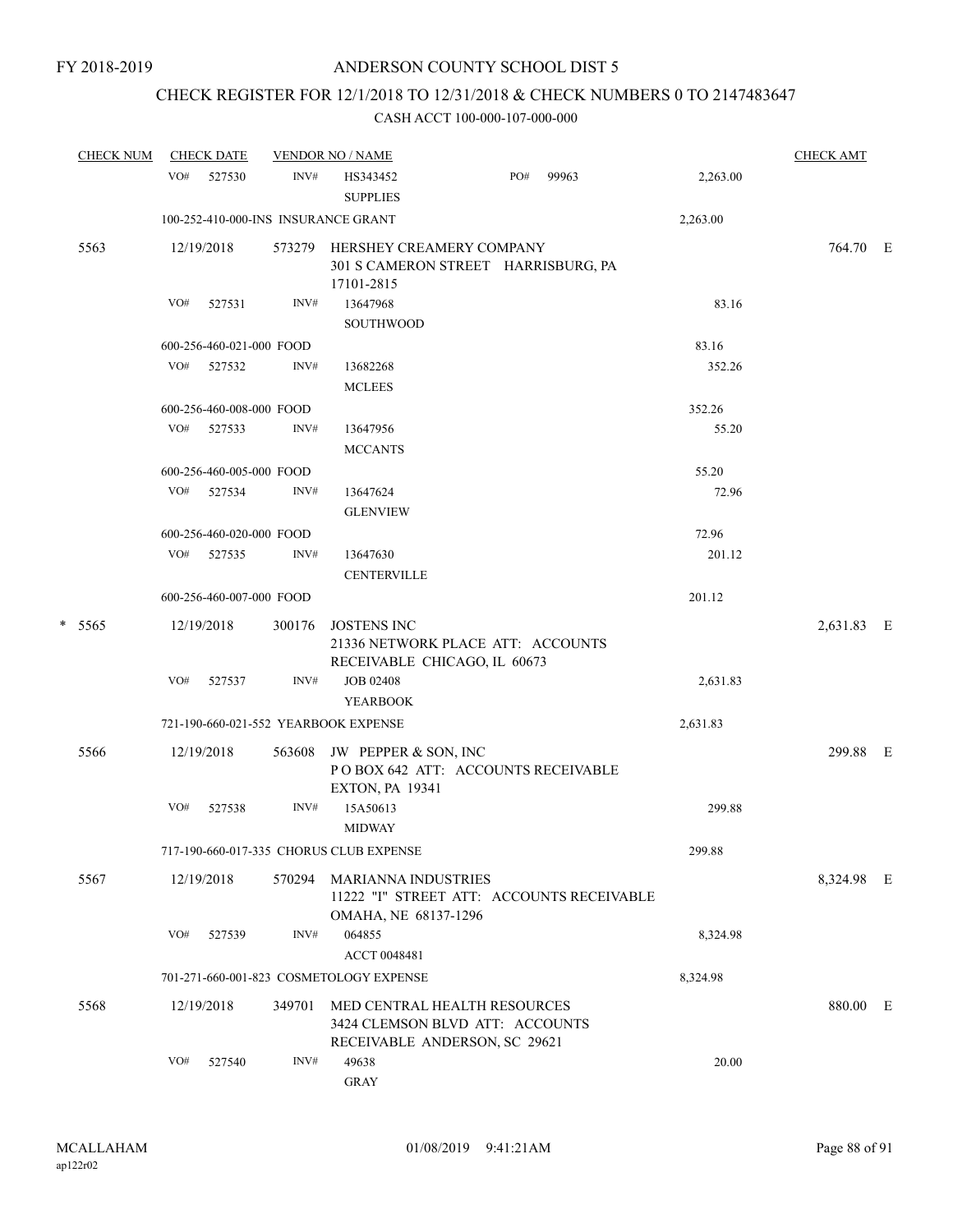## CHECK REGISTER FOR 12/1/2018 TO 12/31/2018 & CHECK NUMBERS 0 TO 2147483647

| <b>CHECK NUM</b> | <b>CHECK DATE</b>                       |      | <b>VENDOR NO / NAME</b>                                                                               |     |       | <b>CHECK AMT</b> |              |
|------------------|-----------------------------------------|------|-------------------------------------------------------------------------------------------------------|-----|-------|------------------|--------------|
|                  | 100-255-323-000-000 CONTRACTED SERVICES |      |                                                                                                       |     |       | 20.00            |              |
|                  | VO# 527541                              | INV# | 49638                                                                                                 |     |       | 85.00            |              |
|                  |                                         |      | <b>GRAY</b>                                                                                           |     |       |                  |              |
|                  | 100-255-323-000-000 CONTRACTED SERVICES |      |                                                                                                       |     |       | 85.00            |              |
|                  | VO#<br>527542                           | INV# | 40337                                                                                                 |     |       | 65.00            |              |
|                  |                                         |      | <b>SANDERS</b>                                                                                        |     |       |                  |              |
|                  | 100-255-323-000-000 CONTRACTED SERVICES |      |                                                                                                       |     |       | 65.00            |              |
|                  |                                         | INV# |                                                                                                       |     |       |                  |              |
|                  | VO# 527543                              |      | 54859                                                                                                 |     |       | 85.00            |              |
|                  |                                         |      | <b>PETERSON</b>                                                                                       |     |       |                  |              |
|                  | 100-255-323-000-000 CONTRACTED SERVICES |      |                                                                                                       |     |       | 85.00            |              |
|                  | VO# 527544                              | INV# | 54859                                                                                                 |     |       | 20.00            |              |
|                  |                                         |      | <b>PETERSON</b>                                                                                       |     |       |                  |              |
|                  | 100-255-323-000-000 CONTRACTED SERVICES |      |                                                                                                       |     |       | 20.00            |              |
|                  | VO# 527545                              | INV# | 54873                                                                                                 |     |       | 105.00           |              |
|                  |                                         |      | <b>TAYLOR</b>                                                                                         |     |       |                  |              |
|                  | 100-255-323-000-000 CONTRACTED SERVICES |      |                                                                                                       |     |       | 105.00           |              |
|                  | VO# 527546                              | INV# | 54206                                                                                                 |     |       | 245.00           |              |
|                  |                                         |      | <b>FILIPOVIC</b>                                                                                      |     |       |                  |              |
|                  | 100-213-312-000-000 PURCHASED SERVICES  |      |                                                                                                       |     |       | 190.00           |              |
|                  | 100-213-312-000-000 PURCHASED SERVICES  |      |                                                                                                       |     |       | 55.00            |              |
|                  | VO# 527547                              | INV# | 7391                                                                                                  |     |       | 190.00           |              |
|                  |                                         |      | <b>WOODSON</b>                                                                                        |     |       |                  |              |
|                  | 100-213-312-000-000 PURCHASED SERVICES  |      |                                                                                                       |     |       | 190.00           |              |
|                  | VO# 527548                              | INV# | 7391                                                                                                  |     |       | 65.00            |              |
|                  |                                         |      | <b>WOODSON</b>                                                                                        |     |       |                  |              |
|                  | 100-213-312-000-000 PURCHASED SERVICES  |      |                                                                                                       |     |       | 65.00            |              |
|                  |                                         |      |                                                                                                       |     |       |                  |              |
| 5569             | 12/19/2018                              |      | 574388 NAPA AUTO PARTS<br>508 SOUTH MAIN ST ANDERSON, SC 29624                                        |     |       |                  | 328.09 E     |
|                  | VO#<br>527549                           | INV# | <b>ACCT 5229</b>                                                                                      |     |       | 323.11           |              |
|                  |                                         |      | <b>SUPPLIES</b>                                                                                       |     |       |                  |              |
|                  |                                         |      |                                                                                                       |     |       |                  |              |
|                  |                                         |      | 329-115-410-001-000 SUPPLIES-STATE EQUIPMENT                                                          |     |       | 37.71            |              |
|                  |                                         |      | 329-115-410-001-000 SUPPLIES-STATE EQUIPMENT                                                          |     |       | 13.40            |              |
|                  |                                         |      | 701-271-660-001-862 AUTO MECHANICS EXPENSE                                                            |     |       | 272.00           |              |
|                  | $VO#$ 527550                            | INV# | 694404                                                                                                |     |       | 4.98             |              |
|                  |                                         |      | <b>SUPPLIES</b>                                                                                       |     |       |                  |              |
|                  |                                         |      | 100-254-412-000-001 TRUCK SERVICE - MAINTENANCE                                                       |     |       | 4.98             |              |
| 5570             | 12/19/2018                              |      | 570673 NATIONAL DROPOUT PREVENTION NETWORK<br>713 E. GREENVILLE ST SUITE D #108 ANDERSON,<br>SC 29621 |     |       |                  | 225.00 E     |
|                  | VO#<br>527551                           | INV# | Z1815<br><b>REGISTRATION</b>                                                                          | PO# | 10024 | 225.00           |              |
|                  | 394-224-333-063-000 TRIPS/PD            |      |                                                                                                       |     |       | 225.00           |              |
|                  |                                         |      |                                                                                                       |     |       |                  |              |
| 5571             | 12/19/2018                              |      | 572848 RISE VISION                                                                                    |     |       |                  | $1,000.45$ E |
|                  | VO#<br>527552                           | INV# | PO BOX 505331 ST. LOUIS, MO 63150-5331<br>146925854                                                   |     |       | 1,000.45         |              |
|                  |                                         |      |                                                                                                       |     |       |                  |              |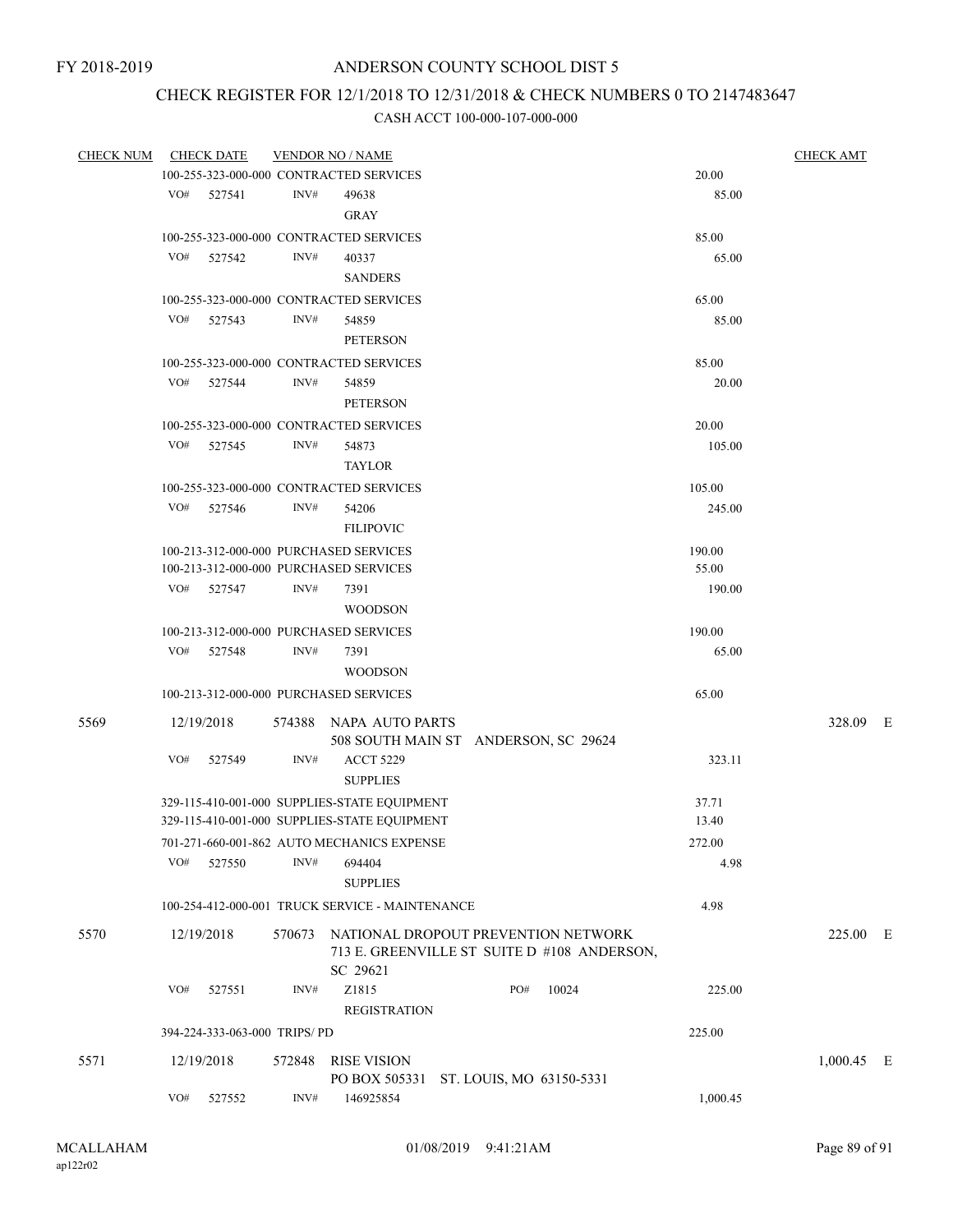### CHECK REGISTER FOR 12/1/2018 TO 12/31/2018 & CHECK NUMBERS 0 TO 2147483647

| <b>CHECK NUM</b> | <b>CHECK DATE</b> |                                     | <b>VENDOR NO / NAME</b>                 |                                                                                |          | <b>CHECK AMT</b> |  |
|------------------|-------------------|-------------------------------------|-----------------------------------------|--------------------------------------------------------------------------------|----------|------------------|--|
|                  |                   |                                     | GST 882985153                           |                                                                                |          |                  |  |
|                  |                   |                                     | 100-266-445-000-000 SOFTWARE TECHNOLOGY |                                                                                | 1,000.45 |                  |  |
| 5572             | 12/19/2018        |                                     | 462725 SCHOLASTIC BOOK CLUBS, INC       | POBOX 3745 ATT: ACCOUNTS RECEIVABLE<br>JEFFERSON CITY, MO 65102-3720           |          | 1,332.78 E       |  |
|                  | VO#               | 527553<br>INV#                      | W3891974BF<br><b>ACCT 163582</b>        |                                                                                | 1,332.78 |                  |  |
|                  |                   | 705-271-660-005-519 LIBRARY EXPENSE |                                         |                                                                                | 1,332.78 |                  |  |
| 5573             | 12/19/2018        | 570099                              | SCHOOL SPECIALTY, INC.                  | 32656 COLLECTION CENTER DR. ATT:<br>ACCOUNTS RECEIVABLE CHICAGO, IL 60693-0656 |          | 591.58 E         |  |
|                  | VO#               | 527554<br>INV#                      | 208122020676<br><b>HEADSETS</b>         |                                                                                | 591.58   |                  |  |
|                  |                   | 100-112-410-013-000 SUPPLIES        |                                         |                                                                                | 591.58   |                  |  |
| 5574             | 12/19/2018        |                                     | 573290 SHADETREE GRAPHICS, LLC          | 147 POWELL RD. ANDERSON, SC 29625                                              |          | 388.50 E         |  |
|                  | VO#               | INV#<br>527555                      | 2018-1319<br><b>MIDWAY</b>              |                                                                                | 388.50   |                  |  |
|                  |                   | 717-190-660-017-220 MUSIC EXPENSE   |                                         |                                                                                | 388.50   |                  |  |
| 5575             | 12/19/2018        |                                     | 569789 UNIFIRST CORPORATION             | 322 STANDING SPRINGS COURT ATT: ACCOUNTS<br>RECEIVABLE SIMPSONVILLE, SC 29680  |          | 2,173.83 E       |  |
|                  | VO#               | 527556<br>INV#                      | 1198414                                 | PO#<br>99425                                                                   | 2,173.83 |                  |  |
|                  |                   |                                     | <b>UNIFORMS</b>                         |                                                                                |          |                  |  |
|                  |                   |                                     | 100-254-410-000-075 UNIFORM PURCHASES   |                                                                                | 2,048.16 |                  |  |
|                  |                   |                                     | 100-254-410-001-075 UNIFORM PURCHASES   |                                                                                | 0.00     |                  |  |
|                  |                   |                                     | 100-254-410-002-075 UNIFORM PURCHASES   |                                                                                | 0.00     |                  |  |
|                  |                   |                                     | 100-254-410-003-075 UNIFORM PURCHASES   |                                                                                | 0.00     |                  |  |
|                  |                   |                                     | 100-254-410-005-075 UNIFORM PURCHASES   |                                                                                | 91.64    |                  |  |
|                  |                   |                                     | 100-254-410-006-075 UNIFORM PURCHASES   |                                                                                | 0.00     |                  |  |
|                  |                   |                                     | 100-254-410-007-075 UNIFORM PURCHASES   |                                                                                | 0.00     |                  |  |
|                  |                   |                                     | 100-254-410-008-075 UNIFORM PURCHASES   |                                                                                | $0.00\,$ |                  |  |
|                  |                   |                                     | 100-254-410-009-075 UNIFORM PURCHASES   |                                                                                | 0.00     |                  |  |
|                  |                   |                                     | 100-254-410-010-075 UNIFORM PURCHASES   |                                                                                | 0.00     |                  |  |
|                  |                   |                                     | 100-254-410-011-075 UNIFORM PURCHASES   |                                                                                | 0.00     |                  |  |
|                  |                   |                                     | 100-254-410-012-075 UNIFORM PURCHASES   |                                                                                | 0.00     |                  |  |
|                  |                   |                                     | 100-254-410-013-075 UNIFORM PURCHASES   |                                                                                | 0.00     |                  |  |
|                  |                   |                                     | 100-254-410-014-075 UNIFORM PURCHASES   |                                                                                | 0.00     |                  |  |
|                  |                   |                                     | 100-254-410-015-075 UNIFORM PURCHASES   |                                                                                | 0.00     |                  |  |
|                  |                   |                                     | 100-254-410-016-075 UNIFORM PURCHASES   |                                                                                | 0.00     |                  |  |
|                  |                   |                                     | 100-254-410-017-075 UNIFORM PURCHASES   |                                                                                | 34.03    |                  |  |
|                  |                   |                                     | 100-254-410-018-075 UNIFORM PURCHASES   |                                                                                | 0.00     |                  |  |
|                  |                   |                                     | 100-254-410-019-075 UNIFORM PURCHASES   |                                                                                | 0.00     |                  |  |